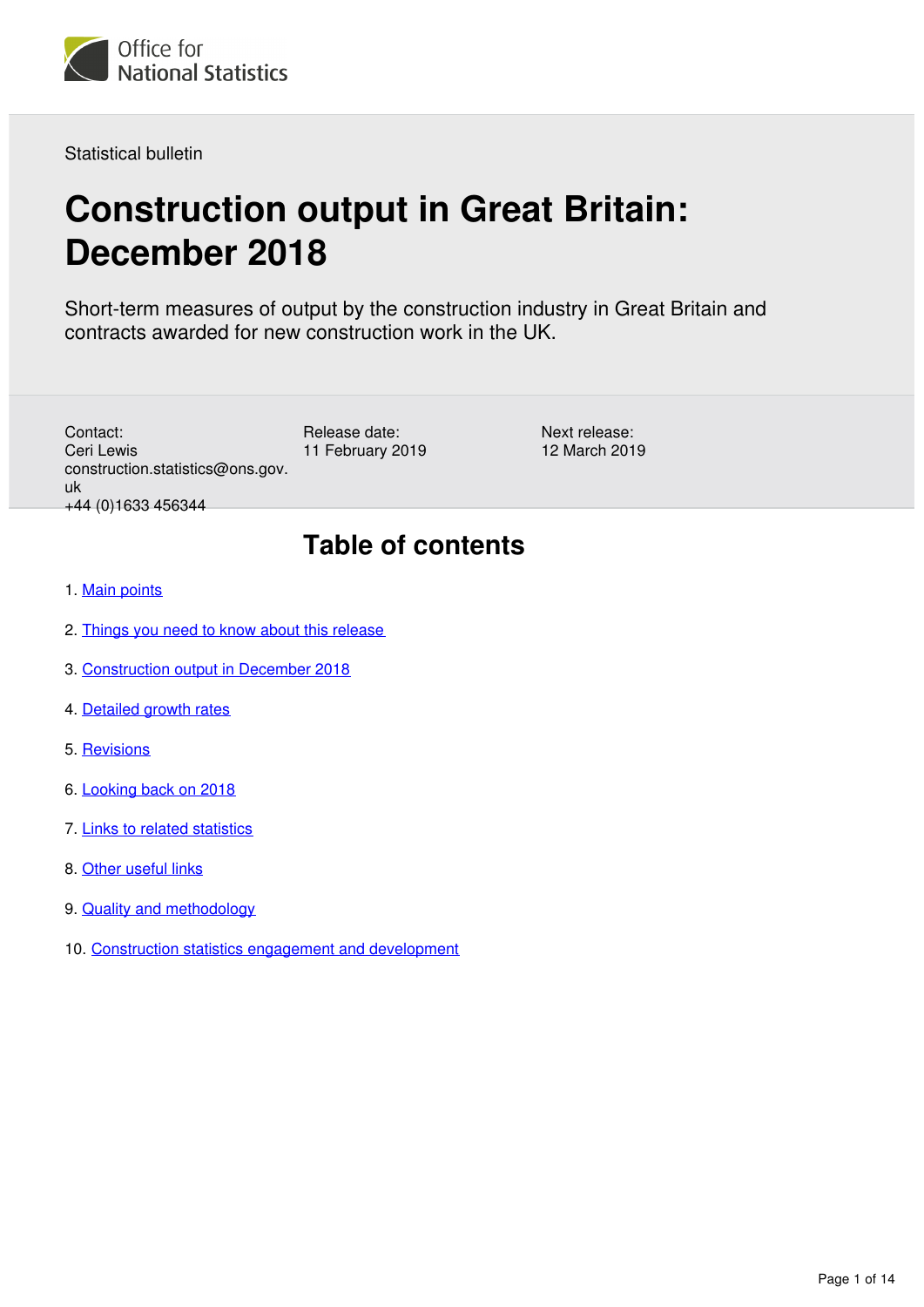# <span id="page-1-0"></span>**1 . Main points**

- The all work series decreased by 0.3% in Quarter 4 (Oct to Dec) 2018, following an increase of 2.1% in Quarter 3 (July to Sept) 2018; this decrease was driven by repair and maintenance output, which was down by 2.8%.
- The decrease in repair and maintenance was caused by drops in private housing and non-housing repair and maintenance output of 4.0% and 2.9% respectively.
- These falls were offset somewhat by a 1.1% increase in all new work, driven by increases of 1.9% in infrastructure and 1.4% in private commercial new work.
- The monthly series saw a sharper decline, with the all work series in December 2018 decreasing by 2.8% below the level seen in November 2018; this is the largest month-on-month fall in growth for all work since June 2012, when the series dropped by 4.3%.
- When compared with 2017, the level of all work in 2018 saw a 0.7% increase; this was the lowest annual growth since 2012, which saw a 6.9% decrease in annual output.

## <span id="page-1-1"></span>**2 . Things you need to know about this release**

The monthly business survey, Construction output, collects output by sector from businesses in the construction industry within Great Britain. Output is defined as the amount chargeable to customers for building and civil engineering work done in the relevant period excluding Value Added Tax (VAT) and payments to sub-contractors.

The survey's results are used to produce seasonally adjusted monthly, quarterly and annual estimates of output in the construction industry at current price and at chained volume measures (removing the effect of changes in price). The estimates are widely used by private and public sector institutions, particularly by the Bank of England and Her Majesty's Treasury, to assist in informed decision-making and policymaking. Construction output is an important economic indicator and is also therefore used in the compilation of the output measure of gross domestic product (GDP).

Further information on output is gained from VAT turnover data, which is used to replace survey data for smalland medium-sized businesses. However, due to the delay in companies making VAT returns, this data is only taken on after a lag period. Currently, VAT turnover data is only used for the period Quarter 1 (Jan to Mar) 2016 to Quarter 2 (Apr to June) 2018. Data on new orders supplied by [Barbour ABI](https://www.ons.gov.uk/economy/economicoutputandproductivity/output/methodologies/qualityassuranceofadministrativedatausedinconstructionstatistics) is used to model the breakdown of the overall output figures for Great Britain into the lower level and regional data seen in Tables 5 and 6 of the dataset.

Summary information can be found in the [Construction output quality and methodology information report](https://www.ons.gov.uk/businessindustryandtrade/constructionindustry/methodologies/constructionoutputqualityandmethodologyinformation).

Compared with the previous [Construction output in Great Britain: November 2018](https://www.ons.gov.uk/businessindustryandtrade/constructionindustry/bulletins/constructionoutputingreatbritain/november2018) publication released on 11 January 2019, this publication contains revisions to the back series for the entirety of 2018, as we now have a full year of data available.

Revisions can be made for a variety of reasons, the most common include: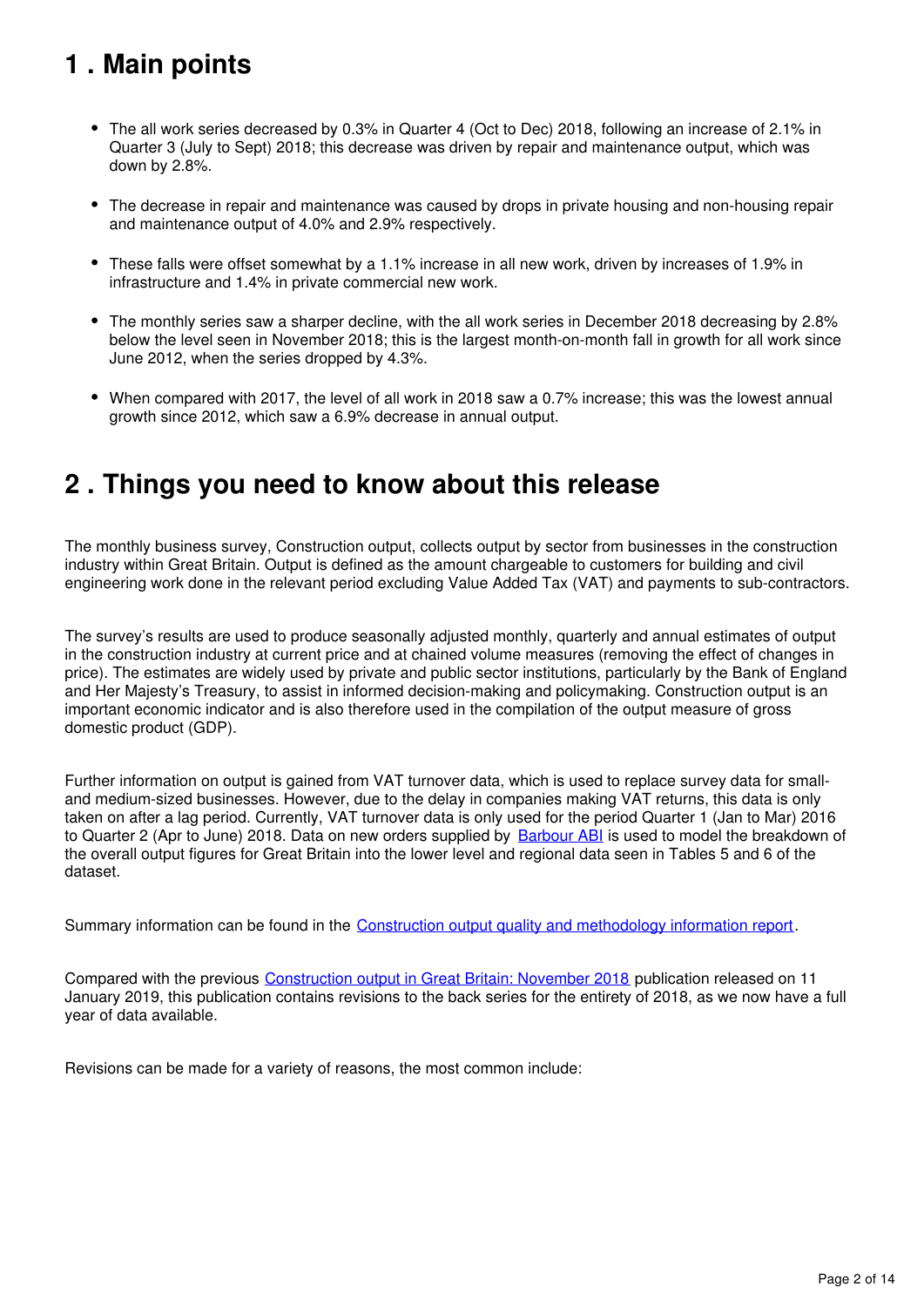- late responses to surveys replacing imputations, or revisions to original returns
- revisions to seasonal adjustment factors, which are re-estimated every month and reviewed annually
- HM Revenue and Customs (HMRC) VAT returns replacing Monthly Business Survey (MBS) data for smalland medium-sized businesses when VAT estimates become available each quarter; please note: the period the VAT estimates are taken on from is the same as last publication.
- revisions to the input series for the output price indices

We use methods to impute data for businesses that have not yet returned their Office for National Statistics (ONS) survey, along with a further adjustment to address any bias in early survey responses for construction output. Full details of these methods, and other recent improvements, can be found in Improvements to [construction statistics: Addressing the bias in early estimates of construction output, June 2018](https://www.ons.gov.uk/businessindustryandtrade/constructionindustry/articles/improvementstoconstructionstatisticsaddressingthebiasinearlyestimatesofconstructionoutputjune2018/2018-06-04) published on 4 June 2018.

# <span id="page-2-0"></span>**3 . Construction output in December 2018**

Construction output decreased by 0.3% in Quarter 4 (Oct to Dec) 2018. This follows a relatively strong period of growth in Quarter 3 (July to Sept) 2018 of 2.1%. The decrease in Quarter 4 2018 was driven by a 2.8% drop in repair and maintenance, which outweighed a 1.1% increase in new work between Quarter 3 and Quarter 4. The biggest contributors to the fall were private housing and non-housing repair and maintenance, which fell by 4.0% and 2.9% respectively in the most recent period.

The rolling three-month time series provides a more comprehensive picture of the underlying trends within the industry, compared with the more volatile monthly series, which is also shown in Figure 1.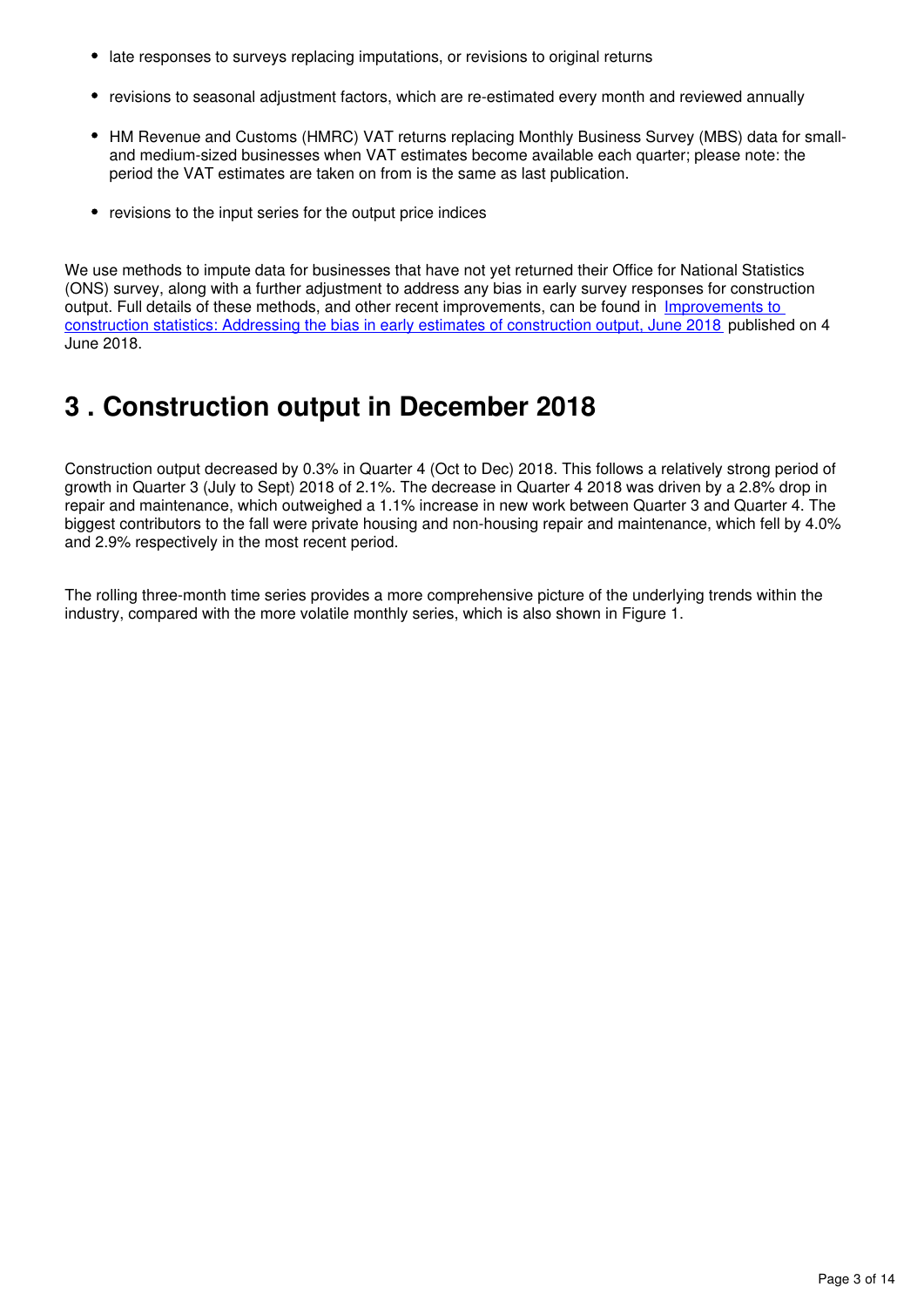#### **Chained volume measure, seasonally adjusted, Great Britain**

### Figure 1: Both rolling three-month and monthly indicators for all work see declines in December 2018

Chained volume measure, seasonally adjusted, Great Britain



#### **Source: Office for National Statistics - Construction Output and Employment**

Following continued strength since June 2018, the rolling three-month on three-month series remains at a relatively high level compared with the earlier half of the year, despite the slight fall in the three months to December 2018. The current level is below the value seen in September 2018, but is higher than any point prior to then.

A large decrease in December 2018 can be seen in the all work, seasonally adjusted chained volume measure, where it has decreased by 2.8% relative to November 2018. This is the largest month-on-month fall in growth for all work since June 2012, when the series dropped by 4.3%. This fall in output means the monthly series finishes the year £339 million lower than the same time last year. Despite this fall, April 2018 remains the lowest point for the year of 2018, with the December value being £250 million higher than this period.

#### **Contributions to growth**

Construction output can be broken down by different types of work; these are categorised into all new work, and repair and maintenance, as shown in Figure 2. It is worth noting that all new work accounts for approximately twothirds of all work, while repair and maintenance accounts for approximately one-third.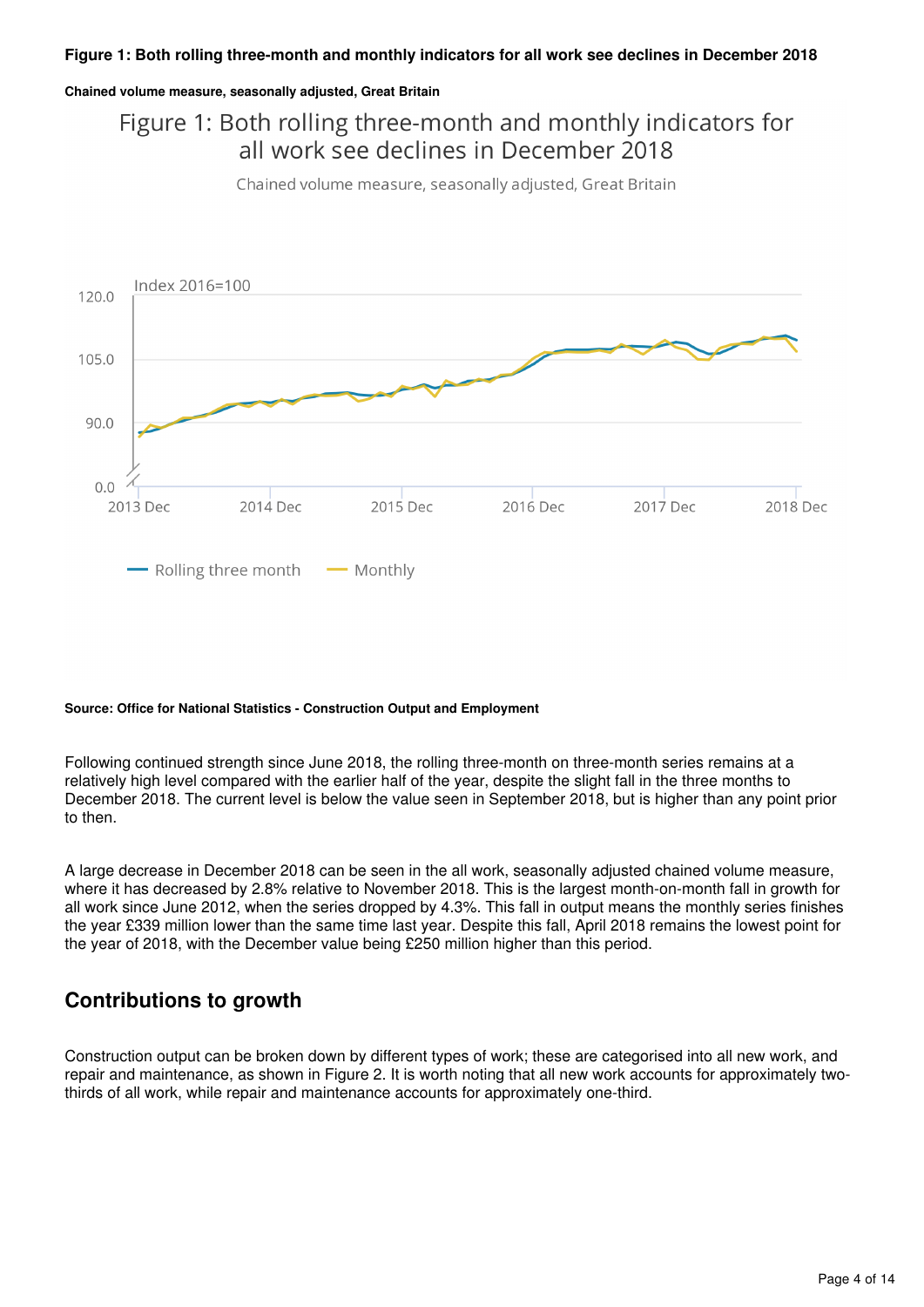#### **Chained volume measure, seasonally adjusted, Great Britain**

## Figure 2: Repair and maintenance sees sharper declines than new work in December 2018

Chained volume measure, seasonally adjusted, Great Britain



#### **Source: Office for National Statistics - Construction Output and Employment**

Figure 2 shows that both repair and maintenance and new work have seen notable declines in December 2018, decreasing by 5.0% and 1.6% respectively in the monthly chained volume measure, seasonally adjusted series. This is the third consecutive monthly decline seen in the repair and maintenance series and puts the series at its lowest output value since November 2016. All subcategories of the repair and maintenance series have seen declines month-on-month, however the fall is primarily driven by a 5.9% decrease in non-housing repair and maintenance.

In the new work series, a decline of 6.8% in private new housing had a greater impact on the overall performance of the series, to the extent that even a 10.9% increase in the smaller public new housing series was not enough to offset it. In contrast to the trend of declines in December were public other new work and private industrial new work, which increased by 4.5% and 3.7% respectively.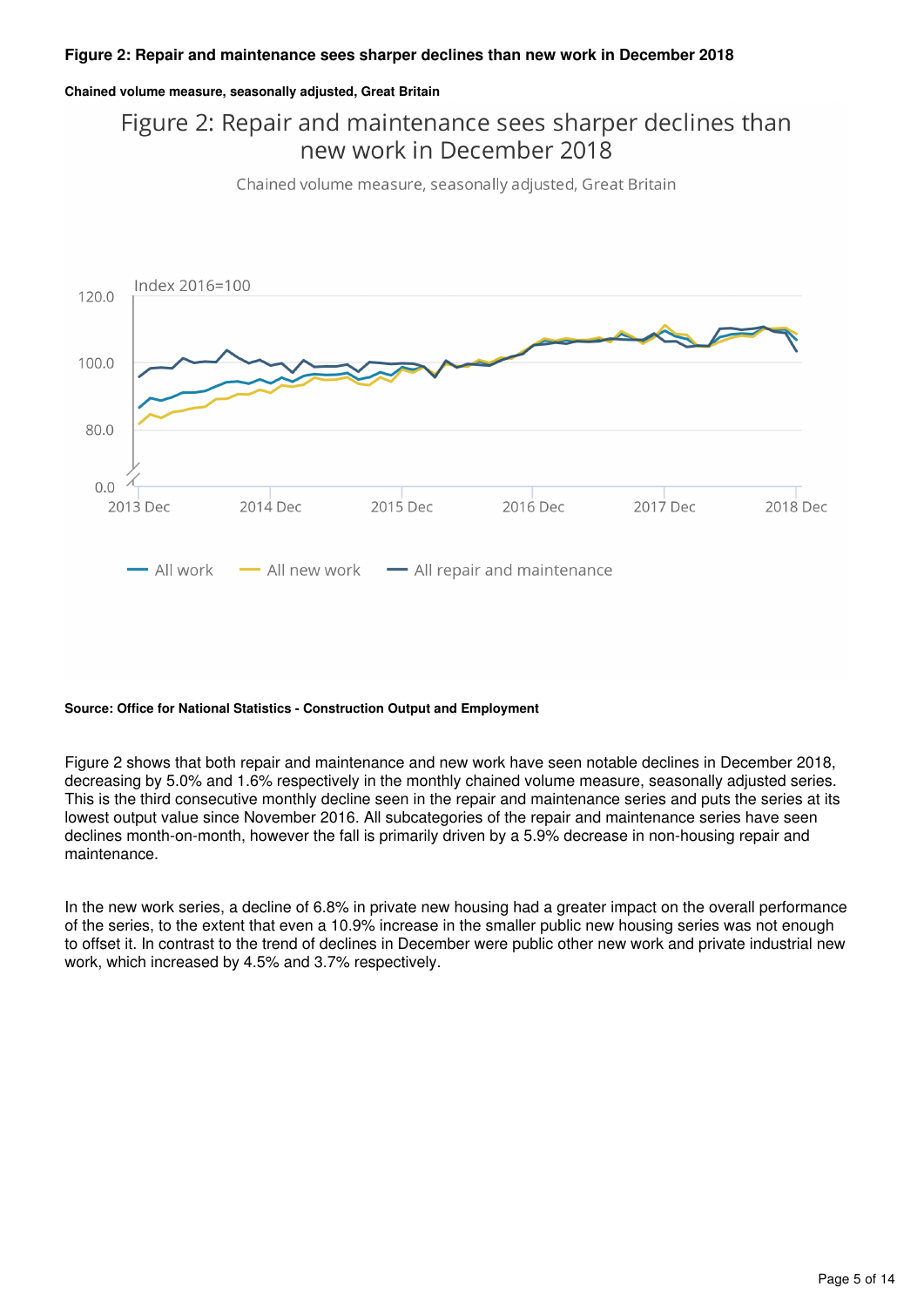#### **Figure 3: Repair and maintenance sees large declines quarter-on-quarter, while new work sees gains**

#### **October to December 2018 compared with July to September 2018, chained volume measure, seasonally adjusted, Great Britain**

### Figure 3: Repair and maintenance sees large declines quarteron-quarter, while new work sees gains

October to December 2018 compared with July to September 2018, chained volume measure, seasonally adjusted, Great Britain



#### **Source: Office for National Statistics - Construction Output and Employment**

#### **Notes:**

1. Please note that sector estimates may not sum due to rounding.

Figure 3 shows the difference in the growth from the different construction sectors for Quarter 4 (Oct to Dec) 2018 in comparison with Quarter 3 (July to Sept) 2018, taken from the seasonally adjusted chained volume measure series. Construction output fell by £109 million in Quarter 4 2018 relative to Quarter 3 2018.

The most notable contributions to this decline came from private housing and non-housing repair and maintenance, which fell by £219 million and £214 million respectively. Despite being offset slightly by a £33 million increase in public housing repair and maintenance, this lead to a total decline of £400 million in repair and maintenance. This was the largest three-month on three-month fall seen since October 2012.

In contrast, new work is almost universally up quarter on quarter, with only private industrial new work showing a decline of £22 million. The overall growth is primarily driven by private commercial new work and infrastructure, which grew against their Quarter 3 2018 values by £101 million and £97 million respectively.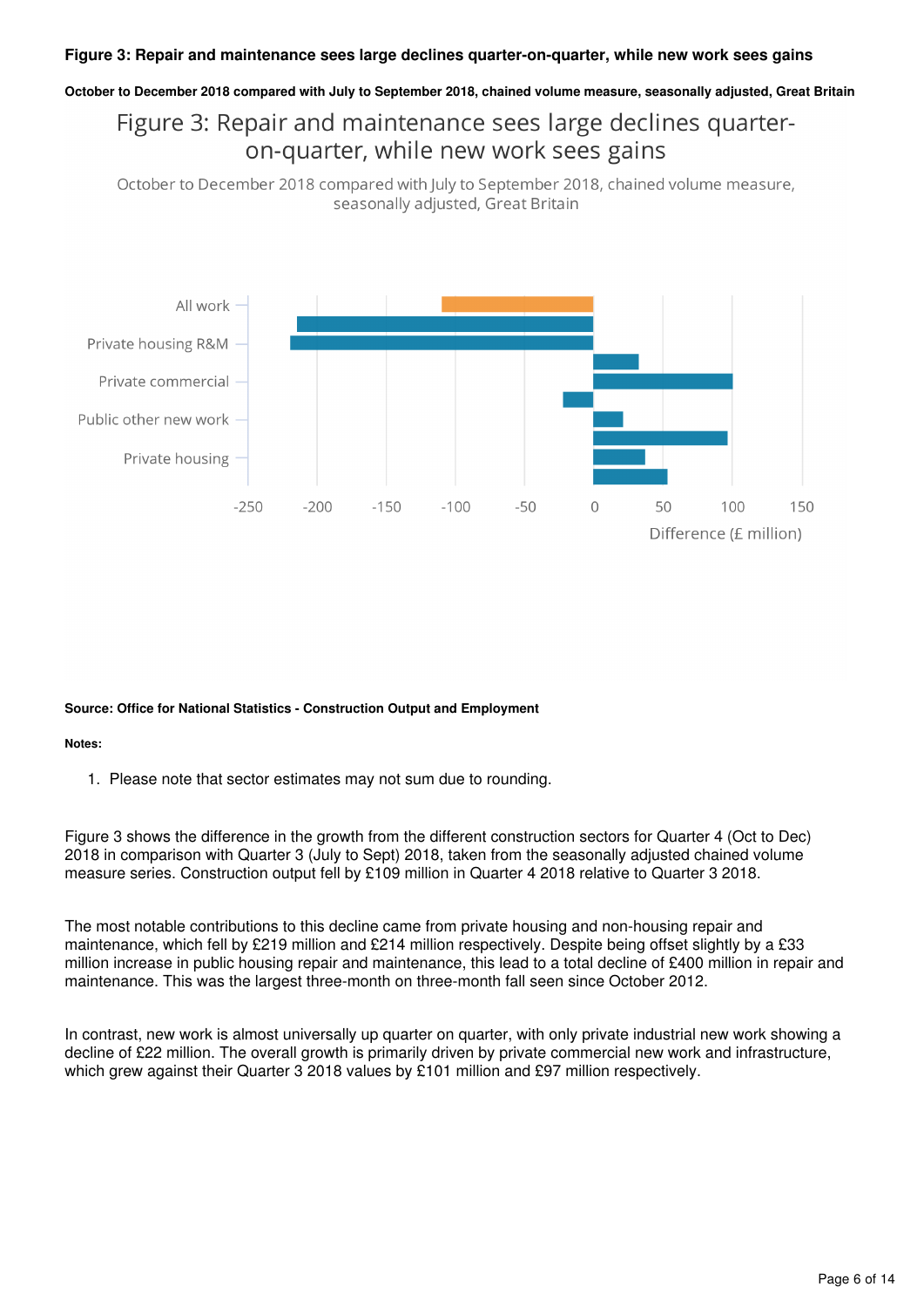#### **Figure 4: Private housing new work and non-housing repair and maintenance (R&M) show declines in construction output**

#### **December 2018 compared with November 2018, chained volume measure, seasonally adjusted, Great Britain**

#### Figure 4: Private housing new work and non-housing repair and maintenance (R&M) show declines in construction output

December 2018 compared with November 2018, chained volume measure, seasonally adjusted, **Great Britain** 



#### **Source: Office for National Statistics - Construction Output and Employment**

#### **Notes:**

1. Please note that sector estimates may not sum due to rounding.

Figure 4 shows the difference in month-on-month growth from the different construction sectors, taken from the seasonally adjusted chained volume measure series. Construction output fell by £388 million in December 2018 relative to November 2018. This was the largest month-on-month fall since June 2012.

When looking at all work, there is a clear split between its components. The biggest decline is seen in private housing new work, which fell by £219 million. Against that, public housing new work increased by a comparatively small £57 million. Other new work saw a slight increase overall, with growth in public other new work of 4.5% and private industrial new work of 3.7% being enough to offset falls in private commercial new work and new infrastructure of 1.2% and 0.4% respectively.

Looking in greater detail at repair and maintenance, the fall seen was primarily due to the £140 million decline in non-housing repair and maintenance, with this being 59% of the overall £240 million drop seen in the total repair and maintenance series.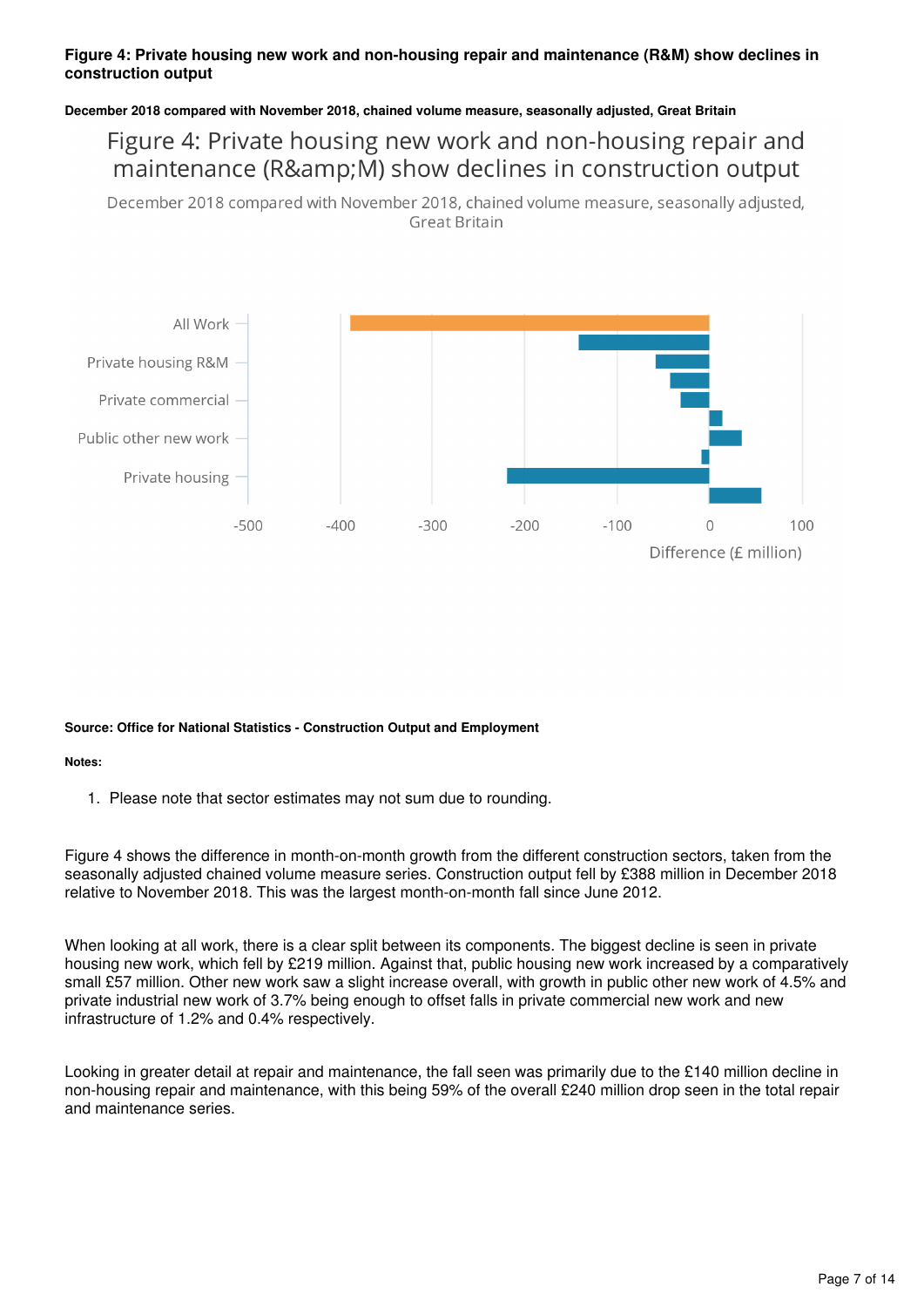# <span id="page-7-0"></span>**4 . Detailed growth rates**

Table 1 provides a detailed description of the growth rates of each work type, alongside the seasonally adjusted chained volume measure level of output.

|                                 | Volume £ million month on the | <b>Most recent</b><br>previous month | <b>Most recent</b><br>month on year | <b>Most recent</b><br>three-months<br>on three-<br>months earlier | <b>Most recent</b><br>three-months on<br>year |
|---------------------------------|-------------------------------|--------------------------------------|-------------------------------------|-------------------------------------------------------------------|-----------------------------------------------|
| Total all work                  | 13,498                        | $-2.8$                               | $-2.4$                              | $-0.3$                                                            | 0.9                                           |
| Total all new work 8,974        |                               | $-1.6$                               | $-2.3$                              | 1.1                                                               | 1.5                                           |
| Total repair and<br>maintenance | 4,524                         | $-5.0$                               | $-2.8$                              | $-2.8$                                                            | $-0.1$                                        |
| New housing                     |                               |                                      |                                     |                                                                   |                                               |
| Public                          | 587                           | 10.9                                 | 4.6                                 | 3.4                                                               | 2.3                                           |
| Private                         | 2,994                         | $-6.8$                               | $-4.6$                              | 0.4                                                               | 3.2                                           |
| Other new work                  |                               |                                      |                                     |                                                                   |                                               |
| Infrastructure                  | 1,755                         | $-0.4$                               | 4.2                                 | 1.9                                                               | 9.1                                           |
| Excl infrastructure             |                               |                                      |                                     |                                                                   |                                               |
| Public                          | 832                           | 4.5                                  | $-5.9$                              | 0.9                                                               | $-2.2$                                        |
| Private industrial              | 401                           | 3.7                                  | 1.3                                 | $-1.8$                                                            | $-3.3$                                        |
| Private<br>commercial           | 2,404                         | $-1.2$                               | $-4.6$                              | 1.4                                                               | $-3.6$                                        |
| Repair and maintenance          |                               |                                      |                                     |                                                                   |                                               |
| Public<br>housing               | 591                           | $-6.6$                               | $-3.8$                              | 1.8                                                               | 0.7                                           |
| Private housing                 | 1,684                         | $-3.3$                               | $-4.5$                              | $-4.0$                                                            | $-5.1$                                        |
| Non-housing<br>R&M              | 2,250                         | $-5.9$                               | $-1.1$                              | $-2.9$                                                            | 3.6                                           |

Table 1: Construction output main figures, December 2018, Great Britain Seasonally adjusted, chained volume measure (£ million) and percentage change

Source: Office for National Statistics - Construction Output and Employment

Total all work fell for December 2018 by 2.8% (£388 million) against the previous month. When looking at the month-on-month, month-on-year, and three-month-on-three-month series, we see declines across the board. The only series that saw an increase for all work is the three-month-on-year series.

Similar drops are seen in new work and repair and maintenance, with most measures showing falls. However certain types of work series have performed relatively well, such as new public housing, which sees significant gains in all measures. This has a relatively small impact on the total work series, due to the low relative value of public housing output. Interesting to note is infrastructure, which has performed somewhat poorly in the month-onmonth series (down 0.4%), but saw significant increases in the month-on-year (up 4.2%) and the three-month-on year series (up 9.1%). This is due to both strong output in Quarter 4 (Oct to Dec) 2018 and comparatively weak output in Quarter 4 (Oct to Dec) 2017.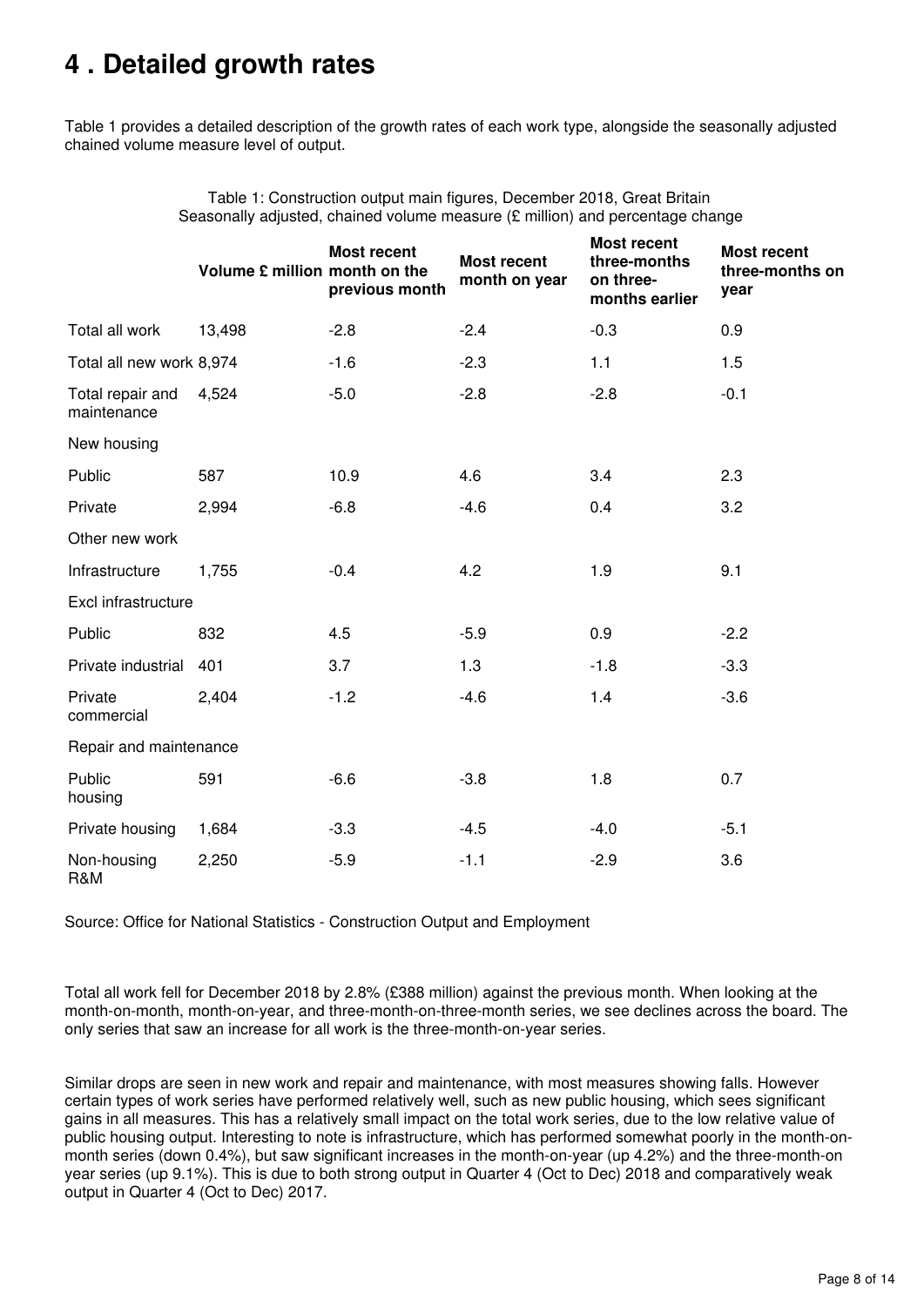# <span id="page-8-0"></span>**5 . Revisions**

The earliest period open for revision in this release was January 2018. Table 2 illustrates the revisions to the all work quarterly chained volume measure seasonally adjusted growth rates in this publication in comparison with the previous [Construction output in Great Britain published on the 11 January 2019](https://www.ons.gov.uk/businessindustryandtrade/constructionindustry/bulletins/constructionoutputingreatbritain/november2018) . Revisions are due to survey data changes and updates to the construction output price indices for Quarter 3 (July to Sept) 2018. These changes have also impacted on the seasonally adjusted estimates. It should be noted that all monthly revisions from January 2018 to September 2018 are within a range of plus or minus 0.3 percentage points.

Table 2: Construction output has minimal revisions to the quarterly path in 2018 Quarter 1 (January to March) 2018 to Quarter 3 (July to September) 2018, chained volume measure, seasonally adjusted, Great Britain

| Quarter             | <b>Previously published (11)</b><br>January 2019) | Latest publication (11)<br>February 2019) | <b>Revision (percentage)</b><br>points) |
|---------------------|---------------------------------------------------|-------------------------------------------|-----------------------------------------|
| 2018 Q1             | $-1.6$                                            | $-1.2$                                    | 0.4                                     |
| 2018 Q <sub>2</sub> | 0.5                                               | 0.3                                       | $-0.2$                                  |
| 2018 Q3             | 2.3                                               | 2.1                                       | $-0.2$                                  |

Source: Office for National Statistics – Construction Output and Employment

For the latest months we see downward revisions of 0.4 percentage points for October 2018 (0.0% to negative 0.4%) and 0.5 percentage points for November 2018 (0.6% to 0.1%) to the all work monthly chained volume measure seasonally adjusted series. The main reasons for the October 2018 revision are revised survey data, with the revision to November 2018 being caused by updates to the latest information for our input series for the construction output price index.

# <span id="page-8-1"></span>**6 . Looking back on 2018**

When looking at the total output for 2018 across all months, there was a growth in all work of 0.7% compared with 2017. This is the lowest year-on-year growth since 2012, which saw a fall of 6.9% in all work. That said, despite relatively flat performance at a top level, individual series have showed strong growth. Examples of this include private housing new work, infrastructure, and non-housing repair and maintenance, which grew by 6.1%, 5.7% and 3.9% respectively. The annual growth output series can be seen in Figure 5.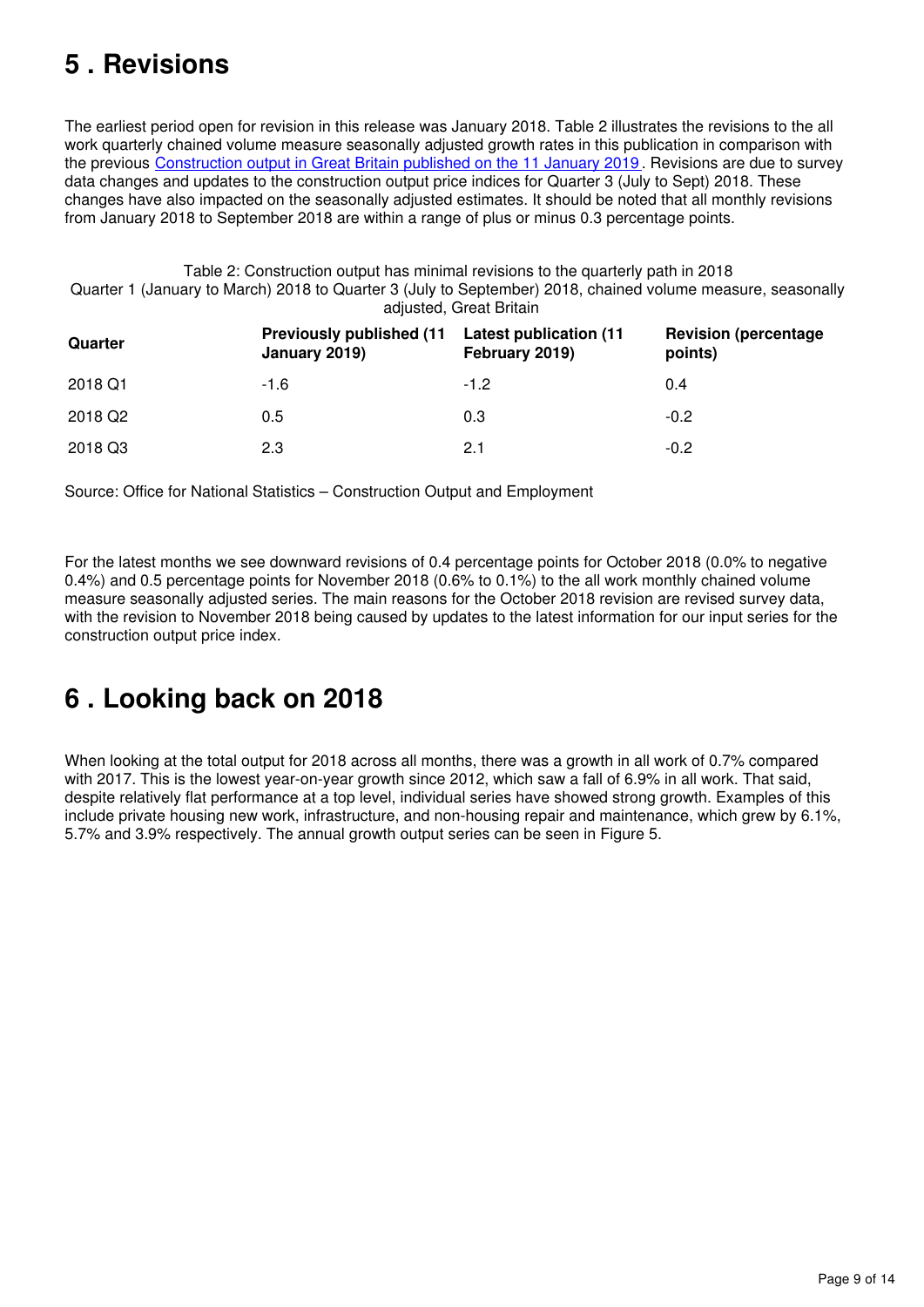#### **Figure 5: Growth slows in 2018 across both repair and maintenance and all new work**

#### **Year-on-year growth, chained volume measure, seasonally adjusted, 2011 to 2018, Great Britain**

### Figure 5: Growth slows in 2018 across both repair and maintenance and all new work

Year-on-year growth, chained volume measure, seasonally adjusted, 2011 to 2018, Great Britain



#### **Source: Office for National Statistics - Construction Output and Employment**

As can be seen, following on from strong growth in 2017, 2018 has seen relatively lower growth. It is also interesting to note that since 2016, the repair and maintenance series and new work have tracked each other closely in terms of growth. Prior to then the series diverge more strongly, as repair and maintenance saw somewhat flat output between 2014 and 2016 while new work saw strong growth.

Looking at the monthly movements of the series in 2018, Figure 6 shows all work, and its two components, in solid lines, whilst other series of interest are displayed in dashed lines. Please note that "other new work excl infrastructure" is not published in the tables as a specific series. Instead, it is the combination of public new work, private industrial new work, and private commercial new work, as an indexed series.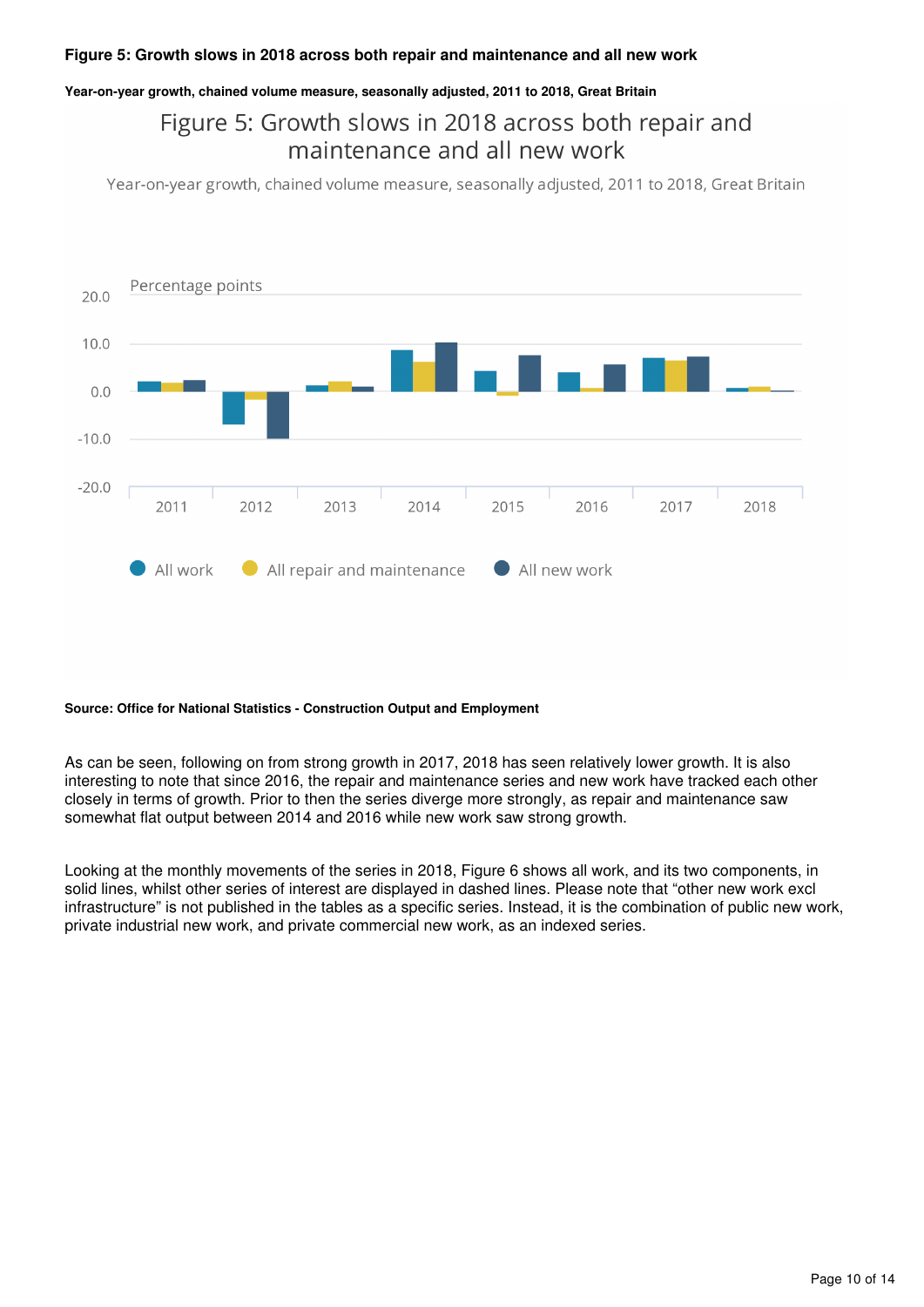#### **Figure 6: Housing new work sees growth over 2018 while other types of work remain relatively flat**

#### **Month-on-month, chained volume measure, seasonally adjusted, January to December 2018, Great Britain**

#### Figure 6: Housing new work sees growth over 2018 while other types of work remain relatively flat

Month-on-month, chained volume measure, seasonally adjusted, January to December 2018, **Great Britain** 



#### **Source: Office for National Statistics - Construction Output and Employment**

Total housing new work saw steady growth across 2018, seeing a 5.1% increase between January and December 2018. This growth would have been stronger were it not for declines in the most recent month, as new housing had grown by 9.9% in the period January to November 2018.

The growth in housing new work sat in contrast to a relatively flat performance from all new work, which only grew by 0.1% in the period January to December 2018. This is due to infrastructure new work falling 3.0% over the year, as well as other new work excluding infrastructure decreasing by 2.9%. It is worth noting that infrastructure has been very volatile as a series, seeing a 12.6% fall between January and March of this year, as well as a 9.1% rise between August and September.

Despite being almost flat in terms of growth, all new work still outperformed repair and maintenance over 2018, which saw a 2.9% drop in output between January and December. For the first two calendar quarters of 2018, repair and maintenance was seeing steady growth, but in Quarter 3 (July to Sept) housing repair and maintenance began to decline, followed by non-housing repair and maintenance doing much the same in Quarter 4 (Oct to Dec). This was capped off by a particularly slow December, meaning that over the year housing and non-housing repair and maintenance saw declines of 3.8% and 1.9% respectively.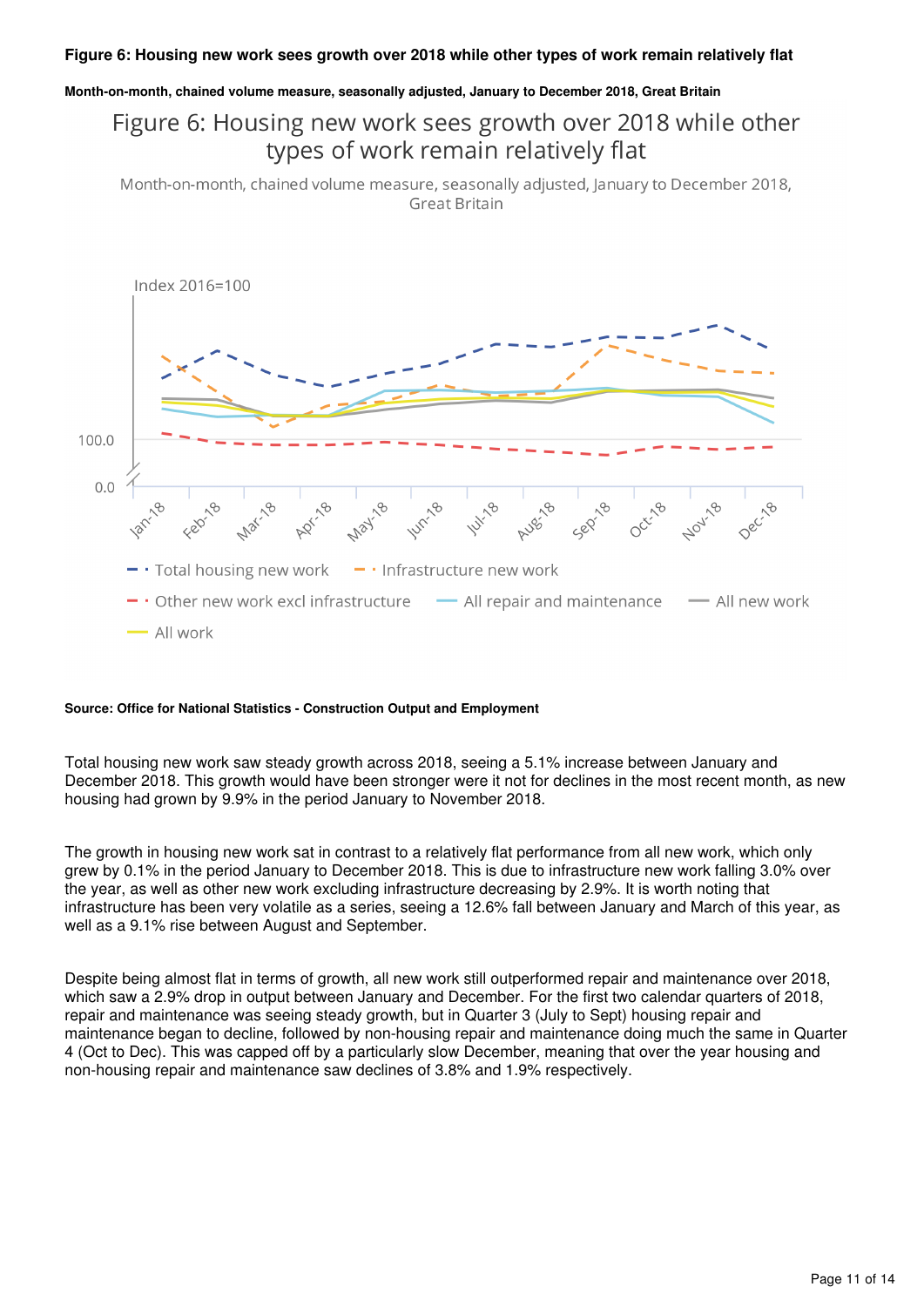# <span id="page-11-0"></span>**7 . Links to related statistics**

Output in the construction industry follows the [Eurostat Short Term Statistics \(STS\)](http://ec.europa.eu/eurostat/c/portal/layout?p_l_id=1916630&p_v_l_s_g_id=0) regulation for production in construction. Headline volume estimates of construction output are assessed against Eurostat's handbook on [price and volume measures in National Accounts](http://ec.europa.eu/eurostat/web/products-manuals-and-guidelines/-/KS-GQ-14-005). Before any comparisons are made with the Euro area or EU28, it is worth noting that the UK is the only member state to follow the A method for compiling production in [construction statistics](http://ec.europa.eu/eurostat/en/web/products-manuals-and-guidelines/-/KS-RA-11-018).

The latest release of Production in construction, published by Eurostat on 17 January 2019 for November 2018, showed the seasonally adjusted [production in construction \(PDF, 563 KB\)](https://ec.europa.eu/eurostat/documents/2995521/9499965/4-17012019-BP-EN.pdf/106c1798-70f9-4fab-abe3-35c5c7078317) decreased by 0.1% in the Euro area (EA19) but was up by 0.2% in the EU28 when compared with October 2018.

It should be noted that an accurate comparison cannot be made, as Eurostat data are calculated on a 2015 equals 100 basis, while Great Britain data are calculated on a 2016 equals 100 basis.

Outside the EU, the US Census Bureau release [Monthly construction spending report \(PDF, 262KB\)](https://www.census.gov/construction/c30/pdf/release.pdf) for November 2018 was published on 1 February 2019. This includes the total dollar value of construction work done in the US.

[The Construction statistics: Number 19, 2018 edition](https://www.ons.gov.uk/businessindustryandtrade/constructionindustry/articles/constructionstatistics/number192018edition) was published on 22 August 2018. This publication contains analysis on the construction sector in 2017, as well as information on sources and outputs in the industry[.](https://www.ons.gov.uk/businessindustryandtrade/constructionindustry/methodologies/constructionstatisticssourcesandoutputs)

## <span id="page-11-1"></span>**8 . Other useful links**

- [Ministry of Housing, Communities and Local Government](https://www.gov.uk/government/organisations/department-for-communities-and-local-government) (Housing starts and completions)
- [Construction statistics in Northern Ireland](https://www.economy-ni.gov.uk/articles/construction-output-statistics)

# <span id="page-11-2"></span>**9 . Quality and methodology**

Our Monthly Construction Output Survey measures output from the construction industry in Great Britain. It samples 8,000 businesses, with all businesses employing over 100 people or with an annual turnover of more than £60 million receiving a questionnaire by post every month.

The [Construction Quality and Methodology Information](https://www.ons.gov.uk/businessindustryandtrade/constructionindustry/methodologies/constructionoutputqualityandmethodologyinformation) report contains important information on:

- the strengths and limitations of the data and how it compares with related data
- uses and users of the data
- how the output was created
- the quality of the output including the accuracy of the data

Value Added Tax (VAT) turnover has been used to estimate the output of small- and medium-sized businesses. In this release, VAT turnover has been used for selected industries previously covered by the Monthly Business Survey from Quarter 1 (Jan to Mar) 2016 to Quarter 2 (Apr to June) 2018.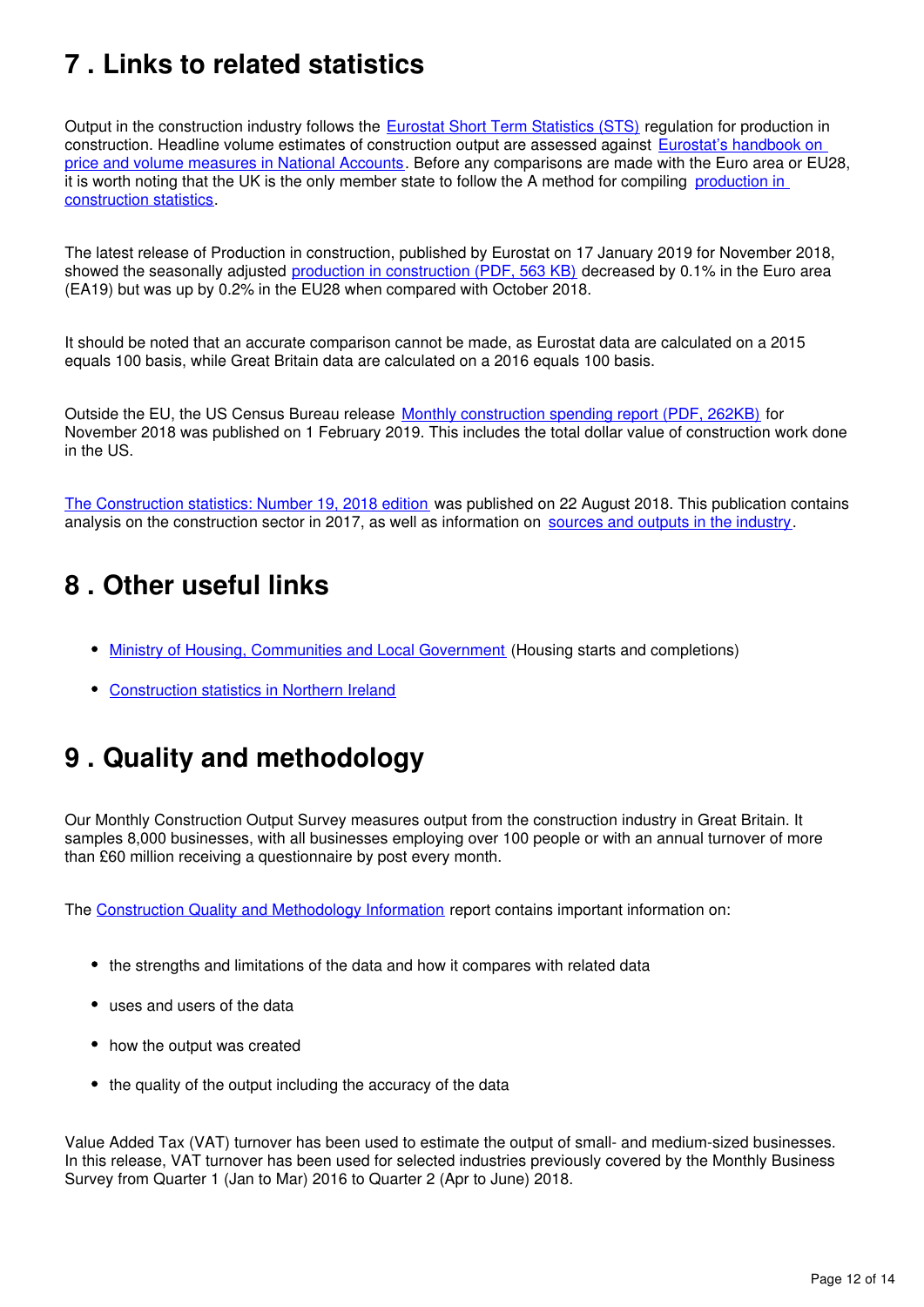Further information on the use of VAT turnover in construction output estimates and its impact can be found in the following articles:

- [VAT turnover implementation into national accounts article](https://www.ons.gov.uk/economy/grossdomesticproductgdp/articles/vatturnoverinitialresearchanalysisuk/december)
- [VAT turnover data in national accounts: background and methodology](https://www.ons.gov.uk/economy/grossdomesticproductgdp/methodologies/vatturnoverdatainnationalaccountsbackgroundandmethodology)

## <span id="page-12-0"></span>**10 . Construction statistics engagement and development**

The Office for Statistics Regulation is currently in the process of re-assessing the National Statistic status for [construction statistics: Output, New orders and Price indices](https://www.statisticsauthority.gov.uk/osr/what-we-do/assessment/current-future-assessments/re-assessment-of-onss-construction-output-and-new-orders-statistics-and-construction-output-price-indices-opis-statistics/).

As part of the ongoing ONS construction statistics development programme, we have worked closely with the Construction Statistics Steering Group. This group provides a forum for ONS to engage with main users of construction statistics on the development of ONS-published construction statistics, including other government departments, industry experts and academics, to identify areas for improvement.

We have recently published a suite of methodological articles to help communicate recent improvements.

The Construction statistics development: improving the understanding of new orders in the construction industry and the gap between output and new orders article was published on 30 October 2018. This explains and analyses the possible causes of differences in our construction output data and new orders data. An updated new orders in construction [Quality and Methodology Information report](https://www.ons.gov.uk/businessindustryandtrade/constructionindustry/methodologies/newordersinconstructionqmi) was also published on the same day.

In addition to the October 2018 article, we also previously introduced methodological improvements to construction output estimates, detailed in two articles published on 4 June 2018:

- [Improvements to addressing the bias in early estimates of construction output,](https://www.ons.gov.uk/businessindustryandtrade/constructionindustry/articles/improvementstoconstructionstatisticsaddressingthebiasinearlyestimatesofconstructionoutputjune2018/2018-06-04) which were incorporated for the first time in the Quarterly national accounts: January to March 2018 on 29 June 2018
- **[Improvements to regional and sub-sector level estimates](https://www.ons.gov.uk/businessindustryandtrade/constructionindustry/articles/constructiondevelopmentimprovementstoregionalandsubsectorlevelestimatesjune2018/2018-06-04)** using new orders data supplied by Barbour ABI, which were incorporated for the first time in the [Construction output in Great Britain: April 2018](https://www.ons.gov.uk/businessindustryandtrade/constructionindustry/bulletins/constructionoutputingreatbritain/april2018andnewordersjanuarytomarch2018) publication

The overall [impact of the improvements to construction statistics](https://www.ons.gov.uk/businessindustryandtrade/constructionindustry/articles/impactofimprovementstoconstructionstatistics/june2018) that were included in [Quarterly national](https://www.ons.gov.uk/economy/grossdomesticproductgdp/bulletins/quarterlynationalaccounts/januarytomarch2018)  [accounts: Jan to Mar 2018](https://www.ons.gov.uk/economy/grossdomesticproductgdp/bulletins/quarterlynationalaccounts/januarytomarch2018) are outlined in the article released on 29 June 2018.

In September 2017, we released a summary article which outlined the impact of improvements to construction [statistics article](https://www.ons.gov.uk/businessindustryandtrade/constructionindustry/articles/constructiondevelopment/impactofimprovementstoconstructionstatistics), which explains and highlights the impact of improvements made to construction statistics, affecting the nominal data series, output price indices and seasonal adjustment. As a result of these improvements, the output price indices are no longer considered to be an interim method.

As previously indicated in [Section 7 of the October publication](https://www.ons.gov.uk/businessindustryandtrade/constructionindustry/bulletins/constructionoutputingreatbritain/october2018andnewordersjulytoseptember2018), as part of the work to improve dissemination of our data of the low-level type of work and regional data currently published in Tables 5 and 6[,](https://www.ons.gov.uk/businessindustryandtrade/constructionindustry/datasets/outputintheconstructionindustry) this will be published separately from the main dataset in a new, separate format from 12 March 2019, which will be the next publication to be released. At the same time, the reference year for our new orders series will move from 2005 equals 100 to 2016 equals 100. This will make the reference year consistent with our construction output series and will provide users with a more up-to-date frame of reference. This change will impact the index numbers ( [Table 1\)](https://www.ons.gov.uk/businessindustryandtrade/constructionindustry/datasets/newordersintheconstructionindustry) and the constant price series we publish ([Tables 2 and 3](https://www.ons.gov.uk/businessindustryandtrade/constructionindustry/datasets/newordersintheconstructionindustry)), as within the current publication these tables are presented on a 2005 equals 100 basis. This will not affect our growth rate series ([Tables 8 and 9](https://www.ons.gov.uk/businessindustryandtrade/constructionindustry/datasets/newordersintheconstructionindustry)) or our current price data  $(Iables 4 to 6)$  in the New Orders dataset.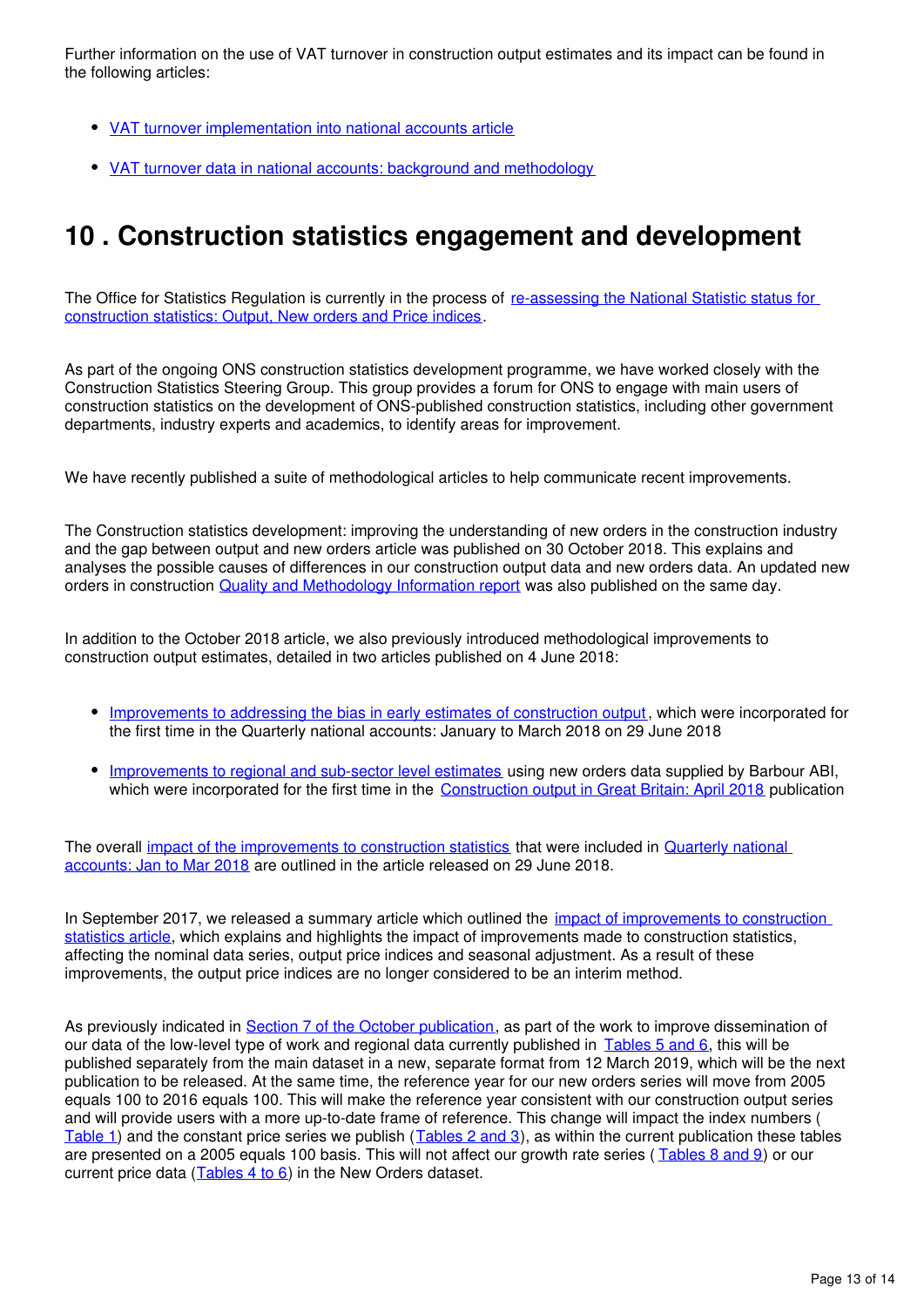These improvements are driven by the UK Statistics Authority decision to suspend the designation of Construction output and New orders as [National Statistics](https://www.statisticsauthority.gov.uk/about-the-authority/uk-statistical-system/types-of-official-statistics/) due to concerns about the quality of the Construction [Price and Cost Indices](https://www.statisticsauthority.gov.uk/correspondence/construction-price-and-cost-indices/) used to remove the effects of inflation from the statistics in December 2014.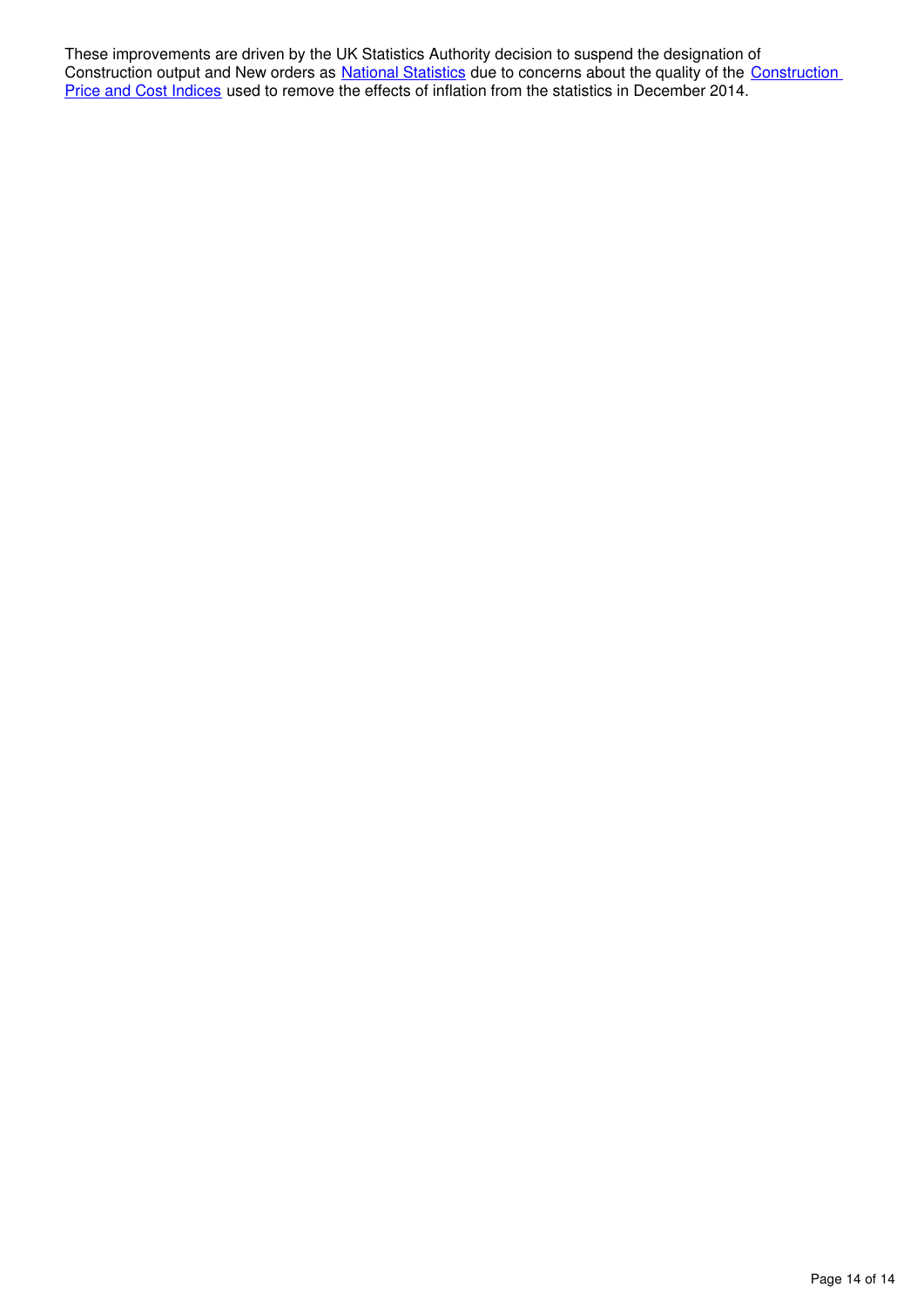### **1 A.A.** CONSTRUCTION OUTPUT: VOLUME SEASONALLY ADJUSTED **INDEX NUMBERS BY SECTOR**

 $Index 2016 = 100$ 

|      | New Housing       |                    |                         |                     |        | Other New Work                  |                            |                 |                   | Repair and Maintenance |                  |                              |                         |             |
|------|-------------------|--------------------|-------------------------|---------------------|--------|---------------------------------|----------------------------|-----------------|-------------------|------------------------|------------------|------------------------------|-------------------------|-------------|
|      |                   |                    |                         |                     |        | <b>Excluding Infrastructure</b> |                            |                 |                   | Housing                |                  |                              | All<br>Repair           |             |
|      | Public<br>housing | Private<br>housing | Total<br>new<br>housing | Infrastr-<br>ucture | Public | Private<br>industri-<br>al      | Private<br>commerci-<br>al | All<br>new work | Public<br>housing | Private<br>housing     | Total<br>housing | <b>Non</b><br>housing<br>R&M | and<br>Maintena-<br>nce | All<br>Work |
|      | <b>MV36</b>       | <b>MV37</b>        | MVL7                    | <b>MV38</b>         | MV39   | MV3A                            | MV3B                       | MV3C            | MV3D              | MV3E                   | MV3F             | MV3G                         | MV3H                    | MV3I        |
| 1997 | 38.9              | 51.9               | 49.9                    | 69.6                | 50.0   | 175.6                           | 81.6                       | 68.1            | 123.0             | 99.4                   | 106.6            | 86.8                         | 95.7                    | 77.2        |
| 1998 | 31.5              | 52.4               | 49.3                    | 67.7                | 52.7   | 178.9                           | 88.5                       | 69.9            | 114.9             | 101.5                  | 105.0            | 87.8                         | 95.4                    | 78.4        |
| 1999 | 27.3              | 47.2               | 44.2                    | 65.8                | 59.4   | 184.5                           | 99.1                       | 72.0            | 110.2             | 100.2                  | 102.5            | 87.3                         | 94.0                    | 79.3        |
| 2000 | 34.3              | 52.7               | 49.9                    | 61.8                | 56.2   | 164.7                           | 99.8                       | 72.2            | 106.7             | 100.7                  | 101.6            | 91.9                         | 95.9                    | 80.0        |
| 2001 | 35.1              | 49.2               | 47.1                    | 66.1                | 56.8   | 168.3                           | 99.1                       | 72.1            | 100.9             | 105.1                  | 102.2            | 100.3                        | 100.7                   | 81.5        |
| 2002 | 39.7              | 53.6               | 51.5                    | 74.8                | 71.8   | 133.5                           | 102.4                      | 76.5            | 95.7              | 113.8                  | 105.7            | 106.9                        | 105.8                   | 86.1        |
| 2003 | 45.2              | 66.9               | 63.7                    | 70.5                | 90.1   | 141.0                           | 98.7                       | 81.1            | 108.2             | 111.2                  | 108.5            | 109.9                        | 108.7                   | 90.3        |
| 2004 | 54.3              | 81.3               | 77.3                    | 61.5                | 101.2  | 145.2                           | 108.8                      | 88.8            | 118.7             | 108.0                  | 110.1            | 105.0                        | 106.8                   | 95.1        |
| 2005 | 51.1              | 83.7               | 78.8                    | 59.0                | 91.1   | 142.3                           | 104.1                      | 86.3            | 118.0             | 98.4                   | 103.5            | 107.7                        | 105.1                   | 92.8        |
| 2006 | 60.2              | 83.9               | 80.4                    | 54.4                | 83.6   | 154.3                           | 113.0                      | 88.5            | 112.9             | 92.3                   | 97.7             | 108.0                        | 102.5                   | 93.5        |
| 2007 | 69.5              | 82.6               | 80.5                    | 53.7                | 82.2   | 150.6                           | 124.3                      | 91.6            | 107.0             | 90.0                   | 94.3             | 110.5                        | 102.1                   | 95.5        |
| 2008 | 62.8              | 64.1               | 63.8                    | 59.6                | 91.5   | 116.5                           | 125.8                      | 86.7            | 110.1             | 91.0                   | 96.0             | 114.2                        | 104.7                   | 93.0        |
| 2009 | 64.1              | 44.0               | 46.8                    | 68.3                | 110.7  | 81.8                            | 94.2                       | 73.4            | 107.1             | 79.5                   | 87.1             | 103.1                        | 94.8                    | 80.7        |
| 2010 | 100.3             | 53.4               | 60.0                    | 87.0                | 146.0  | 90.7                            | 92.3                       | 85.4            | 116.3             | 87.1                   | 95.2             | 88.1                         | 91.8                    | 87.6        |
| 2011 | 102.5             | 58.3               | 64.5                    | 94.3                | 134.9  | 82.1                            | 94.5                       | 87.4            | 106.9             | 87.8                   | 93.1             | 94.0                         | 93.5                    | 89.5        |
| 2012 | 85.8              | 56.9               | 60.9                    | 84.3                | 106.6  | 90.0                            | 85.2                       | 78.8            | 109.2             | 83.4                   | 90.6             | 93.6                         | 92.1                    | 83.4        |
| 2013 | 91.4              | 62.2               | 66.3                    | 86.2                | 96.4   | 81.7                            | 85.2                       | 79.6            | 104.7             | 85.3                   | 90.8             | 97.6                         | 94.0                    | 84.6        |
| 2014 | 120.7             | 78.0               | 84.0                    | 84.4                | 95.7   | 94.7                            | 90.6                       | 87.8            | 107.4             | 93.2                   | 97.1             | 103.2                        | 100.0                   | 92.0        |
| 2015 | 102.2             | 87.0               | 89.1                    | 103.5               | 96.4   | 105.7                           | 93.0                       | 94.5            | 108.0             | 94.7                   | 98.4             | 99.8                         | 99.1                    | 96.1        |
| 2016 | 100.0             | 100.0              | 100.0                   | 100.0               | 100.0  | 100.0                           | 100.0                      | 100.0           | 100.0             | 100.0                  | 100.0            | 100.0                        | 100.0                   | 100.0       |
| 2017 | 121.9             | 110.1              | 111.8                   | 105.5               | 97.3   | 103.0                           | 107.6                      | 107.4           | 97.4              | 109.7                  | 106.3            | 106.7                        | 106.5                   | 107.1       |
| 2018 | 119.9             | 116.9              | 117.3                   | 111.5               | 88.3   | 107.0                           | 101.1                      | 107.8           | 95.2              | 108.5                  | 104.8            | 110.8                        | 107.7                   | 107.8       |

Users of these data should note that there may be instances where the pe-

riod on period growths for the same component differ between tables. This is due to the growth rates being calculated at a higher precision than 1 dp within the production system. This accuracy is truncated when transferred into the published tables.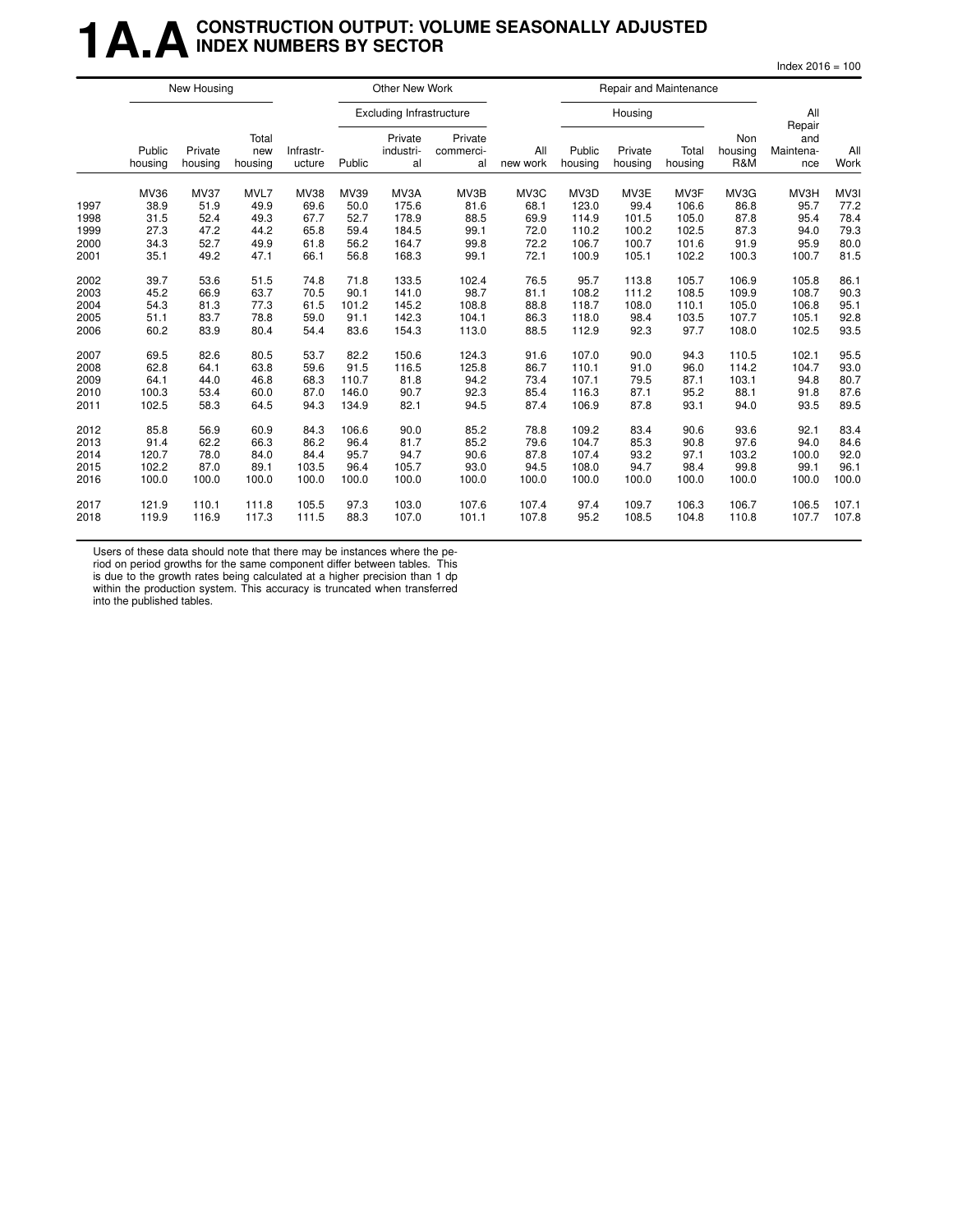## **1A.QCONSTRUCTION OUTPUT: VOLUME SEASONALLY ADJUSTED INDEX NUMBERS BY SECTOR**

 $Index 2016 = 100$ 

|                                       | New Housing                          |                                             |                                      |                                             | Other New Work                          |                                          |                                          |                                      | Repair and Maintenance                   |                                          |                                          |                                          |                                          |                                      |
|---------------------------------------|--------------------------------------|---------------------------------------------|--------------------------------------|---------------------------------------------|-----------------------------------------|------------------------------------------|------------------------------------------|--------------------------------------|------------------------------------------|------------------------------------------|------------------------------------------|------------------------------------------|------------------------------------------|--------------------------------------|
|                                       |                                      |                                             |                                      |                                             |                                         | <b>Excluding Infrastructure</b>          |                                          |                                      |                                          | Housing                                  |                                          |                                          | All<br>Repair                            |                                      |
|                                       | Public<br>housing                    | Private<br>housing                          | Total<br>new<br>housing              | Infrastr-<br>ucture                         | Public                                  | Private<br>industri-<br>al               | Private<br>commerci-<br>al               | All<br>new work                      | Public<br>housing                        | Private<br>housing                       | Total<br>housing                         | Non<br>housing<br>R&M                    | and<br>Maintena-<br>nce                  | All<br>Work                          |
| 2004 Q1<br>Q <sub>2</sub><br>Q3<br>Q4 | MV36<br>53.9<br>55.3<br>54.7<br>53.3 | <b>MV37</b><br>79.6<br>80.9<br>82.1<br>82.5 | MVL7<br>75.8<br>77.1<br>78.0<br>78.2 | <b>MV38</b><br>64.1<br>63.1<br>61.0<br>57.9 | MV39<br>103.7<br>102.9<br>100.5<br>97.7 | MV3A<br>152.7<br>146.6<br>142.9<br>138.5 | MV3B<br>107.8<br>110.3<br>109.8<br>107.2 | MV3C<br>89.0<br>89.7<br>89.1<br>87.4 | MV3D<br>121.6<br>117.7<br>115.7<br>119.9 | MV3E<br>114.1<br>105.8<br>108.4<br>103.9 | MV3F<br>115.1<br>108.3<br>109.3<br>107.8 | MV3G<br>110.9<br>103.4<br>101.4<br>104.4 | MV3H<br>112.2<br>105.2<br>104.5<br>105.4 | MV3I<br>96.9<br>95.2<br>94.6<br>93.6 |
| 2005 Q1                               | 51.1                                 | 83.0                                        | 78.3                                 | 59.1                                        | 95.9                                    | 136.2                                    | 105.5                                    | 86.8                                 | 125.2                                    | 101.5                                    | 107.8                                    | 110.6                                    | 108.7                                    | 94.3                                 |
| Q2                                    | 50.1                                 | 85.2                                        | 80.0                                 | 57.7                                        | 93.0                                    | 141.4                                    | 104.7                                    | 86.8                                 | 124.5                                    | 98.4                                     | 105.5                                    | 108.4                                    | 106.5                                    | 93.6                                 |
| Q3                                    | 49.1                                 | 83.8                                        | 78.7                                 | 58.8                                        | 88.5                                    | 144.2                                    | 102.6                                    | 85.5                                 | 111.9                                    | 97.6                                     | 101.0                                    | 106.8                                    | 103.5                                    | 91.7                                 |
| Q4                                    | 53.9                                 | 82.6                                        | 78.3                                 | 60.5                                        | 86.8                                    | 147.4                                    | 103.5                                    | 85.9                                 | 110.3                                    | 96.1                                     | 99.5                                     | 105.0                                    | 101.8                                    | 91.5                                 |
| 2006 Q1                               | 56.6                                 | 82.2                                        | 78.4                                 | 58.4                                        | 86.1                                    | 154.5                                    | 107.8                                    | 87.2                                 | 110.7                                    | 96.0                                     | 99.6                                     | 105.3                                    | 102.0                                    | 92.4                                 |
| Q <sub>2</sub>                        | 59.4                                 | 83.4                                        | 79.8                                 | 54.2                                        | 83.9                                    | 152.4                                    | 110.1                                    | 87.3                                 | 109.7                                    | 94.5                                     | 98.2                                     | 109.8                                    | 103.7                                    | 93.1                                 |
| Q3                                    | 61.9                                 | 84.7                                        | 81.2                                 | 52.6                                        | 82.6                                    | 152.9                                    | 114.7                                    | 88.9                                 | 116.8                                    | 89.8                                     | 97.3                                     | 106.1                                    | 101.3                                    | 93.4                                 |
| Q4                                    | 62.8                                 | 85.4                                        | 82.0                                 | 52.4                                        | 81.9                                    | 157.3                                    | 119.2                                    | 90.6                                 | 114.4                                    | 88.8                                     | 95.8                                     | 110.6                                    | 102.9                                    | 95.1                                 |
| 2007 Q1                               | 69.4                                 | 85.4                                        | 83.0                                 | 51.7                                        | 81.6                                    | 159.3                                    | 121.5                                    | 91.6                                 | 114.0                                    | 90.9                                     | 97.1                                     | 112.6                                    | 104.6                                    | 96.3                                 |
| Q <sub>2</sub>                        | 70.9                                 | 83.7                                        | 81.7                                 | 52.7                                        | 81.8                                    | 158.2                                    | 124.1                                    | 92.1                                 | 105.7                                    | 91.7                                     | 95.2                                     | 109.7                                    | 102.1                                    | 95.8                                 |
| Q3                                    | 69.5                                 | 81.9                                        | 80.0                                 | 54.2                                        | 82.6                                    | 148.0                                    | 123.6                                    | 91.2                                 | 101.9                                    | 87.4                                     | 91.0                                     | 108.5                                    | 99.5                                     | 94.4                                 |
| Q4                                    | 68.4                                 | 79.2                                        | 77.5                                 | 56.0                                        | 83.0                                    | 136.8                                    | 128.1                                    | 91.6                                 | 106.3                                    | 89.8                                     | 94.0                                     | 111.1                                    | 102.2                                    | 95.5                                 |
| 2008 Q1                               | 65.5                                 | 75.2                                        | 73.7                                 | 58.3                                        | 87.6                                    | 134.8                                    | 131.7                                    | 92.2                                 | 106.8                                    | 89.5                                     | 94.0                                     | 115.1                                    | 104.1                                    | 96.5                                 |
| Q2                                    | 64.6                                 | 68.2                                        | 67.6                                 | 60.5                                        | 89.9                                    | 120.4                                    | 127.1                                    | 88.6                                 | 113.8                                    | 92.0                                     | 97.8                                     | 119.8                                    | 108.4                                    | 95.5                                 |
| Q3                                    | 63.0                                 | 60.5                                        | 60.8                                 | 62.0                                        | 93.9                                    | 111.9                                    | 127.2                                    | 86.6                                 | 111.4                                    | 88.2                                     | 94.4                                     | 114.8                                    | 104.3                                    | 92.8                                 |
| Q4                                    | 58.2                                 | 52.2                                        | 53.0                                 | 57.8                                        | 94.4                                    | 99.1                                     | 117.2                                    | 79.5                                 | 108.6                                    | 94.1                                     | 97.7                                     | 107.0                                    | 102.1                                    | 87.2                                 |
| 2009 Q1                               | 54.4                                 | 46.0                                        | 47.1                                 | 59.0                                        | 95.6                                    | 85.3                                     | 106.2                                    | 73.9                                 | 101.3                                    | 81.6                                     | 86.8                                     | 103.5                                    | 94.8                                     | 81.0                                 |
| Q <sub>2</sub>                        | 57.0                                 | 44.2                                        | 45.9                                 | 64.3                                        | 103.9                                   | 79.5                                     | 99.8                                     | 73.1                                 | 105.6                                    | 78.5                                     | 85.9                                     | 100.9                                    | 93.1                                     | 80.0                                 |
| Q3                                    | 67.0                                 | 41.9                                        | 45.4                                 | 68.7                                        | 116.0                                   | 78.4                                     | 89.3                                     | 72.0                                 | 113.2                                    | 83.9                                     | 91.9                                     | 108.5                                    | 99.9                                     | 81.4                                 |
| Q4                                    | 78.0                                 | 44.0                                        | 48.8                                 | 81.2                                        | 127.3                                   | 83.9                                     | 81.7                                     | 74.7                                 | 108.4                                    | 74.1                                     | 83.6                                     | 99.3                                     | 91.2                                     | 80.4                                 |
| 2010 Q1                               | 91.5                                 | 48.0                                        | 54.1                                 | 90.5                                        | 142.0                                   | 86.3                                     | 89.8                                     | 82.5                                 | 116.6                                    | 80.7                                     | 90.7                                     | 84.3                                     | 87.6                                     | 84.3                                 |
| Q <sub>2</sub>                        | 96.6                                 | 52.7                                        | 58.9                                 | 93.2                                        | 148.0                                   | 89.5                                     | 91.6                                     | 86.1                                 | 119.6                                    | 86.0                                     | 95.4                                     | 90.0                                     | 92.8                                     | 88.4                                 |
| Q3                                    | 107.9                                | 56.7                                        | 63.9                                 | 86.9                                        | 143.2                                   | 103.9                                    | 96.4                                     | 88.3                                 | 115.8                                    | 91.6                                     | 98.4                                     | 88.0                                     | 93.4                                     | 90.1                                 |
| Q4                                    | 105.1                                | 56.3                                        | 63.2                                 | 77.4                                        | 150.7                                   | 83.1                                     | 91.2                                     | 84.6                                 | 113.4                                    | 89.9                                     | 96.5                                     | 90.1                                     | 93.4                                     | 87.7                                 |
| 2011 Q1                               | 108.7                                | 57.3                                        | 64.5                                 | 90.2                                        | 149.6                                   | 81.6                                     | 90.4                                     | 87.1                                 | 108.9                                    | 87.2                                     | 93.2                                     | 92.8                                     | 93.0                                     | 89.1                                 |
| Q2                                    | 104.7                                | 58.1                                        | 64.7                                 | 99.6                                        | 137.7                                   | 84.3                                     | 94.4                                     | 88.8                                 | 108.6                                    | 86.5                                     | 92.7                                     | 92.4                                     | 92.5                                     | 90.1                                 |
| Q3                                    | 100.6                                | 59.6                                        | 65.4                                 | 94.1                                        | 128.9                                   | 80.4                                     | 96.1                                     | 87.4                                 | 104.7                                    | 86.7                                     | 91.7                                     | 94.9                                     | 93.3                                     | 89.5                                 |
| Q4                                    | 95.8                                 | 58.1                                        | 63.4                                 | 93.2                                        | 123.6                                   | 82.2                                     | 97.2                                     | 86.3                                 | 105.4                                    | 90.6                                     | 94.7                                     | 95.9                                     | 95.3                                     | 89.4                                 |
| 2012 Q1                               | 91.2                                 | 60.2                                        | 64.5                                 | 85.9                                        | 115.8                                   | 88.7                                     | 88.8                                     | 82.4                                 | 106.1                                    | 87.9                                     | 93.0                                     | 95.1                                     | 94.0                                     | 86.4                                 |
| Q <sub>2</sub>                        | 82.2                                 | 55.6                                        | 59.4                                 | 79.8                                        | 106.8                                   | 88.6                                     | 88.3                                     | 78.2                                 | 108.1                                    | 83.5                                     | 90.4                                     | 94.1                                     | 92.2                                     | 83.0                                 |
| Q3                                    | 85.7                                 | 54.8                                        | 59.1                                 | 85.2                                        | 103.4                                   | 87.3                                     | 81.2                                     | 76.6                                 | 111.5                                    | 82.5                                     | 90.6                                     | 92.0                                     | 91.3                                     | 81.7                                 |
| Q4                                    | 83.9                                 | 56.9                                        | 60.7                                 | 86.3                                        | 100.4                                   | 95.2                                     | 82.6                                     | 77.8                                 | 111.2                                    | 79.7                                     | 88.5                                     | 93.3                                     | 90.8                                     | 82.3                                 |
| 2013 Q1                               | 82.1                                 | 56.3                                        | 59.9                                 | 86.1                                        | 95.1                                    | 90.0                                     | 83.5                                     | 76.9                                 | 107.5                                    | 82.3                                     | 89.3                                     | 94.5                                     | 91.8                                     | 82.1                                 |
| Q2                                    | 88.3                                 | 61.6                                        | 65.3                                 | 85.8                                        | 96.9                                    | 79.1                                     | 83.0                                     | 78.4                                 | 103.7                                    | 84.2                                     | 89.6                                     | 96.3                                     | 92.8                                     | 83.4                                 |
| Q3                                    | 92.8                                 | 63.8                                        | 67.9                                 | 84.9                                        | 99.2                                    | 78.5                                     | 88.2                                     | 80.9                                 | 102.8                                    | 87.2                                     | 91.6                                     | 98.8                                     | 95.1                                     | 85.8                                 |
| Q4                                    | 102.4                                | 67.3                                        | 72.2                                 | 87.9                                        | 94.4                                    | 79.1                                     | 86.3                                     | 82.0                                 | 104.9                                    | 87.7                                     | 92.5                                     | 100.6                                    | 96.4                                     | 87.0                                 |
| 2014 Q1                               | 111.6                                | 72.5                                        | 78.0                                 | 84.4                                        | 91.4                                    | 87.4                                     | 89.1                                     | 84.3                                 | 106.8                                    | 93.3                                     | 97.1                                     | 99.6                                     | 98.3                                     | 89.2                                 |
| Q2                                    | 120.4                                | 75.4                                        | 81.7                                 | 81.3                                        | 94.7                                    | 98.2                                     | 90.0                                     | 86.2                                 | 107.5                                    | 92.7                                     | 96.8                                     | 104.2                                    | 100.4                                    | 91.1                                 |
| Q3                                    | 127.9                                | 81.6                                        | 88.1                                 | 84.1                                        | 97.3                                    | 98.3                                     | 90.4                                     | 89.5                                 | 108.6                                    | 94.8                                     | 98.6                                     | 104.9                                    | 101.7                                    | 93.7                                 |
| Q4                                    | 122.9                                | 82.5                                        | 88.2                                 | 87.8                                        | 99.4                                    | 95.0                                     | 92.8                                     | 91.0                                 | 106.6                                    | 92.0                                     | 96.0                                     | 103.8                                    | 99.8                                     | 94.1                                 |
| 2015 Q1                               | 114.9                                | 84.2                                        | 88.5                                 | 101.6                                       | 92.8                                    | 105.6                                    | 91.3                                     | 93.0                                 | 108.3                                    | 91.4                                     | 96.1                                     | 102.3                                    | 99.1                                     | 95.1                                 |
| Q <sub>2</sub>                        | 110.0                                | 87.9                                        | 91.0                                 | 104.9                                       | 95.3                                    | 102.2                                    | 92.5                                     | 95.0                                 | 108.4                                    | 95.5                                     | 99.1                                     | 98.3                                     | 98.7                                     | 96.3                                 |
| Q3                                    | 93.1                                 | 86.0                                        | 87.0                                 | 104.2                                       | 98.4                                    | 110.7                                    | 92.1                                     | 94.1                                 | 108.9                                    | 96.0                                     | 99.6                                     | 98.1                                     | 98.9                                     | 95.7                                 |
| Q4                                    | 90.8                                 | 89.9                                        | 90.0                                 | 103.2                                       | 98.9                                    | 104.4                                    | 96.0                                     | 95.9                                 | 106.4                                    | 95.9                                     | 98.8                                     | 100.6                                    | 99.7                                     | 97.2                                 |
| 2016 Q1                               | 95.0                                 | 96.3                                        | 96.2                                 | 100.4                                       | 96.7                                    | 96.8                                     | 96.9                                     | 97.3                                 | 105.5                                    | 96.3                                     | 98.8                                     | 96.9                                     | 97.9                                     | 97.5                                 |
| Q2                                    | 95.6                                 | 98.8                                        | 98.4                                 | 97.1                                        | 101.6                                   | 104.1                                    | 99.1                                     | 99.0                                 | 101.6                                    | 97.3                                     | 98.5                                     | 100.5                                    | 99.5                                     | 99.2                                 |
| Q3                                    | 100.5                                | 100.8                                       | 100.8                                | 100.5                                       | 101.4                                   | 96.9                                     | 100.7                                    | 100.6                                | 95.4                                     | 101.4                                    | 99.7                                     | 99.4                                     | 99.6                                     | 100.2                                |
| Q4                                    | 108.9                                | 104.0                                       | 104.7                                | 102.0                                       | 100.3                                   | 102.2                                    | 103.2                                    | 103.2                                | 97.5                                     | 105.0                                    | 102.9                                    | 103.2                                    | 103.1                                    | 103.1                                |
| 2017 Q1                               | 117.1                                | 107.0                                       | 108.4                                | 105.1                                       | 102.7                                   | 97.2                                     | 109.4                                    | 106.9                                | 97.3                                     | 108.5                                    | 105.4                                    | 105.9                                    | 105.6                                    | 106.5                                |
| Q2                                    | 121.2                                | 107.7                                       | 109.6                                | 105.5                                       | 99.1                                    | 99.5                                     | 108.6                                    | 106.9                                | 98.7                                     | 109.2                                    | 106.3                                    | 106.2                                    | 106.2                                    | 106.7                                |
| Q3                                    | 123.5                                | 109.7                                       | 111.7                                | 106.3                                       | 95.3                                    | 108.8                                    | 108.1                                    | 107.7                                | 97.6                                     | 110.0                                    | 106.5                                    | 107.2                                    | 106.9                                    | 107.4                                |
| Q4                                    | 125.7                                | 116.1                                       | 117.5                                | 105.3                                       | 92.3                                    | 106.3                                    | 104.2                                    | 108.0                                | 96.2                                     | 111.0                                    | 106.8                                    | 107.5                                    | 107.2                                    | 107.7                                |
| 2018 Q1                               | 109.9                                | 115.6                                       | 114.8                                | 109.9                                       | 88.4                                    | 108.6                                    | 102.7                                    | 107.1                                | 93.8                                     | 107.8                                    | 103.9                                    | 106.8                                    | 105.3                                    | 106.5                                |
| Q <sub>2</sub>                        | 116.7                                | 112.8                                       | 113.4                                | 108.7                                       | 85.3                                    | 111.9                                    | 102.1                                    | 106.0                                | 94.9                                     | 111.1                                    | 106.6                                    | 110.3                                    | 108.4                                    | 106.8                                |
| Q3                                    | 124.4                                | 119.4                                       | 120.1                                | 112.7                                       | 89.4                                    | 104.7                                    | 99.1                                     | 108.5                                | 95.2                                     | 109.8                                    | 105.7                                    | 114.8                                    | 110.1                                    | 109.0                                |
| Q4                                    | 128.6                                | 119.8                                       | 121.1                                | 114.8                                       | 90.2                                    | 102.9                                    | 100.5                                    | 109.7                                | 96.9                                     | 105.3                                    | 103.0                                    | 111.4                                    | 107.0                                    | 108.8                                |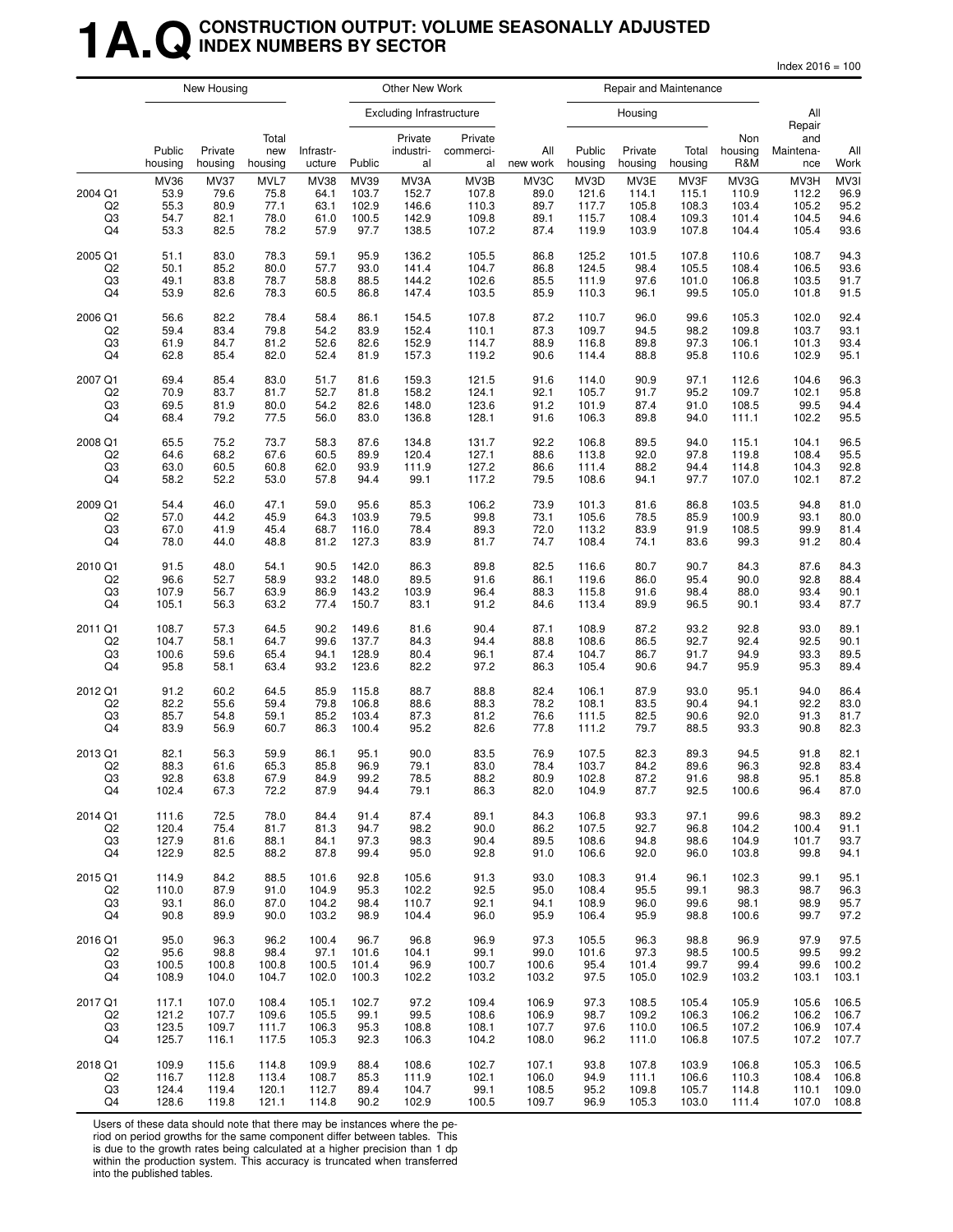## **1 A.M** CONSTRUCTION OUTPUT: VOLUME SEASONALLY ADJUSTED **INDEX NUMERS BY SECTOR**

|                                             | New Housing                                            |                                                    |                                                    |                                                    |                                                  | Other New Work                                      |                                                    |                                                    |                                                           |                                                    | Repair and Maintenance                             |                                                                                |                                                      |                                                    |
|---------------------------------------------|--------------------------------------------------------|----------------------------------------------------|----------------------------------------------------|----------------------------------------------------|--------------------------------------------------|-----------------------------------------------------|----------------------------------------------------|----------------------------------------------------|-----------------------------------------------------------|----------------------------------------------------|----------------------------------------------------|--------------------------------------------------------------------------------|------------------------------------------------------|----------------------------------------------------|
|                                             |                                                        |                                                    |                                                    |                                                    |                                                  | <b>Excluding Infrastructure</b>                     |                                                    |                                                    |                                                           | Housing                                            |                                                    |                                                                                | All                                                  |                                                    |
|                                             | Public<br>housing                                      | Private<br>housing                                 | Total<br>new<br>housing                            | Infrastr-<br>ucture                                | Public                                           | Private<br>industri-<br>al                          | Private<br>commerci-<br>al                         | All<br>new work                                    | Public<br>housing                                         | Private<br>housing                                 | Total<br>housing                                   | Non<br>housing<br>R&M                                                          | Repair<br>and<br>Maintena-<br>nce                    | All<br>Work                                        |
| 2012 Dec                                    | MV36<br>85.0                                           | MV37<br>55.9                                       | MVL7<br>60.0                                       | MV38<br>84.1                                       | MV39<br>94.9                                     | MV3A<br>96.4                                        | MV3B<br>83.5                                       | MV3C<br>76.9                                       | MV3D<br>109.2                                             | MV3E<br>81.2                                       | MV3F<br>89.0                                       | MV3G<br>91.8                                                                   | MV3H<br>90.4                                         | MV3I<br>81.6                                       |
| 2013 Jan<br>Feb<br>Mar<br>Apr<br>May<br>Jun | 80.6<br>83.9<br>81.7<br>87.4<br>88.2<br>89.5           | 54.2<br>58.4<br>56.3<br>60.2<br>60.5<br>63.9       | 57.9<br>61.9<br>59.9<br>64.1<br>64.4<br>67.5       | 83.3<br>86.9<br>88.3<br>84.4<br>84.1<br>89.0       | 91.1<br>97.0<br>97.1<br>94.3<br>98.6<br>98.0     | 94.6<br>90.8<br>84.6<br>81.3<br>77.9<br>78.0        | 84.3<br>82.7<br>83.4<br>82.5<br>83.5<br>83.0       | 75.7<br>77.9<br>77.3<br>77.3<br>78.0<br>79.9       | 106.8<br>109.2<br>106.7<br>107.5<br>102.3<br>101.3        | 81.7<br>82.8<br>82.4<br>82.1<br>84.4<br>86.1       | 88.7<br>90.1<br>89.2<br>89.2<br>89.4<br>90.4       | 93.3<br>96.0<br>94.1<br>94.7<br>96.2<br>97.9                                   | 90.9<br>92.9<br>91.6<br>91.9<br>92.7<br>94.0         | 81.0<br>83.1<br>82.2<br>82.4<br>83.1<br>84.8       |
| Jul<br>Aug<br>Sep<br>Oct<br>Nov<br>Dec      | 91.5<br>93.0<br>94.0<br>103.3<br>104.0<br>100.0        | 62.4<br>64.5<br>64.4<br>66.9<br>66.3<br>68.6       | 66.5<br>68.5<br>68.6<br>72.0<br>71.6<br>73.1       | 85.4<br>88.0<br>81.3<br>90.9<br>86.5<br>86.4       | 98.0<br>97.4<br>102.1<br>97.2<br>93.2<br>92.6    | 75.6<br>86.2<br>73.6<br>78.2<br>76.7<br>82.3        | 85.9<br>88.0<br>90.7<br>88.4<br>85.2<br>85.1       | 79.6<br>81.8<br>81.3<br>83.4<br>81.0<br>81.7       | 98.5<br>106.5<br>103.5<br>105.9<br>104.0<br>104.8         | 86.1<br>87.6<br>88.0<br>87.8<br>89.2<br>86.1       | 89.6<br>92.8<br>92.3<br>92.8<br>93.3<br>91.3       | 97.0<br>$\begin{array}{c} 101.0 \\ 98.5 \end{array}$<br>102.0<br>99.6<br>100.4 | 93.2<br>96.8<br>95.3<br>97.2<br>96.3<br>95.7         | 84.3<br>87.0<br>86.2<br>88.2<br>86.3<br>86.5       |
| 2014 Jan<br>Feb<br>Mar<br>Apr<br>May<br>Jun | 107.3<br>112.6<br>114.8<br>112.0<br>123.0<br>126.1     | 75.2<br>70.2<br>72.2<br>73.7<br>75.7<br>76.8       | 79.7<br>76.2<br>78.2<br>79.1<br>82.4<br>83.7       | 86.4<br>85.4<br>81.4<br>80.8<br>82.9<br>80.2       | 91.3<br>90.3<br>92.7<br>96.5<br>92.3<br>95.4     | 81.5<br>88.6<br>92.2<br>98.1<br>97.8<br>98.6        | 87.2<br>87.8<br>$\frac{92.1}{90.9}$<br>89.6        | 84.5<br>83.4<br>85.1<br>85.6<br>86.4<br>86.7       | 111.0<br>104.8<br>104.8<br>108.3<br>106.4<br>107.9        | 90.7<br>94.9<br>94.3<br>94.6<br>92.8<br>90.6       | 96.3<br>97.7<br>97.2<br>98.4<br>96.6<br>95.4       | 100.3<br>99.3<br>99.3<br>104.1<br>103.3<br>105.3                               | 98.2<br>98.4<br>98.2<br>101.2<br>99.8<br>100.2       | 89.3<br>88.6<br>89.6<br>91.0<br>91.0<br>91.4       |
| Jul<br>Aug<br>Sep<br>Oct<br>Nov<br>Dec      | $125.2$<br>$129.7$<br>128.8<br>126.1<br>121.8<br>120.8 | 81.2<br>81.1<br>82.6<br>82.2<br>84.3<br>81.2       | 87.4<br>87.9<br>89.1<br>88.3<br>89.6<br>86.7       | 83.6<br>82.8<br>85.8<br>86.8<br>89.1<br>87.5       | 95.5<br>98.7<br>97.8<br>103.2<br>98.6<br>96.5    | 98.4<br>97.4<br>99.1<br>92.3<br>94.2<br>98.5        | 90.6<br>89.6<br>91.1<br>90.2<br>93.4<br>95.0       | 89.0<br>89.1<br>90.5<br>90.4<br>91.8<br>90.9       | 108.0<br>$\frac{110.1}{107.5}$<br>105.4<br>109.4<br>105.2 | 93.0<br>98.3<br>93.1<br>92.6<br>91.9<br>91.3       | 97.2<br>101.6<br>97.1<br>96.2<br>96.8<br>95.2      | 103.1<br>105.7<br>106.0<br>103.4<br>105.0<br>103.0                             | 100.0<br>103.6<br>101.4<br>99.7<br>100.7<br>99.0     | 92.8<br>94.1<br>94.3<br>93.6<br>94.9<br>93.7       |
| 2015 Jan<br>Feb<br>Mar<br>Apr<br>May<br>Jun | 113.2<br>117.6<br>113.8<br>120.2<br>105.6<br>104.3     | 85.0<br>82.6<br>85.0<br>88.1<br>89.5<br>86.0       | 89.0<br>87.5<br>89.1<br>92.6<br>91.8<br>88.6       | 99.7<br>99.1<br>106.2<br>108.0<br>104.8<br>101.8   | 90.7<br>94.9<br>92.9<br>92.9<br>94.3<br>98.8     | 108.0<br>106.1<br>102.6<br>104.5<br>$98.0$<br>104.1 | 92.5<br>92.1<br>89.2<br>90.1<br>91.6<br>95.6       | 93.1<br>92.7<br>93.3<br>95.4<br>94.7<br>94.9       | 109.3<br>106.8<br>108.8<br>105.4<br>110.0<br>109.8        | 91.2<br>89.6<br>93.3<br>95.0<br>95.1<br>96.3       | 96.3<br>94.4<br>97.6<br>97.9<br>$99.3$<br>100.1    | 103.4<br>99.7<br>103.8<br>99.3<br>98.3<br>97.4                                 | 99.7<br>96.9<br>100.6<br>98.6<br>98.8<br>98.8        | 95.4<br>94.2<br>95.9<br>96.5<br>96.2<br>96.3       |
| Jul<br>Aug<br>Sep<br>Oct<br>Nov<br>Dec      | 97.9<br>89.0<br>92.5<br>91.1<br>89.3<br>92.0           | 86.5<br>85.5<br>86.0<br>88.8<br>88.0<br>92.9       | 88.1<br>86.0<br>86.9<br>89.1<br>88.2<br>92.8       | 107.3<br>103.7<br>101.6<br>102.1<br>97.0<br>110.3  | 99.0<br>97.0<br>99.3<br>99.2<br>98.5<br>98.9     | 112.7<br>109.6<br>109.9<br>105.3<br>106.6<br>101.4  | 93.0<br>92.8<br>90.6<br>96.4<br>96.4<br>95.2       | 95.5<br>93.6<br>93.2<br>95.5<br>94.2<br>97.8       | 107.8<br>107.9<br>110.8<br>106.8<br>105.3<br>107.0        | 95.7<br>95.3<br>96.8<br>97.2<br>96.1<br>94.4       | 99.1<br>98.8<br>100.7<br>99.9<br>98.7<br>97.9      | 99.6<br>95.5<br>99.2<br>99.8<br>100.4<br>101.7                                 | 99.3<br>97.2<br>100.0<br>99.8<br>99.5<br>99.7        | 96.8<br>94.9<br>95.5<br>97.0<br>96.1<br>98.5       |
| 2016 Jan<br>Feb<br>Mar<br>Apr<br>May<br>Jun | 96.5<br>92.2<br>96.4<br>92.5<br>93.9<br>100.4          | 93.1<br>98.8<br>97.2<br>100.8<br>97.8<br>97.8      | 93.5<br>97.9<br>97.1<br>99.7<br>97.2<br>98.2       | 99.9<br>102.2<br>99.2<br>97.4<br>97.8<br>96.1      | 98.8<br>98.5<br>92.6<br>102.2<br>102.4<br>100.4  | 96.8<br>90.8<br>102.9<br>102.9<br>108.6<br>100.7    | 98.4<br>98.3<br>94.0<br>98.6<br>98.9<br>99.9       | 96.9<br>98.6<br>96.4<br>99.4<br>98.9<br>98.7       | 106.0<br>106.1<br>104.4<br>104.5<br>101.1<br>99.2         | 97.3<br>95.4<br>96.1<br>97.4<br>95.8<br>98.8       | 99.7<br>98.3<br>98.4<br>99.3<br>97.3<br>98.9       | 99.4<br>99.1<br>92.2<br>101.8<br>99.6<br>100.1                                 | 99.6<br>98.7<br>$\frac{95.5}{100.5}$<br>98.4<br>99.5 | 97.8<br>98.6<br>96.0<br>99.8<br>98.7<br>98.9       |
| Jul<br>Aug<br>Sep<br>Oct<br>Nov<br>Dec      | 100.1<br>99.3<br>102.0<br>104.7<br>109.1<br>112.8      | 100.4<br>100.1<br>102.1<br>102.1<br>103.7<br>106.2 | 100.3<br>99.9<br>102.1<br>102.5<br>104.4<br>107.2  | 101.2<br>99.0<br>101.2<br>98.5<br>103.5<br>103.9   | 104.5<br>100.8<br>98.8<br>98.9<br>101.3<br>100.9 | 95.1<br>96.1<br>99.5<br>101.5<br>103.7<br>101.4     | 100.1<br>100.2<br>101.9<br>101.9<br>101.9<br>105.8 | 100.7<br>99.8<br>101.4<br>101.1<br>103.2<br>105.2  | 97.1<br>93.3<br>95.9<br>96.3<br>95.7<br>100.6             | 100.2<br>100.2<br>103.6<br>100.8<br>105.7<br>108.6 | 99.3<br>98.3<br>101.5<br>99.5<br>102.9<br>106.4    | 99.1<br>99.7<br>99.5<br>104.0<br>101.9<br>103.7                                | 99.2<br>99.0<br>100.5<br>101.7<br>102.4<br>105.1     | 100.2<br>99.5<br>101.1<br>101.3<br>102.9<br>105.1  |
| 2017 Jan<br>Feb<br>Mar<br>Apr<br>May<br>Jun | 112.7<br>114.2<br>124.5<br>115.3<br>128.9<br>119.3     | 106.9<br>106.6<br>107.4<br>106.4<br>106.0<br>110.7 | 107.7<br>107.7<br>109.8<br>107.7<br>109.2<br>111.9 | 110.5<br>103.1<br>101.6<br>106.0<br>105.2<br>105.2 | 104.9<br>102.8<br>100.4<br>101.6<br>99.4<br>96.3 | 96.7<br>96.5<br>98.4<br>96.6<br>95.9<br>106.0       | 106.8<br>109.9<br>111.5<br>109.1<br>109.0<br>107.5 | 107.1<br>106.4<br>107.2<br>106.6<br>106.7<br>107.4 | 95.3<br>97.8<br>98.8<br>98.4<br>97.2<br>100.3             | 109.3<br>107.9<br>108.2<br>109.3<br>109.8<br>108.6 | 105.4<br>105.1<br>105.6<br>106.3<br>106.3<br>106.3 | 105.4<br>106.9<br>105.5<br>106.3<br>105.9<br>106.3                             | 105.4<br>105.9<br>105.6<br>106.3<br>106.1<br>106.3   | 106.5<br>106.3<br>106.6<br>106.5<br>106.5<br>107.0 |
| Jul<br>Aug<br>Sep<br>Oct<br>Nov<br>Dec      | 121.9<br>122.8<br>125.9<br>116.9<br>128.4<br>132.0     | 107.0<br>111.8<br>110.4<br>111.6<br>116.0<br>120.8 | 109.1<br>113.3<br>112.5<br>112.4<br>117.8<br>122.3 | 105.9<br>107.0<br>106.1<br>103.9<br>102.8<br>109.2 | 92.1<br>98.7<br>95.0<br>90.3<br>90.6<br>96.0     | 106.8<br>106.8<br>112.8<br>111.4<br>103.7<br>103.9  | 107.5<br>110.1<br>106.8<br>103.0<br>104.4<br>105.1 | 106.0<br>109.3<br>107.7<br>105.6<br>107.4<br>111.1 | 98.2<br>97.8<br>96.6<br>96.4<br>94.9<br>97.2              | 109.8<br>111.4<br>108.8<br>111.1<br>114.1<br>107.8 | 106.6<br>107.6<br>105.4<br>107.0<br>108.7<br>104.8 | 107.5<br>105.9<br>108.1<br>106.5<br>108.5<br>107.7                             | 107.1<br>106.8<br>106.7<br>106.7<br>108.6<br>106.2   | 106.4<br>108.4<br>107.4<br>106.0<br>107.8<br>109.4 |
| 2018 Jan<br>Feb<br>Mar<br>Apr<br>May<br>Jun | 107.4<br>110.3<br>112.1<br>114.5<br>115.1<br>120.5     | 113.5<br>119.7<br>113.6<br>110.2<br>113.4<br>114.9 | 112.6<br>118.4<br>113.4<br>110.8<br>113.6<br>115.7 | 117.3<br>109.8<br>102.5<br>107.0<br>107.8<br>111.3 | 89.4<br>88.0<br>87.6<br>81.8<br>87.8<br>86.3     | 110.6<br>104.5<br>110.6<br>113.2<br>110.4<br>112.0  | 104.3<br>102.7<br>101.1<br>102.8<br>102.0<br>101.3 | 108.4<br>108.2<br>104.8<br>104.7<br>106.1<br>107.3 | 96.0<br>94.2<br>91.2<br>93.6<br>94.5<br>96.7              | 107.5<br>107.8<br>108.1<br>105.9<br>114.6<br>112.8 | 104.3<br>104.0<br>103.4<br>102.5<br>109.0<br>108.3 | 108.5<br>105.2<br>106.7<br>107.5<br>111.2<br>112.2                             | 106.3<br>104.6<br>105.0<br>104.9<br>110.0<br>110.2   | 107.7<br>107.0<br>104.9<br>104.8<br>107.5<br>108.3 |
| Jul<br>Aug<br>Sep<br>Oct<br>Nov<br>Dec      | 122.3<br>121.6<br>129.3<br>123.2<br>124.6<br>138.1     | 119.4<br>118.7<br>119.9<br>120.7<br>123.6<br>115.2 | 119.8<br>119.2<br>121.3<br>121.1<br>123.8<br>118.4 | 108.9<br>109.6<br>119.6<br>116.5<br>114.2<br>113.7 | 90.5<br>88.7<br>89.1<br>94.0<br>86.4<br>90.3     | 106.7<br>106.2<br>101.2<br>101.9<br>101.4<br>105.2  | 99.4<br>99.2<br>98.7<br>$99.6$<br>101.5<br>100.3   | 108.0<br>107.6<br>109.9<br>110.1<br>110.3<br>108.5 | 96.5<br>96.0<br>93.1<br>97.0<br>100.1<br>93.5             | 112.6<br>109.0<br>107.6<br>106.6<br>106.4<br>102.9 | 108.1<br>105.4<br>103.6<br>103.9<br>104.7<br>100.3 | 111.4<br>114.9<br>118.1<br>114.6<br>113.1<br>106.5                             | 109.7<br>110.0<br>110.6<br>109.1<br>108.8<br>103.3   | 108.6<br>108.4<br>110.1<br>109.7<br>109.8<br>106.7 |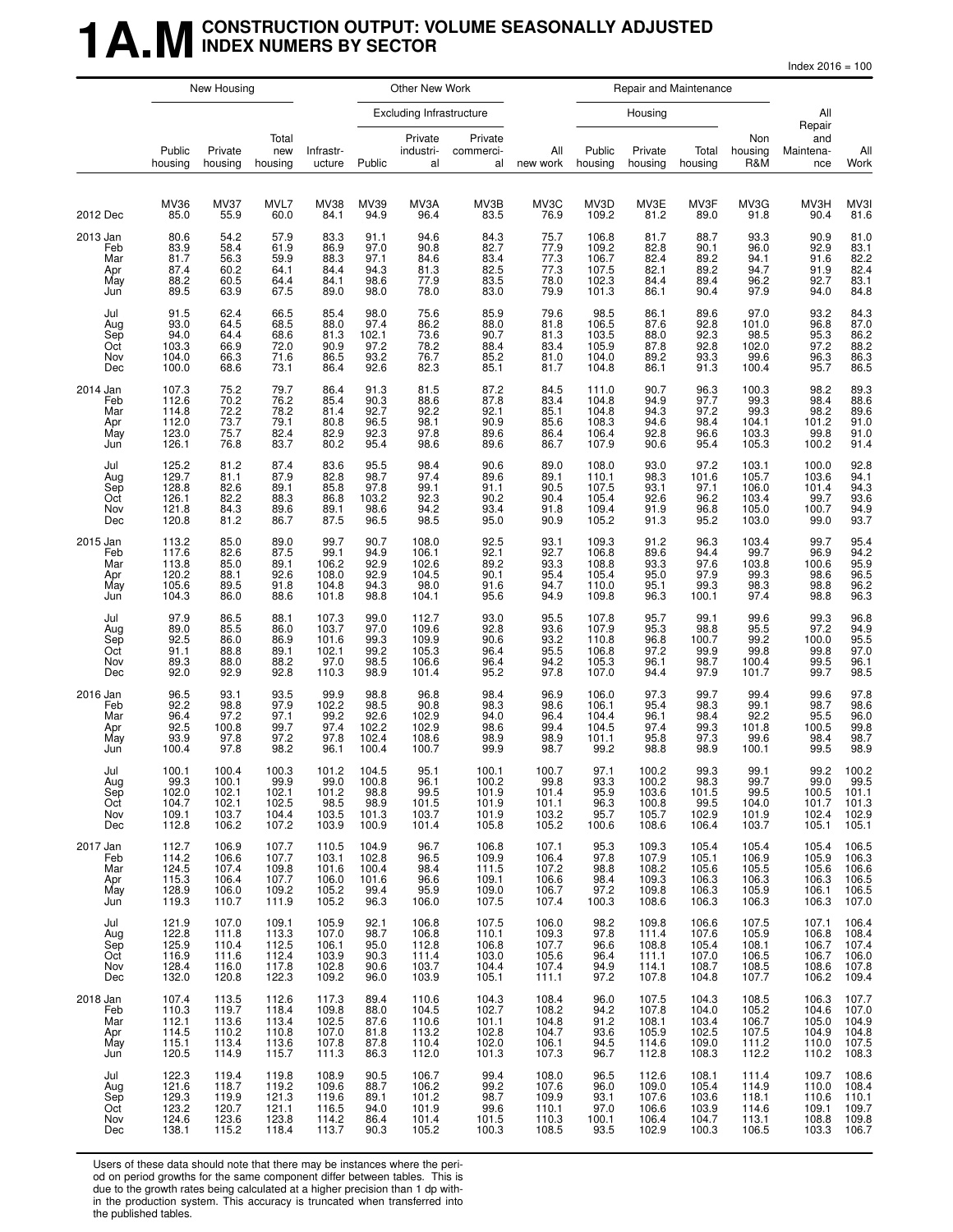## **1B.A** CONSTRUCTION OUTPUT: VOLUME NON-SEASONALLY ADJUSTED **INDEX NUMBERS BY SECTOR**

 $Index 2016 = 100$ 

|      | New Housing       |                    |                         |                     | Other New Work |                                 |                            |                 | Repair and Maintenance |                    |                  |                       |                         |             |
|------|-------------------|--------------------|-------------------------|---------------------|----------------|---------------------------------|----------------------------|-----------------|------------------------|--------------------|------------------|-----------------------|-------------------------|-------------|
|      |                   |                    |                         |                     |                | <b>Excluding Infrastructure</b> |                            |                 |                        | Housing            |                  |                       | All<br>Repair           |             |
|      | Public<br>housing | Private<br>housing | Total<br>new<br>housing | Infrastr-<br>ucture | Public         | Private<br>industri-<br>al      | Private<br>commerci-<br>al | All<br>new work | Public<br>housing      | Private<br>housing | Total<br>housing | Non<br>housing<br>R&M | and<br>Maintena-<br>nce | All<br>Work |
|      | MV3J              | MV3K               | MVL8                    | MV3L                | MV3M           | MV3N                            | MV <sub>3</sub> O          | MV3P            | MV3Q                   | MV3R               | MV3S             | MV3T                  | MV3U                    | MV3V        |
| 1997 | 38.9              | 52.7               | 50.8                    | 69.0                | 49.3           | 172.9                           | 79.8                       | 68.1            | 123.1                  | 100.2              | 106.6            | 82.5                  | 95.0                    | 77.4        |
| 1998 | 31.4              | 53.2               | 50.2                    | 67.1                | 51.9           | 176.0                           | 86.5                       | 69.8            | 114.9                  | 102.2              | 105.8            | 83.4                  | 95.0                    | 78.6        |
| 1999 | 27.4              | 48.1               | 45.2                    | 65.5                | 58.7           | 182.4                           | 97.3                       | 71.9            | 110.7                  | 101.4              | 104.0            | 83.3                  | 94.0                    | 79.6        |
| 2000 | 34.3              | 53.6               | 50.9                    | 61.3                | 55.5           | 162.4                           | 97.7                       | 72.1            | 106.9                  | 101.6              | 103.1            | 87.5                  | 95.5                    | 80.2        |
| 2001 | 35.1              | 50.0               | 47.9                    | 65.6                | 56.0           | 165.9                           | 97.0                       | 71.8            | 101.1                  | 106.0              | 104.6            | 95.5                  | 100.2                   | 81.6        |
| 2002 | 39.7              | 54.5               | 52.4                    | 74.2                | 70.7           | 131.5                           | 100.2                      | 76.0            | 95.9                   | 114.8              | 109.5            | 101.7                 | 105.7                   | 86.3        |
| 2003 | 45.2              | 68.1               | 64.9                    | 70.0                | 88.9           | 139.0                           | 96.6                       | 81.1            | 108.4                  | 112.2              | 111.2            | 104.6                 | 108.0                   | 90.4        |
| 2004 | 54.5              | 83.0               | 79.0                    | 61.3                | 100.2          | 143.7                           | 106.9                      | 89.2            | 119.4                  | 109.4              | 112.2            | 100.4                 | 106.5                   | 95.2        |
| 2005 | 51.4              | 85.6               | 80.8                    | 58.9                | 90.3           | 141.1                           | 102.5                      | 86.8            | 118.8                  | 99.8               | 105.1            | 103.1                 | 104.2                   | 92.8        |
| 2006 | 60.8              | 86.2               | 82.7                    | 54.5                | 83.3           | 153.6                           | 111.7                      | 89.2            | 114.2                  | 94.0               | 99.7             | 103.8                 | 101.7                   | 93.5        |
| 2007 | 70.4              | 85.1               | 83.1                    | 54.0                | 82.2           | 150.5                           | 123.4                      | 92.3            | 108.6                  | 92.0               | 96.6             | 106.6                 | 101.4                   | 95.5        |
| 2008 | 63.7              | 66.2               | 65.8                    | 60.1                | 91.6           | 116.6                           | 125.0                      | 87.1            | 112.0                  | 93.2               | 98.4             | 110.3                 | 104.2                   | 93.0        |
| 2009 | 65.0              | 45.4               | 48.2                    | 68.8                | 110.8          | 81.8                            | 93.6                       | 73.7            | 108.8                  | 81.4               | 89.0             | 99.5                  | 94.1                    | 80.8        |
| 2010 | 100.3             | 53.4               | 60.0                    | 87.0                | 146.0          | 90.7                            | 92.3                       | 85.4            | 116.3                  | 87.1               | 95.2             | 88.1                  | 91.8                    | 87.6        |
| 2011 | 102.5             | 58.3               | 64.5                    | 94.3                | 134.9          | 82.1                            | 94.5                       | 87.4            | 106.9                  | 87.8               | 93.1             | 94.0                  | 93.5                    | 89.5        |
| 2012 | 85.8              | 56.9               | 60.9                    | 84.3                | 106.6          | 90.0                            | 85.2                       | 78.8            | 109.2                  | 83.4               | 90.6             | 93.6                  | 92.1                    | 83.4        |
| 2013 | 91.4              | 62.2               | 66.3                    | 86.2                | 96.4           | 81.7                            | 85.2                       | 79.6            | 104.7                  | 85.3               | 90.8             | 97.6                  | 94.0                    | 84.6        |
| 2014 | 120.7             | 78.0               | 84.0                    | 84.4                | 95.7           | 94.7                            | 90.6                       | 87.8            | 107.4                  | 93.2               | 97.1             | 103.2                 | 100.0                   | 92.0        |
| 2015 | 102.2             | 87.0               | 89.1                    | 103.5               | 96.4           | 105.7                           | 93.0                       | 94.5            | 108.0                  | 94.7               | 98.4             | 99.8                  | 99.1                    | 96.1        |
| 2016 | 100.0             | 100.0              | 100.0                   | 100.0               | 100.0          | 100.0                           | 100.0                      | 100.0           | 100.0                  | 100.0              | 100.0            | 100.0                 | 100.0                   | 100.0       |
| 2017 | 121.9             | 110.1              | 111.8                   | 105.5               | 97.3           | 103.0                           | 107.6                      | 107.4           | 97.4                   | 109.7              | 106.3            | 106.7                 | 106.5                   | 107.1       |
| 2018 | 119.9             | 116.9              | 117.3                   | 111.5               | 88.3           | 107.0                           | 101.1                      | 107.8           | 95.2                   | 108.5              | 104.8            | 110.8                 | 107.7                   | 107.8       |

Users of these data should note that there may be instances where the pe-

riod on period growths for the same component differ between tables. This is due to the growth rates being calculated at a higher precision than 1 dp within the production system. This accuracy is truncated when transferred into the published tables.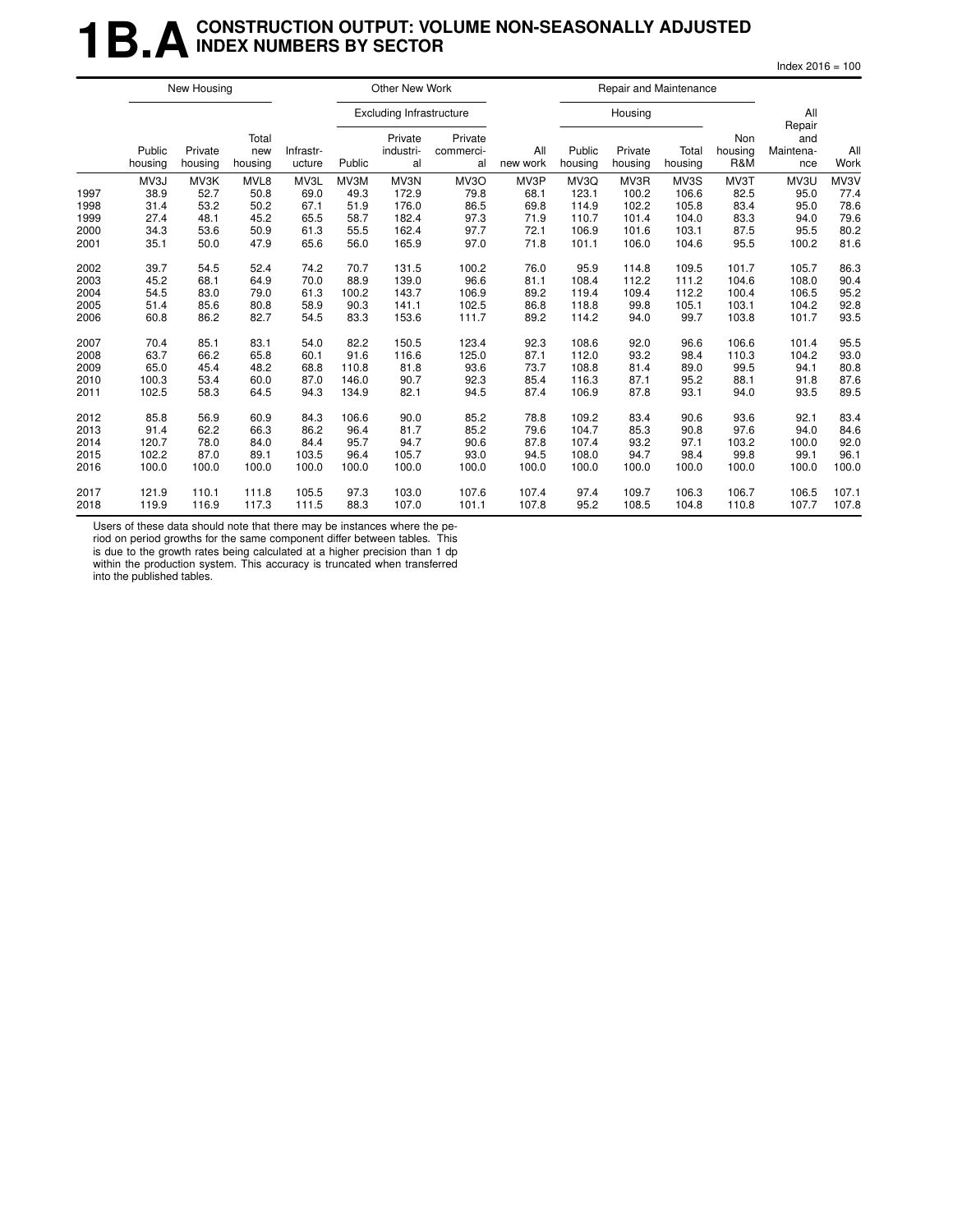## **1B.Q** CONSTRUCTION OUTPUT: VOLUME NON-SEASONALLY ADJUSTED **INDEX NUMBERS BY SECTOR**

 $Index 2016 = 100$ 

|                                       | New Housing                          |                                      |                                      | Other New Work                       |                                         |                                          |                                          | Repair and Maintenance               |                                          |                                          |                                          |                                        |                                          |                                      |
|---------------------------------------|--------------------------------------|--------------------------------------|--------------------------------------|--------------------------------------|-----------------------------------------|------------------------------------------|------------------------------------------|--------------------------------------|------------------------------------------|------------------------------------------|------------------------------------------|----------------------------------------|------------------------------------------|--------------------------------------|
|                                       |                                      |                                      |                                      |                                      |                                         | <b>Excluding Infrastructure</b>          |                                          |                                      |                                          | Housing                                  |                                          |                                        | All<br>Repair                            |                                      |
|                                       | Public<br>housing                    | Private<br>housing                   | Total<br>new<br>housing              | Infrastr-<br>ucture                  | Public                                  | Private<br>industri-<br>al               | Private<br>commerci-<br>al               | All<br>new work                      | Public<br>housing                        | Private<br>housing                       | Total<br>housing                         | Non<br>housing<br>R&M                  | and<br>Maintena-<br>nce                  | All<br>Work                          |
| 2004 Q1<br>Q <sub>2</sub><br>Q3<br>Q4 | MV3J<br>55.8<br>58.0<br>54.3<br>50.1 | MV3K<br>80.6<br>82.5<br>84.6<br>84.5 | MVL8<br>77.1<br>79.0<br>80.3<br>79.7 | MV3L<br>62.9<br>63.4<br>62.0<br>56.9 | MV3M<br>101.2<br>101.7<br>100.0<br>97.9 | MV3N<br>149.4<br>143.7<br>141.1<br>140.5 | MV3O<br>104.4<br>108.2<br>108.5<br>106.6 | MV3P<br>88.4<br>90.1<br>90.1<br>88.1 | MV3Q<br>127.9<br>117.7<br>115.3<br>116.7 | MV3R<br>113.6<br>106.8<br>110.8<br>106.4 | MV3S<br>117.6<br>109.8<br>112.0<br>109.3 | MV3T<br>105.0<br>96.5<br>99.0<br>101.0 | MV3U<br>111.5<br>103.4<br>105.8<br>105.3 | MV3V<br>96.4<br>94.7<br>95.5<br>94.0 |
| 2005 Q1                               | 53.4                                 | 84.2                                 | 79.9                                 | 58.2                                 | 94.6                                    | 135.0                                    | 103.0                                    | 86.7                                 | 132.4                                    | 101.0                                    | 109.8                                    | 105.1                                  | 107.5                                    | 93.9                                 |
| Q <sub>2</sub>                        | 52.4                                 | 87.1                                 | 82.2                                 | 58.0                                 | 91.7                                    | 138.9                                    | 102.6                                    | 87.3                                 | 123.6                                    | 99.4                                     | 106.2                                    | 101.1                                  | 103.7                                    | 93.0                                 |
| Q3                                    | 48.6                                 | 86.6                                 | 81.3                                 | 60.1                                 | 88.1                                    | 141.8                                    | 101.8                                    | 86.8                                 | 111.6                                    | 99.6                                     | 103.0                                    | 104.5                                  | 103.7                                    | 92.7                                 |
| Q4                                    | 51.1                                 | 84.4                                 | 79.7                                 | 59.3                                 | 86.7                                    | 148.8                                    | 102.5                                    | 86.5                                 | 107.8                                    | 99.2                                     | 101.6                                    | 101.7                                  | 101.7                                    | 91.8                                 |
| 2006 Q1                               | 59.3                                 | 83.7                                 | 80.2                                 | 57.6                                 | 85.5                                    | 154.7                                    | 105.9                                    | 87.5                                 | 117.1                                    | 95.5                                     | 101.5                                    | 100.3                                  | 100.9                                    | 92.1                                 |
| Q2                                    | 61.9                                 | 85.7                                 | 82.4                                 | 54.9                                 | 82.8                                    | 150.0                                    | 107.9                                    | 87.8                                 | 108.8                                    | 96.0                                     | 99.6                                     | 102.7                                  | 101.1                                    | 92.4                                 |
| Q3                                    | 61.9                                 | 88.0                                 | 84.3                                 | 54.1                                 | 82.9                                    | 150.7                                    | 114.7                                    | 90.4                                 | 117.7                                    | 91.7                                     | 99.0                                     | 104.4                                  | 101.6                                    | 94.3                                 |
| Q4                                    | 60.1                                 | 87.6                                 | 83.7                                 | 51.6                                 | 82.2                                    | 159.1                                    | 118.3                                    | 91.1                                 | 113.3                                    | 92.9                                     | 98.6                                     | 107.8                                  | 103.0                                    | 95.2                                 |
| 2007 Q1                               | 72.3                                 | 87.4                                 | 85.3                                 | 51.2                                 | 81.3                                    | 160.4                                    | 119.9                                    | 92.0                                 | 119.5                                    | 90.3                                     | 98.4                                     | 107.8                                  | 102.9                                    | 95.8                                 |
| Q <sub>2</sub>                        | 73.3                                 | 86.7                                 | 84.8                                 | 53.8                                 | 80.9                                    | 156.3                                    | 122.2                                    | 92.7                                 | 105.2                                    | 93.9                                     | 97.1                                     | 103.1                                  | 100.0                                    | 95.2                                 |
| Q3                                    | 70.1                                 | 85.3                                 | 83.2                                 | 55.8                                 | 83.2                                    | 146.3                                    | 124.5                                    | 93.0                                 | 104.0                                    | 89.2                                     | 93.3                                     | 107.1                                  | 100.0                                    | 95.4                                 |
| Q4                                    | 65.8                                 | 81.1                                 | 79.0                                 | 55.0                                 | 83.5                                    | 139.1                                    | 127.0                                    | 91.7                                 | 105.9                                    | 94.6                                     | 97.7                                     | 108.5                                  | 102.9                                    | 95.6                                 |
| 2008 Q1                               | 67.7                                 | 77.2                                 | 75.9                                 | 57.8                                 | 87.3                                    | 135.8                                    | 130.1                                    | 92.3                                 | 110.6                                    | 88.7                                     | 94.8                                     | 110.5                                  | 102.4                                    | 95.8                                 |
| Q <sub>2</sub>                        | 66.5                                 | 70.8                                 | 70.2                                 | 62.0                                 | 89.0                                    | 118.0                                    | 125.2                                    | 88.9                                 | 113.9                                    | 94.4                                     | 99.9                                     | 112.7                                  | 106.1                                    | 94.9                                 |
| Q3                                    | 64.2                                 | 63.4                                 | 63.5                                 | 63.8                                 | 94.6                                    | 111.0                                    | 128.9                                    | 88.2                                 | 115.5                                    | 90.3                                     | 97.3                                     | 113.6                                  | 105.1                                    | 94.1                                 |
| Q4                                    | 56.4                                 | 53.3                                 | 53.7                                 | 56.7                                 | 95.5                                    | 101.6                                    | 115.9                                    | 79.2                                 | 107.9                                    | 99.3                                     | 101.7                                    | 104.5                                  | 103.1                                    | 87.4                                 |
| 2009 Q1                               | 56.4                                 | 47.0                                 | 48.3                                 | 58.7                                 | 95.1                                    | 85.3                                     | 103.9                                    | 73.3                                 | 103.9                                    | 80.3                                     | 86.9                                     | 99.2                                   | 92.8                                     | 80.0                                 |
| Q2                                    | 59.2                                 | 46.0                                 | 47.8                                 | 66.3                                 | 103.1                                   | 77.3                                     | 98.6                                     | 73.5                                 | 106.5                                    | 80.7                                     | 87.9                                     | 95.0                                   | 91.3                                     | 79.7                                 |
| Q3                                    | 68.4                                 | 43.9                                 | 47.4                                 | 70.4                                 | 115.9                                   | 77.7                                     | 91.2                                     | 73.4                                 | 118.0                                    | 85.8                                     | 94.7                                     | 107.0                                  | 100.6                                    | 82.8                                 |
| Q4                                    | 76.0                                 | 44.9                                 | 49.3                                 | 79.7                                 | 129.0                                   | 87.1                                     | 80.8                                     | 74.7                                 | 106.9                                    | 78.9                                     | 86.7                                     | 97.0                                   | 91.6                                     | 80.6                                 |
| 2010 Q1                               | 86.5                                 | 43.7                                 | 49.7                                 | 85.8                                 | 131.1                                   | 83.9                                     | 83.3                                     | 76.9                                 | 120.3                                    | 73.1                                     | 86.3                                     | 82.9                                   | 84.6                                     | 79.5                                 |
| Q <sub>2</sub>                        | 100.5                                | 54.9                                 | 61.3                                 | 94.1                                 | 145.8                                   | 90.8                                     | 90.4                                     | 86.6                                 | 114.9                                    | 85.2                                     | 93.5                                     | 87.4                                   | 90.6                                     | 88.0                                 |
| Q3                                    | 108.1                                | 57.6                                 | 64.7                                 | 88.5                                 | 155.3                                   | 105.0                                    | 101.2                                    | 91.6                                 | 116.2                                    | 94.0                                     | 100.2                                    | 93.6                                   | 97.0                                     | 93.5                                 |
| Q4                                    | 106.0                                | 57.6                                 | 64.4                                 | 79.6                                 | 151.6                                   | 83.1                                     | 94.2                                     | 86.5                                 | 113.9                                    | 95.9                                     | 100.9                                    | 88.5                                   | 94.9                                     | 89.4                                 |
| 2011 Q1                               | 103.2                                | 52.6                                 | 59.7                                 | 87.1                                 | 139.5                                   | 80.0                                     | 84.9                                     | 81.9                                 | 114.7                                    | 81.3                                     | 90.6                                     | 91.6                                   | 91.1                                     | 85.1                                 |
| Q <sub>2</sub>                        | 108.6                                | 60.9                                 | 67.6                                 | 100.4                                | 136.7                                   | 85.6                                     | 93.3                                     | 89.7                                 | 104.2                                    | 86.0                                     | 91.1                                     | 89.9                                   | 90.5                                     | 90.0                                 |
| Q3                                    | 101.1                                | 60.6                                 | 66.3                                 | 95.3                                 | 140.2                                   | 81.0                                     | 100.6                                    | 90.5                                 | 104.4                                    | 88.7                                     | 93.1                                     | 100.8                                  | 96.8                                     | 92.7                                 |
| Q4                                    | 97.1                                 | 59.1                                 | 64.4                                 | 94.2                                 | 123.4                                   | 81.9                                     | 99.3                                     | 87.5                                 | 104.4                                    | 95.0                                     | 97.6                                     | 93.7                                   | 95.7                                     | 90.3                                 |
| 2012 Q1                               | 85.9                                 | 55.4                                 | 59.7                                 | 82.3                                 | 107.7                                   | 86.8                                     | 83.7                                     | 77.5                                 | 111.9                                    | 83.4                                     | 91.4                                     | 93.8                                   | 92.5                                     | 82.7                                 |
| Q2                                    | 86.0                                 | 58.4                                 | 62.2                                 | 80.3                                 | 106.0                                   | 89.7                                     | 87.5                                     | 79.1                                 | 103.7                                    | 82.4                                     | 88.3                                     | 91.6                                   | 89.9                                     | 82.8                                 |
| Q3                                    | 86.0                                 | 55.4                                 | 59.7                                 | 86.3                                 | 111.8                                   | 88.7                                     | 84.7                                     | 79.0                                 | 110.6                                    | 83.5                                     | 91.0                                     | 97.0                                   | 93.9                                     | 84.2                                 |
| Q4                                    | 85.1                                 | 58.3                                 | 62.1                                 | 88.4                                 | 101.0                                   | 94.6                                     | 85.0                                     | 79.5                                 | 110.7                                    | 84.4                                     | 91.7                                     | 92.2                                   | 91.9                                     | 83.8                                 |
| 2013 Q1                               | 76.9                                 | 51.6                                 | 55.2                                 | 82.7                                 | 88.2                                    | 86.3                                     | 78.6                                     | 72.2                                 | 112.1                                    | 74.6                                     | 85.1                                     | 92.5                                   | 88.6                                     | 77.9                                 |
| Q <sub>2</sub>                        | 92.0                                 | 64.2                                 | 68.1                                 | 86.0                                 | 95.8                                    | 81.3                                     | 82.0                                     | 79.2                                 | 99.9                                     | 84.7                                     | 89.0                                     | 93.7                                   | 91.2                                     | 83.4                                 |
| Q3                                    | 93.1                                 | 64.5                                 | 68.5                                 | 86.2                                 | 107.2                                   | 80.4                                     | 91.9                                     | 83.5                                 | 103.0                                    | 89.5                                     | 93.3                                     | 104.5                                  | 98.7                                     | 88.7                                 |
| Q4                                    | 103.6                                | 68.6                                 | 73.5                                 | 89.9                                 | 94.3                                    | 78.6                                     | 88.4                                     | 83.4                                 | 104.0                                    | 92.5                                     | 95.7                                     | 99.6                                   | 97.6                                     | 88.3                                 |
| 2014 Q1                               | 106.5                                | 66.5                                 | 72.1                                 | 80.7                                 | 84.5                                    | 84.8                                     | 84.3                                     | 79.2                                 | 111.5                                    | 86.9                                     | 93.7                                     | 97.3                                   | 95.5                                     | 84.8                                 |
| Q2                                    | 124.0                                | 78.7                                 | 85.1                                 | 81.4                                 | 93.6                                    | 98.8                                     | 89.1                                     | 87.1                                 | 104.0                                    | 92.2                                     | 95.5                                     | 101.5                                  | 98.4                                     | 91.0                                 |
| Q3                                    | 128.2                                | 82.6                                 | 89.0                                 | 85.6                                 | 105.4                                   | 101.3                                    | 94.3                                     | 92.3                                 | 108.8                                    | 97.3                                     | 100.5                                    | 110.8                                  | 105.4                                    | 96.9                                 |
| Q4                                    | 124.0                                | 84.3                                 | 89.9                                 | 89.8                                 | 99.5                                    | 94.0                                     | 94.6                                     | 92.5                                 | 105.2                                    | 96.4                                     | 98.9                                     | 103.0                                  | 100.9                                    | 95.4                                 |
| 2015 Q1                               | 109.9                                | 77.6                                 | 82.1                                 | 97.7                                 | 85.8                                    | 100.8                                    | 86.7                                     | 87.6                                 | 113.6                                    | 84.8                                     | 92.9                                     | 100.0                                  | 96.3                                     | 90.6                                 |
| Q <sub>2</sub>                        | 113.6                                | 91.7                                 | 94.8                                 | 104.5                                | 94.2                                    | 102.8                                    | 91.7                                     | 96.0                                 | 105.1                                    | 95.1                                     | 97.9                                     | 95.9                                   | 96.9                                     | 96.3                                 |
| Q3                                    | 93.3                                 | 87.0                                 | 87.9                                 | 106.1                                | 106.6                                   | 115.6                                    | 96.0                                     | 97.0                                 | 109.0                                    | 98.7                                     | 101.6                                    | 103.4                                  | 102.5                                    | 98.9                                 |
| Q4                                    | 91.9                                 | 91.8                                 | 91.8                                 | 105.5                                | 98.8                                    | 103.7                                    | 97.5                                     | 97.4                                 | 104.2                                    | 100.0                                    | 101.2                                    | 100.1                                  | 100.6                                    | 98.5                                 |
| 2016 Q1                               | 90.2                                 | 89.2                                 | 89.4                                 | 96.4                                 | 89.2                                    | 90.6                                     | 92.6                                     | 91.7                                 | 112.0                                    | 90.2                                     | 96.2                                     | 94.7                                   | 95.5                                     | 93.0                                 |
| Q2                                    | 99.2                                 | 103.2                                | 102.7                                | 96.6                                 | 100.6                                   | 106.0                                    | 98.5                                     | 100.2                                | 98.3                                     | 97.7                                     | 97.8                                     | 98.0                                   | 97.9                                     | 99.4                                 |
| Q3                                    | 100.7                                | 101.8                                | 101.7                                | 102.6                                | 110.1                                   | 102.0                                    | 105.0                                    | 103.8                                | 95.1                                     | 103.9                                    | 101.4                                    | 104.9                                  | 103.1                                    | 103.5                                |
| Q4                                    | 110.0                                | 105.7                                | 106.3                                | 104.4                                | 100.1                                   | 101.4                                    | 103.9                                    | 104.3                                | 94.6                                     | 108.3                                    | 104.5                                    | 102.3                                  | 103.4                                    | 104.0                                |
| 2017 Q1                               | 112.2                                | 99.9                                 | 101.6                                | 100.9                                | 95.3                                    | 91.3                                     | 104.5                                    | 101.1                                | 102.8                                    | 102.2                                    | 102.4                                    | 104.3                                  | 103.3                                    | 101.9                                |
| Q2                                    | 125.3                                | 111.3                                | 113.3                                | 104.8                                | 97.7                                    | 100.8                                    | 108.7                                    | 108.1                                | 96.3                                     | 109.2                                    | 105.6                                    | 102.9                                  | 104.3                                    | 106.8                                |
| Q3                                    | 123.6                                | 110.4                                | 112.3                                | 108.4                                | 102.6                                   | 114.0                                    | 111.7                                    | 110.4                                | 96.8                                     | 112.7                                    | 108.3                                    | 112.1                                  | 110.1                                    | 110.3                                |
| Q4                                    | 126.4                                | 118.9                                | 120.0                                | 108.0                                | 93.9                                    | 105.8                                    | 105.4                                    | 109.9                                | 93.8                                     | 114.5                                    | 108.8                                    | 107.6                                  | 108.2                                    | 109.3                                |
| 2018 Q1                               | 105.2                                | 106.1                                | 106.0                                | 105.7                                | 80.7                                    | 101.3                                    | 98.2                                     | 100.6                                | 98.9                                     | 99.9                                     | 99.6                                     | 103.6                                  | 101.5                                    | 100.9                                |
| Q <sub>2</sub>                        | 120.9                                | 117.8                                | 118.3                                | 107.6                                | 84.0                                    | 114.2                                    | 102.2                                    | 107.6                                | 92.6                                     | 112.2                                    | 106.7                                    | 107.6                                  | 107.2                                    | 107.5                                |
| Q3                                    | 124.5                                | 120.1                                | 120.7                                | 114.5                                | 97.6                                    | 110.4                                    | 101.9                                    | 111.0                                | 94.1                                     | 112.4                                    | 107.3                                    | 119.9                                  | 113.4                                    | 111.9                                |
| Q4                                    | 129.1                                | 123.6                                | 124.4                                | 118.3                                | 91.0                                    | 102.1                                    | 102.0                                    | 112.0                                | 95.1                                     | 109.5                                    | 105.5                                    | 112.2                                  | 108.7                                    | 110.9                                |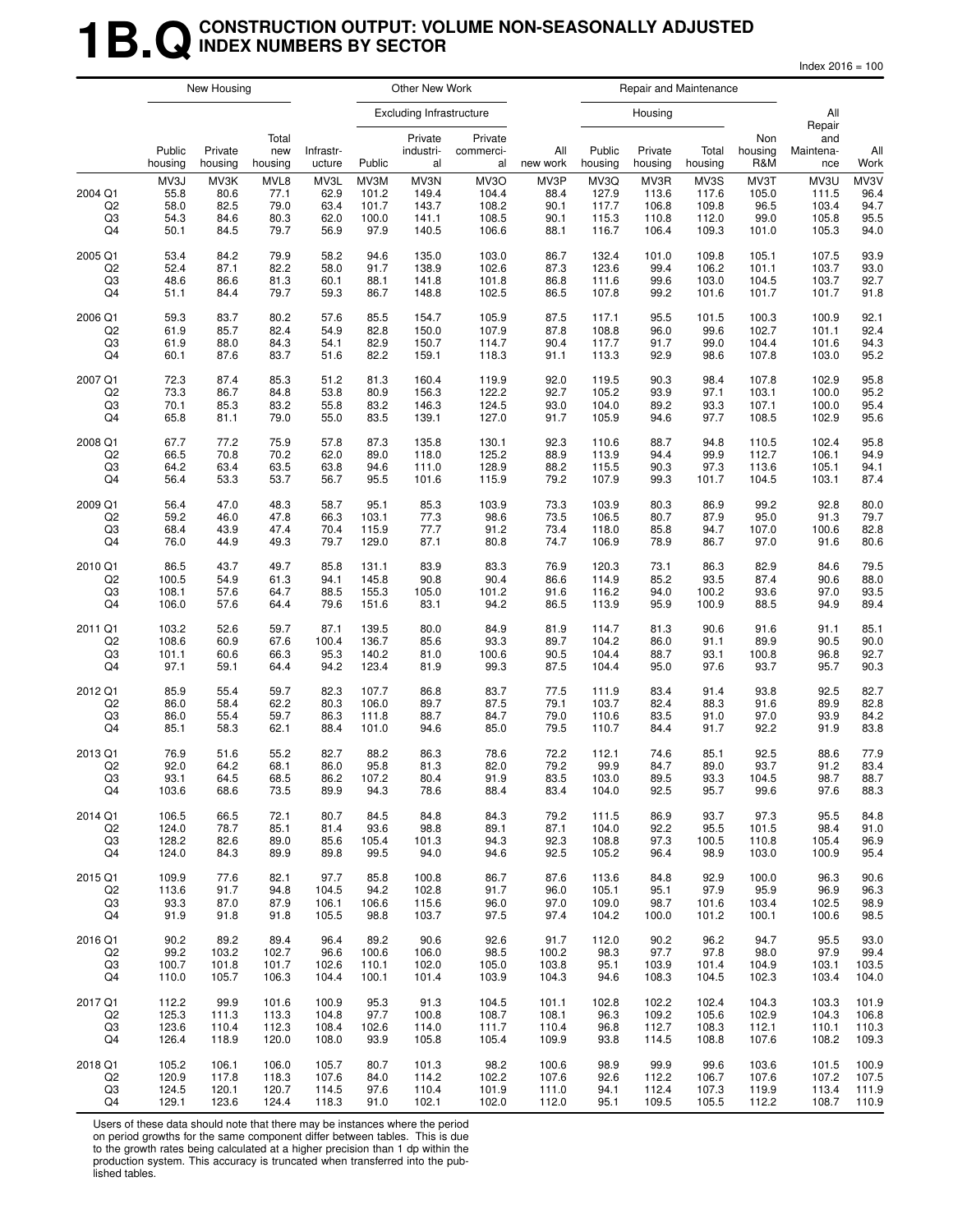### **1B.M** CONSTRUCTION OUTPUT: VOLUME NON-SEASONALLY ADJUSTED **INDEX NUMBERS BY SECTOR**

 $Index 2016 = 100$ 

|                                               | New Housing                                        |                                                    |                                                    |                                                    | Other New Work                                    |                                                                                 |                                                   |                                                    | Repair and Maintenance                             |                                                    |                                                   |                                                          |                                                         |                                                           |
|-----------------------------------------------|----------------------------------------------------|----------------------------------------------------|----------------------------------------------------|----------------------------------------------------|---------------------------------------------------|---------------------------------------------------------------------------------|---------------------------------------------------|----------------------------------------------------|----------------------------------------------------|----------------------------------------------------|---------------------------------------------------|----------------------------------------------------------|---------------------------------------------------------|-----------------------------------------------------------|
|                                               |                                                    |                                                    |                                                    |                                                    |                                                   | <b>Excluding Infrastructure</b>                                                 |                                                   |                                                    |                                                    | Housing                                            |                                                   |                                                          | All<br>Repair                                           |                                                           |
|                                               | Public<br>housing                                  | Private<br>housing                                 | Total<br>new<br>housing                            | Infrastr-<br>ucture                                | Public                                            | Private<br>industri-<br>al                                                      | Private<br>commerci-<br>al                        | All<br>new work                                    | Public<br>housing                                  | Private<br>housing                                 | Total<br>housing                                  | Non<br>housing<br>R&M                                    | and<br>Maintena-<br>nce                                 | All<br>Work                                               |
| 2012 Dec                                      | MV3J<br>82.0                                       | MV3K<br>51.7                                       | MVL8<br>56.0                                       | MV3L<br>77.7                                       | MV3M<br>85.8                                      | MV3N<br>91.5                                                                    | MV3O<br>74.3                                      | MV3P<br>70.3                                       | MV3Q<br>95.4                                       | MV3R<br>75.8                                       | MV3S<br>81.3                                      | MV3T<br>80.7                                             | MV3U<br>81.0                                            | MV3V<br>74.0                                              |
| 2013 Jan<br>Feb<br>Mar<br>Apr<br>May<br>Jun   | 66.0<br>76.8<br>87.9<br>84.4<br>89.2<br>102.5      | 46.3<br>52.1<br>56.4<br>61.3<br>62.5<br>69.0       | 49.1<br>55.6<br>60.8<br>64.5<br>66.2<br>73.7       | 72.6<br>80.2<br>95.3<br>83.7<br>85.3<br>88.9       | 76.7<br>86.3<br>101.6<br>92.1<br>99.3<br>96.0     | 81.4<br>91.4<br>86.1<br>82.1<br>81.8<br>80.1                                    | 74.7<br>76.5<br>84.6<br>80.1<br>84.0<br>82.0      | 65.5<br>71.3<br>79.8<br>76.5<br>79.4<br>81.7       | 98.3<br>110.6<br>127.5<br>102.5<br>99.8<br>97.4    | 69.7<br>73.8<br>80.4<br>82.1<br>85.5<br>86.7       | 77.7<br>84.0<br>93.5<br>87.8<br>89.5<br>89.7      | 82.9<br>92.2<br>102.3<br>92.2<br>94.7<br>94.1            | 80.2<br>88.0<br>97.8<br>89.9<br>92.0<br>91.8            | 70.6<br>77.1<br>86.1<br>$81.2$<br>$83.7$<br>$85.2$        |
| Jul<br>Aug<br>Sep<br>Oct<br>Nov<br>Dec        | 91.0<br>92.5<br>95.9<br>106.3<br>106.9<br>97.7     | 65.3<br>63.5<br>64.7<br>73.2<br>67.9<br>64.6       | 68.9<br>67.5<br>69.1<br>77.8<br>73.4<br>69.2       | 87.9<br>88.9<br>81.9<br>98.0<br>90.6<br>81.1       | 106.2<br>108.5<br>106.9<br>101.2<br>96.6<br>85.3  | 80.2<br>86.4<br>74.7<br>79.9<br>77.7<br>78.1                                    | 90.8<br>91.1<br>93.8<br>98.3<br>89.5<br>77.4      | 83.4<br>83.8<br>83.1<br>90.2<br>84.1<br>76.0       | 99.4<br>105.1<br>104.4<br>111.3<br>107.9<br>92.8   | 92.1<br>86.5<br>90.0<br>98.4<br>96.9<br>82.2       | 94.1<br>91.7<br>94.0<br>102.0<br>100.0<br>85.1    | 102.5<br>108.2<br>102.7<br>108.1<br>100.5<br>90.1        | 98.2<br>99.6<br>98.2<br>104.9<br>100.2<br>87.6          | 88.5<br>89.3<br>88.3<br>95.3<br>89.7<br>80.0              |
| 2014 Jan<br>Feb<br>Mar<br>Apr<br>May<br>Jun   | 92.7<br>105.3<br>121.5<br>108.7<br>124.2<br>139.1  | 64.4<br>62.7<br>72.3<br>74.9<br>76.8<br>84.3       | 68.4<br>68.7<br>79.2<br>79.7<br>83.5<br>92.0       | 75.4<br>78.9<br>87.7<br>80.2<br>83.0<br>81.0       | 77.0<br>80.2<br>96.3<br>94.4<br>91.6<br>94.8      | 69.4<br>88.6<br>96.4<br>95.1<br>101.0<br>100.2                                  | 77.9<br>81.8<br>93.2<br>88.7<br>88.8<br>89.8      | 73.5<br>76.6<br>87.6<br>84.8<br>86.6<br>90.0       | 102.6<br>106.1<br>125.8<br>104.0<br>102.2<br>105.8 | 79.3<br>85.7<br>95.6<br>91.7<br>91.8<br>93.1       | 85.8<br>91.4<br>104.0<br>95.1<br>94.7<br>96.6     | 89.3<br>95.3<br>107.5<br>101.4<br>99.8<br>103.2          | 87.5<br>$93.2$<br>105.7<br>98.2<br>97.1<br>99.8         | 78.3<br>82.4<br>83.8<br>89.4<br>90.3<br>93.4              |
| Jul<br>Aug<br>Sep<br>Oct<br>Nov<br>Dec        | 124.7<br>129.1<br>130.9<br>128.7<br>124.2<br>119.1 | 85.0<br>78.5<br>84.3<br>89.9<br>85.0<br>78.0       | 90.6<br>85.6<br>90.9<br>95.4<br>90.5<br>83.8       | 86.3<br>82.8<br>87.8<br>93.5<br>92.4<br>83.7       | 103.5<br>108.5<br>104.0<br>107.2<br>100.5<br>90.8 | 103.6<br>98.1<br>102.3<br>93.8<br>95.2<br>92.9                                  | 95.8<br>91.2<br>96.0<br>100.0<br>95.4<br>88.3     | 93.3<br>89.8<br>93.8<br>97.6<br>93.6<br>86.3       | 108.7<br>107.2<br>110.6<br>110.3<br>110.9<br>94.4  | 99.2<br>95.3<br>97.3<br>103.3<br>97.6<br>88.4      | 101.9<br>98.6<br>101.0<br>105.2<br>101.3<br>90.1  | 108.6<br>111.1<br>112.6<br>109.7<br>104.7<br>94.7        | 105.1<br>104.7<br>106.6<br>107.4<br>103.0<br>92.3       | 97.4<br>95.0<br>98.2<br>101.0<br>96.8<br>88.4             |
| 2015 Jan<br>Feb<br>Mar<br>Apr<br>May<br>Jun   | 98.5<br>110.0<br>121.1<br>116.7<br>106.7<br>117.5  | 71.9<br>74.1<br>86.7<br>89.9<br>89.2<br>96.2       | 75.7<br>79.1<br>91.5<br>93.6<br>91.6<br>99.2       | 86.1<br>91.5<br>115.7<br>107.2<br>103.2<br>103.2   | 75.5<br>84.5<br>97.4<br>91.0<br>92.2<br>99.4      | 91.0<br>105.1<br>106.3<br>101.5<br>100.6<br>106.2                               | 81.8<br>86.6<br>91.7<br>88.2<br>89.4<br>97.3      | 80.1<br>85.4<br>97.4<br>94.7<br>93.6<br>99.8       | 99.9<br>108.0<br>133.1<br>101.8<br>103.9<br>109.7  | 78.3<br>80.1<br>96.2<br>92.5<br>92.3<br>100.7      | 84.3<br>87.9<br>106.4<br>95.1<br>95.5<br>103.2    | 90.6<br>95.6<br>113.8<br>97.0<br>93.3<br>97.3            | 87.3<br>91.6<br>110.0<br>96.0<br>94.4<br>100.4          | 82.6<br>87.5<br>101.8<br>95.1<br>93.9<br>100.0            |
| Jul<br>Aug<br>Sep<br>Oct<br>Nov<br>Dec        | 97.4<br>88.0<br>94.6<br>93.5<br>91.3<br>91.0       | 90.6<br>82.6<br>87.7<br>95.4<br>90.3<br>89.7       | 91.5<br>83.4<br>88.7<br>95.1<br>90.4<br>89.8       | 111.0<br>103.6<br>103.8<br>108.5<br>102.2<br>105.8 | 107.4<br>106.8<br>105.7<br>101.2<br>101.8<br>93.4 | 118.8<br>112.0<br>116.0<br>107.5<br>108.5<br>95.3                               | 98.1<br>94.4<br>95.4<br>104.2<br>99.5<br>88.9     | 100.1<br>94.3<br>96.6<br>101.5<br>97.4<br>93.2     | 108.2<br>104.8<br>113.9<br>109.5<br>107.4<br>95.7  | 102.3<br>$92.6$<br>101.3<br>106.0<br>103.4<br>90.6 | 103.9<br>96.0<br>104.8<br>107.0<br>104.5<br>92.0  | 104.7<br>100.1<br>105.5<br>104.1<br>102.2<br>93.9        | 104.3<br>98.0<br>105.2<br>105.6<br>103.4<br>92.9        | 101.6<br>95.5<br>99.6<br>102.9<br>99.5<br>93.1            |
| 2016 Jan<br>Feb<br>Mar<br>Apr<br>May<br>Jun   | 81.9<br>84.5<br>104.1<br>88.7<br>95.1<br>113.8     | 77.6<br>89.1<br>100.9<br>101.4<br>99.0<br>109.4    | 78.2<br>88.5<br>101.3<br>99.6<br>98.4<br>110.0     | 85.0<br>94.7<br>109.5<br>95.4<br>97.5<br>97.0      | 81.2<br>88.2<br>98.4<br>98.7<br>102.0<br>101.1    | $\begin{array}{c} 81.4 \\ 88.8 \end{array}$<br>101.5<br>103.9<br>110.7<br>103.3 | 86.0<br>93.5<br>98.3<br>95.1<br>98.6<br>101.8     | 82.2<br>91.1<br>101.7<br>97.6<br>99.3<br>103.9     | $95.2$<br>111.1<br>129.6<br>99.0<br>96.4<br>99.5   | 82.4<br>91.6<br>96.5<br>96.2<br>94.2<br>102.5      | 86.0<br>97.1<br>105.7<br>97.0<br>94.8<br>101.7    | 85.7<br>95.6<br>102.9<br>98.0<br>96.0<br>100.1           | 85.8<br>96.3<br>104.4<br>97.5<br>95.4<br>100.9          | 83.5<br>92.9<br>102.6<br>97.6<br>97.9<br>102.9            |
| Jul<br>Aug<br>Sep<br><b>OCT</b><br>Nov<br>Dec | 99.7<br>98.1<br>104.2<br>107.0<br>110.6<br>112.4   | 101.7<br>100.0<br>103.8<br>107.9<br>108.1<br>101.2 | 101.4<br>99.7<br>103.9<br>10/7<br>108.5<br>102.7   | 102.4<br>101.8<br>103.6<br>103.4<br>110.8<br>98.9  | 109.9<br>115.0<br>105.3<br>99.2<br>106.5<br>94.5  | 100.3<br>99.3<br>106.5<br>104.0<br>105.9<br>94.3                                | 101.8<br>105.8<br>107.4<br>10/7<br>106.8<br>97.3  | 102.6<br>103.6<br>105.1<br>105.8<br>108.1<br>99.1  | 94.1<br>92.9<br>98.2<br>96.8<br>98.2<br>88.9       | 102.9<br>100.8<br>107.9<br>10/6<br>114.7<br>102.6  | 100.4<br>98.6<br>105.2<br>104.6<br>110.1<br>98.8  | 100.9<br>107.8<br>106.0<br>106.8<br>105.7<br>94.4        | 100.7<br>103.0<br>105.6<br>105.7<br>108.0<br>96.7       | 101.9<br>103.4<br>105.3<br>105.8<br>108.1<br>98.3         |
| 2017 Jan<br>Feb<br>Mar<br>Apr<br>May<br>Jun   | 97.2<br>106.9<br>132.6<br>111.8<br>129.8<br>134.3  | 90.7<br>95.2<br>113.8<br>103.1<br>108.1<br>122.8   | 91.6<br>96.8<br>116.4<br>104.3<br>111.1<br>124.4   | 95.6<br>$95.5$<br>111.5<br>101.8<br>106.0<br>106.6 | 88.5<br>90.6<br>106.6<br>95.6<br>100.4<br>97.0    | 84.7<br>91.6<br>97.5<br>93.5<br>95.8<br>113.2                                   | 95.4<br>103.5<br>114.5<br>104.2<br>111.5<br>110.4 | 92.8<br>$97.6$<br>113.0<br>102.3<br>108.4<br>113.5 | 87.3<br>98.6<br>122.6<br>92.0<br>94.2<br>102.6     | 96.2<br>98.7<br>111.8<br>103.2<br>111.2<br>113.3   | 93.7<br>98.6<br>114.8<br>100.1<br>106.4<br>110.3  | 93.2<br>101.7<br>117.8<br>99.1<br>103.6<br>105.9         | 93.5<br>100.1<br>116.3<br>99.6<br>105.1<br>108.2        | 93.0<br>98.5<br>114.1<br>101.4<br>107.2<br>111.6          |
| Jul<br>Aug<br>Sep<br>Oct<br>Nov<br>Dec        | 122.4<br>119.4<br>129.1<br>118.3<br>129.9<br>131.0 | 109.0<br>111.8<br>110.6<br>120.8<br>122.1<br>113.8 | 110.9<br>112.8<br>113.2<br>120.5<br>123.2<br>116.2 | 107.3<br>109.7<br>108.3<br>110.7<br>109.1<br>104.2 | 95.9<br>112.1<br>99.7<br>95.8<br>94.8<br>91.0     | 110.6<br>113.1<br>118.2<br>119.6<br>105.5<br>92.4                               | 108.7<br>115.9<br>110.4<br>111.2<br>109.5<br>95.5 | 107.9<br>113.1<br>110.2<br>113.1<br>112.6<br>104.1 | 96.2<br>96.5<br>97.7<br>98.8<br>97.1<br>85.6       | 114.3<br>112.7<br>111.1<br>119.8<br>123.5<br>100.3 | 109.3<br>108.2<br>107.4<br>114.0<br>116.1<br>96.2 | 108.7<br>113.8<br>113.9<br>112.2<br>113.3<br>97.1        | 109.0<br>110.9<br>110.5<br>113.1<br>114.7<br>96.6       | 108.3<br>112.3<br>110.3<br>$\frac{113.1}{113.4}$<br>101.5 |
| 2018 Jan<br>Feb<br>Mar<br>Apr<br>May<br>Jun   | 91.6<br>102.9<br>121.1<br>110.5<br>116.2<br>136.0  | 97.8<br>106.8<br>113.7<br>112.8<br>115.4<br>125.3  | 96.9<br>106.3<br>114.8<br>112.5<br>115.5<br>126.8  | 104.2<br>102.3<br>110.7<br>104.3<br>108.3<br>110.0 | 75.8<br>77.2<br>89.2<br>79.0<br>87.7<br>85.4      | 94.8<br>97.4<br>111.7<br>110.0<br>113.2<br>119.3                                | 95.4<br>97.0<br>102.1<br>100.2<br>104.5<br>101.9  | 95.4<br>99.2<br>107.3<br>103.6<br>107.8<br>111.5   | 89.5<br>95.4<br>111.7<br>88.6<br>91.4<br>97.7      | 96.3<br>98.3<br>105.2<br>105.3<br>115.6<br>115.6   | 94.4<br>97.5<br>107.0<br>100.7<br>108.9<br>110.6  | 97.5<br>100.1<br>$\frac{113.1}{104.5}$<br>108.6<br>109.8 | 95.9<br>98.8<br>110.0<br>102.5<br>108.7<br>110.2        | 95.6<br>99.0<br>108.2<br>103.2<br>108.1<br>111.0          |
| Jul<br>Aug<br>Sep<br>Oct<br>Nov<br>Dec        | 122.6<br>117.6<br>133.2<br>122.9<br>125.4<br>139.0 | 123.3<br>118.7<br>118.3<br>132.3<br>130.4<br>108.0 | 123.2<br>118.5<br>120.4<br>131.0<br>129.7<br>112.4 | 111.8<br>112.0<br>119.8<br>125.9<br>120.8<br>108.3 | 98.5<br>102.8<br>91.5<br>100.0<br>89.8<br>83.2    | 115.6<br>107.3<br>108.2<br>108.6<br>102.2<br>95.6                               | 102.0<br>104.2<br>99.5<br>108.2<br>106.8<br>90.9  | 111.8<br>110.9<br>110.4<br>118.9<br>115.7<br>101.4 | 95.5<br>94.3<br>92.5<br>101.0<br>102.5<br>81.9     | 119.1<br>110.3<br>107.8<br>117.6<br>116.4<br>94.3  | 112.5<br>105.9<br>103.6<br>113.0<br>112.6<br>90.9 | 114.3<br>123.4<br>122.0<br>123.2<br>118.0<br>95.4        | 113.4<br>$114.3$<br>$112.5$<br>$117.9$<br>115.2<br>93.1 | 112.4<br>112.1<br>111.1<br>118.6<br>115.5<br>98.5         |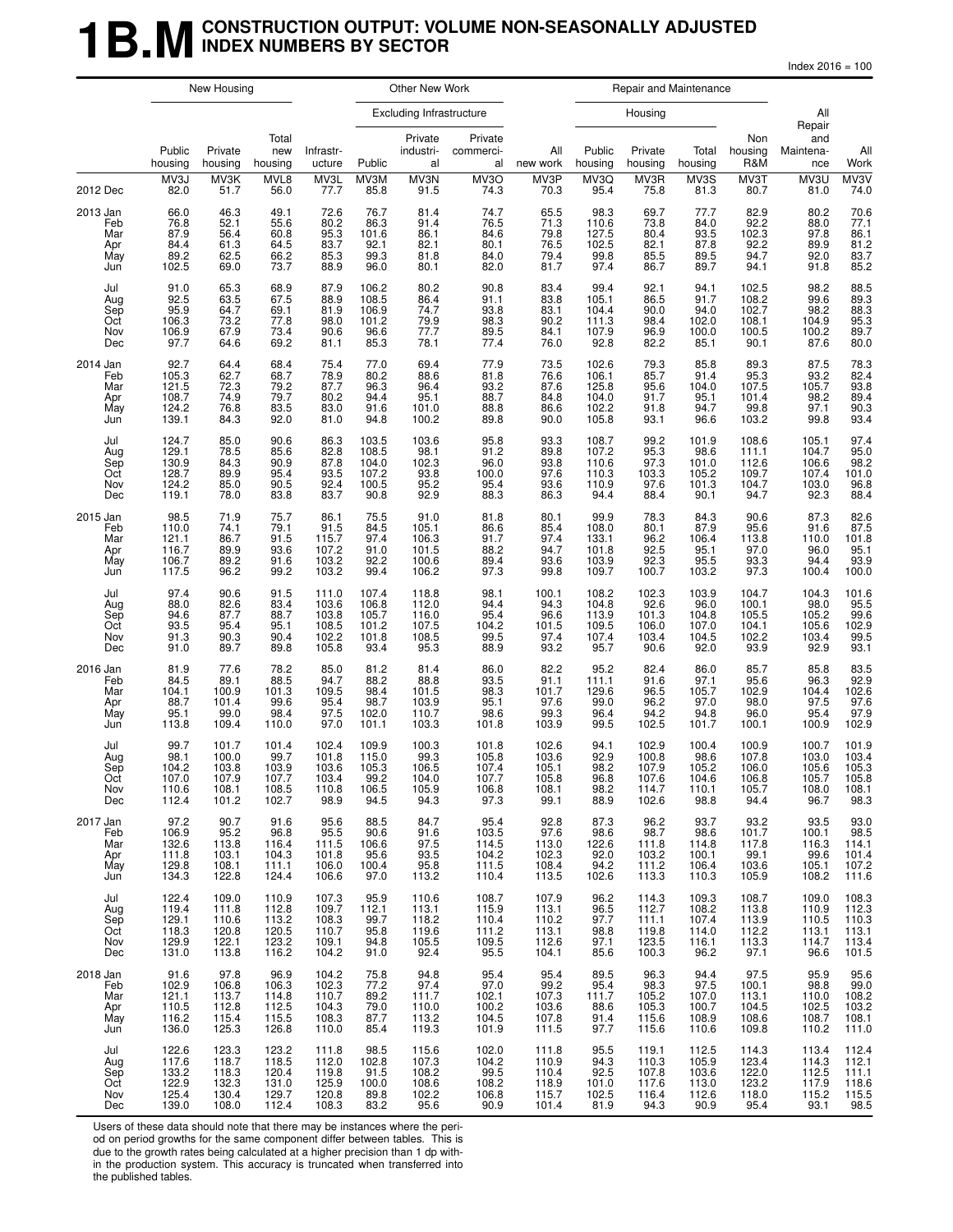## **2A.ACONSTRUCTION OUTPUT: VOLUME SEASONALLY ADJUSTED BY SECTOR**

|  | £ million |
|--|-----------|
|  |           |

|                                      | New Housing                                      |                                                        |                                                      |                                                       | Other New Work                                  |                                                              |                                                         |                                                               |                                                              | Repair and Maintenance                                      |                                                              |                                                                |                                                        |                                                                          |
|--------------------------------------|--------------------------------------------------|--------------------------------------------------------|------------------------------------------------------|-------------------------------------------------------|-------------------------------------------------|--------------------------------------------------------------|---------------------------------------------------------|---------------------------------------------------------------|--------------------------------------------------------------|-------------------------------------------------------------|--------------------------------------------------------------|----------------------------------------------------------------|--------------------------------------------------------|--------------------------------------------------------------------------|
|                                      |                                                  |                                                        |                                                      |                                                       |                                                 | <b>Excluding Infrastructure</b>                              |                                                         |                                                               |                                                              | Housing                                                     |                                                              |                                                                | All<br>Repair                                          |                                                                          |
|                                      | Public<br>housing                                | Private<br>housing                                     | Total<br>new<br>housing                              | Infrastr-<br>ucture                                   | Public                                          | Private<br>industri-<br>al                                   | Private<br>commerci-<br>al                              | All<br>new work                                               | Public<br>housing                                            | Private<br>housing                                          | Total<br>housing                                             | Non<br>housing<br>R&M                                          | and<br>Maintena-<br>nce                                | All<br>Work                                                              |
| 1997<br>1998<br>1999<br>2000<br>2001 | MV3W<br>1986<br>1 608<br>1 3 9 5<br>1750<br>1791 | MV3X<br>16 188<br>16 350<br>14 708<br>16 432<br>15 339 | MVL9<br>18 123<br>17900<br>16 049<br>18 125<br>17079 | MV3Y<br>12899<br>12 542<br>12 192<br>11 440<br>12 251 | MV3Z<br>5 5 3 2<br>5830<br>6562<br>6216<br>6274 | <b>MV42</b><br>8 0 2 7<br>8 1 7 8<br>8 4 3 7<br>7531<br>7694 | MV43<br>23 4 86<br>25 453<br>28 499<br>28 716<br>28 510 | <b>MV44</b><br>67 604<br>69 383<br>71 460<br>71 591<br>71 525 | <b>MV45</b><br>9 3 2 6<br>8712<br>8 3 5 7<br>8 0 8 7<br>7649 | <b>MV46</b><br>19512<br>19 9 20<br>19673<br>19762<br>20 631 | <b>MV47</b><br>29 009<br>28 578<br>27 904<br>27 633<br>27819 | <b>MV48</b><br>22 006<br>22 249<br>22 125<br>23 288<br>25 4 20 | MV49<br>50 285<br>50 159<br>49 412<br>50 429<br>52 917 | MV <sub>4</sub> A<br>117 188<br>118 928<br>120 424<br>121 481<br>123 639 |
| 2002                                 | 2 0 2 7                                          | 16 716                                                 | 18 689                                               | 13853                                                 | 7939                                            | 6 1 0 4                                                      | 29 451                                                  | 75 923                                                        | 7 257                                                        | 22 340                                                      | 28 754                                                       | 27 098                                                         | 55 589                                                 | 130 729                                                                  |
| 2003                                 | 2 3 0 7                                          | 20 867                                                 | 23 103                                               | 13 059                                                | 9961                                            | 6445                                                         | 28 380                                                  | 80 491                                                        | 8 2 0 4                                                      | 21826                                                       | 29 531                                                       | 27 854                                                         | 57 121                                                 | 137 017                                                                  |
| 2004                                 | 2770                                             | 25 355                                                 | 28 0 39                                              | 11 396                                                | 11 186                                          | 6638                                                         | 31 299                                                  | 88 114                                                        | 9 0 0 2                                                      | 21 203                                                      | 29 958                                                       | 26 624                                                         | 56 159                                                 | 144 296                                                                  |
| 2005                                 | 2 606                                            | 26 096                                                 | 28 608                                               | 10 931                                                | 10 066                                          | 6506                                                         | 29 941                                                  | 85 567                                                        | 8945                                                         | 19313                                                       | 28 150                                                       | 27 306                                                         | 55 257                                                 | 140 782                                                                  |
| 2006                                 | 3 0 7 1                                          | 26 175                                                 | 29 162                                               | 10 077                                                | 9 2 4 5                                         | 7054                                                         | 32 497                                                  | 87 793                                                        | 8560                                                         | 18 113                                                      | 26 592                                                       | 27 370                                                         | 53 878                                                 | 141 872                                                                  |
| 2007                                 | 3547                                             | 25 749                                                 | 29 222                                               | 9937                                                  | 9090                                            | 6885                                                         | 35 767                                                  | 90 885                                                        | 8 1 1 0                                                      | 17660                                                       | 25 671                                                       | 28 010                                                         | 53 659                                                 | 144 935                                                                  |
| 2008                                 | 3 2 0 5                                          | 19 981                                                 | 23 138                                               | 11 046                                                | 10 11 1                                         | 5 3 2 9                                                      | 36 189                                                  | 86 040                                                        | 8 3 4 8                                                      | 17857                                                       | 26 116                                                       | 28 941                                                         | 55 045                                                 | 141 144                                                                  |
| 2009                                 | 3 2 7 0                                          | 13730                                                  | 16 987                                               | 12 653                                                | 12 237                                          | 3740                                                         | 27 111                                                  | 72 860                                                        | 8 1 1 9                                                      | 15611                                                       | 23 692                                                       | 26 128                                                         | 49812                                                  | 122 519                                                                  |
| 2010                                 | 5 1 1 7                                          | 16 668                                                 | 21 785                                               | 16 113                                                | 16 136                                          | 4 1 4 7                                                      | 26 542                                                  | 84 722                                                        | 8819                                                         | 17089                                                       | 25 908                                                       | 22 336                                                         | 48 244                                                 | 132 966                                                                  |
| 2011                                 | 5 2 2 8                                          | 18 176                                                 | 23 4 05                                              | 17459                                                 | 14 917                                          | 3755                                                         | 27 189                                                  | 86 724                                                        | 8 1 0 4                                                      | 17 226                                                      | 25 330                                                       | 23 838                                                         | 49 168                                                 | 135 892                                                                  |
| 2012                                 | 4 3 7 6                                          | 17 737                                                 | 22 113                                               | 15 613                                                | 11786                                           | 4 1 1 3                                                      | 24 513                                                  | 78 137                                                        | 8 2 8 0                                                      | 16 376                                                      | 24 656                                                       | 23 742                                                         | 48 397                                                 | 126 534                                                                  |
| 2013                                 | 4 6 6 5                                          | 19 40 6                                                | 24 0 70                                              | 15 965                                                | 10 655                                          | 3734                                                         | 24 5 20                                                 | 78 945                                                        | 7940                                                         | 16 754                                                      | 24 695                                                       | 24 734                                                         | 49 4 29                                                | 128 373                                                                  |
| 2014                                 | 6 1 5 8                                          | 24 3 35                                                | 30 492                                               | 15 6 29                                               | 10583                                           | 4 3 3 1                                                      | 26 059                                                  | 87 094                                                        | 8 1 4 1                                                      | 18 29 2                                                     | 26 433                                                       | 26 152                                                         | 52 584                                                 | 139 678                                                                  |
| 2015                                 | 5 2 1 5                                          | 27 137                                                 | 32 351                                               | 19 16 6                                               | 10 653                                          | 4 8 3 4                                                      | 26 743                                                  | 93 747                                                        | 8 1 8 7                                                      | 18585                                                       | 26 772                                                       | 25 313                                                         | 52 085                                                 | 145 832                                                                  |
| 2016                                 | 5 1 0 2                                          | 31 189                                                 | 36 291                                               | 18 5 21                                               | 11 055                                          | 4572                                                         | 28 768                                                  | 99 208                                                        | 7581                                                         | 19630                                                       | 27 211                                                       | 25 353                                                         | 52 564                                                 | 151 772                                                                  |
| 2017                                 | 6 2 2 0                                          | 34 351                                                 | 40 571                                               | 19 545                                                | 10761                                           | 4708                                                         | 30 943                                                  | 106 528                                                       | 7 3 8 6                                                      | 21 5 29                                                     | 28 915                                                       | 27 053                                                         | 55 968                                                 | 162 496                                                                  |
| 2018                                 | 6 1 1 8                                          | 36 461                                                 | 42 579                                               | 20 656                                                | 9766                                            | 4893                                                         | 29 0 76                                                 | 106 970                                                       | 7 2 1 5                                                      | 21 298                                                      | 28 513                                                       | 28 097                                                         | 56 610                                                 | 163 580                                                                  |

Users of these data should note that there may be instances where the pe-

riod on period growths for the same component differ between tables. This is due to the growth rates being calculated at a higher precision than 1 dp within the production system. This accuracy is truncated when transferred into the published tables.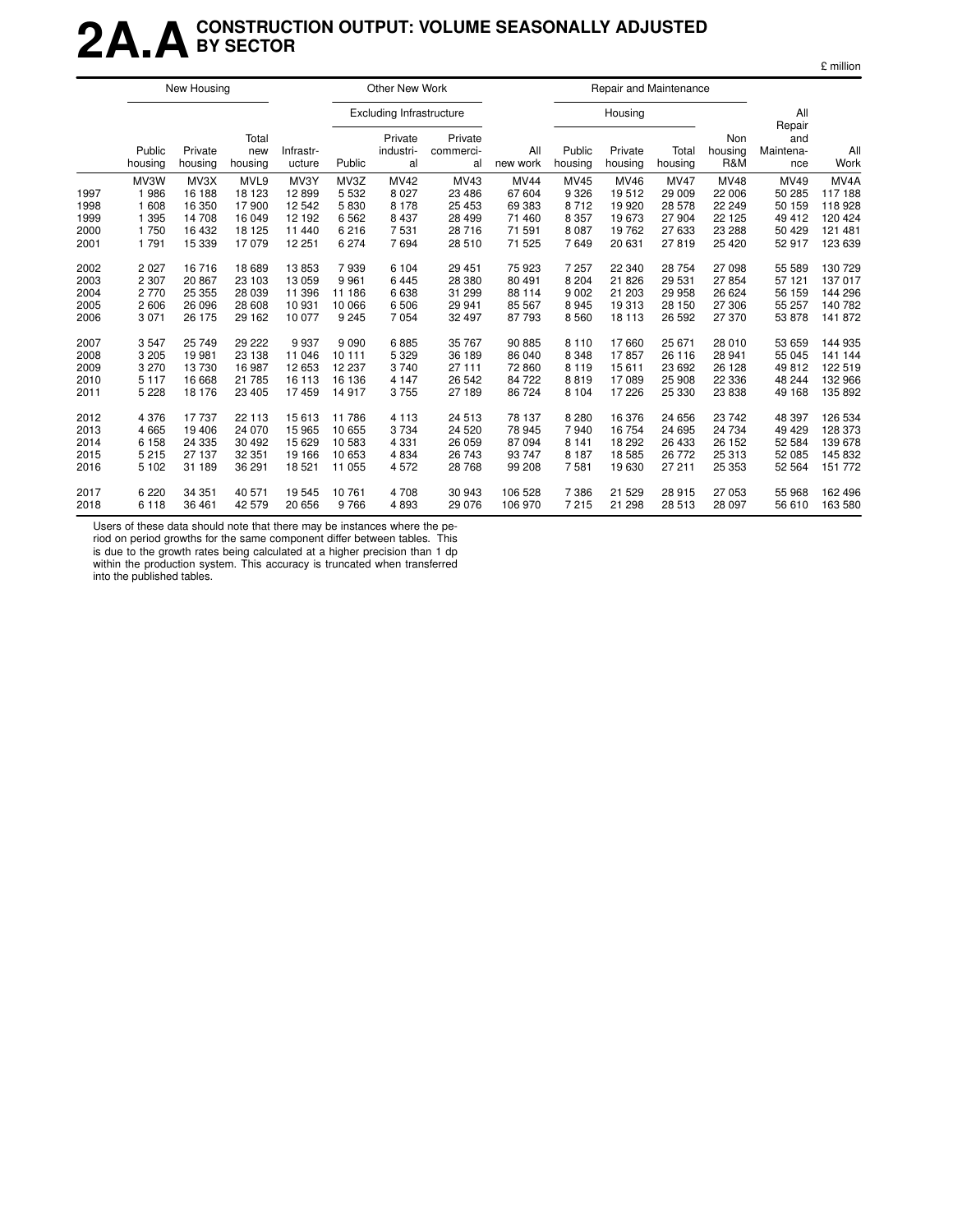## **2A.QCONSTRUCTION OUTPUT: VOLUME SEASONALLY ADJUSTED BY SECTOR**

|                                                   | New Housing                            |                                                  |                                            |                                      | Other New Work                       |                                                    |                                       |                                                     |                                                  | Repair and Maintenance                               |                                                      |                                             |                                                    |                                              |
|---------------------------------------------------|----------------------------------------|--------------------------------------------------|--------------------------------------------|--------------------------------------|--------------------------------------|----------------------------------------------------|---------------------------------------|-----------------------------------------------------|--------------------------------------------------|------------------------------------------------------|------------------------------------------------------|---------------------------------------------|----------------------------------------------------|----------------------------------------------|
|                                                   |                                        |                                                  |                                            |                                      |                                      | <b>Excluding Infrastructure</b>                    |                                       |                                                     |                                                  | Housing                                              |                                                      |                                             | All<br>Repair                                      |                                              |
|                                                   | Public<br>housing                      | Private<br>housing                               | Total<br>new<br>housing                    | Infrastr-<br>ucture                  | Public                               | Private<br>industri-<br>al                         | Private<br>commerci-<br>al            | All<br>new work                                     | Public<br>housing                                | Private<br>housing                                   | Total<br>housing                                     | Non<br>housing<br>R&M                       | and<br>Maintena-<br>nce                            | All<br>Work                                  |
| 2004 Q1<br>Q <sub>2</sub><br>Q <sub>3</sub><br>Q4 | MV3W<br>688<br>706<br>697<br>679       | MV3X<br>6 2 1 0<br>6 3 0 7<br>6 4 0 4<br>6 4 3 4 | MVL9<br>6876<br>6992<br>7 0 7 9<br>7 0 9 1 | MV3Y<br>2969<br>2923<br>2822<br>2682 | MV3Z<br>2865<br>2843<br>2779<br>2699 | <b>MV42</b><br>1745<br>1 676<br>1 6 3 4<br>1 5 8 3 | MV43<br>7755<br>7934<br>7898<br>7713  | <b>MV44</b><br>22 083<br>22 257<br>22 109<br>21 666 | MV45<br>2 3 0 5<br>2 2 3 1<br>2 1 9 3<br>2 2 7 3 | <b>MV46</b><br>5 5 9 9<br>5 1 9 0<br>5318<br>5 0 9 7 | <b>MV47</b><br>7827<br>7 3 6 8<br>7 4 3 3<br>7 3 3 0 | <b>MV48</b><br>7026<br>6555<br>6427<br>6616 | <b>MV49</b><br>14 750<br>13 8 20<br>13738<br>13851 | MV4A<br>36 773<br>36 121<br>35 887<br>35 515 |
| 2005 Q1                                           | 652                                    | 6475                                             | 7 104                                      | 2 7 3 9                              | 2651                                 | 1 5 5 6                                            | 7588                                  | 21 522                                              | 2 3 7 3                                          | 4979                                                 | 7 3 3 6                                              | 7011                                        | 14 286                                             | 35 762                                       |
| Q2                                                | 640                                    | 6642                                             | 7 2 5 8                                    | 2671                                 | 2570                                 | 1617                                               | 7 5 3 3                               | 21 5 29                                             | 2 3 6 0                                          | 4 8 2 8                                              | 7 180                                                | 6871                                        | 13 991                                             | 35 502                                       |
| Q3                                                | 626                                    | 6536                                             | 7 1 3 8                                    | 2720                                 | 2 4 4 6                              | 1648                                               | 7 3 7 8                               | 21 205                                              | 2 1 2 1                                          | 4789                                                 | 6868                                                 | 6769                                        | 13 597                                             | 34 802                                       |
| Q4                                                | 688                                    | 6443                                             | 7 108                                      | 2 8 0 1                              | 2 3 9 8                              | 1685                                               | 7442                                  | 21 310                                              | 2 0 9 1                                          | 4717                                                 | 6767                                                 | 6655                                        | 13 3 8 2                                           | 34 717                                       |
| 2006 Q1                                           | 722                                    | 6413                                             | 7 1 1 4                                    | 2 7 0 3                              | 2 3 7 9                              | 1767                                               | 7751                                  | 21 621                                              | 2 0 9 7                                          | 4 7 1 2                                              | 6774                                                 | 6672                                        | 13 407                                             | 35 066                                       |
| Q <sub>2</sub>                                    | 758                                    | 6501                                             | 7 2 3 8                                    | 2 5 0 9                              | 2319                                 | 1742                                               | 7919                                  | 21 658                                              | 2 0 8 0                                          | 4 6 3 6                                              | 6682                                                 | 6961                                        | 13 630                                             | 35 308                                       |
| Q3                                                | 790                                    | 6 601                                            | 7 3 6 9                                    | 2 4 3 6                              | 2 2 8 4                              | 1748                                               | 8 2 5 2                               | 22 041                                              | 2 2 1 4                                          | 4 4 0 7                                              | 6616                                                 | 6726                                        | 13 3 15                                            | 35 4 24                                      |
| Q4                                                | 801                                    | 6662                                             | 7442                                       | 2 4 2 8                              | 2 2 6 3                              | 1798                                               | 8574                                  | 22 472                                              | 2 1 6 9                                          | 4 3 5 7                                              | 6519                                                 | 7011                                        | 13 5 27                                            | 36 074                                       |
| 2007 Q1                                           | 885                                    | 6661                                             | 7526                                       | 2 3 9 4                              | 2 2 5 4                              | 1821                                               | 8737                                  | 22 714                                              | 2 1 6 0                                          | 4 4 6 2                                              | 6 6 0 8                                              | 7 1 3 7                                     | 13740                                              | 36 524                                       |
| Q <sub>2</sub>                                    | 904                                    | 6526                                             | 7412                                       | 2 4 3 8                              | 2 2 6 0                              | 1808                                               | 8923                                  | 22 8 36                                             | 2 0 0 3                                          | 4 5 0 2                                              | 6474                                                 | 6950                                        | 13 4 15                                            | 36 356                                       |
| Q <sub>3</sub>                                    | 886                                    | 6 3 8 8                                          | 7 2 5 6                                    | 2510                                 | 2 2 8 3                              | 1 6 9 2                                            | 8892                                  | 22 6 26                                             | 1932                                             | 4 2 8 8                                              | 6 1 9 2                                              | 6880                                        | 13 069                                             | 35816                                        |
| Q4                                                | 872                                    | 6 1 7 4                                          | 7 0 2 9                                    | 2 5 9 5                              | 2 2 9 3                              | 1 5 6 4                                            | 9 2 1 6                               | 22 709                                              | 2015                                             | 4 4 0 8                                              | 6 3 9 7                                              | 7043                                        | 13 4 35                                            | 36 238                                       |
| 2008 Q1                                           | 836                                    | 5867                                             | 6686                                       | 2698                                 | 2 4 2 2                              | 1 541                                              | 9475                                  | 22 858                                              | 2 0 2 3                                          | 4 3 9 4                                              | 6 3 9 3                                              | 7 2 9 4                                     | 13 685                                             | 36 625                                       |
| Q2                                                | 824                                    | 5 3 21                                           | 6 1 3 2                                    | 2802                                 | 2486                                 | 1 376                                              | 9 1 4 0                               | 21 980                                              | 2 1 5 7                                          | 4517                                                 | 6654                                                 | 7591                                        | 14 244                                             | 36 224                                       |
| Q3                                                | 803                                    | 4 7 2 1                                          | 5513                                       | 2872                                 | 2595                                 | 1 2 7 9                                            | 9 1 4 6                               | 21 477                                              | 2 1 1 0                                          | 4 3 2 7                                              | 6422                                                 | 7 277                                       | 13 700                                             | 35 195                                       |
| Q4                                                | 742                                    | 4 0 7 2                                          | 4 8 0 6                                    | 2674                                 | 2609                                 | 1 1 3 3                                            | 8428                                  | 19 725                                              | 2 0 5 7                                          | 4619                                                 | 6648                                                 | 6780                                        | 13416                                              | 33 101                                       |
| 2009 Q1                                           | 694                                    | 3585                                             | 4 2 7 3                                    | 2 7 3 1                              | 2641                                 | 975                                                | 7640                                  | 18 317                                              | 1919                                             | 4 0 0 6                                              | 5 9 0 8                                              | 6558                                        | 12 460                                             | 30 744                                       |
| Q <sub>2</sub>                                    | 727                                    | 3 4 4 5                                          | 4 1 6 6                                    | 2978                                 | 2872                                 | 909                                                | 7 1 7 6                               | 18 142                                              | 2 0 0 1                                          | 3854                                                 | 5846                                                 | 6397                                        | 12 240                                             | 30 357                                       |
| Q3                                                | 855                                    | 3 2 7 1                                          | 4 1 2 4                                    | 3 1 8 3                              | 3 2 0 5                              | 897                                                | 6421                                  | 17863                                               | 2 1 4 5                                          | 4 1 1 5                                              | 6 2 5 0                                              | 6880                                        | 13 129                                             | 30 898                                       |
| Q4                                                | 995                                    | 3 4 2 9                                          | 4 4 2 4                                    | 3762                                 | 3519                                 | 959                                                | 5874                                  | 18 538                                              | 2 0 5 4                                          | 3635                                                 | 5 6 8 9                                              | 6 2 9 4                                     | 11 983                                             | 30 521                                       |
| 2010 Q1                                           | 1 1 6 7                                | 3746                                             | 4913                                       | 4 190                                | 3 9 2 4                              | 986                                                | 6460                                  | 20 473                                              | 2 2 0 9                                          | 3958                                                 | 6 1 6 7                                              | 5 3 4 2                                     | 11 509                                             | 31 982                                       |
| Q <sub>2</sub>                                    | 1 2 3 2                                | 4 1 1 2                                          | 5 3 4 5                                    | 4 3 1 5                              | 4 0 9 1                              | 1 0 2 3                                            | 6585                                  | 21 360                                              | 2 2 6 6                                          | 4 2 2 1                                              | 6487                                                 | 5706                                        | 12 192                                             | 33 552                                       |
| Q3                                                | 1 377                                  | 4 4 2 1                                          | 5797                                       | 4 0 2 2                              | 3956                                 | 1 1 8 8                                            | 6935                                  | 21 899                                              | 2 1 9 5                                          | 4 4 9 7                                              | 6692                                                 | 5579                                        | 12 271                                             | 34 170                                       |
| Q4                                                | 1 3 4 1                                | 4 3 8 9                                          | 5729                                       | 3586                                 | 4 1 6 4                              | 949                                                | 6 5 6 2                               | 20 991                                              | 2 1 4 9                                          | 4 4 1 3                                              | 6 5 6 2                                              | 5709                                        | 12 271                                             | 33 262                                       |
| 2011 Q1                                           | 1 3 8 7                                | 4 4 6 4                                          | 5851                                       | 4 177                                | 4 1 3 4                              | 932                                                | 6 5 0 3                               | 21 597                                              | 2 0 6 3                                          | 4 2 7 9                                              | 6 3 4 3                                              | 5883                                        | 12 2 2 6                                           | 33 823                                       |
| Q <sub>2</sub>                                    | 1 3 3 6                                | 4531                                             | 5867                                       | 4610                                 | 3805                                 | 964                                                | 6788                                  | 22 033                                              | 2 0 5 7                                          | 4 2 4 5                                              | 6 3 0 3                                              | 5856                                        | 12 159                                             | 34 193                                       |
| Q3                                                | 1 2 8 4                                | 4 6 4 9                                          | 5933                                       | 4 3 5 8                              | 3562                                 | 918                                                | 6910                                  | 21 681                                              | 1985                                             | 4 2 5 6                                              | 6 2 4 1                                              | 6018                                        | 12 259                                             | 33 940                                       |
| Q4                                                | 1 2 2 2                                | 4 5 3 2                                          | 5 7 5 4                                    | 4 3 1 4                              | 3416                                 | 940                                                | 6989                                  | 21 4 12                                             | 1998                                             | 4 4 4 5                                              | 6444                                                 | 6081                                        | 12 5 24                                            | 33 936                                       |
| 2012 Q1                                           | 1 1 6 3                                | 4 6 9 1                                          | 5854                                       | 3977                                 | 3 200                                | 1 0 1 4                                            | 6 3 8 4                               | 20 4 29                                             | 2011                                             | 4 3 1 5                                              | 6 3 2 6                                              | 6028                                        | 12 3 54                                            | 32 783                                       |
| Q <sub>2</sub>                                    | 1 0 4 9                                | 4 3 3 9                                          | 5 3 8 8                                    | 3693                                 | 2952                                 | 1 0 1 3                                            | 6 3 4 9                               | 19 3 95                                             | 2 0 4 9                                          | 4 0 9 8                                              | 6 1 4 8                                              | 5965                                        | 12 113                                             | 31 508                                       |
| Q3                                                | 1 0 9 3                                | 4 2 7 3                                          | 5 3 6 5                                    | 3946                                 | 2859                                 | 998                                                | 5842                                  | 19 010                                              | 2 1 1 2                                          | 4 0 4 9                                              | 6 1 6 1                                              | 5833                                        | 11 994                                             | 31 004                                       |
| Q4                                                | 1 0 7 1                                | 4 4 3 4                                          | 5 5 0 5                                    | 3996                                 | 2775                                 | 1 0 8 8                                            | 5938                                  | 19 302                                              | 2 108                                            | 3913                                                 | 6 0 21                                               | 5915                                        | 11 937                                             | 31 239                                       |
| 2013 Q1<br>Q <sub>2</sub><br>Q3<br>Q4             | 1 0 4 7<br>1 1 2 7<br>1 1 8 4<br>1 307 | 4 3 8 8<br>4 800<br>4973<br>5 2 4 5              | 5 4 3 5<br>5927<br>6 157<br>6 5 5 2        | 3989<br>3974<br>3931<br>4 0 7 0      | 2628<br>2679<br>2740<br>2608         | 1 0 2 9<br>904<br>897<br>904                       | 6 0 0 4<br>5969<br>6 3 4 3<br>6 2 0 5 | 19 085<br>19 452<br>20 069<br>20 339                | 2 0 38<br>1966<br>1949<br>1988                   | 4 0 38<br>4 1 3 3<br>4 2 8 0<br>4 3 0 3              | 6076<br>6 0 9 9<br>6 2 2 9<br>6 2 9 1                | 5989<br>6 1 0 3<br>6 2 6 4<br>6379          | 12 065<br>12 201<br>12 493                         | 31 150<br>31 653<br>32 561<br>12 670 33 008  |
| 2014 Q1                                           | 1423                                   | 5 6 5 5                                          | 7078                                       | 3 9 0 7                              | 2 5 2 7                              | 999                                                | 6405                                  | 20 916                                              | 2 0 2 4                                          | 4579                                                 | 6 603                                                | 6315                                        | 12918                                              | 33 835                                       |
| Q <sub>2</sub>                                    | 1 5 3 5                                | 5878                                             | 7413                                       | 3763                                 | 2618                                 | 1 1 2 2                                            | 6473                                  | 21 390                                              | 2 0 3 8                                          | 4548                                                 | 6586                                                 | 6606                                        | 13 192                                             | 34 583                                       |
| Q3                                                | 1 6 3 2                                | 6 3 6 5                                          | 7997                                       | 3894                                 | 2690                                 | 1 1 2 4                                            | 6 5 0 4                               | 22 208                                              | 2 0 5 7                                          | 4 6 5 2                                              | 6710                                                 | 6651                                        | 13 360                                             | 35 569                                       |
| Q4                                                | 1568                                   | 6437                                             | 8 0 0 4                                    | 4 0 64                               | 2748                                 | 1 0 8 6                                            | 6676                                  | 22 579                                              | 2 0 2 1                                          | 4513                                                 | 6 5 3 4                                              | 6580                                        | 13 114                                             | 35 692                                       |
| 2015 Q1                                           | 1465                                   | 6567                                             | 8 0 3 2                                    | 4706                                 | 2 5 6 5                              | 1 207                                              | 6 5 64                                | 23 0 74                                             | 2 0 5 3                                          | 4 4 8 4                                              | 6536                                                 | 6485                                        | 13 0 21                                            | 36 096                                       |
| Q <sub>2</sub>                                    | 1 4 0 3                                | 6853                                             | 8 2 5 6                                    | 4 8 5 7                              | 2635                                 | 1 1 6 8                                            | 6650                                  | 23 5 65                                             | 2 0 5 5                                          | 4686                                                 | 6741                                                 | 6 2 3 3                                     | 12973                                              | 36 539                                       |
| Q3                                                | 1 1 8 8                                | 6707                                             | 7894                                       | 4 8 2 6                              | 2720                                 | 1 2 6 6                                            | 6627                                  | 23 333                                              | 2 0 6 3                                          | 4709                                                 | 6773                                                 | 6218                                        | 12 990                                             | 36 324                                       |
| Q4                                                | 1 1 5 8                                | 7010                                             | 8 1 6 9                                    | 4 777                                | 2732                                 | 1 1 9 4                                            | 6902                                  | 23 774                                              | 2016                                             | 4706                                                 | 6722                                                 | 6378                                        | 13 100                                             | 36 874                                       |
| 2016 Q1                                           | 1 2 1 2                                | 7512                                             | 8725                                       | 4 6 5 0                              | 2671                                 | 1 107                                              | 6970                                  | 24 122                                              | 1999                                             | 4725                                                 | 6724                                                 | 6 1 4 1                                     | 12 8 65                                            | 36 988                                       |
| Q <sub>2</sub>                                    | 1 2 2 0                                | 7 7 0 4                                          | 8924                                       | 4498                                 | 2809                                 | 1 1 9 0                                            | 7 1 3 0                               | 24 550                                              | 1925                                             | 4776                                                 | 6701                                                 | 6 3 6 9                                     | 13 070                                             | 37 620                                       |
| Q3                                                | 1 2 8 1                                | 7862                                             | 9 1 4 3                                    | 4 6 5 3                              | 2801                                 | 1 107                                              | 7 2 4 5                               | 24 950                                              | 1808                                             | 4974                                                 | 6782                                                 | 6 3 0 1                                     | 13 083                                             | 38 033                                       |
| Q4                                                | 1 3 8 9                                | 8 1 1 0                                          | 9499                                       | 4 7 2 2                              | 2 7 7 3                              | 1 1 6 8                                            | 7422                                  | 25 5 85                                             | 1848                                             | 5 1 5 5                                              | 7 0 0 3                                              | 6 5 4 2                                     | 13 545                                             | 39 130                                       |
| 2017 Q1                                           | 1494                                   | 8 3 4 1                                          | 9835                                       | 4 8 6 5                              | 2838                                 | 1 1 1 1                                            | 7866                                  | 26 516                                              | 1845                                             | 5 3 2 3                                              | 7 1 6 8                                              | 6713                                        | 13881                                              | 40 397                                       |
| Q <sub>2</sub>                                    | 1 546                                  | 8 3 9 9                                          | 9945                                       | 4 8 8 4                              | 2739                                 | 1 1 3 8                                            | 7807                                  | 26 513                                              | 1870                                             | 5 3 6 1                                              | 7 2 3 1                                              | 6729                                        | 13 960                                             | 40 473                                       |
| Q3                                                | 1 576                                  | 8 5 5 6                                          | 10 132                                     | 4 9 2 2                              | 2633                                 | 1 2 4 4                                            | 7776                                  | 26 706                                              | 1849                                             | 5 3 9 9                                              | 7 2 4 8                                              | 6794                                        | 14 041                                             | 40 748                                       |
| Q4                                                | 1 604                                  | 9 0 5 5                                          | 10 659                                     | 4 8 7 4                              | 2551                                 | 1 2 1 5                                            | 7494                                  | 26 793                                              | 1822                                             | 5446                                                 | 7 2 6 8                                              | 6817                                        | 14 085                                             | 40 878                                       |
| 2018 Q1                                           | 1 4 0 2                                | 9014                                             | 10416                                      | 5 0 8 7                              | 2 4 4 2                              | 1 2 4 1                                            | 7 3 8 4                               | 26 570                                              | 1777                                             | 5 2 9 1                                              | 7 0 68                                               | 6769                                        | 13837                                              | 40 407                                       |
| Q <sub>2</sub>                                    | 1488                                   | 8796                                             | 10 284                                     | 5 0 34                               | 2 3 5 8                              | 1 2 7 9                                            | 7 3 4 0                               | 26 294                                              | 1799                                             | 5452                                                 | 7 2 5 1                                              | 6993                                        | 14 244                                             | 40 538                                       |
| Q3                                                | 1587                                   | 9 3 0 7                                          | 10894                                      | 5219                                 | 2472                                 | 1 1 9 7                                            | 7 1 2 6                               | 26 908                                              | 1803                                             | 5 3 8 6                                              | 7 1 9 0                                              | 7 2 7 5                                     | 14 4 65                                            | 41 372                                       |
| Q4                                                | 1641                                   | 9 3 4 5                                          | 10 985                                     | 5317                                 | 2494                                 | 1 1 7 6                                            | 7 2 2 6                               | 27 198                                              | 1836                                             | 5 1 6 8                                              | 7 0 0 4                                              | 7061                                        | 14 065                                             | 41 263                                       |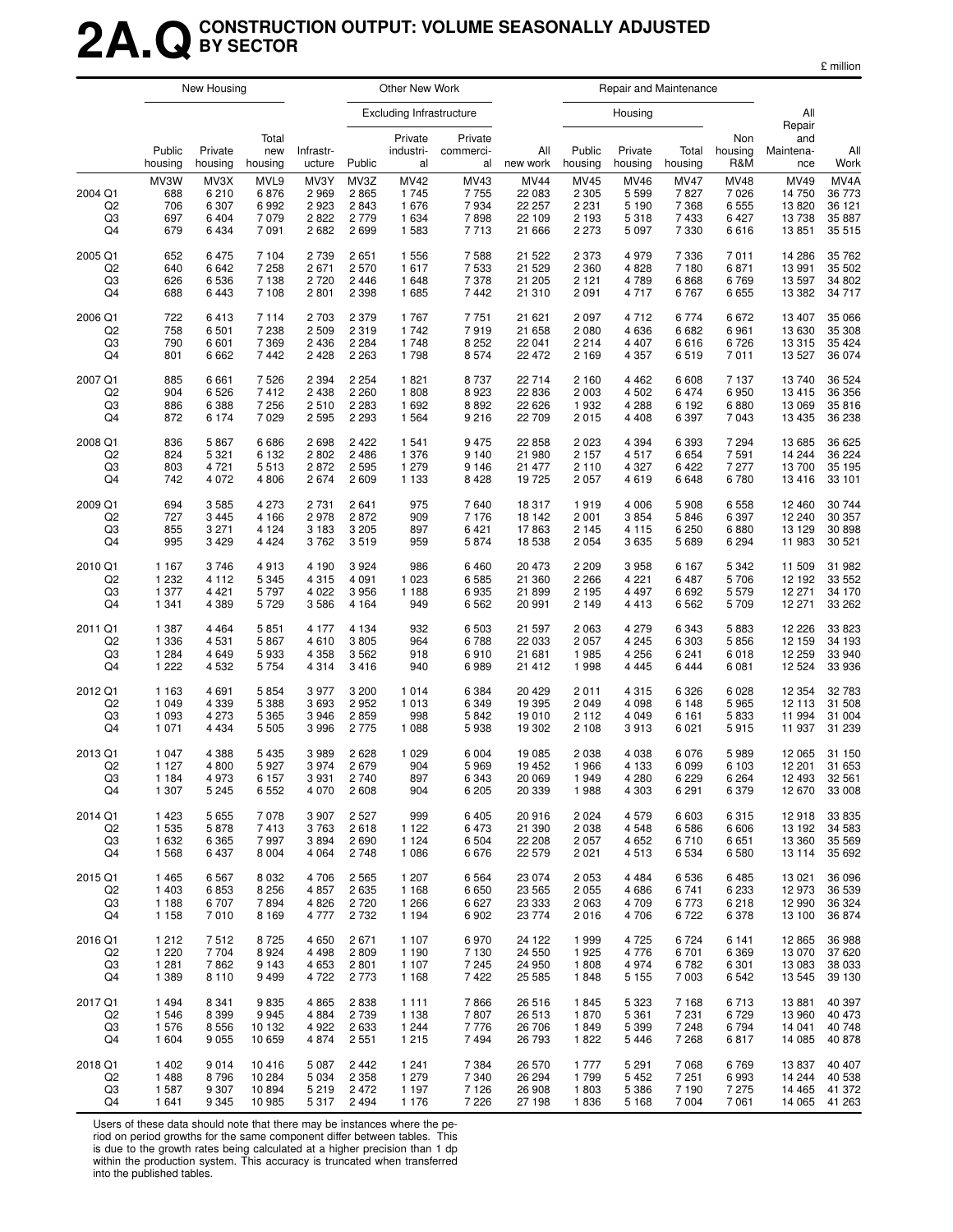## **2A.MCONSTRUCTION OUTPUT: VOLUME SEASONALLY ADJUSTED BY SECTOR**

|                                             |                                        | New Housing                                                    |                                                                |                                                                |                                        | Other New Work                         |                                                                |                                                             | Repair and Maintenance                 |                                                                |                                                                |                                                            |                                                                |                                                                                         |
|---------------------------------------------|----------------------------------------|----------------------------------------------------------------|----------------------------------------------------------------|----------------------------------------------------------------|----------------------------------------|----------------------------------------|----------------------------------------------------------------|-------------------------------------------------------------|----------------------------------------|----------------------------------------------------------------|----------------------------------------------------------------|------------------------------------------------------------|----------------------------------------------------------------|-----------------------------------------------------------------------------------------|
|                                             |                                        |                                                                |                                                                |                                                                |                                        | Excluding Infrastructure               |                                                                |                                                             |                                        | Housing                                                        |                                                                |                                                            | All<br>Repair                                                  |                                                                                         |
|                                             | Public<br>housing                      | Private<br>housing                                             | Total<br>new<br>housing                                        | Infrastr-<br>ucture                                            | Public                                 | Private<br>industri-<br>al             | Private<br>commerci-<br>al                                     | All<br>new work                                             | Public<br>housing                      | Private<br>housing                                             | Total<br>housing                                               | Non<br>housing<br>R&M                                      | and<br>Maintena-<br>nce                                        | All<br>Work                                                                             |
| 2012 Dec                                    | MV3W<br>361                            | MV3X<br>1 4 5 4                                                | MVL9<br>1815                                                   | MV3Y<br>1 2 9 8                                                | MV3Z<br>874                            | <b>MV42</b><br>367                     | MV43<br>2 0 0 2                                                | <b>MV44</b><br>6 3 5 7                                      | <b>MV45</b><br>690                     | <b>MV46</b><br>1 3 2 8                                         | <b>MV47</b><br>2018                                            | MV48<br>1940                                               | MV49<br>3958                                                   | MV4A<br>10 315                                                                          |
| 2013 Jan<br>Feb<br>Mar<br>Apr<br>May<br>Jun | 343<br>357<br>348<br>372<br>375<br>380 | 1 4 0 8<br>1517<br>1 4 6 4<br>1566<br>1 573<br>1661            | 1751<br>1873<br>1811<br>1937<br>1948<br>2 0 4 2                | 1 2 8 5<br>1 3 4 1<br>1 3 6 3<br>1 3 0 2<br>1 2 9 8<br>1 3 7 4 | 840<br>894<br>895<br>868<br>908<br>903 | 361<br>346<br>322<br>310<br>297<br>297 | 2 0 2 2<br>1983<br>1999<br>1977<br>2 0 0 2<br>1 9 9 0          | 6 2 5 8<br>6 4 3 7<br>6 3 9 0<br>6 3 9 4<br>6452<br>6606    | 674<br>690<br>674<br>679<br>646<br>640 | 1 3 3 6<br>1 3 5 4<br>1 3 4 8<br>1 3 4 3<br>1 3 8 1<br>1 4 0 9 | 2010<br>2 0 4 4<br>2 0 2 2<br>2 0 2 2<br>2 0 2 7<br>2 0 4 9    | 1972<br>2027<br>1989<br>2002<br>2 0 3 3<br>2068            | 3983<br>4 0 7 1<br>4 0 1 1<br>4 0 24<br>4 0 6 0<br>4 1 1 7     | 10 241<br>10 508<br>$10401$<br>$10418$<br>$10513$<br>10 723                             |
| Jul<br>Aug<br>Sep<br>Oct<br>Nov<br>Dec      | 389<br>395<br>400<br>439<br>442<br>425 | 1 6 2 3<br>1677<br>1 673<br>1738<br>1723<br>1 7 8 4            | 2012<br>2072<br>2 0 7 3<br>2 1 7 7<br>2 1 6 6<br>2 2 0 9       | 1 3 1 8<br>1 3 5 9<br>1255<br>1 4 0 3<br>1 3 3 4<br>1 3 3 3    | 902<br>897<br>941<br>896<br>859<br>853 | 288<br>328<br>281<br>298<br>292<br>314 | 2 0 5 9<br>2 1 1 0<br>2 1 7 4<br>2 1 2 0<br>2 0 4 4<br>2 0 4 1 | 6579<br>6767<br>6723<br>6893<br>6695<br>6751                | 622<br>673<br>654<br>669<br>657<br>662 | 1 4 0 9<br>1 4 3 2<br>1 4 3 9<br>1 4 3 6<br>1 4 5 9<br>1 4 0 9 | 2 0 3 1<br>2 1 0 5<br>2 0 9 3<br>2 1 0 5<br>2 1 1 5<br>2 0 7 1 | 2050<br>2 1 3 3<br>2 080<br>2 155<br>2 1 0 3<br>2 1 2 1    | 4 0 8 1<br>4 2 3 8<br>4 1 7 3<br>4 2 6 0<br>4219<br>4 1 9 1    | 10 660<br>11 005<br>10 897<br>11 153<br>10914<br>10942                                  |
| 2014 Jan<br>Feb<br>Mar<br>Apr<br>May<br>Jun | 456<br>479<br>488<br>476<br>523<br>536 | 1955<br>1825<br>1876<br>1914<br>1968<br>1995                   | 2411<br>2 3 0 3<br>2 3 6 3<br>2 3 9 1<br>2 4 9 1<br>2 5 3 1    | 1 3 3 3<br>1 3 1 8<br>1 2 5 6<br>1 2 4 7<br>1 2 7 9<br>1 2 3 8 | 841<br>832<br>854<br>889<br>850<br>879 | 310<br>337<br>351<br>374<br>373<br>376 | 2 0 9 1<br>2 1 0 5<br>2 2 0 8<br>2 1 7 9<br>2 1 4 8<br>2 1 4 7 | 6987<br>6896<br>7 0 34<br>7 0 7 9<br>7 140<br>7 1 7 1       | 701<br>662<br>662<br>684<br>672<br>682 | 1 4 8 3<br>1 5 5 3<br>1 5 4 3<br>1 5 4 8<br>1518<br>1482       | 2 1 8 4<br>2 2 1 4<br>2 2 0 5<br>2 2 3 2<br>2 1 9 1<br>2 1 6 3 | 2 1 1 9<br>2 097<br>2 098<br>2 1 9 9<br>2 1 8 3<br>2 2 2 5 | 4 3 0 3<br>4312<br>4 3 0 3<br>4 4 3 1<br>4 3 7 3<br>4 3 8 8    | 11 290<br>11 208<br>11 337<br>$\frac{11}{11}$ 510<br>11 513<br>11 559                   |
| Jul<br>Aug<br>Sep<br>Oct<br>Nov<br>Dec      | 532<br>551<br>548<br>536<br>518<br>514 | 2 1 1 1<br>2 1 0 8<br>2 1 4 6<br>2 1 3 5<br>2 1 9 1<br>2 1 1 0 | 2643<br>2 6 6 0<br>2694<br>2 6 7 1<br>2709<br>2624             | 1 2 9 1<br>1 279<br>1 3 2 4<br>1 3 3 9<br>1 375<br>1 3 5 0     | 880<br>910<br>901<br>950<br>909<br>889 | 375<br>371<br>378<br>352<br>359<br>375 | 2 1 7 3<br>2 1 4 8<br>2 1 8 3<br>2 1 6 1<br>2 2 3 8<br>2 2 7 6 | 7 3 6 2<br>7 3 6 7<br>7480<br>7 4 7 4<br>7590<br>7515       | 683<br>696<br>679<br>666<br>691<br>664 | 1 5 2 1<br>1 608<br>1 5 2 3<br>1515<br>1 504<br>1 4 9 4        | 2 2 0 4<br>2 3 0 3<br>2 2 0 3<br>2 1 8 1<br>2 1 9 4<br>2 1 5 9 | 2 177<br>2 233<br>2 2 4 0<br>2 1 8 4<br>2 2 1 9<br>2 177   | 4 3 8 1<br>4537<br>4 4 4 2<br>4 3 6 5<br>4413<br>4 3 3 6       | 11 743<br>11 904<br>$\begin{array}{r} 11922 \\ 11839 \\ 12003 \\ \end{array}$<br>11 850 |
| 2015 Jan<br>Feb<br>Mar<br>Apr<br>May<br>Jun | 481<br>500<br>484<br>511<br>449<br>443 | 2 2 1 0<br>2 1 4 7<br>2 2 0 9<br>2 2 9 0<br>2 3 2 7<br>2 2 3 5 | 2691<br>2647<br>2 6 9 3<br>2801<br>2 7 7 6<br>2679             | 1 5 3 9<br>1 5 2 9<br>1 638<br>1 6 6 7<br>1618<br>1 572        | 835<br>875<br>856<br>856<br>869<br>910 | 412<br>404<br>391<br>398<br>373<br>396 | 2 2 1 7<br>2 2 0 9<br>2 1 3 8<br>2 1 6 1<br>2 1 9 7<br>2 2 9 2 | 7693<br>7665<br>7716<br>7884<br>7833<br>7849                | 691<br>675<br>687<br>666<br>695<br>694 | 1 4 9 2<br>1 4 6 5<br>1 5 2 6<br>1 5 5 4<br>1 556<br>1 576     | 2 183<br>2 140<br>2 2 1 4<br>2 2 2 0<br>2 2 5 1<br>2 2 6 9     | 2 1 8 5<br>2 106<br>2 1 9 4<br>2 0 9 9<br>2077<br>2057     | 4 3 6 9<br>4 2 4 5<br>4 4 0 7<br>4319<br>4 3 2 8<br>4 3 2 6    | 12 062<br>11 910<br>12 124<br>12 202<br>12 161<br>12 176                                |
| Jul<br>Aug<br>Sep<br>Oct<br>Nov<br>Dec      | 416<br>378<br>393<br>387<br>380<br>391 | 2 2 4 8<br>2 2 2 3<br>2 2 3 6<br>2 3 0 7<br>2 2 8 8<br>2415    | 2664<br>2 602<br>2 6 2 9<br>2694<br>2668<br>2807               | 1 657<br>1 601<br>1 5 6 8<br>1 576<br>1498<br>1 703            | 912<br>893<br>914<br>914<br>907<br>911 | 429<br>418<br>419<br>401<br>406<br>387 | 2 231<br>2 224<br>2 172<br>2 3 1 0<br>2 3 1 1<br>2 2 8 1       | 7893<br>7738<br>7 702<br>7895<br>7790<br>8 0 8 9            | 681<br>682<br>700<br>675<br>665<br>676 | 1 5 6 6<br>1 5 5 9<br>1 5 8 4<br>1 5 9 0<br>1 572<br>1 544     | 2 247<br>2 241<br>2 2 8 4<br>2 2 6 5<br>2 2 3 8<br>2 2 1 9     | 2 1 0 4<br>2018<br>2096<br>2 1 0 8<br>2 1 2 1<br>2 1 4 9   | 4 3 5 1<br>4 2 5 9<br>4 3 8 0<br>4 3 7 3<br>4 3 5 9<br>4 3 6 8 | 12 244<br>11 997<br>12 082<br>12 268<br>12 148<br>12 457                                |
| 2016 Jan<br>Feb<br>Mar<br>Apr<br>May<br>Jun | 410<br>392<br>410<br>393<br>399<br>427 | 2419<br>2 5 6 8<br>2 5 2 6<br>2621<br>2 5 4 1<br>2 5 4 1       | 2829<br>2 9 6 0<br>2936<br>3014<br>2941<br>2969                | 1 542<br>1577<br>1 530<br>1 504<br>1510<br>1 4 8 4             | 910<br>908<br>853<br>941<br>943<br>925 | 369<br>346<br>392<br>392<br>414<br>384 | 2 3 5 9<br>2 3 5 7<br>2 2 5 5<br>2 3 6 4<br>2 3 7 1<br>2 3 9 5 | 8 0 0 8<br>8 1 4 8<br>7966<br>8 2 1 5<br>8 1 7 9<br>8 1 5 6 | 669<br>670<br>659<br>660<br>638<br>627 | 1 5 9 2<br>1 560<br>1 573<br>1 5 9 3<br>1 5 6 8<br>1616        | 2 2 6 2<br>2 2 3 0<br>2 2 3 2<br>2 2 5 3<br>2 2 0 6<br>2 2 4 2 | 2099<br>2 0 9 3<br>1949<br>2 1 5 1<br>2 1 0 4<br>2 1 1 5   | 4 3 6 1<br>4 3 2 3<br>4 1 8 1<br>4 4 0 3<br>4310<br>4 3 5 7    | 12 369<br>12 471<br>12 147<br>12619<br>12 489<br>12513                                  |
| Jul<br>Aug<br>Sep<br>Oct<br>Nov<br>Dec      | 426<br>422<br>434<br>445<br>464<br>480 | 2 609<br>2 600<br>2 6 5 3<br>2655<br>2694<br>2761              | 3 0 3 4<br>3 0 2 3<br>3 0 8 7<br>3 100<br>3 1 5 8<br>3 2 4 1   | 1 5 6 3<br>1 5 2 8<br>1 5 6 2<br>1 521<br>1 5 9 8<br>1 603     | 962<br>929<br>910<br>911<br>933<br>930 | 362<br>366<br>379<br>387<br>395<br>386 | 2 4 0 0<br>2 4 0 2<br>2 4 4 3<br>2 443<br>2 444<br>2 535       | 8 3 2 2<br>8 2 4 7<br>8 3 8 1<br>8 3 6 2<br>8 5 28<br>8696  | 613<br>589<br>606<br>608<br>604<br>635 | 1 6 3 9<br>1 640<br>1 6 9 5<br>1 649<br>1 7 3 0<br>1 7 7 6     | 2 2 5 2<br>2 2 2 9<br>2 3 0 1<br>2 2 5 7<br>2 3 3 4<br>2412    | 2093<br>2 106<br>2 1 0 1<br>2 198<br>2 1 5 3<br>2 1 9 2    | 4 3 4 6<br>4 3 3 5<br>4 4 0 2<br>4 4 5 5<br>4 4 8 7<br>4 603   | 12 668<br>12 583<br>12 783<br>12 816<br>13 015<br>13 299                                |
| 2017 Jan<br>Feb<br>Mar<br>Apr<br>May<br>Jun | 479<br>486<br>529<br>490<br>548<br>507 | 2 7 7 8<br>2 7 7 1<br>2 7 9 1<br>2766<br>2756<br>2877          | 3 2 5 7<br>3 2 5 7<br>3 3 2 1<br>3 2 5 6<br>3 3 0 4<br>3 3 8 4 | 1 705<br>1 5 9 2<br>1 5 6 8<br>1 637<br>1 6 2 3<br>1 6 2 4     | 966<br>947<br>925<br>936<br>916<br>887 | 369<br>368<br>375<br>368<br>366<br>404 | 2 5 5 9<br>2635<br>2672<br>2616<br>2613<br>2578                | 8857<br>8798<br>8861<br>8812<br>8822<br>8878                | 602<br>618<br>624<br>622<br>614<br>634 | 1788<br>1 7 6 4<br>1 771<br>1789<br>1796<br>1 777              | 2 3 9 0<br>2 3 8 2<br>2 3 9 5<br>2411<br>2410<br>2 4 1 0       | 2 227<br>2 258<br>2 2 2 8                                  | 4617<br>4640<br>4 6 2 4<br>4657<br>4647<br>4 6 5 5             | 13 474<br>13 439<br>13 485<br>13<br>470<br>13<br>469<br>13<br>534                       |
| Jul<br>Aug<br>Sep<br>Oct<br>Nov<br>Dec      | 518<br>522<br>535<br>497<br>546<br>561 | 2782<br>2 906<br>2868<br>2 9 0 1<br>3 0 1 6<br>3 1 3 9         | 3 3 0 0<br>3 4 2 8<br>3 4 0 4<br>3 3 9 8<br>3561<br>3700       | 1 6 3 4<br>1 651<br>1 637<br>1 603<br>1586<br>1685             | 848<br>909<br>875<br>832<br>834<br>884 | 407<br>407<br>430<br>425<br>395<br>396 | 2577<br>2 6 3 9<br>2 5 5 9<br>2 470<br>2 5 0 4<br>2519         | 8767<br>9 0 3 4<br>8 9 0 5<br>8728<br>8881<br>9 1 8 4       | 621<br>618<br>610<br>609<br>600<br>614 | 1 7 9 7<br>1823<br>1779<br>1817<br>1866<br>1763                | 2417<br>2 4 4 1<br>2 3 9 0<br>2 4 2 6<br>2 4 6 5<br>2 3 7 7    | 2 272<br>2 238<br>2 284<br>2 250<br>2 291<br>2 2 7 5       | 4689<br>4 6 7 9<br>4674<br>4676<br>4757<br>4653                | 13 456<br>13 713<br>13 579<br>13 404<br>13 638<br>13837                                 |
| 2018 Jan<br>Feb<br>Mar<br>Apr<br>May<br>Jun | 457<br>469<br>477<br>487<br>489<br>512 | 2950<br>3 1 1 2<br>2952<br>2863<br>2946<br>2987                | 3 4 0 6<br>3581<br>3 4 2 9<br>3 3 5 0<br>3 4 3 6<br>3499       | 1810<br>1 6 9 5<br>1 5 8 2<br>1 6 5 2<br>1 6 6 3<br>1718       | 824<br>811<br>807<br>754<br>809<br>795 | 422<br>398<br>421<br>431<br>421<br>427 | 2 500<br>2 4 6 1<br>2 4 2 3<br>2 4 6 6<br>2 4 4 6<br>2 4 2 9   | 8962<br>8 9 4 6<br>8 6 6 2<br>8652<br>8774<br>8867          | 606<br>595<br>576<br>591<br>597<br>611 | 1759<br>1764<br>1768<br>1 7 3 3<br>1874<br>1845                | 2 3 6 5<br>2 3 5 9<br>2 3 4 4<br>2 3 2 4<br>2 4 7 1<br>2456    | 2 293<br>2 222<br>2 255<br>2 2 7 2<br>2 3 4 9<br>2 3 7 1   | 4657<br>4 581<br>4 599<br>4596<br>4 8 20<br>4827               | 13 619<br>13 527<br>13 261<br>13 248<br>13 595<br>13 695                                |
| Jul<br>Aug<br>Sep<br>Oct<br>Nov<br>Dec      | 520<br>517<br>550<br>524<br>530<br>587 | 3 1 0 3<br>3 0 8 6<br>3 1 1 7<br>3 1 3 7<br>3 2 1 3<br>2994    | 3623<br>3603<br>3667<br>3661<br>3743<br>3581                   | 1681<br>1 6 9 2<br>1846<br>1798<br>1763<br>1755                | 834<br>817<br>821<br>866<br>796<br>832 | 407<br>404<br>386<br>388<br>386<br>401 | 2 382<br>2 378<br>2 3 6 5<br>2 3 8 8<br>2 4 3 4<br>2 4 0 4     | 8926<br>$8896$<br>9086<br>9 1 0 2<br>9 1 2 3<br>8974        | 609<br>606<br>588<br>613<br>632<br>591 | 1842<br>1 7 8 4<br>1761<br>1743<br>1 741<br>1 684              | 2 4 5 1<br>2 3 9 0<br>2 3 4 9<br>2 3 5 6<br>2 3 7 4<br>2 2 7 5 | 2 354<br>2 427<br>2 494<br>2421<br>2 3 9 0<br>2 2 5 0      | 4805<br>4817<br>4843<br>4777<br>4764<br>4 5 24                 | 13 731<br>13 712<br>13 929<br>13 879<br>13 886<br>13 498                                |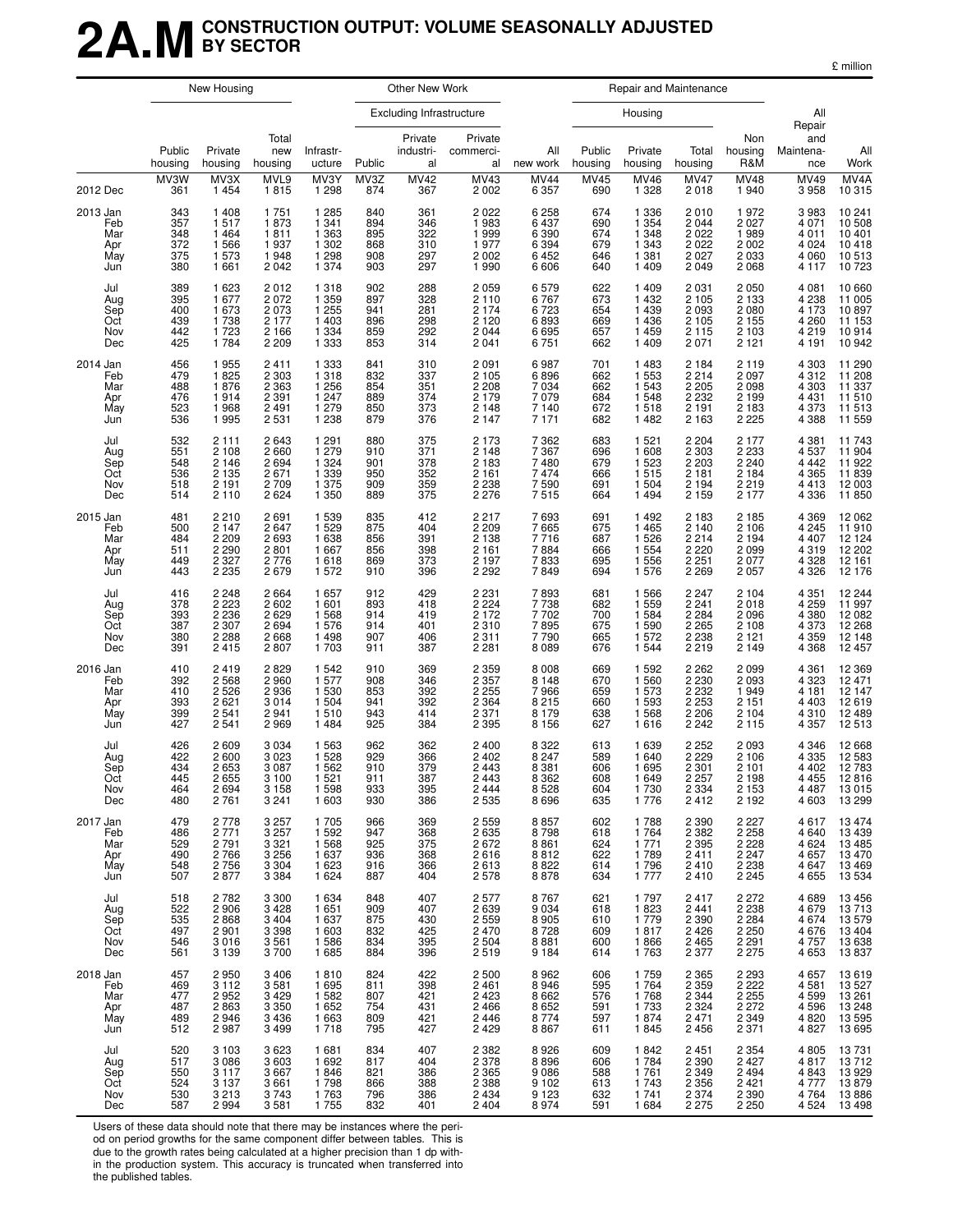## **2B.ACONSTRUCTION OUTPUT: VOLUME NON-SEASONALLY ADJUSTED BY SECTOR**

|                              |                                          | New Housing                                              |                                                       |                                                           |                                         | Other New Work                             |                                              |                                                            |                                                          | Repair and Maintenance                                   |                                                           |                                              |                                                           |                                                             |
|------------------------------|------------------------------------------|----------------------------------------------------------|-------------------------------------------------------|-----------------------------------------------------------|-----------------------------------------|--------------------------------------------|----------------------------------------------|------------------------------------------------------------|----------------------------------------------------------|----------------------------------------------------------|-----------------------------------------------------------|----------------------------------------------|-----------------------------------------------------------|-------------------------------------------------------------|
|                              |                                          |                                                          |                                                       |                                                           |                                         | <b>Excluding Infrastructure</b>            |                                              |                                                            |                                                          | Housing                                                  |                                                           |                                              | All                                                       |                                                             |
|                              | Public<br>housing                        | Private<br>housing                                       | Total<br>new<br>housing                               | Infrastr-<br>ucture                                       | Public                                  | Private<br>industri-<br>al                 | Private<br>commerci-<br>al                   | All<br>new work                                            | Public<br>housing                                        | Private<br>housing                                       | Total<br>housing                                          | Non<br>housing<br><b>R&amp;M</b>             | Repair<br>and<br>Maintena-<br>nce                         | All<br>Work                                                 |
| 1997<br>1998<br>1999<br>2000 | MV4B<br>1984<br>1 604<br>1 3 9 6<br>1750 | MV <sub>4</sub> C<br>16 450<br>16 602<br>15 002<br>16718 | <b>MVLR</b><br>18 4 34<br>18 206<br>16 398<br>18 4 67 | MV <sub>4</sub> D<br>12788<br>12 4 26<br>12 133<br>11 356 | MV4E<br>5451<br>5739<br>6490<br>6 1 3 2 | MV4F<br>7905<br>8 0 4 7<br>8 3 3 9<br>7426 | MV4G<br>22 967<br>24 878<br>27 978<br>28 120 | MV <sub>4</sub> H<br>67 545<br>69 29 6<br>71 339<br>71 501 | MV <sub>4</sub><br>9 3 3 3<br>8714<br>8 3 9 3<br>8 1 0 4 | MV <sub>4</sub> J<br>19663<br>20 064<br>19 902<br>19 944 | MV <sub>4</sub> K<br>28 996<br>28 777<br>28 295<br>28 048 | MV4L<br>20 928<br>21 146<br>21 120<br>22 172 | MV <sub>4</sub> M<br>49 924<br>49 923<br>49 415<br>50 220 | MV <sub>4N</sub><br>117469<br>119 220<br>120 754<br>121 721 |
| 2001                         | 1790                                     | 15 606                                                   | 17396                                                 | 12 152                                                    | 6 187                                   | 7586                                       | 27 908                                       | 71 229                                                     | 7661                                                     | 20 811                                                   | 28 472                                                    | 24 200                                       | 52 672                                                    | 123 901                                                     |
| 2002                         | 2 0 2 5                                  | 16 993                                                   | 19018                                                 | 13739                                                     | 7821                                    | 6011                                       | 28 816                                       | 75 405                                                     | 7 2 6 7                                                  | 22 5 26                                                  | 29 7 9 3                                                  | 25 785                                       | 55 578                                                    | 130 983                                                     |
| 2003                         | 2 3 0 8                                  | 21 235                                                   | 23 544                                                | 12 959                                                    | 9826                                    | 6 3 5 6                                    | 27 793                                       | 80 479                                                     | 8 2 2 0                                                  | 22 0 26                                                  | 30 246                                                    | 26 5 28                                      | 56 774                                                    | 137 253                                                     |
| 2004                         | 2 7 8 3                                  | 25 898                                                   | 28 681                                                | 11 355                                                    | 11 077                                  | 6570                                       | 30 764                                       | 88 447                                                     | 9 0 5 1                                                  | 21 475                                                   | 30 526                                                    | 25 4 45                                      | 55 971                                                    | 144 418                                                     |
| 2005                         | 2 6 2 1                                  | 26 699                                                   | 29 3 20                                               | 10910                                                     | 9981                                    | 6453                                       | 29 480                                       | 86 144                                                     | 9 0 0 9                                                  | 19597                                                    | 28 606                                                    | 26 143                                       | 54 750                                                    | 140 894                                                     |
| 2006                         | 3 1 0 2                                  | 26 895                                                   | 29 997                                                | 10 099                                                    | 9 2 1 1                                 | 7025                                       | 32 132                                       | 88 465                                                     | 8659                                                     | 18 4 60                                                  | 27 118                                                    | 26 317                                       | 53 435                                                    | 141 900                                                     |
| 2007                         | 3592                                     | 26 553                                                   | 30 145                                                | 9995                                                      | 9088                                    | 6883                                       | 35 493                                       | 91 604                                                     | 8 2 3 5                                                  | 18 060                                                   | 26 29 6                                                   | 27 0 29                                      | 53 325                                                    | 144 929                                                     |
| 2008                         | 3 2 5 0                                  | 20 638                                                   | 23 889                                                | 11 128                                                    | 10 125                                  | 5 3 3 3                                    | 35 969                                       | 86 442                                                     | 8 4 8 9                                                  | 18 293                                                   | 26 781                                                    | 27 972                                       | 54 753                                                    | 141 196                                                     |
| 2009                         | 3316                                     | 14 172                                                   | 17488                                                 | 12740                                                     | 12 245                                  | 3741                                       | 26 932                                       | 73 146                                                     | 8 2 4 9                                                  | 15979                                                    | 24 228                                                    | 25 238                                       | 49 4 66                                                   | 122 612                                                     |
| 2010                         | 5 1 1 7                                  | 16 668                                                   | 21 785                                                | 16 113                                                    | 16 136                                  | 4 1 4 7                                    | 26 542                                       | 84 722                                                     | 8819                                                     | 17089                                                    | 25 908                                                    | 22 3 36                                      | 48 244                                                    | 132 966                                                     |
| 2011                         | 5 2 2 8                                  | 18 176                                                   | 23 4 05                                               | 17459                                                     | 14917                                   | 3755                                       | 27 189                                       | 86 724                                                     | 8 1 0 4                                                  | 17 226                                                   | 25 330                                                    | 23 838                                       | 49 168                                                    | 135 892                                                     |
| 2012                         | 4 3 7 6                                  | 17 737                                                   | 22 113                                                | 15 613                                                    | 11786                                   | 4 1 1 3                                    | 24 513                                       | 78 137                                                     | 8 2 8 0                                                  | 16 376                                                   | 24 656                                                    | 23 742                                       | 48 397                                                    | 126 534                                                     |
| 2013                         | 4 6 6 5                                  | 19 40 6                                                  | 24 070                                                | 15 965                                                    | 10 655                                  | 3734                                       | 24 5 20                                      | 78 945                                                     | 7940                                                     | 16 754                                                   | 24 695                                                    | 24 734                                       | 49 4 29                                                   | 128 373                                                     |
| 2014                         | 6 1 5 8                                  | 24 335                                                   | 30 492                                                | 15 629                                                    | 10 583                                  | 4 3 3 1                                    | 26 059                                       | 87 094                                                     | 8 1 4 1                                                  | 18 29 2                                                  | 26 433                                                    | 26 152                                       | 52 584                                                    | 139 678                                                     |
| 2015                         | 5 2 1 5                                  | 27 137                                                   | 32 351                                                | 19 166                                                    | 10 653                                  | 4834                                       | 26 743                                       | 93 747                                                     | 8 1 8 7                                                  | 18 5 8 5                                                 | 26 772                                                    | 25 313                                       | 52 085                                                    | 145 832                                                     |
| 2016                         | 5 1 0 2                                  | 31 189                                                   | 36 291                                                | 18 521                                                    | 11 055                                  | 4572                                       | 28 768                                       | 99 208                                                     | 7581                                                     | 19630                                                    | 27 211                                                    | 25 353                                       | 52 564                                                    | 151 772                                                     |
| 2017                         | 6 2 2 0                                  | 34 351                                                   | 40 571                                                | 19 545                                                    | 10761                                   | 4708                                       | 30 943                                       | 106 528                                                    | 7 3 8 6                                                  | 21 5 29                                                  | 28 915                                                    | 27 053                                       | 55 968                                                    | 162 496                                                     |
| 2018                         | 6 1 1 8                                  | 36 461                                                   | 42 579                                                | 20 656                                                    | 9766                                    | 4893                                       | 29 0 76                                      | 106 970                                                    | 7 2 1 5                                                  | 21 298                                                   | 28 513                                                    | 28 097                                       | 56 610                                                    | 163 580                                                     |

Users of these data should note that there may be instances where the pe-

riod on period growths for the same component differ between tables. This is due to the growth rates being calculated at a higher precision than 1 dp within the production system. This accuracy is truncated when transferred into the published tables.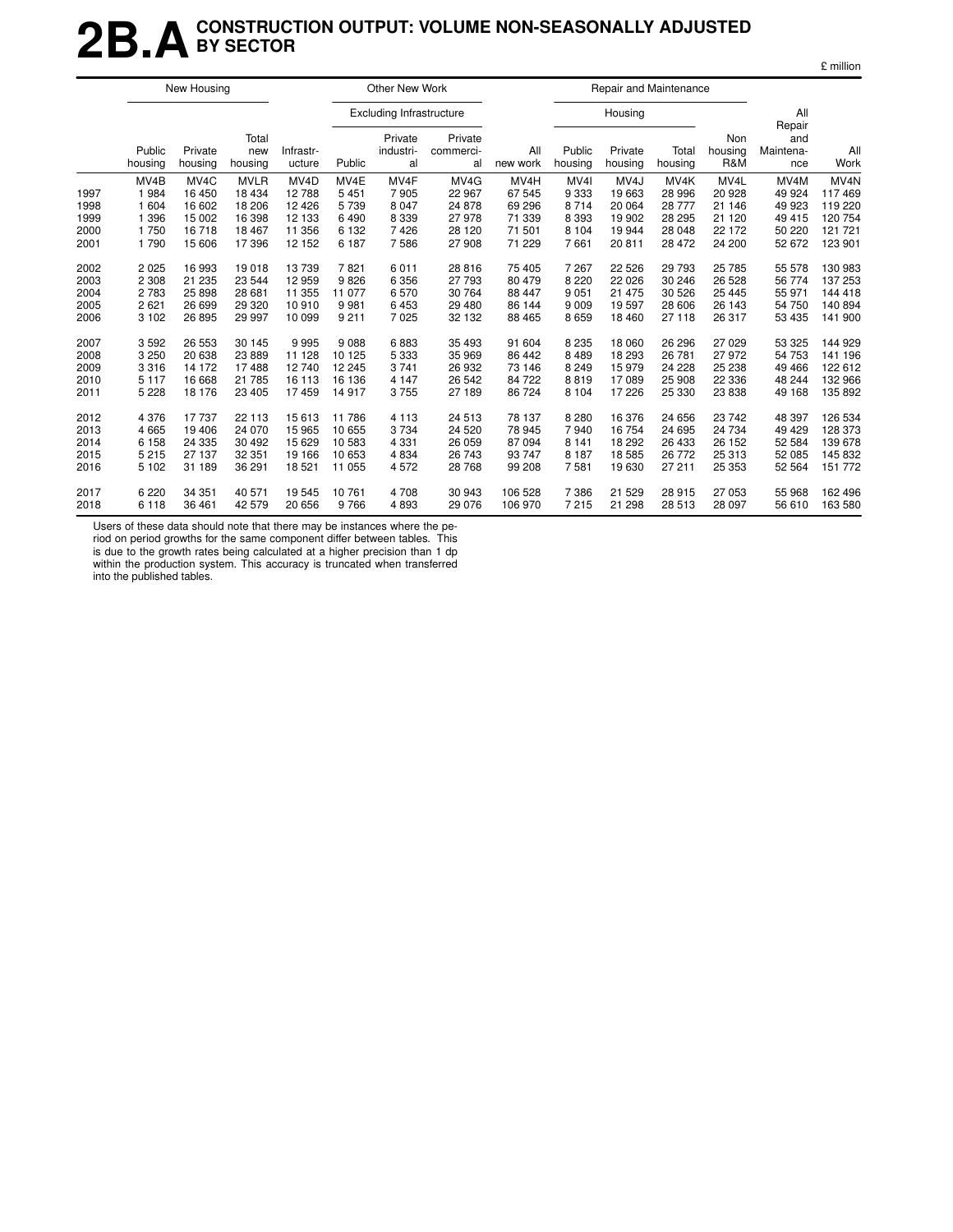## **2B.QCONSTRUCTION OUTPUT: VOLUME NON-SEASONALLY ADJUSTED BY SECTOR**

£ million

|                                       |                                  | New Housing                             |                                                      |                                                   |                                            | Other New Work                       |                                      |                                              |                                                          | Repair and Maintenance                                     |                                      |                                               |                                            |                                                          |
|---------------------------------------|----------------------------------|-----------------------------------------|------------------------------------------------------|---------------------------------------------------|--------------------------------------------|--------------------------------------|--------------------------------------|----------------------------------------------|----------------------------------------------------------|------------------------------------------------------------|--------------------------------------|-----------------------------------------------|--------------------------------------------|----------------------------------------------------------|
|                                       |                                  |                                         |                                                      |                                                   |                                            | <b>Excluding Infrastructure</b>      |                                      |                                              |                                                          | Housing                                                    |                                      |                                               | All<br>Repair                              |                                                          |
|                                       | Public<br>housing                | Private<br>housing                      | Total<br>new<br>housing                              | Infrastr-<br>ucture                               | Public                                     | Private<br>industri-<br>al           | Private<br>commerci-<br>al           | All<br>new work                              | Public<br>housing                                        | Private<br>housing                                         | Total<br>housing                     | Non<br>housing<br>R&M                         | and<br>Maintena-<br>nce                    | All<br>Work                                              |
| 2004 Q1<br>Q <sub>2</sub><br>Q3<br>Q4 | MV4B<br>712<br>740<br>693<br>639 | MV4C<br>6 2 8 3<br>6430<br>6595<br>6591 | <b>MVLR</b><br>6995<br>7 1 6 9<br>7 2 8 8<br>7 2 2 9 | MV <sub>4</sub> D<br>2911<br>2934<br>2873<br>2636 | MV4E<br>2796<br>2811<br>2 7 6 3<br>2 7 0 7 | MV4F<br>1708<br>1642<br>1613<br>1606 | MV4G<br>7511<br>7781<br>7804<br>7668 | MV4H<br>21 922<br>22 338<br>22 340<br>21 847 | MV <sub>4</sub><br>2 4 2 4<br>2 2 3 0<br>2 1 8 6<br>2211 | MV <sub>4</sub> J<br>5575<br>5 2 4 3<br>5 4 3 6<br>5 2 2 2 | MV4K<br>7999<br>7472<br>7622<br>7433 | MV4L<br>6652<br>6 1 1 7<br>6 2 7 6<br>6 3 9 9 | MV4M<br>14 651<br>13 590<br>13898<br>13832 | MV <sub>4</sub> N<br>36 573<br>35928<br>36 238<br>35 678 |
| 2005 Q1                               | 681                              | 6568                                    | 7 2 4 9                                              | 2695                                              | 2615                                       | 1 5 4 4                              | 7406                                 | 21 508                                       | 2510                                                     | 4 9 5 8                                                    | 7468                                 | 6 6 6 3                                       | 14 131                                     | 35 639                                                   |
| Q <sub>2</sub>                        | 668                              | 6793                                    | 7461                                                 | 2687                                              | 2 5 3 5                                    | 1587                                 | 7 3 8 1                              | 21 651                                       | 2 3 4 3                                                  | 4880                                                       | 7 2 2 3                              | 6 4 0 6                                       | 13 629                                     | 35 280                                                   |
| Q3                                    | 620                              | 6754                                    | 7 3 7 4                                              | 2781                                              | 2 4 3 6                                    | 1621                                 | 7319                                 | 21 531                                       | 2114                                                     | 4890                                                       | 7 0 0 4                              | 6626                                          | 13 630                                     | 35 161                                                   |
| Q4                                    | 651                              | 6584                                    | 7 2 3 5                                              | 2747                                              | 2 3 9 5                                    | 1701                                 | 7 3 7 4                              | 21 453                                       | 2042                                                     | 4869                                                       | 6912                                 | 6448                                          | 13 360                                     | 34 813                                                   |
| 2006 Q1                               | 757                              | 6523                                    | 7 2 8 0                                              | 2666                                              | 2 3 6 2                                    | 1769                                 | 7614                                 | 21 690                                       | 2 2 1 9                                                  | 4687                                                       | 6906                                 | 6 3 5 7                                       | 13 263                                     | 34 953                                                   |
| Q2                                    | 790                              | 6686                                    | 7476                                                 | 2541                                              | 2 2 8 9                                    | 1715                                 | 7760                                 | 21 780                                       | 2061                                                     | 4 7 1 1                                                    | 6773                                 | 6510                                          | 13 282                                     | 35 062                                                   |
| Q3                                    | 790                              | 6858                                    | 7648                                                 | 2 5 0 3                                           | 2 2 9 0                                    | 1723                                 | 8 2 4 9                              | 22 412                                       | 2 2 3 1                                                  | 4 5 0 2                                                    | 6733                                 | 6618                                          | 13 351                                     | 35 763                                                   |
| Q4                                    | 766                              | 6828                                    | 7 5 9 4                                              | 2 3 9 0                                           | 2 2 7 1                                    | 1819                                 | 8510                                 | 22 584                                       | 2 1 4 8                                                  | 4 5 5 9                                                    | 6707                                 | 6831                                          | 13 538                                     | 36 121                                                   |
| 2007 Q1                               | 923                              | 6813                                    | 7735                                                 | 2 3 7 3                                           | 2 2 4 6                                    | 1834                                 | 8621                                 | 22 808                                       | 2 2 6 5                                                  | 4 4 3 2                                                    | 6696                                 | 6830                                          | 13 5 26                                    | 36 334                                                   |
| Q2                                    | 935                              | 6761                                    | 7697                                                 | 2491                                              | 2 2 3 6                                    | 1786                                 | 8788                                 | 22 999                                       | 1994                                                     | 4610                                                       | 6604                                 | 6 5 3 4                                       | 13 138                                     | 36 137                                                   |
| Q3                                    | 894                              | 6654                                    | 7548                                                 | 2584                                              | 2 2 9 9                                    | 1672                                 | 8951                                 | 23 054                                       | 1970                                                     | 4 3 7 7                                                    | 6347                                 | 6788                                          | 13 135                                     | 36 190                                                   |
| Q4                                    | 840                              | 6 3 2 5                                 | 7 1 6 5                                              | 2547                                              | 2 3 0 7                                    | 1591                                 | 9 1 3 3                              | 22 743                                       | 2 0 0 6                                                  | 4642                                                       | 6648                                 | 6877                                          | 13 5 25                                    | 36 268                                                   |
| 2008 Q1                               | 864                              | 6019                                    | 6883                                                 | 2679                                              | 2413                                       | 1 5 5 3                              | 9 3 5 8                              | 22 886                                       | 2096                                                     | 4 3 5 3                                                    | 6449                                 | 7 0 0 6                                       | 13 4 5 6                                   | 36 341                                                   |
| Q2                                    | 848                              | 5 5 2 3                                 | 6 3 7 1                                              | 2870                                              | 2 4 5 9                                    | 1 3 4 9                              | 9 0 0 3                              | 22 052                                       | 2 1 5 9                                                  | 4 6 3 5                                                    | 6794                                 | 7 1 4 3                                       | 13 938                                     | 35 990                                                   |
| Q3                                    | 818                              | 4942                                    | 5760                                                 | 2954                                              | 2614                                       | 1 2 6 9                              | 9 2 7 2                              | 21 869                                       | 2 1 8 8                                                  | 4 4 3 0                                                    | 6619                                 | 7 1 9 8                                       | 13817                                      | 35 686                                                   |
| Q4                                    | 719                              | 4 1 5 5                                 | 4 8 7 4                                              | 2625                                              | 2638                                       | 1 1 6 2                              | 8 3 3 6                              | 19636                                        | 2046                                                     | 4 8 7 4                                                    | 6920                                 | 6624                                          | 13 543                                     | 33 179                                                   |
| 2009 Q1                               | 719                              | 3661                                    | 4 3 8 0                                              | 2717                                              | 2628                                       | 975                                  | 7474                                 | 18 175                                       | 1969                                                     | 3940                                                       | 5909                                 | 6 2 8 8                                       | 12 198                                     | 30 373                                                   |
| Q2                                    | 755                              | 3585                                    | 4 3 4 0                                              | 3 0 6 9                                           | 2849                                       | 883                                  | 7 0 8 8                              | 18 230                                       | 2017                                                     | 3 9 5 9                                                    | 5977                                 | 6 0 23                                        | 12 000                                     | 30 230                                                   |
| Q3                                    | 873                              | 3 4 2 3                                 | 4 2 9 6                                              | 3 2 6 2                                           | 3 2 0 2                                    | 888                                  | 6557                                 | 18 205                                       | 2 2 3 5                                                  | 4 2 1 0                                                    | 6445                                 | 6781                                          | 13 2 26                                    | 31 431                                                   |
| Q4                                    | 970                              | 3502                                    | 4 4 7 2                                              | 3692                                              | 3565                                       | 995                                  | 5812                                 | 18 536                                       | 2026                                                     | 3870                                                       | 5896                                 | 6 1 4 6                                       | 12 042                                     | 30 578                                                   |
| 2010 Q1                               | 1 1 0 3                          | 3410                                    | 4513                                                 | 3974                                              | 3 6 2 4                                    | 959                                  | 5991                                 | 19 061                                       | 2 2 7 9                                                  | 3588                                                       | 5868                                 | 5 2 5 4                                       | 11 121                                     | 30 183                                                   |
| Q <sub>2</sub>                        | 1 2 8 2                          | 4 2 7 8                                 | 5 5 5 9                                              | 4 3 5 9                                           | 4 0 3 0                                    | 1 0 3 8                              | 6 5 0 1                              | 21 487                                       | 2 1 7 8                                                  | 4 1 8 3                                                    | 6 3 6 1                              | 5 5 4 1                                       | 11 902                                     | 33 389                                                   |
| Q3                                    | 1 379                            | 4 4 8 8                                 | 5867                                                 | 4 0 9 6                                           | 4 2 9 2                                    | 1 200                                | 7 277                                | 22 730                                       | 2 2 0 2                                                  | 4614                                                       | 6816                                 | 5929                                          | 12746                                      | 35 476                                                   |
| Q4                                    | 1 3 5 3                          | 4 4 9 2                                 | 5845                                                 | 3684                                              | 4 1 9 0                                    | 950                                  | 6773                                 | 21 443                                       | 2 1 5 9                                                  | 4 704                                                      | 6863                                 | 5612                                          | 12 475                                     | 33 918                                                   |
| 2011 Q1                               | 1 3 1 6                          | 4 0 9 7                                 | 5413                                                 | 4 0 3 4                                           | 3854                                       | 914                                  | 6 1 0 5                              | 20 321                                       | 2 1 7 3                                                  | 3987                                                       | 6 1 6 0                              | 5808                                          | 11 968                                     | 32 289                                                   |
| Q2                                    | 1 3 8 5                          | 4748                                    | 6 1 3 3                                              | 4648                                              | 3778                                       | 979                                  | 6711                                 | 22 249                                       | 1974                                                     | 4 2 2 1                                                    | 6 1 9 5                              | 5700                                          | 11 895                                     | 34 143                                                   |
| Q3                                    | 1 2 8 9                          | 4723                                    | 6012                                                 | 4413                                              | 3874                                       | 925                                  | 7 2 3 2                              | 22 457                                       | 1979                                                     | 4 3 5 4                                                    | 6 3 3 2                              | 6 3 9 1                                       | 12723                                      | 35 181                                                   |
| Q4                                    | 1 2 3 8                          | 4608                                    | 5846                                                 | 4 3 6 4                                           | 3411                                       | 936                                  | 7 141                                | 21 697                                       | 1978                                                     | 4 6 64                                                     | 6642                                 | 5939                                          | 12 582                                     | 34 279                                                   |
| 2012 Q1                               | 1 0 9 6                          | 4 3 2 3                                 | 5419                                                 | 3809                                              | 2977                                       | 992                                  | 6019                                 | 19 216                                       | 2 1 2 1                                                  | 4 0 9 5                                                    | 6216                                 | 5945                                          | 12 161                                     | 31 377                                                   |
| Q2                                    | 1 0 9 8                          | 4550                                    | 5 6 4 7                                              | 3716                                              | 2928                                       | 1 0 2 5                              | 6 2 9 3                              | 19610                                        | 1965                                                     | 4 0 4 3                                                    | 6 0 0 8                              | 5805                                          | 11813                                      | 31 4 23                                                  |
| Q3                                    | 1 0 9 7                          | 4319                                    | 5416                                                 | 3995                                              | 3 0 8 9                                    | 1014                                 | 6 0 8 8                              | 19 602                                       | 2096                                                     | 4 0 9 7                                                    | 6 1 9 3                              | 6 1 4 8                                       | 12 341                                     | 31 943                                                   |
| Q4                                    | 1 0 8 6                          | 4544                                    | 5630                                                 | 4 0 9 3                                           | 2791                                       | 1 0 8 2                              | 6 1 1 3                              | 19 708                                       | 2098                                                     | 4 141                                                      | 6 2 3 9                              | 5844                                          | 12 083                                     | 31 791                                                   |
| 2013 Q1                               | 981                              | 4 0 2 5                                 | 5 0 0 6                                              | 3830                                              | 2438                                       | 987                                  | 5 6 5 2                              | 17912                                        | 2 1 2 4                                                  | 3663                                                       | 5787                                 | 5862                                          | 11 649                                     | 29 561                                                   |
| Q <sub>2</sub>                        | 1 1 7 4                          | 5 0 0 9                                 | 6 1 8 3                                              | 3980                                              | 2647                                       | 930                                  | 5 900                                | 19 640                                       | 1893                                                     | 4 159                                                      | 6052                                 | 5938                                          | 11 991                                     | 31 631                                                   |
| Q3                                    | 1 1 8 8                          | 5026                                    | 6 2 1 4                                              | 3992                                              | 2963                                       | 919                                  | 6.610                                | 20 698                                       | 1952                                                     | 4 393                                                      | 6345                                 | 6 621                                         | 12 966                                     | 33 664                                                   |
| Q4                                    | 1 3 2 2                          | 5 3 4 6                                 | 6667                                                 | 4 1 6 3                                           | 2 607                                      | 898                                  | 6 3 5 8                              | 20 695                                       | 1971                                                     | 4 5 3 9                                                    | 6510                                 | 6312                                          | 12 823                                     | 33 517                                                   |
| 2014 Q1                               | 1 3 5 8                          | 5 1 8 4                                 | 6 5 4 2                                              | 3735                                              | 2 3 3 6                                    | 969                                  | 6 0 63                               | 19 646                                       | 2 1 1 4                                                  | 4 2 6 2                                                    | 6376                                 | 6 1 6 9                                       | 12 545                                     | 32 191                                                   |
| Q <sub>2</sub>                        | 1 5 8 2                          | 6 1 3 6                                 | 7718                                                 | 3769                                              | 2587                                       | 1 1 2 9                              | 6409                                 | 21 611                                       | 1971                                                     | 4 5 24                                                     | 6495                                 | 6432                                          | 12 9 26                                    | 34 538                                                   |
| Q3                                    | 1 636                            | 6441                                    | 8 0 7 7                                              | 3965                                              | 2912                                       | 1 1 5 8                              | 6785                                 | 22 896                                       | 2062                                                     | 4 7 7 4                                                    | 6836                                 | 7 0 20                                        | 13856                                      | 36 752                                                   |
| Q4                                    | 1 5 8 2                          | 6574                                    | 8 1 5 6                                              | 4 1 6 0                                           | 2749                                       | 1 0 7 4                              | 6802                                 | 22 941                                       | 1994                                                     | 4 7 3 2                                                    | 6726                                 | 6 5 31                                        | 13 257                                     | 36 198                                                   |
| 2015 Q1                               | 1 4 0 2                          | 6 0 4 7                                 | 7449                                                 | 4526                                              | 2 3 7 2                                    | 1 1 5 2                              | 6 2 3 4                              | 21 733                                       | 2 1 5 4                                                  | 4 1 6 4                                                    | 6317                                 | 6 3 3 8                                       | 12 655                                     | 34 389                                                   |
| Q <sub>2</sub>                        | 1 4 5 0                          | 7 1 5 3                                 | 8 6 0 2                                              | 4840                                              | 2 604                                      | 1 1 7 5                              | 6 5 9 2                              | 23 813                                       | 1992                                                     | 4 6 6 9                                                    | 6662                                 | 6077                                          | 12 739                                     | 36 551                                                   |
| Q3                                    | 1 1 9 1                          | 6780                                    | 7971                                                 | 4915                                              | 2946                                       | 1 3 2 1                              | 6902                                 | 24 055                                       | 2066                                                     | 4 8 4 5                                                    | 6911                                 | 6 5 5 6                                       | 13 467                                     | 37 522                                                   |
| Q4                                    | 1 1 7 3                          | 7 1 5 6                                 | 8 3 2 9                                              | 4885                                              | 2 7 3 1                                    | 1 1 8 6                              | 7015                                 | 24 145                                       | 1975                                                     | 4 9 0 7                                                    | 6882                                 | 6 3 4 2                                       | 13 2 24                                    | 37 370                                                   |
| 2016 Q1                               | 1 150                            | 6957                                    | 8 1 0 7                                              | 4 4 6 4                                           | 2 4 6 7                                    | 1 0 3 6                              | 6 6 6 0                              | 22 733                                       | 2 1 2 3                                                  | 4 4 2 5                                                    | 6548                                 | 6 0 0 5                                       | 12 553                                     | 35 285                                                   |
| Q <sub>2</sub>                        | 1 2 6 5                          | 8 0 4 9                                 | 9314                                                 | 4 4 7 5                                           | 2780                                       | 1211                                 | 7 0 8 2                              | 24 863                                       | 1863                                                     | 4 7 9 3                                                    | 6656                                 | 6214                                          | 12870                                      | 37 733                                                   |
| Q3                                    | 1 2 8 4                          | 7940                                    | 9 2 2 4                                              | 4 7 5 1                                           | 3 0 4 2                                    | 1 1 6 6                              | 7 5 5 2                              | 25 735                                       | 1802                                                     | 5 0 9 8                                                    | 6899                                 | 6650                                          | 13 549                                     | 39 284                                                   |
| Q4                                    | 1 4 0 3                          | 8 2 4 3                                 | 9646                                                 | 4832                                              | 2766                                       | 1 1 5 9                              | 7475                                 | 25 877                                       | 1793                                                     | 5315                                                       | 7 1 0 8                              | 6484                                          | 13 592                                     | 39 4 69                                                  |
| 2017 Q1                               | 1 4 3 2                          | 7789                                    | 9 2 2 1                                              | 4671                                              | 2633                                       | 1 0 4 3                              | 7513                                 | 25 081                                       | 1948                                                     | 5017                                                       | 6965                                 | 6 6 0 8                                       | 13 573                                     | 38 654                                                   |
| Q <sub>2</sub>                        | 1 5 9 9                          | 8680                                    | 10 278                                               | 4853                                              | 2699                                       | 1 1 5 2                              | 7818                                 | 26 801                                       | 1825                                                     | 5 3 6 1                                                    | 7186                                 | 6 5 21                                        | 13 706                                     | 40 508                                                   |
| Q3                                    | 1577                             | 8611                                    | 10 188                                               | 5 0 21                                            | 2835                                       | 1 3 0 3                              | 8 0 3 2                              | 27 379                                       | 1835                                                     | 5 5 3 1                                                    | 7 3 6 5                              | 7 107                                         | 14 473                                     | 41 851                                                   |
| Q4                                    | 1612                             | 9 2 7 1                                 | 10883                                                | 5 0 0 0                                           | 2 5 9 4                                    | 1 2 1 0                              | 7580                                 | 27 267                                       | 1778                                                     | 5 6 20                                                     | 7 3 9 8                              | 6817                                          | 14 215                                     | 41 482                                                   |
| 2018 Q1                               | 1 3 4 2                          | 8 2 7 5                                 | 9617                                                 | 4894                                              | 2 2 3 1                                    | 1 1 5 8                              | 7 0 61                               | 24 961                                       | 1874                                                     | 4 9 0 4                                                    | 6778                                 | 6 5 64                                        | 13 342                                     | 38 302                                                   |
| Q <sub>2</sub>                        | 1 542                            | 9 1 8 8                                 | 10 730                                               | 4980                                              | 2 3 2 3                                    | 1 3 0 5                              | 7 3 5 3                              | 26 691                                       | 1755                                                     | 5 5 0 5                                                    | 7 2 6 0                              | 6821                                          | 14 081                                     | 40 772                                                   |
| Q3                                    | 1587                             | 9 3 6 3                                 | 10 951                                               | 5 3 0 3                                           | 2697                                       | 1 2 6 1                              | 7 3 2 9                              | 27 542                                       | 1784                                                     | 5517                                                       | 7 3 0 1                              | 7600                                          | 14 901                                     | 42 442                                                   |
| Q4                                    | 1647                             | 9635                                    | 11 282                                               | 5479                                              | 2515                                       | 1 1 6 8                              | 7 3 3 4                              | 27 777                                       | 1803                                                     | 5 3 7 2                                                    | 7 1 7 5                              | 7 1 1 2                                       | 14 287                                     | 42 064                                                   |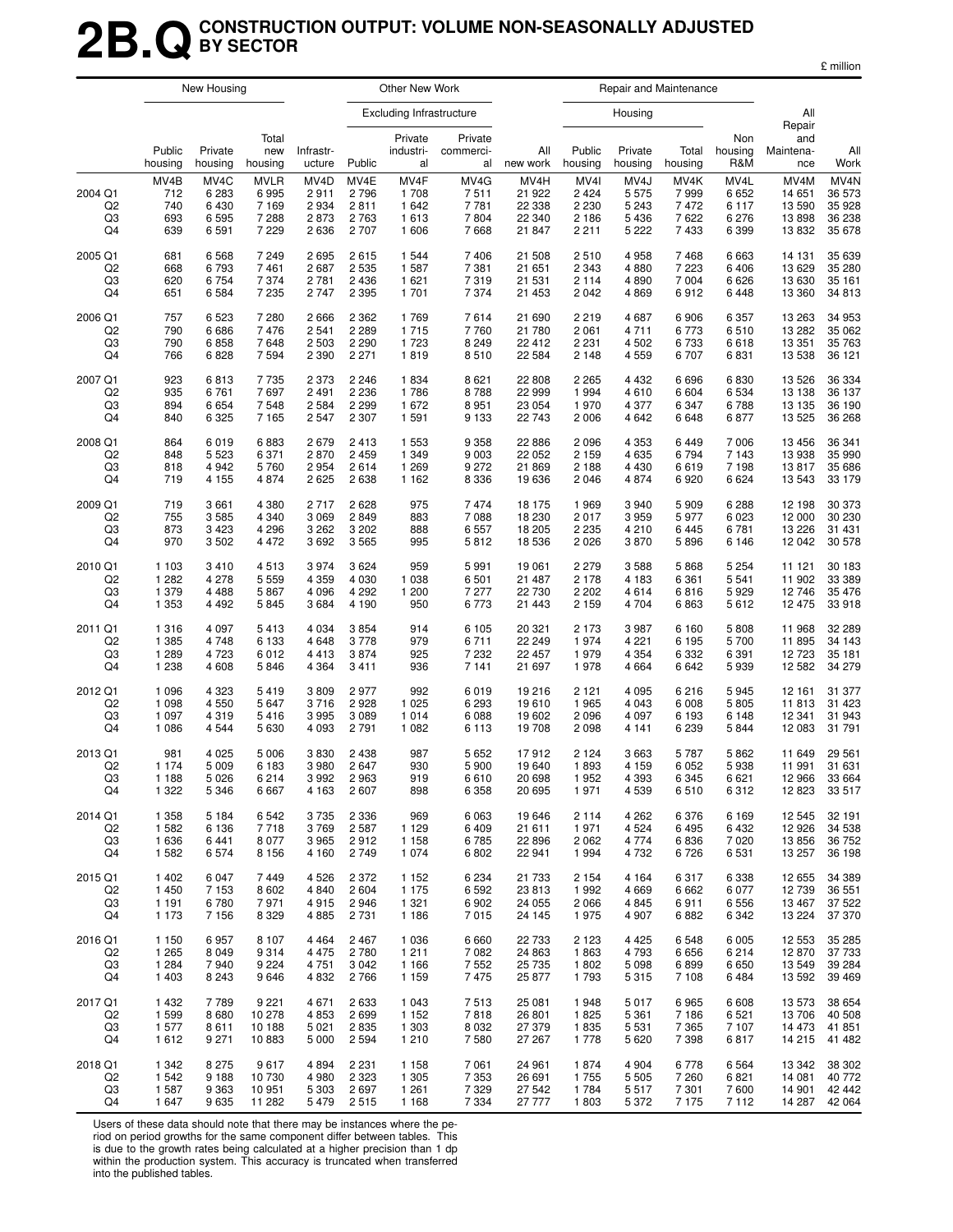## **2B.MCONSTRUCTION OUTPUT: VOLUME NON-SEASONALLY ADJUSTED BY SECTOR**

£ million

|                                             |                                        | New Housing                                                 |                                                                |                                                                        |                                                | Other New Work                         |                                                                |                                                       |                                        | Repair and Maintenance                                                       |                                                                      |                                                           |                                                              |                                                          |
|---------------------------------------------|----------------------------------------|-------------------------------------------------------------|----------------------------------------------------------------|------------------------------------------------------------------------|------------------------------------------------|----------------------------------------|----------------------------------------------------------------|-------------------------------------------------------|----------------------------------------|------------------------------------------------------------------------------|----------------------------------------------------------------------|-----------------------------------------------------------|--------------------------------------------------------------|----------------------------------------------------------|
|                                             |                                        |                                                             |                                                                |                                                                        |                                                | <b>Excluding Infrastructure</b>        |                                                                |                                                       |                                        | Housing                                                                      |                                                                      |                                                           | All<br>Repair                                                |                                                          |
|                                             | Public<br>housing                      | Private<br>housing                                          | Total<br>new<br>housing                                        | Infrastr-<br>ucture                                                    | Public                                         | Private<br>industri-<br>al             | Private<br>commerci-<br>al                                     | All<br>new work                                       | Public<br>housing                      | Private<br>housing                                                           | Total<br>housing                                                     | Non<br>housing<br>R&M                                     | and<br>Maintena-<br>nce                                      | All<br>Work                                              |
| 2012 Dec                                    | MV4B<br>348                            | MV4C<br>1 3 4 4                                             | <b>MVLR</b><br>1 6 9 2                                         | MV4D<br>1 1 9 9                                                        | MV4E<br>790                                    | MV4F<br>349                            | MV4G<br>1782                                                   | MV4H<br>5813                                          | MV4I<br>603                            | MV4J<br>1 2 4 0                                                              | MV4K<br>1842                                                         | MV4L<br>1705                                              | MV4M<br>3548                                                 | MV <sub>4</sub> N<br>9 360                               |
| 2013 Jan<br>Feb<br>Mar<br>Apr<br>May<br>Jun | 281<br>327<br>374<br>359<br>379<br>436 | 1 2 0 5<br>1 3 5 5<br>1465<br>1592<br>1 6 2 4<br>1793       | 1 4 8 5<br>1681<br>1839<br>1951<br>2 0 0 3<br>2 2 2 9          | 1 1 2 1<br>1 2 3 8<br>1 470<br>1 2 9 1<br>1 3 1 7<br>1 372             | 707<br>795<br>936<br>848<br>915<br>884         | 310<br>348<br>328<br>313<br>312<br>305 | 1790<br>1835<br>2028<br>1921<br>2014<br>1965                   | 5413<br>5898<br>6601<br>6 3 2 5<br>6561<br>6755       | 621<br>699<br>805<br>648<br>630<br>615 | 1 1 4 1<br>1 207<br>1 3 1 5<br>1 3 4 3<br>1398<br>1 4 1 8                    | 1761<br>1 906<br>2 1 2 0<br>1991<br>2 0 2 9<br>2 0 3 3               | 1752<br>1948<br>2 1 6 2<br>1949<br>2001<br>1988           | 3513<br>3853<br>4 2 8 2<br>3939<br>4 0 30<br>4 0 21          | 8926<br>9751<br>10 883<br>10 264<br>10 591<br>10 776     |
| Jul<br>Aug<br>Sep<br>Oct<br>Nov<br>Dec      | 387<br>393<br>408<br>452<br>455<br>415 | 1696<br>1649<br>1681<br>1902<br>1765<br>1678                | 2 0 8 3<br>2 0 4 3<br>2 0 8 9<br>2 3 5 4<br>2 2 2 0<br>2 0 9 4 | 1 3 5 6<br>1 372<br>1 2 6 4<br>$1\overline{512}$<br>1 3 9 9<br>1 2 5 2 | 978<br>1 000<br>985<br>932<br>890<br>785       | 306<br>329<br>285<br>304<br>296<br>298 | 2 1 7 6<br>2 1 8 4<br>2 2 4 9 2 3 5 7<br>2 1 4 6<br>1856       | 6899<br>6927<br>6871<br>7460<br>6950<br>6 2 8 5       | 628<br>664<br>660<br>703<br>682<br>586 | 1 507<br>1414<br>1 472<br>1610<br>1 5 8 5<br>1 3 4 5                         | 2 1 3 4<br>2 0 7 8<br>2 1 3 2<br>2 3 1 3<br>2 2 6 7<br>1931          | 2 1 6 6<br>2 285<br>2 170<br>2 284<br>2 1 2 4<br>1905     | 4 300<br>4 3 6 4<br>4 3 0 3<br>4596<br>4 3 9 1<br>3835       | 11 199<br>11 174<br>11 174<br>12 056<br>11 341<br>10 120 |
| 2014 Jan<br>Feb<br>Mar<br>Apr<br>May<br>Jun | 394<br>448<br>516<br>462<br>528<br>591 | 1674<br>1630<br>1879<br>1948<br>1996<br>2 1 9 2             | 2 0 6 9<br>2 0 7 8<br>2 3 9 6<br>2410<br>2 5 24<br>2 7 8 3     | 1 1 6 4<br>1 2 1 7<br>1 3 5 4<br>1 2 3 8<br>1 2 8 2<br>1 250           | 709<br>739<br>888<br>870<br>844<br>873         | 264<br>338<br>367<br>363<br>385<br>382 | 1869<br>1961<br>$2\,234$<br>2 1 2 6<br>2 1 2 9<br>2 1 5 4      | 6074<br>6333<br>7 2 3 8<br>7 0 0 7<br>7 1 6 3<br>7441 | 648<br>671<br>795<br>657<br>645<br>668 | 1 2 9 6<br>1 4 0 2<br>1.564<br>1 500<br>1 501<br>1 5 2 3                     | 1945<br>2 0 7 2<br>2359<br>2 1 5 7<br>2 1 4 7<br>2 1 9 1             | 1886<br>2012<br>2270<br>2 1 4 3<br>2 1 0 8<br>2 1 8 1     | 3831<br>4 0 8 5<br>4 6 30<br>4 300<br>4 2 5 5<br>4 372       | 9 905<br>10 417<br>11 868<br>11 306<br>11 419<br>11 813  |
| Jul<br>Aug<br>Sep<br>Oct<br>Nov<br>Dec      | 530<br>549<br>557<br>547<br>528<br>506 | 2 2 0 9<br>2 0 4 0<br>2 1 9 2<br>2 3 3 7<br>2 2 0 9<br>2028 | 2 7 3 9<br>2 589<br>2 748<br>2884<br>2 7 3 7<br>2 5 3 4        | 1 3 3 2<br>1278<br>1 3 5 4<br>1 4 4 3<br>1 4 2 5<br>1291               | 954<br>1 0 0 0<br>958<br>987<br>926<br>836     | 395<br>374<br>390<br>357<br>363<br>354 | 2 2 9 6<br>2 1 8 7<br>2 3 0 2<br>2 3 9 8<br>2 2 8 7<br>2 1 1 7 | 7716<br>7428<br>7752<br>8 070<br>7 738<br>7 1 3 3     | 687<br>677<br>698<br>697<br>701<br>596 | 1 623<br>1 559<br>1 5 9 2<br>1689<br>1 597<br>1 4 4 6                        | 2 3 1 0<br>2 2 3 6<br>2 2 9 0<br>2 3 8 6<br>2 2 9 8<br>2 0 4 2       | 2 294<br>2 348<br>2 3 7 8<br>2 318<br>2 213<br>2 0 0 0    | 4 603<br>4584<br>4 6 6 9<br>4 704<br>4511<br>4 0 4 3         | 12 319<br>12 012<br>12 421<br>12 774<br>12 249<br>11 175 |
| 2015 Jan<br>Feb<br>Mar<br>Apr<br>May<br>Jun | 419<br>468<br>515<br>496<br>454<br>500 | 1869<br>1925<br>2 2 5 4<br>2 3 3 6<br>2 3 1 7<br>2 5 0 0    | 2 2 8 8<br>2 3 9 2<br>2769<br>2 8 3 2<br>2 7 7 1<br>3 0 0 0    | 1 3 2 8<br>1412<br>1786<br>1655<br>1 5 9 3<br>1 5 9 3                  | 696<br>778<br>898<br>838<br>850<br>916         | 347<br>401<br>405<br>387<br>383<br>405 | 1961<br>2075<br>2 1 9 8<br>2 1 1 5<br>2 1 4 3<br>2 3 3 4       | 6620<br>7058<br>8 055<br>7 826<br>7739<br>8 2 4 7     | 631<br>682<br>841<br>643<br>656<br>693 | 1 2 8 0<br>1 3 1 0<br>1 573<br>1513<br>1 509<br>1 647                        | 1911<br>1 9 9 2<br>2414<br>2 1 5 6<br>2 1 6 5<br>2 3 4 0             | 1914<br>2019<br>2 405<br>2 050<br>1970<br>2056            | 3825<br>4 0 1 2<br>4819<br>4 206<br>4 1 3 6<br>4 3 9 6       | 10 445<br>11 070<br>12 873<br>12 033<br>11 875<br>12 643 |
| Jul<br>Aug<br>Sep<br>Oct<br>Nov<br>Dec      | 414<br>374<br>402<br>398<br>388<br>387 | 2 3 5 5<br>2 1 4 7<br>2 2 7 9<br>2479<br>2 3 4 7<br>2 3 3 0 | 2 7 6 9<br>2 5 21<br>2 681<br>2877<br>2 7 3 5<br>2717          | 1713<br>1 5 9 9<br>1 603<br>1 675<br>1577<br>1 6 3 4                   | 989<br>984<br>973<br>932<br>938<br>861         | 452<br>427<br>442<br>410<br>413<br>363 | 2 3 5 2<br>2 263<br>2 287<br>2498<br>2 3 8 6<br>2 1 3 1        | 8 2 7 6<br>7793<br>7986<br>8 3 9 1<br>8 0 4 9<br>7705 | 684<br>662<br>720<br>692<br>678<br>605 | 1 673<br>1514<br>1 658<br>1 7 3 4<br>1 691<br>1 4 8 2                        | 2 3 5 7<br>2 177<br>2 3 7 7<br>2 4 2 5<br>2 3 7 0<br>2 0 8 7         | 2212<br>2 115<br>2 230<br>2 2 0 0<br>2 159<br>1 983       | 4568<br>4 2 9 1<br>4 607<br>4 6 25<br>4529<br>4 0 7 0        | 12 844<br>12 085<br>12 593<br>13 016<br>12 578<br>11 775 |
| 2016 Jan<br>Feb<br>Mar<br>Apr<br>May<br>Jun | 348<br>359<br>443<br>377<br>404<br>484 | 2018<br>2 3 1 7<br>2622<br>2635<br>2572<br>2843             | 2 3 6 6<br>2 676<br>3 0 6 4<br>3012<br>2976<br>3 3 2 7         | 1 3 1 2<br>1 4 6 2<br>1690<br>1 473<br>1 505<br>1 4 9 7                | 748<br>812<br>907<br>909<br>939<br>931         | 310<br>338<br>387<br>396<br>422<br>394 | 2062<br>2 2 4 1<br>2 3 5 7<br>2 2 7 9<br>2 3 6 3<br>2 4 4 0    | 6798<br>7530<br>8 4 0 5<br>8 0 6 9<br>8 2 0 6<br>8588 | 602<br>702<br>819<br>625<br>609<br>628 | 1 3 4 8<br>1499<br>1578<br>1 574<br>1 5 4 1<br>1 678                         | 1949<br>2,201<br>2 3 9 7<br>2 2 0 0<br>2 150<br>2 3 0 6              | 1811<br>2019<br>2 175<br>2 071<br>2 028<br>2 1 1 5        | 3760<br>4 2 2 0<br>4 572<br>4 271<br>4 178<br>4 4 2 1        | 10 557<br>11 751<br>12 977<br>12 340<br>12 384<br>13 009 |
| Jul<br>Aug<br>Sep<br>Oct<br>Nov<br>Dec      | 424<br>417<br>443<br>455<br>470<br>478 | 2642<br>2599<br>2699<br>2803<br>2810<br>2629                | 3 0 6 6<br>3016<br>3 1 4 2<br>3 2 5 8<br>3 2 8 1<br>3 1 0 7    | 1 5 8 0<br>1 5 7 1<br>1 600<br>1 5 9 6<br>1710<br>1 5 2 6              | 1 0 1 2<br>1 0 6 0<br>970<br>914<br>981<br>870 | 382<br>378<br>406<br>396<br>403<br>359 | 2 4 4 0<br>2537<br>2575<br>2 582<br>2561<br>2 3 3 2            | 8481<br>8562<br>8692<br>8 747<br>8936<br>8 1 9 4      | 595<br>587<br>620<br>612<br>620<br>562 | 1683<br>1 6 4 9<br>1766<br>1760<br>1877<br>1678                              | 2 2 7 8<br>2 2 3 6<br>2 3 8 6<br>2 372<br>2 4 9 7<br>2 2 4 0         | 2 1 3 2<br>2 2 7 7<br>2 2 4 0<br>2 257<br>2 2 3 3<br>1995 | 4410<br>4513<br>4 6 2 6<br>4 628<br>4 7 2 9<br>4 2 3 4       | 12 890<br>13 075<br>13 319<br>13 375<br>13 666<br>12 429 |
| 2017 Jan<br>Feb<br>Mar<br>Apr<br>May<br>Jun | 413<br>455<br>564<br>475<br>552<br>571 | 2 3 5 7<br>2474<br>2958<br>2680<br>2809<br>3 1 9 1          | 2770<br>2929<br>3 5 21<br>3 1 5 5<br>3 3 6 1<br>3762           | 1476<br>1 473<br>1722<br>1571<br>1636<br>1646                          | 816<br>835<br>982<br>881<br>925<br>894         | 323<br>349<br>371<br>356<br>365<br>431 | 2 2 8 8<br>2 4 8 1<br>2744<br>2 4 9 7<br>2674<br>2647          | 7673<br>8 0 6 7<br>9 3 4 1<br>8 4 6 1<br>8961<br>9379 | 551<br>623<br>774<br>581<br>595<br>648 | 1 573<br>1614<br>1830<br>1 6 8 9<br>1818<br>1854                             | 2 1 2 5<br>2 237<br>2 604<br>2 2 7 0<br>2 414<br>2 502               | 1969<br>2 149<br>2 490<br>2 0 9 5<br>2 189<br>2 237       | 4 0 9 4<br>4 3 8 6<br>5 0 9 4<br>4 3 6 5<br>4 603<br>4 7 3 9 | 11 766<br>12 453<br>14 435<br>12 826<br>13 564<br>14 118 |
| Jul<br>Aug<br>Sep<br>Oct<br>Nov<br>Dec      | 520<br>508<br>549<br>503<br>552<br>557 | 2 832<br>2 905<br>2875<br>3 140<br>3 173<br>2958            | 3 352<br>3 412<br>3 4 2 4<br>3643<br>3726<br>3515              | 1656<br>1693<br>1672<br>1708<br>1 6 8 4<br>1 608                       | 884<br>1 0 3 3<br>918<br>882<br>873<br>839     | 421<br>431<br>451<br>456<br>402<br>352 | 2 607<br>2 778<br>2647<br>2665<br>2626<br>2 2 8 9              | 8920<br>9347<br>9 1 1 2<br>9354<br>9311<br>8602       | 608<br>609<br>617<br>624<br>614<br>540 | 1870<br>1844<br>1817<br>$\begin{array}{c} 1960 \\ 2020 \end{array}$<br>1 640 | 2 478<br>2 453<br>2 4 3 4<br>2 584<br>2 633<br>2 181                 | 2 2 9 6<br>2 4 0 5<br>2406<br>2372<br>2393<br>2052        | 4 7 7 4<br>4858<br>4 8 4 1<br>4 956<br>5 026<br>4 2 3 3      | 13 694<br>14 205<br>13 952<br>14 310<br>14 337<br>12 835 |
| 2018 Jan<br>Feb<br>Mar<br>Apr<br>May<br>Jun | 389<br>437<br>515<br>470<br>494<br>578 | 2542<br>2777<br>2956<br>2933<br>2998<br>3 2 5 7             | 2931<br>3 2 1 4<br>3 4 7 1<br>3 4 0 2<br>3 4 9 2<br>3835       | 1 608<br>1578<br>1708<br>1610<br>1672<br>1698                          | 698<br>712<br>821<br>728<br>808<br>787         | 361<br>371<br>426<br>419<br>431<br>455 | 2 2 8 7<br>2 3 2 5<br>2448<br>2403<br>2506<br>2443             | 7886<br>8 2 0 0<br>8874<br>8563<br>8910<br>9217       | 565<br>603<br>706<br>560<br>578<br>617 | 1 575<br>1 608<br>1 7 2 1<br>1 7 2 3<br>1892<br>1891                         | 2 140<br>$\frac{2}{2}$ 211<br>2.427<br>2 2 8 3<br>2 4 6 9<br>2 5 0 8 | $2059$<br>$2115$<br>2 390<br>2 208<br>2 2 9 4<br>2 3 2 0  | 4 1 9 9<br>4 3 2 6<br>4 816<br>4 490<br>4 7 6 3<br>4 8 27    | 12 085<br>12 526<br>13 691<br>13 053<br>13 674<br>14 045 |
| Jul<br>Aug<br>Sep<br>Oct<br>Nov<br>Dec      | 521<br>500<br>566<br>523<br>533<br>591 | 3 2 0 5<br>$3085$<br>$3073$<br>3 4 3 9<br>3 3 9 0<br>2807   | 3726<br>3585<br>3640<br>3 9 6 1<br>3923<br>3 3 9 8             | 1726<br>1729<br>1849<br>1943<br>1865<br>1672                           | 907<br>947<br>843<br>921<br>827<br>766         | 441<br>409<br>412<br>414<br>389<br>364 | 2 4 4 6<br>2 4 9 7<br>2 3 8 6<br>2593<br>2561<br>2 1 8 0       | 9 2 4 6<br>9 166<br>9 130<br>9832<br>9566<br>8 3 8 0  | 603<br>596<br>585<br>638<br>648<br>517 | 1948<br>1805<br>1 7 6 4<br>1924<br>1 9 0 5<br>1 5 4 3                        | 2 5 5 2<br>2 401<br>2 349<br>2 5 6 2<br>2 5 5 2<br>2 0 6 0           | 2415<br>2 606<br>2 578<br>2 6 0 2<br>2493<br>2016         | 4 9 6 7<br>5 007<br>4 927<br>5 1 6 4<br>5 046<br>4 077       | 14 213<br>14 173<br>14 056<br>14 996<br>14 611<br>12 457 |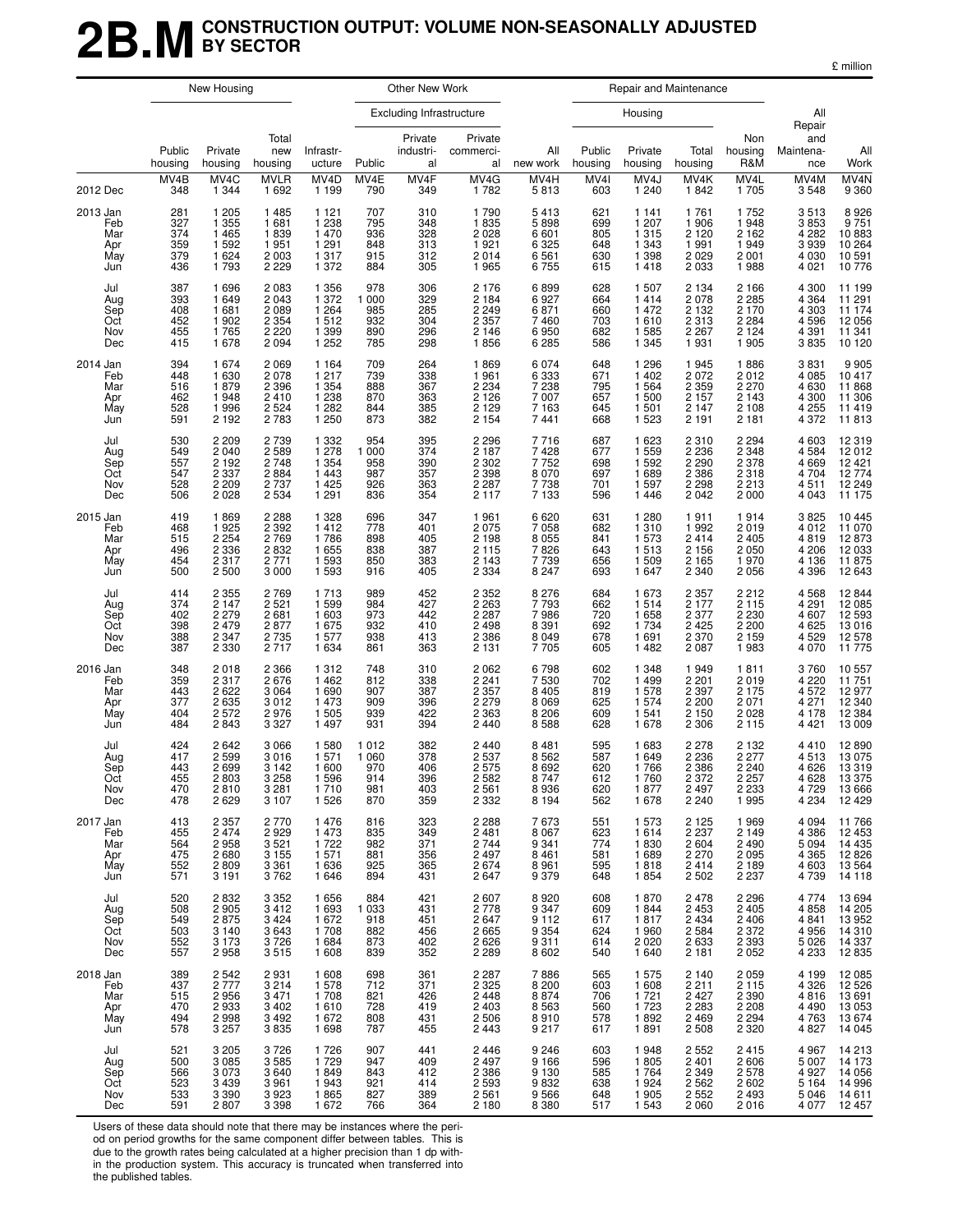## **3A.ACONSTRUCTION OUTPUT: VOLUME SEASONALLY ADJUSTED PERCENTAGE CHANGE ON SAME PERIOD A YEAR EARLIER**

|      |                   | New Housing        |                  |                     |                   | Other New Work                  |                            |                  |                   | Repair and Maintenance |                   |                       |                                   |             |
|------|-------------------|--------------------|------------------|---------------------|-------------------|---------------------------------|----------------------------|------------------|-------------------|------------------------|-------------------|-----------------------|-----------------------------------|-------------|
|      |                   |                    |                  |                     |                   | <b>Excluding Infrastructure</b> |                            |                  |                   | Housing                |                   |                       | All                               |             |
|      | Public<br>housing | Private<br>housing | Total<br>housing | Infrastr-<br>ucture | Public            | Private<br>industri-<br>al      | Private<br>commerci-<br>al | All<br>new work  | Public<br>housing | Private<br>housing     | Total<br>housing  | Non<br>housing<br>R&M | Repair<br>and<br>Maintena-<br>nce | All<br>Work |
|      | MV <sub>5</sub> H | MV <sub>5</sub> I  | MVM3             | MV <sub>5</sub> J   | MV <sub>5</sub> K | MV <sub>5</sub> L               | MV5M                       | MV <sub>5N</sub> | MV <sub>5</sub> O | MV <sub>5</sub> P      | MV <sub>5</sub> Q | MV <sub>5</sub> R     | MV5S                              | MV5T        |
| 1998 | $-19.0$           | 1.0                | $-1.2$           | $-2.8$              | 5.4               | 1.9                             | 8.4                        | 2.6              | $-6.6$            | 2.1                    | $-1.5$            | 1.1                   | $-0.2$                            | 1.5         |
| 1999 | $-13.3$           | $-10.0$            | $-10.3$          | $-2.8$              | 12.6              | 3.2                             | 12.0                       | 3.0              | $-4.1$            | $-1.2$                 | $-2.4$            | $-0.6$                | $-1.5$                            | 1.3         |
| 2000 | 25.5              | 11.7               | 12.9             | $-6.2$              | $-5.3$            | $-10.7$                         | 0.8                        | 0.2              | $-3.2$            | 0.5                    | $-1.0$            | 5.3                   | 2.1                               | 0.9         |
| 2001 | 2.3               | $-6.7$             | $-5.8$           | 7.1                 | 0.9               | 2.2                             | $-0.7$                     | $-0.1$           | $-5.4$            | 4.4                    | 0.7               | 9.2                   | 4.9                               | 1.8         |
| 2002 | 13.2              | 9.0                | 9.4              | 13.1                | 26.5              | $-20.7$                         | 3.3                        | 6.1              | $-5.1$            | 8.3                    | 3.4               | 6.6                   | 5.1                               | 5.7         |
| 2003 | 13.8              | 24.8               | 23.6             | $-5.7$              | 25.5              | 5.6                             | $-3.6$                     | 6.0              | 13.1              | $-2.3$                 | 2.7               | 2.8                   | 2.8                               | 4.8         |
| 2004 | 20.1              | 21.5               | 21.4             | $-12.7$             | 12.3              | 3.0                             | 10.3                       | 9.5              | 9.7               | $-2.9$                 | 1.4               | $-4.4$                | $-1.7$                            | 5.3         |
| 2005 | $-5.9$            | 2.9                | 2.0              | $-4.1$              | $-10.0$           | $-2.0$                          | $-4.3$                     | $-2.9$           | $-0.6$            | $-8.9$                 | $-6.0$            | 2.6                   | $-1.6$                            | $-2.4$      |
| 2006 | 17.9              | 0.3                | 1.9              | $-7.8$              | $-8.1$            | 8.4                             | 8.5                        | 2.6              | $-4.3$            | $-6.2$                 | $-5.5$            | 0.2                   | $-2.5$                            | 0.8         |
| 2007 | 15.5              | $-1.6$             | 0.2              | $-1.4$              | $-1.7$            | $-2.4$                          | 10.1                       | 3.5              | $-5.3$            | $-2.5$                 | $-3.5$            | 2.3                   | $-0.4$                            | 2.2         |
| 2008 | $-9.6$            | $-22.4$            | $-20.8$          | 11.2                | 11.2              | $-22.6$                         | 1.2                        | $-5.3$           | 2.9               | 1.1                    | 1.7               | 3.3                   | 2.6                               | $-2.6$      |
| 2009 | 2.0               | $-31.3$            | $-26.6$          | 14.5                | 21.0              | $-29.8$                         | $-25.1$                    | $-15.3$          | $-2.7$            | $-12.6$                | $-9.3$            | $-9.7$                | $-9.5$                            | $-13.2$     |
| 2010 | 56.5              | 21.4               | 28.2             | 27.3                | 31.9              | 10.9                            | $-2.1$                     | 16.3             | 8.6               | 9.5                    | 9.4               | $-14.5$               | $-3.1$                            | 8.5         |
| 2011 | 2.2               | 9.0                | 7.4              | 8.4                 | $-7.6$            | $-9.5$                          | 2.4                        | 2.4              | $-8.1$            | 0.8                    | $-2.2$            | 6.7                   | 1.9                               | 2.2         |
| 2012 | $-16.3$           | $-2.4$             | $-5.5$           | $-10.6$             | $-21.0$           | 9.5                             | $-9.8$                     | $-9.9$           | 2.2               | $-4.9$                 | $-2.7$            | $-0.4$                | $-1.6$                            | $-6.9$      |
| 2013 | 6.6               | 9.4                | 8.9              | 2.3                 | $-9.6$            | $-9.2$                          |                            | 1.0              | $-4.1$            | 2.3                    | 0.2               | 4.2                   | 2.1                               | 1.5         |
| 2014 | 32.0              | 25.4               | 26.7             | $-2.1$              | $-0.7$            | 16.0                            | 6.3                        | 10.3             | 2.5               | 9.2                    | 7.0               | 5.7                   | 6.4                               | 8.8         |
| 2015 | $-15.3$           | 11.5               | 6.1              | 22.6                | 0.7               | 11.6                            | 2.6                        | 7.6              | 0.6               | 1.6                    | 1.3               | $-3.2$                | $-0.9$                            | 4.4         |
| 2016 | $-2.2$            | 14.9               | 12.2             | $-3.4$              | 3.8               | $-5.4$                          | 7.6                        | 5.8              | $-7.4$            | 5.6                    | 1.6               | 0.2                   | 0.9                               | 4.1         |
| 2017 | 21.9              | 10.1               | 11.8             | 5.5                 | $-2.7$            | 3.0                             | 7.6                        | 7.4              | $-2.6$            | 9.7                    | 6.3               | 6.7                   | 6.5                               | 7.1         |
| 2018 | $-1.6$            | 6.1                | 5.0              | 5.7                 | $-9.3$            | 3.9                             | $-6.0$                     | 0.4              | $-2.3$            | $-1.1$                 | $-1.4$            | 3.9                   | 1.1                               | 0.7         |

Users of these data should note that there may be instances where the pe-

riod on period growths for the same component differ between tables. This is due to the growth rates being calculated at a higher precision than 1 dp

within the production system. This accuracy is truncated when transferred into the published tables.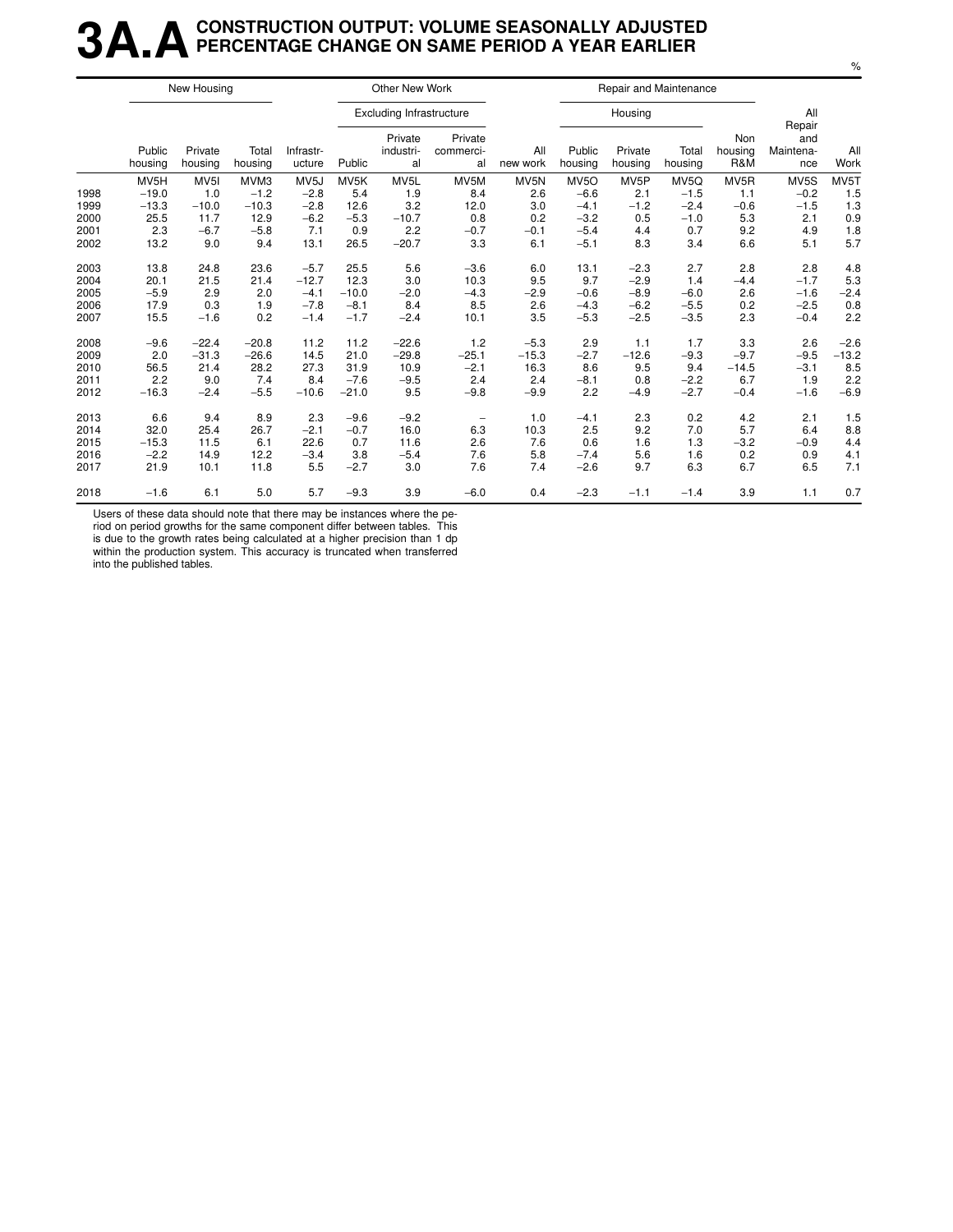## **3A.QCONSTRUCTION OUTPUT: VOLUME SEASONALLY ADJUSTED PERCENTAGE CHANGE ON PREVIOUS QUARTER**

|                                       |                                               | New Housing                             |                                  |                                                     |                                                  | Other New Work                                   |                                               |                                        |                                                     | Repair and Maintenance                              |                                                     |                                        |                                        |                                           |
|---------------------------------------|-----------------------------------------------|-----------------------------------------|----------------------------------|-----------------------------------------------------|--------------------------------------------------|--------------------------------------------------|-----------------------------------------------|----------------------------------------|-----------------------------------------------------|-----------------------------------------------------|-----------------------------------------------------|----------------------------------------|----------------------------------------|-------------------------------------------|
|                                       |                                               |                                         |                                  |                                                     |                                                  | <b>Excluding Infrastructure</b>                  |                                               |                                        |                                                     | Housing                                             |                                                     |                                        | All                                    |                                           |
|                                       | Public<br>housing                             | Private<br>housing                      | Total<br>new<br>housing          | Infrastr-<br>ucture                                 | Public                                           | Private<br>industri-<br>al                       | Private<br>commerci-<br>al                    | All<br>new work                        | Public<br>housing                                   | Private<br>housing                                  | Total<br>housing                                    | Non<br>housing<br>R&M                  | Repair<br>and<br>Maintena-<br>nce      | All<br>Work                               |
| 2004 Q1<br>Q <sub>2</sub><br>Q3<br>Q4 | <b>MV54</b><br>9.3<br>2.6<br>$-1.2$<br>$-2.6$ | <b>MV55</b><br>6.2<br>1.6<br>1.5<br>0.5 | MVM7<br>6.5<br>1.7<br>1.3<br>0.2 | <b>MV56</b><br>$-5.2$<br>$-1.5$<br>$-3.4$<br>$-5.0$ | <b>MV57</b><br>3.6<br>$-0.8$<br>$-2.2$<br>$-2.9$ | <b>MV58</b><br>1.2<br>$-4.0$<br>$-2.5$<br>$-3.1$ | <b>MV59</b><br>5.1<br>2.3<br>$-0.5$<br>$-2.3$ | MV5A<br>3.6<br>0.8<br>$-0.7$<br>$-2.0$ | MV <sub>5</sub> B<br>7.1<br>$-3.2$<br>$-1.7$<br>3.6 | MV <sub>5</sub> C<br>1.6<br>$-7.3$<br>2.5<br>$-4.2$ | MV <sub>5</sub> D<br>3.5<br>$-5.9$<br>0.9<br>$-1.4$ | MV5E<br>2.0<br>$-6.7$<br>$-2.0$<br>2.9 | MV5F<br>2.7<br>$-6.3$<br>$-0.6$<br>0.8 | MV5G<br>3.3<br>$-1.8$<br>$-0.6$<br>$-1.0$ |
| 2005 Q1                               | $-4.0$                                        | 0.6                                     | 0.2                              | 2.1                                                 | $-1.8$                                           | $-1.7$                                           | $-1.6$                                        | $-0.7$                                 | 4.4                                                 | $-2.3$                                              | 0.1                                                 | 6.0                                    | 3.1                                    | 0.7                                       |
| Q <sub>2</sub>                        | $-1.9$                                        | 2.6                                     | 2.2                              | $-2.5$                                              | $-3.1$                                           | 3.9                                              | $-0.7$                                        | $\overline{\phantom{a}}$               | $-0.6$                                              | $-3.0$                                              | $-2.1$                                              | $-2.0$                                 | $-2.1$                                 | $-0.7$                                    |
| Q3                                    | $-2.1$                                        | $-1.6$                                  | $-1.6$                           | 1.9                                                 | $-4.8$                                           | 1.9                                              | $-2.1$                                        | $-1.5$                                 | $-10.1$                                             | $-0.8$                                              | $-4.3$                                              | $-1.5$                                 | $-2.8$                                 | $-2.0$                                    |
| Q4                                    | 9.9                                           | $-1.4$                                  | $-0.4$                           | 3.0                                                 | $-2.0$                                           | 2.2                                              | 0.9                                           | 0.5                                    | $-1.5$                                              | $-1.5$                                              | $-1.5$                                              | $-1.7$                                 | $-1.6$                                 | $-0.2$                                    |
| 2006 Q1                               | 5.0                                           | $-0.5$                                  | 0.1                              | $-3.5$                                              | $-0.8$                                           | 4.8                                              | 4.2                                           | 1.5                                    | 0.3                                                 | $-0.1$                                              | 0.1                                                 | 0.3                                    | 0.2                                    | 1.0                                       |
| Q2                                    | 4.9                                           | 1.4                                     | 1.7                              | $-7.2$                                              | $-2.5$                                           | $-1.4$                                           | 2.2                                           | 0.2                                    | $-0.8$                                              | $-1.6$                                              | $-1.4$                                              | 4.3                                    | 1.7                                    | 0.7                                       |
| Q3                                    | 4.1                                           | 1.5                                     | 1.8                              | $-2.9$                                              | $-1.5$                                           | 0.3                                              | 4.2                                           | 1.8                                    | 6.5                                                 | $-4.9$                                              | $-1.0$                                              | $-3.4$                                 | $-2.3$                                 | 0.3                                       |
| Q4                                    | 1.5                                           | 0.9                                     | 1.0                              | $-0.3$                                              | $-0.9$                                           | 2.9                                              | 3.9                                           | 2.0                                    | $-2.0$                                              | $-1.1$                                              | $-1.5$                                              | 4.2                                    | 1.6                                    | 1.8                                       |
| 2007 Q1                               | 10.5                                          | $\qquad \qquad -$                       | 1.1                              | $-1.4$                                              | $-0.4$                                           | 1.3                                              | 1.9                                           | 1.1                                    | $-0.4$                                              | 2.4                                                 | 1.4                                                 | 1.8                                    | 1.6                                    | 1.2                                       |
| Q <sub>2</sub>                        | 2.1                                           | $-2.0$                                  | $-1.5$                           | 1.8                                                 | 0.2                                              | $-0.7$                                           | 2.1                                           | 0.5                                    | $-7.3$                                              | 0.9                                                 | $-2.0$                                              | $-2.6$                                 | $-2.4$                                 | $-0.5$                                    |
| Q <sub>3</sub>                        | $-2.0$                                        | $-2.1$                                  | $-2.1$                           | 2.9                                                 | 1.0                                              | $-6.4$                                           | $-0.3$                                        | $-0.9$                                 | $-3.6$                                              | $-4.7$                                              | $-4.4$                                              | $-1.0$                                 | $-2.6$                                 | $-1.5$                                    |
| Q4                                    | $-1.5$                                        | $-3.3$                                  | $-3.1$                           | 3.4                                                 | 0.4                                              | $-7.5$                                           | 3.6                                           | 0.4                                    | 4.3                                                 | 2.8                                                 | 3.3                                                 | 2.4                                    | 2.8                                    | 1.2                                       |
| 2008 Q1                               | $-4.2$                                        | $-5.0$                                  | $-4.9$                           | 4.0                                                 | 5.6                                              | $-1.5$                                           | 2.8                                           | 0.7                                    | 0.4                                                 | $-0.3$                                              | $-0.1$                                              | 3.6                                    | 1.9                                    | 1.1                                       |
| Q <sub>2</sub>                        | $-1.4$                                        | $-9.3$                                  | $-8.3$                           | 3.9                                                 | 2.6                                              | $-10.7$                                          | $-3.5$                                        | $-3.8$                                 | 6.6                                                 | 2.8                                                 | 4.1                                                 | 4.1                                    | 4.1                                    | $-1.1$                                    |
| Q3                                    | $-2.5$                                        | $-11.3$                                 | $-10.1$                          | 2.5                                                 | 4.4                                              | $-7.1$                                           | 0.1                                           | $-2.3$                                 | $-2.2$                                              | $-4.2$                                              | $-3.5$                                              | $-4.1$                                 | $-3.8$                                 | $-2.8$                                    |
| Q4                                    | $-7.6$                                        | $-13.7$                                 | $-12.8$                          | $-6.9$                                              | 0.5                                              | $-11.5$                                          | $-7.9$                                        | $-8.2$                                 | $-2.5$                                              | 6.7                                                 | 3.5                                                 | $-6.8$                                 | $-2.1$                                 | $-5.9$                                    |
| 2009 Q1                               | $-6.5$                                        | $-11.9$                                 | $-11.1$                          | 2.1                                                 | 1.2                                              | $-13.9$                                          | $-9.4$                                        | $-7.1$                                 | $-6.7$                                              | $-13.3$                                             | $-11.1$                                             | $-3.3$                                 | $-7.1$                                 | $-7.1$                                    |
| Q2                                    | 4.7                                           | $-3.9$                                  | $-2.5$                           | 9.0                                                 | 8.7                                              | $-6.8$                                           | $-6.1$                                        | $-1.0$                                 | 4.3                                                 | $-3.8$                                              | $-1.0$                                              | $-2.5$                                 | $-1.8$                                 | $-1.3$                                    |
| Q3                                    | 17.6                                          | $-5.1$                                  | $-1.0$                           | 6.9                                                 | 11.6                                             | $-1.4$                                           | $-10.5$                                       | $-1.5$                                 | 7.2                                                 | 6.8                                                 | 6.9                                                 | 7.6                                    | 7.3                                    | 1.8                                       |
| Q4                                    | 16.4                                          | 4.8                                     | 7.3                              | 18.2                                                | 9.8                                              | 6.9                                              | $-8.5$                                        | 3.8                                    | $-4.2$                                              | $-11.7$                                             | $-9.0$                                              | $-8.5$                                 | $-8.7$                                 | $-1.2$                                    |
| 2010 Q1                               | 17.3                                          | 9.2                                     | 11.0                             | 11.4                                                | 11.5                                             | 2.9                                              | 10.0                                          | 10.4                                   | 7.6                                                 | 8.9                                                 | 8.4                                                 | $-15.1$                                | $-4.0$                                 | 4.8                                       |
| Q <sub>2</sub>                        | 5.6                                           | 9.8                                     | 8.8                              | 3.0                                                 | 4.3                                              | 3.7                                              | 1.9                                           | 4.3                                    | 2.6                                                 | 6.6                                                 | 5.2                                                 | 6.8                                    | 5.9                                    | 4.9                                       |
| Q3                                    | 11.7                                          | 7.5                                     | 8.5                              | $-6.8$                                              | $-3.3$                                           | 16.1                                             | 5.3                                           | 2.5                                    | $-3.1$                                              | 6.5                                                 | 3.2                                                 | $-2.2$                                 | 0.6                                    | 1.8                                       |
| Q4                                    | $-2.6$                                        | $-0.7$                                  | $-1.2$                           | $-10.9$                                             | 5.2                                              | $-20.1$                                          | $-5.4$                                        | $-4.1$                                 | $-2.1$                                              | $-1.9$                                              | $-2.0$                                              | 2.3                                    | $\overline{\phantom{0}}$               | $-2.7$                                    |
| 2011 Q1<br>Q <sub>2</sub><br>Q3<br>Q4 | 3.4<br>$-3.7$<br>$-3.9$<br>$-4.8$             | 1.7<br>1.5<br>2.6<br>$-2.5$             | 2.1<br>0.3<br>1.1<br>$-3.0$      | 16.5<br>10.4<br>$-5.5$<br>$-1.0$                    | $-0.7$<br>$-8.0$<br>$-6.4$<br>$-4.1$             | $-1.8$<br>3.3<br>$-4.7$<br>2.3                   | $-0.9$<br>4.4<br>1.8<br>1.1                   | 2.9<br>2.0<br>$-1.6$<br>$-1.2$         | $-4.0$<br>$-0.3$<br>$-3.5$<br>0.7                   | $-3.0$<br>$-0.8$<br>0.2<br>4.5                      | $-3.3$<br>$-0.6$<br>$-1.0$<br>3.2                   | 3.0<br>$-0.4$<br>2.8<br>1.0            | $-0.4$<br>$-0.5$<br>0.8<br>2.2         | 1.7<br>1.1<br>$-0.7$                      |
| 2012 Q1                               | $-4.8$                                        | 3.5                                     | 1.7                              | $-7.8$                                              | $-6.3$                                           | 7.8                                              | $-8.6$                                        | $-4.6$                                 | 0.6                                                 | $-2.9$                                              | $-1.8$                                              | $-0.9$                                 | $-1.4$                                 | $-3.4$                                    |
| Q <sub>2</sub>                        | $-9.8$                                        | $-7.5$                                  | $-8.0$                           | $-7.1$                                              | $-7.7$                                           | $-0.1$                                           | $-0.6$                                        | $-5.1$                                 | 1.9                                                 | $-5.0$                                              | $-2.8$                                              | $-1.0$                                 | $-1.9$                                 | $-3.9$                                    |
| Q3                                    | 4.2                                           | $-1.5$                                  | $-0.4$                           | 6.8                                                 | $-3.2$                                           | $-1.5$                                           | $-8.0$                                        | $-2.0$                                 | 3.1                                                 | $-1.2$                                              | 0.2                                                 | $-2.2$                                 | $-1.0$                                 | $-1.6$                                    |
| Q4                                    | $-2.0$                                        | 3.8                                     | 2.6                              | 1.3                                                 | $-2.9$                                           | 9.0                                              | 1.7                                           | 1.5                                    | $-0.2$                                              | $-3.4$                                              | $-2.3$                                              | 1.4                                    | $-0.5$                                 | 0.8                                       |
| 2013 Q1                               | $-2.2$                                        | $-1.0$                                  | $-1.3$                           | $-0.2$                                              | $-5.3$                                           | $-5.4$                                           | 1.1                                           | $-1.1$                                 | $-3.3$                                              | 3.2                                                 | 0.9                                                 | 1.2                                    | 1.1                                    | $-0.3$                                    |
| Q <sub>2</sub>                        | 7.6                                           | 9.4                                     | 9.0                              | $-0.4$                                              | 1.9                                              | $-12.2$                                          | $-0.6$                                        | 1.9                                    | $-3.5$                                              | 2.3                                                 | 0.4                                                 | 1.9                                    | 1.1                                    | 1.6                                       |
| Q3                                    | 5.1                                           | 3.6                                     | 3.9                              | $-1.1$                                              | 2.3                                              | $-0.7$                                           | 6.3                                           | 3.2                                    | $-0.9$                                              | 3.6                                                 | 2.1                                                 | 2.6                                    | 2.4                                    | 2.9                                       |
| Q4                                    | 10.3                                          | 5.5                                     | 6.4                              | 3.5                                                 | $-4.8$                                           | 0.8                                              | $-2.2$                                        | 1.3                                    | 2.0                                                 | 0.5                                                 | 1.0                                                 | 1.8                                    | 1.4                                    | 1.4                                       |
| 2014 Q1                               | 8.9                                           | 7.8                                     | 8.0                              | $-4.0$                                              | $-3.1$                                           | 10.5                                             | 3.2                                           | 2.8                                    | 1.8                                                 | 6.4                                                 | 5.0                                                 | $-1.0$                                 | 2.0                                    | 2.5                                       |
| Q <sub>2</sub>                        | 7.9                                           | 3.9                                     | 4.7                              | $-3.7$                                              | 3.6                                              | 12.3                                             | 1.1                                           | 2.3                                    | 0.7                                                 | $-0.7$                                              | $-0.3$                                              | 4.6                                    | 2.1                                    | 2.2                                       |
| Q3                                    | 6.3                                           | 8.3                                     | 7.9                              | 3.5                                                 | 2.8                                              | 0.1                                              | 0.5                                           | 3.8                                    | 1.0                                                 | 2.3                                                 | 1.9                                                 | 0.7                                    | 1.3                                    | 2.9                                       |
| Q4                                    | $-3.9$                                        | 1.1                                     | 0.1                              | 4.4                                                 | 2.2                                              | $-3.4$                                           | 2.6                                           | 1.7                                    | $-1.8$                                              | $-3.0$                                              | $-2.6$                                              | $-1.1$                                 | $-1.8$                                 | 0.3                                       |
| 2015 Q1                               | $-6.5$                                        | 2.0                                     | 0.3                              | 15.8                                                | $-6.7$                                           | 11.1                                             | $-1.7$                                        | 2.2                                    | 1.6                                                 | $-0.6$                                              | $\overline{\phantom{a}}$                            | $-1.4$                                 | $-0.7$                                 | 1.1                                       |
| Q <sub>2</sub>                        | $-4.2$                                        | 4.4                                     | 2.8                              | 3.2                                                 | 2.7                                              | $-3.2$                                           | 1.3                                           | 2.1                                    | 0.1                                                 | 4.5                                                 | 3.1                                                 | $-3.9$                                 | $-0.4$                                 | 1.2                                       |
| Q3                                    | $-15.4$                                       | $-2.1$                                  | $-4.4$                           | $-0.6$                                              | 3.2                                              | 8.4                                              | $-0.3$                                        | $-1.0$                                 | 0.4                                                 | 0.5                                                 | 0.5                                                 | $-0.2$                                 | 0.1                                    | $-0.6$                                    |
| Q4                                    | $-2.5$                                        | 4.5                                     | 3.5                              | $-1.0$                                              | 0.5                                              | $-5.7$                                           | 4.2                                           | 1.9                                    | $-2.3$                                              | $-0.1$                                              | $-0.7$                                              | 2.6                                    | 0.8                                    | 1.5                                       |
| 2016 Q1                               | 4.6                                           | 7.2                                     | 6.8                              | $-2.7$                                              | $-2.2$                                           | $-7.3$                                           | 1.0                                           | 1.5                                    | $-0.8$                                              | 0.4                                                 | $\hspace{0.1mm}-\hspace{0.1mm}$                     | $-3.7$                                 | $-1.8$                                 | 0.3                                       |
| Q <sub>2</sub>                        | 0.6                                           | 2.5                                     | 2.3                              | $-3.3$                                              | 5.2                                              | 7.5                                              | 2.3                                           | 1.8                                    | $-3.7$                                              | 1.1                                                 | $-0.3$                                              | 3.7                                    | 1.6                                    | 1.7                                       |
| Q3                                    | 5.1                                           | 2.1                                     | 2.5                              | 3.5                                                 | $-0.3$                                           | $-6.9$                                           | 1.6                                           | 1.6                                    | $-6.1$                                              | 4.1                                                 | 1.2                                                 | $-1.1$                                 | 0.1                                    | 1.1                                       |
| Q4                                    | 8.4                                           | 3.2                                     | 3.9                              | 1.5                                                 | $-1.0$                                           | 5.5                                              | 2.4                                           | 2.5                                    | 2.2                                                 | 3.6                                                 | 3.3                                                 | 3.8                                    | 3.5                                    | 2.9                                       |
| 2017 Q1                               | 7.6                                           | 2.8                                     | 3.5                              | 3.0                                                 | 2.3                                              | $-4.9$                                           | 6.0                                           | 3.6                                    | $-0.2$                                              | 3.3                                                 | 2.3                                                 | 2.6                                    | 2.5                                    | 3.2                                       |
| Q2                                    | 3.4                                           | 0.7                                     | 1.1                              | 0.4                                                 | $-3.5$                                           | 2.4                                              | $-0.8$                                        | $\hspace{0.1mm}-\hspace{0.1mm}$        | 1.4                                                 | 0.7                                                 | 0.9                                                 | 0.2                                    | 0.6                                    | 0.2                                       |
| Q3                                    | 1.9                                           | 1.9                                     | 1.9                              | 0.8                                                 | $-3.9$                                           | 9.3                                              | $-0.4$                                        | 0.7                                    | $-1.1$                                              | 0.7                                                 | 0.2                                                 | 1.0                                    | 0.6                                    | 0.7                                       |
| Q4                                    | 1.8                                           | 5.8                                     | 5.2                              | $-1.0$                                              | $-3.1$                                           | $-2.3$                                           | $-3.6$                                        | 0.3                                    | $-1.4$                                              | 0.9                                                 | 0.3                                                 | 0.3                                    | 0.3                                    | 0.3                                       |
| 2018 Q1                               | $-12.6$                                       | $-0.5$                                  | $-2.3$                           | 4.4                                                 | $-4.3$                                           | 2.1                                              | $-1.5$                                        | $-0.8$                                 | $-2.5$                                              | $-2.9$                                              | $-2.8$                                              | $-0.7$                                 | $-1.8$                                 | $-1.2$                                    |
| Q <sub>2</sub>                        | 6.2                                           | $-2.4$                                  | $-1.3$                           | $-1.0$                                              | $-3.5$                                           | 3.0                                              | $-0.6$                                        | $-1.0$                                 | 1.2                                                 | 3.1                                                 | 2.6                                                 | 3.3                                    | 2.9                                    | 0.3                                       |
| Q3                                    | 6.6                                           | 5.8                                     | 5.9                              | 3.7                                                 | 4.9                                              | $-6.4$                                           | $-2.9$                                        | 2.3                                    | 0.3                                                 | $-1.2$                                              | $-0.8$                                              | 4.0                                    | 1.6                                    | 2.1                                       |
| Q4                                    | 3.4                                           | 0.4                                     | 0.8                              | 1.9                                                 | 0.9                                              | $-1.8$                                           | 1.4                                           | 1.1                                    | 1.8                                                 | $-4.0$                                              | $-2.6$                                              | $-2.9$                                 | $-2.8$                                 | $-0.3$                                    |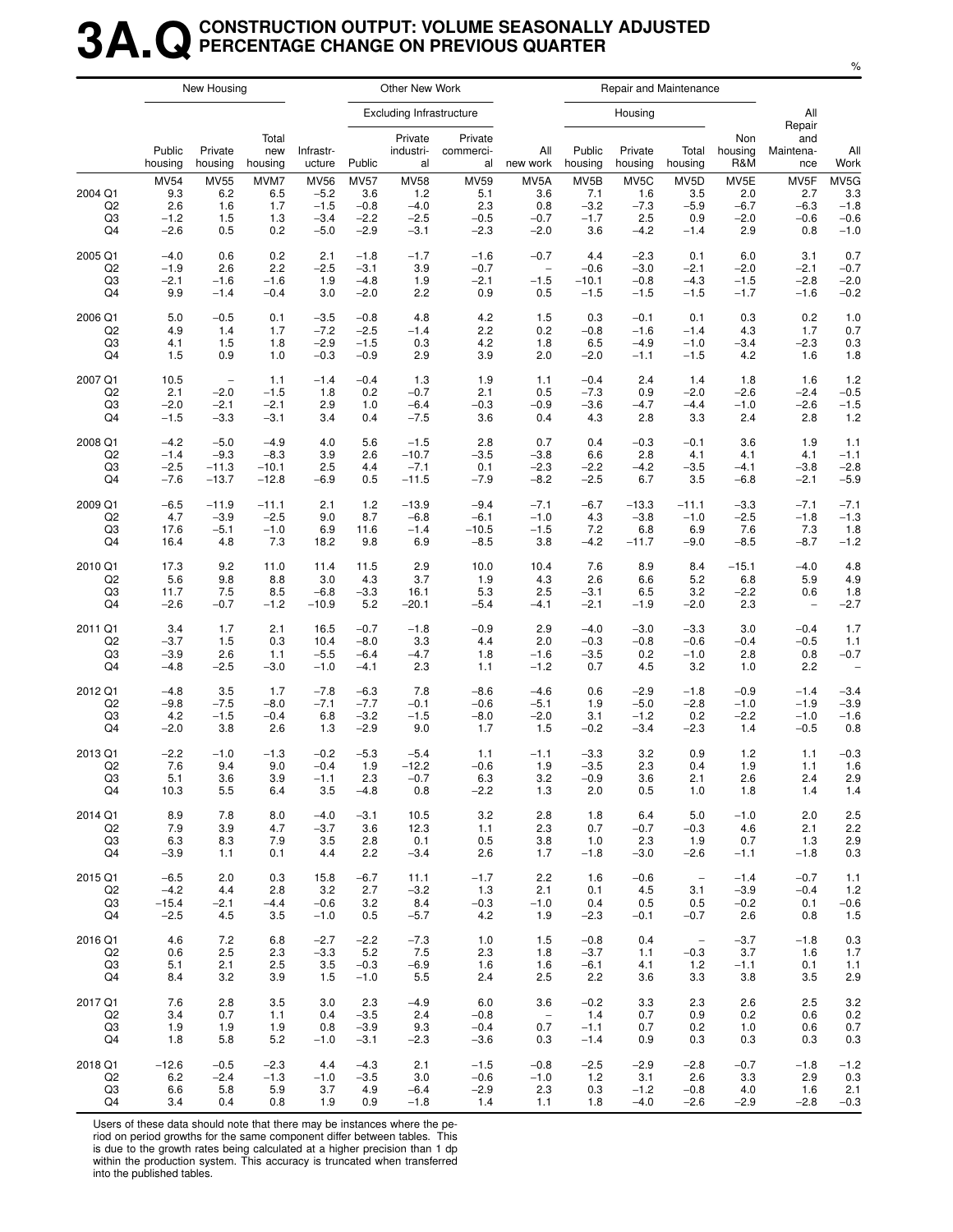## **3A.MCONSTRUCTION OUTPUT: VOLUME SEASONALLY ADJUSTED PERCENTAGE CHANGE ON PREVIOUS MONTH**

|                                               |                                                                  | New Housing                                                                |                                                                   |                                                     |                                                                         | Other New Work                                                        |                                                                            |                                                    |                                                                   |                                                                   | Repair and Maintenance                                            |                                                     |                                                                      |                                                                           |
|-----------------------------------------------|------------------------------------------------------------------|----------------------------------------------------------------------------|-------------------------------------------------------------------|-----------------------------------------------------|-------------------------------------------------------------------------|-----------------------------------------------------------------------|----------------------------------------------------------------------------|----------------------------------------------------|-------------------------------------------------------------------|-------------------------------------------------------------------|-------------------------------------------------------------------|-----------------------------------------------------|----------------------------------------------------------------------|---------------------------------------------------------------------------|
|                                               |                                                                  |                                                                            |                                                                   |                                                     |                                                                         | <b>Excluding Infrastructure</b>                                       |                                                                            |                                                    |                                                                   | Housing                                                           |                                                                   |                                                     | All<br>Repair                                                        |                                                                           |
|                                               | Public<br>housing                                                | Private<br>housing                                                         | Total<br>new<br>housing                                           | Infrastr-<br>ucture                                 | Public                                                                  | Private<br>industri-<br>al                                            | Private<br>commerci-<br>al                                                 | All<br>new work                                    | Public<br>housing                                                 | Private<br>housing                                                | Total<br>housing                                                  | Non<br>housing<br>R&M                               | and<br>Maintena-<br>nce                                              | All<br>Work                                                               |
| 2012 Dec                                      | MVAO<br>1.6                                                      | MV4P<br>-3.1                                                               | MVM <sub>2</sub><br>$-2.2$                                        | MV4Q<br>$-4.0$                                      | MV4R<br>$-5.1$                                                          | MV4S<br>1.6                                                           | MV4T<br>1.9                                                                | MV4U<br>$-1.5$                                     | MV4V<br>$-3.1$                                                    | MV4X<br>1.7                                                       | MV4Y<br>$\overline{\phantom{m}}$                                  | MV4Z<br>$-4.9$                                      | <b>MV52</b><br>$-2.4$                                                | $MV53$<br>$-1.9$                                                          |
| 2013 Jan<br>Feb<br>Mar<br>Apr<br>May<br>Jun   | $-5.2$<br>4.1<br>$-2.6$<br>$6.9$<br>$0.9$<br>1.5                 | $-3.2$<br>7.7<br>$-3.5$<br>7.0<br>0.5<br>5.6                               | $-3.6$<br>7.0<br>$-3.\overline{3}$<br>7.0<br>0.6<br>4.8           | $-1.0$<br>4.3<br>1.7<br>$-4.5$<br>$-0.3$<br>5.9     | $-4.0$<br>6.5<br>0.1<br>$-2.9$<br>4.6<br>$-0.6$                         | $-1.9$<br>$-4.0$<br>$-6.8$<br>$-4.0$<br>$-4.1$<br>0.1                 | 1.0<br>$-1.9$<br>0.8<br>$-1.1$<br>1.3<br>$-0.6$                            | $-1.6$<br>2.9<br>$-0.7$<br>0.1<br>0.9<br>2.4       | $^{-2.3}_{2.3}$<br>$-2.3$<br>0.8<br>$-4.9$<br>$-1.0$              | 0.6<br>1.3<br>$-0.4$<br>$-0.4$<br>2.8<br>2.0                      | $-0.4$<br>1.7<br>$-1.1$<br>$\overline{\phantom{m}}$<br>0.2<br>1.1 | 1.7<br>2.8<br>$-1.9$<br>0.6<br>1.6<br>1.7           | 0.6<br>2.2<br>$-1.5$<br>0.3<br>0.9<br>1.4                            | $^{-0.7}_{2.6}$<br>$-1.0$<br>$0.2$<br>$0.9$<br>2.0                        |
| Jul<br>Aug<br>Sep<br>Oct<br>Nov<br>Dec        | 2.3<br>1.6<br>1.1<br>9.8<br>0.7<br>$-3.9$                        | $-2.3$<br>3.3<br>$-0.2$<br>3.8<br>$-0.8$<br>3.5                            | $-1.5$<br>3.0<br>$\overline{\phantom{a}}$<br>5.0<br>$-0.5$<br>2.0 | $-4.1$<br>3.1<br>$-7.6$<br>11.8<br>$-4.9$<br>$-0.1$ | $\overline{\phantom{a}}$<br>$-0.5$<br>4.8<br>$-4.8$<br>$-4.1$<br>$-0.6$ | $-3.1$<br>14.0<br>$-14.6$<br>6.2<br>$-1.9$<br>7.3                     | 3.5<br>2.5<br>3.0<br>$-2.5$<br>$-3.6$<br>$-0.1$                            | $-0.4$<br>2.9<br>$-0.6$<br>2.5<br>$-2.9$<br>0.8    | $-2.8$<br>8.2<br>$-2.8$<br>2.3<br>$-1.9$<br>0.8                   | $\overline{\phantom{a}}$<br>1.7<br>0.5<br>$-0.2$<br>1.6<br>$-3.4$ | $-0.9$<br>3.7<br>$-0.6$<br>0.6<br>0.5<br>$-2.1$                   | $-0.8$<br>4.0<br>$-2.5$<br>3.6<br>$-2.4$<br>0.8     | $-0.9$<br>3.9<br>$-1.5$<br>2.1<br>$-1.0$<br>$-0.7$                   | $-0.6$<br>3.2<br>$^{-1.0}_{2.3}$<br>$-2.\overline{1}$<br>0.3              |
| 2014 Jan<br>Feb<br>Mar<br>Apr<br>May<br>Jun   | 7.3<br>5.0<br>1.9<br>$-2.4$<br>$\frac{9.8}{2.5}$                 | 9.6<br>$-6.7$<br>2.8<br>2.1<br>$^{2.8}_{1.4}$                              | 9.1<br>$-4.5$<br>2.6<br>1.2<br>$^{4.2}_{1.6}$                     | $-1.1$<br>$-4.7$<br>$-0.8$<br>2.6<br>$-3.2$         | $-1.4$<br>$-1.1$<br>2.7<br>4.1<br>$-4.4$<br>3.4                         | $-1.0$<br>8.7<br>4.1<br>6.4<br>$-0.4$<br>0.8                          | 2.4<br>0.7<br>4.9<br>$-1.3$<br>$-1.4$<br>$\hspace{1.0cm} - \hspace{1.0cm}$ | 3.5<br>$-1.3$<br>2.0<br>0.6<br>0.9<br>0.4          | 5.9<br>$-5.6$<br>$\overline{\phantom{a}}$<br>3.3<br>$-1.7$<br>1.4 | 5.3<br>4.7<br>$-0.6$<br>0.3<br>$-1.9$<br>$-2.4$                   | 5.5<br>1.4<br>$-0.4$<br>1.2<br>$-1.9$<br>$-1.\overline{2}$        | $-0.1$<br>$-1.0$<br>0.1<br>4.8<br>$-0.7$<br>1.9     | 2.7<br>0.2<br>$-0.2$<br>3.0<br>$-1.3$<br>0.3                         | $3.2 -0.7$<br>1.2<br>1.5<br>$0.\overline{4}$                              |
| Jul<br>Aug<br>Sep<br>Oct<br>Nov<br>Dec        | $-0.7$<br>3.6<br>$-0.7$<br>$-2.1$<br>$-3.4$<br>$-0.8$            | 5.8<br>$-0.1$<br>1.8<br>$-0.5$<br>2.6<br>$-3.7$                            | 4.4<br>0.6<br>1.3<br>$-0.8$<br>1.4<br>$-3.2$                      | 4.2<br>$-0.9$<br>3.6<br>1.1<br>2.7<br>$-1.8$        | 0.1<br>3.4<br>$-1.0$<br>5.5<br>$-4.4$<br>$-2.1$                         | $-0.2$<br>$-1.0$<br>1.8<br>$-6.9$<br>2.1<br>4.6                       | 1.2<br>$-1.2$<br>1.6<br>$-1.0$<br>3.6<br>1.7                               | 2.7<br>0.1<br>1.5<br>$-0.1$<br>1.6<br>$-1.0$       | 0.1<br>1.9<br>$-2.4$<br>$-2.0$<br>3.8<br>$-3.8$                   | 2.7<br>5.7<br>$-5.2$<br>$-0.5$<br>$-0.8$<br>$-0.6$                | 1.9<br>4.5<br>$-4.4$<br>$-1.0$<br>0.6<br>$-1.6$                   | $-2.1$<br>2.6<br>0.3<br>$-2.5$<br>1.6<br>$-1.9$     | $-0.2$<br>3.5<br>$-2.1$<br>$-1.7$<br>1.1<br>$-1.8$                   | 1.6<br>1.4<br>0.2<br>$-0.7$<br>1.4<br>$-1.3$                              |
| 2015 Jan<br>Feb<br>Mar<br>Apr<br>May<br>Jun   | $-6.3$<br>3.9<br>$-3.2$<br>$5.\overline{6}$<br>$-12.1$<br>$-1.2$ | 4.7<br>$-2.8$<br>$\frac{2.9}{3.7}$<br>1.6<br>$-4.0$                        | 2.6<br>$-1.6$<br>1.7<br>4.0<br>$-0.9$<br>$-3.5$                   | 14.0<br>$-0.6$<br>7.1<br>1.7<br>$-3.0$<br>$-2.8$    | $-6.1$<br>4.7<br>$-2.2$<br>0.1<br>1.4<br>4.8                            | 9.7<br>$-1.8$<br>$^{-3.3}_{1.8}$<br>$-6.2$<br>6.2                     | $-2.6$<br>$-0.3$<br>$-3.2$<br>1.1<br>1.6<br>4.3                            | 2.4<br>$-0.4$<br>0.7<br>2.2<br>$-0.6$<br>0.2       | 3.9<br>$-2.3$<br>1.9<br>$-3.1$<br>4.3<br>$-0.2$                   | $-0.1$<br>$-1.8$<br>4.2<br>1.8<br>0.1<br>$1.2$                    | 1.1<br>$-2.0$<br>3.5<br>0.3<br>1.4<br>0.8                         | 0.4<br>$-3.6$<br>4.2<br>$-4.3$<br>$-1.0$<br>$-0.9$  | 0.8<br>$-2.8$<br>3.8<br>$-2.0$<br>0.2<br>$\qquad \qquad -$           | 1.8<br>$-1.3$<br>$\begin{array}{c} 1.8 \\ 0.6 \\ -0.3 \end{array}$<br>0.1 |
| Jul<br>Aug<br>Sep<br>Oct<br>Nov<br>Dec        | $-6.2$<br>$-9.1$<br>3.9<br>$-1.5$<br>$-2.0$<br>3.0               | 0.6<br>$-1.1$<br>0.6<br>3.2<br>$-0.8$<br>5.6                               | $-0.6$<br>$-2.3$<br>1.0<br>2.5<br>$-1.0$<br>5.2                   | 5.4<br>$-3.3$<br>$-2.1$<br>0.5<br>$-5.0$<br>13.7    | 0.3<br>$-2.1$<br>2.4<br>$-0.1$<br>$-0.7$<br>0.4                         | 8.3<br>$^{-2.7}_{0.2}$<br>$-4.2$<br>1.3<br>$-4.8$                     | $-2.7$<br>$-0.3$<br>$-2.4$<br>6.4<br>$\overline{\phantom{a}}$<br>$-1.3$    | 0.6<br>$-2.0$<br>$-0.5$<br>2.5<br>$-1.3$<br>3.8    | $-1.8$<br>0.1<br>2.7<br>$-3.6$<br>$-1.4$<br>1.6                   | $-0.6$<br>$-0.4$<br>1.6<br>0.4<br>$-1.1$<br>$-1.8$                | $-1.0$<br>$^{-0.3}_{1.9}$<br>$-0.8$<br>$-1.2$<br>$-0.8$           | 2.3<br>$-4.1$<br>3.9<br>0.6<br>0.6<br>1.3           | 0.6<br>$-2.1$<br>2.8<br>$-0.2$<br>$-0.3$<br>0.2                      | 0.6<br>$-2.0$<br>0.7<br>1.5<br>$-1.0$<br>2.5                              |
| 2016 Jan<br>Feb<br>Mar<br>Apr<br>May<br>Jun   | 4.8<br>$-4.4$<br>4.5<br>$-4.0$<br>1.5<br>6.9                     | 0.1<br>6.2<br>$-1.6$<br>3.8<br>$-3.0$<br>$\hspace{1.0cm} - \hspace{1.0cm}$ | 0.8<br>4.6<br>$-0.8$<br>2.7<br>$-2.4$<br>0.9                      | $-9.5$<br>2.3<br>$-3.0$<br>$-1.7$<br>0.4<br>$-1.8$  | $-0.1$<br>$-0.3$<br>$-6.0$<br>10.3<br>0.2<br>$-1.9$                     | $-4.5$<br>$-6.3$<br>13.4<br>$\overline{\phantom{a}}$<br>5.6<br>$-7.3$ | 3.4<br>$-0.1$<br>$-4.3$<br>$^{4.9}_{0.3}$<br>1.0                           | $-1.0$<br>1.7<br>$-2.2$<br>3.1<br>$-0.4$<br>$-0.3$ | $-0.9$<br>0.1<br>$-1.6$<br>0.1<br>$-3.2$<br>$-1.8$                | 3.2<br>$-2.0$<br>0.8<br>1.3<br>$-1.6$<br>3.0                      | 1.9<br>$-1.4$<br>0.1<br>0.9<br>$-2.1$<br>1.6                      | $^{-2.3}_{-0.3}$<br>$-6.9$<br>10.3<br>$-2.2$<br>0.5 | $-0.2$<br>$-0.9$<br>$-3.3$<br>5.3<br>$-2.1$<br>1.1                   | $-0.7$<br>0.8<br>$-2.6$<br>3.9<br>$-1.0$<br>0.2                           |
| Jul<br>Aug<br>Sep<br>Oct<br>Nov<br>Dec        | $-0.3$<br>$-0.8$<br>2.8<br>2.7<br>4.1<br>3.5                     | 2.6<br>$-0.3$<br>2.0<br>0.1<br>1.5<br>2.5                                  | 2.2<br>$-0.4$<br>2.1<br>0.4<br>1.9<br>2.6                         | 5.3<br>$-2.2$<br>2.2<br>-2.6<br>5.1<br>0.3          | 4.0<br>$-3.5$<br>$-2.0$<br>0.1<br>2.4<br>$-0.3$                         | $-5.6$<br>1.0<br>3.6<br>2.1<br>2.1<br>$-2.2$                          | 0.2<br>0.1<br>1.7<br>$\qquad \qquad -$<br>3.7                              | 2.0<br>$-0.9$<br>1.6<br>$-0.2$<br>2.0<br>2.0       | $-2.1$<br>$-3.9$<br>2.7<br>0.4<br>$-0.6$<br>5.1                   | 1.4<br>0.1<br>3.4<br>-2.7<br>4.9<br>2.7                           | 0.4<br>$-1.0$<br>3.2<br>$-1.9$<br>3.4<br>3.3                      | $-1.0$<br>0.6<br>$-0.2$<br>4.6<br>$-2.0$<br>1.8     | $-0.3$<br>$-0.2$<br>1.5<br>$1.2$<br>0.7<br>2.6                       | $1.2 - 0.7$<br>$\begin{array}{c} 1.6 \\ 0.3 \end{array}$<br>1.6<br>2.2    |
| 2017 Jan<br>Feb<br>Mar<br>Apr<br>May<br>Jun   | $-0.1$<br>1.3<br>9.0<br>$-7.4$<br>11.8<br>$-7.4$                 | 0.6<br>$-0.2$<br>0.7<br>$-0.9$<br>$-0.4$<br>4.4                            | 0.5<br>$\hspace{0.1cm} -$<br>2.0<br>$-1.9$<br>1.5<br>2.4          | 6.4<br>$-6.6$<br>$-1.5$<br>4.4<br>$-0.8$<br>0.1     | 3.9<br>$-2.0$<br>$-2.3$<br>1.2<br>$-2.1$<br>$-3.1$                      | $-4.6$<br>$-0.2$<br>2.0<br>$-1.9$<br>$\substack{ -0.7 \\ 10.5 }$      | 0.9<br>3.0<br>1.4<br>$-2.1$<br>$-0.1$<br>$-1.3$                            | 1.9<br>$-0.7$<br>0.7<br>$-0.5$<br>0.1<br>0.6       | $-5.2$<br>2.6<br>1.0<br>$-0.4$<br>$-1.2$<br>3.1                   | 0.7<br>$-1.3$<br>0.4<br>1.0<br>0.4<br>$-1.0$                      | $-0.9$<br>$-0.3$<br>0.5<br>0.6<br>$\bar{a}$                       | 1.6<br>1.4<br>$-1.3$<br>0.8<br>$-0.4$<br>0.3        | 0.3<br>0.5<br>$-0.4$<br>0.7<br>$-0.2$<br>0.2                         | 1.3<br>$-0.3$<br>0.3<br>$-0.1$<br>$0.\overline{5}$                        |
| Jul<br>Aug<br>Sep<br>Oct<br><b>Nov</b><br>Dec | 2.1<br>0.8<br>2.5<br>$-7.2$<br>9.8<br>2.8                        | $-3.3$<br>4.4<br>$-1.3$<br>1.1<br>3.9<br>4.1                               | $-2.5$<br>3.9<br>$-0.7$<br>$-0.2$<br>4.8<br>3.9                   | 0.6<br>1.0<br>$-0.8$<br>$-2.1$<br>$-1.1$<br>6.2     | $-4.4$<br>7.2<br>$-3.7$<br>$-4.9$<br>0.3<br>6.0                         | 0.7<br>0.1<br>5.6<br>$-1.2$<br>$-6.9$<br>0.2                          | $\hspace{0.1mm}-\hspace{0.1mm}$<br>2.4<br>$-3.0$<br>$-3.5$<br>1.4<br>0.6   | $-1.3$<br>3.1<br>$-1.4$<br>$-2.0$<br>1.7<br>3.4    | $-2.0$<br>$-0.4$<br>$-1.2$<br>$-0.3$<br>$-1.5$<br>2.4             | 1.1<br>1.5<br>$-2.4$<br>2.1<br>2.7<br>$-5.5$                      | 0.3<br>1.0<br>$-2.1$<br>1.5<br>1.6<br>$-3.6$                      | 1.2<br>$-1.5$<br>2.1<br>$-1.5$<br>1.8<br>$-0.7$     | 0.7<br>$-0.2$<br>$-0.1$<br>$\overline{\phantom{0}}$<br>1.7<br>$-2.2$ | $-0.6$<br>1.9<br>$-1.0$<br>$-1.3$<br>1.7<br>1.5                           |
| 2018 Jan<br>Feb<br>Mar<br>Apr<br>May<br>Jun   | $-18.6$<br>2.7<br>1.6<br>2.1<br>0.6<br>4.7                       | $-6.0$<br>5.5<br>$-5.1$<br>$-3.0$<br>2.9<br>1.4                            | $-7.9$<br>5.1<br>$-4.3$<br>$-2.3$<br>2.6<br>1.8                   | 7.4<br>$-6.4$<br>$-6.7$<br>4.5<br>0.7<br>3.3        | $-6.9$<br>$-1.6$<br>$-0.5$<br>$-6.6$<br>7.3<br>$-1.7$                   | 6.5<br>$-5.6$<br>$\frac{5.9}{2.3}$<br>$-2.4$<br>1.4                   | $-0.8$<br>$-1.6$<br>$-1.5$<br>1.8<br>$-0.8$<br>$-0.7$                      | $-2.4$<br>$-0.2$<br>$-3.2$<br>$-0.1$<br>1.4<br>1.1 | $-1.3$<br>$-1.9$<br>$-3.1$<br>2.6<br>1.0<br>2.3                   | $-0.3$<br>0.3<br>0.2<br>$-2.0$<br>8.1<br>$-1.5$                   | $-0.5$<br>$-0.3$<br>$-0.6$<br>$-0.9$<br>6.3<br>$-0.6$             | 0.8<br>$-3.1$<br>1.5<br>0.8<br>3.4<br>0.9           | 0.1<br>$-1.7$<br>0.4<br>$-0.1$<br>4.9<br>0.1                         | $-1.6$<br>$-0.7$<br>$-2.0$<br>$-0.1$<br>$^{2.6}_{0.7}$                    |
| Jul<br>Aug<br>Sep<br>Oct<br>Nov<br>Dec        | 1.5<br>$-0.6$<br>6.3<br>$-4.7$<br>1.1<br>10.9                    | 3.9<br>$-0.5$<br>1.0<br>0.6<br>2.4<br>$-6.8$                               | 3.5<br>$-0.5$<br>1.8<br>$-0.2$<br>2.2<br>$-4.3$                   | $-2.2$<br>0.7<br>9.1<br>$-2.6$<br>$-2.0$<br>$-0.4$  | 4.9<br>$-1.9$<br>0.4<br>5.5<br>$-8.1$<br>4.5                            | $-4.7$<br>$-0.5$<br>$-4.6$<br>0.7<br>$-0.5$<br>3.7                    | $-1.9$<br>$-0.2$<br>$-0.5$<br>0.9<br>2.0<br>$-1.\overline{2}$              | 0.7<br>$-0.3$<br>2.1<br>0.2<br>0.2<br>$-1.6$       | $-0.2$<br>$-0.5$<br>$-3.0$<br>4.2<br>3.3<br>$-6.6$                | $-0.2$<br>$-3.2$<br>$-1.3$<br>$-1.0$<br>$-0.1$<br>$-3.3$          | $-0.2$<br>$-2.5$<br>$-1.7$<br>0.3<br>0.8<br>$-4.2$                | $-0.7$<br>3.1<br>2.8<br>$-2.9$<br>$-1.3$<br>$-5.9$  | $-0.5$<br>0.2<br>0.5<br>$-1.4$<br>$-0.3$<br>$-5.0$                   | 0.3<br>$-0.1$<br>1.6<br>$-0.4$<br>$0.1 - 2.8$                             |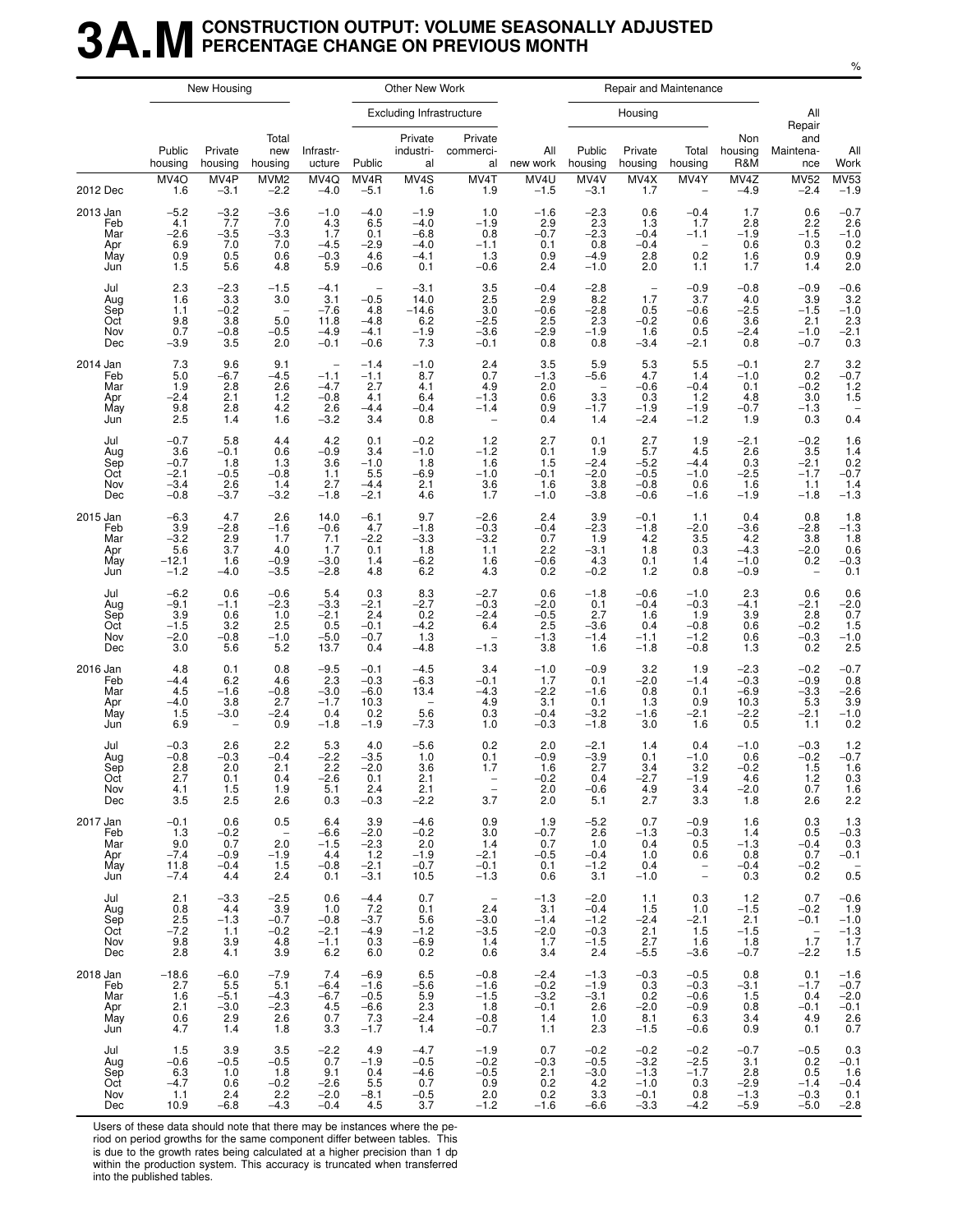## **3B.A** CONSTRUCTION OUTPUT: VOLUME SEASONALLY ADJUSTED<br>**3B.A** PERCENTAGE CHANGE ON SAME PERIOD A YEAR EARLIER E **PERCENTAGE CHANGE ON SAME PERIOD A YEAR EARLIER BY SECTOR**

|      |                   | New Housing        |                         |                     |         | Other New Work                  |                            |                 |                   |                    | Repair and Maintenance |                       |                                   |             |
|------|-------------------|--------------------|-------------------------|---------------------|---------|---------------------------------|----------------------------|-----------------|-------------------|--------------------|------------------------|-----------------------|-----------------------------------|-------------|
|      |                   |                    |                         |                     |         | <b>Excluding Infrastructure</b> |                            |                 |                   | Housing            |                        |                       | All                               |             |
|      | Public<br>housing | Private<br>housing | Total<br>new<br>housing | Infrastr-<br>ucture | Public  | Private<br>industri-<br>al      | Private<br>commerci-<br>al | All<br>new work | Public<br>housing | Private<br>housing | Total<br>housing       | Non<br>housing<br>R&M | Repair<br>and<br>Maintena-<br>nce | All<br>Work |
|      | MV5H              | MV <sub>5</sub> I  | MVM3                    | MV <sub>5</sub> J   | MV5K    | MV <sub>5</sub> L               | MV5M                       | MV5N            | MV <sub>50</sub>  | MV <sub>5</sub> P  | MV5Q                   | MV5R                  | MV5S                              | MV5T        |
| 1998 | $-19.0$           | 1.0                | $-1.2$                  | $-2.8$              | 5.4     | 1.9                             | 8.4                        | 2.6             | $-6.6$            | 2.1                | $-1.5$                 | 1.1                   | $-0.2$                            | 1.5         |
| 1999 | $-13.3$           | $-10.0$            | $-10.3$                 | $-2.8$              | 12.6    | 3.2                             | 12.0                       | 3.0             | $-4.1$            | $-1.2$             | $-2.4$                 | $-0.6$                | $-1.5$                            | 1.3         |
| 2000 | 25.5              | 11.7               | 12.9                    | $-6.2$              | $-5.3$  | $-10.7$                         | 0.8                        | 0.2             | $-3.2$            | 0.5                | $-1.0$                 | 5.3                   | 2.1                               | 0.9         |
| 2001 | 2.3               | $-6.7$             | $-5.8$                  | 7.1                 | 0.9     | 2.2                             | $-0.7$                     | $-0.1$          | $-5.4$            | 4.4                | 0.7                    | 9.2                   | 4.9                               | 1.8         |
| 2002 | 13.2              | 9.0                | 9.4                     | 13.1                | 26.5    | $-20.7$                         | 3.3                        | 6.1             | $-5.1$            | 8.3                | 3.4                    | 6.6                   | 5.1                               | 5.7         |
| 2003 | 13.8              | 24.8               | 23.6                    | $-5.7$              | 25.5    | 5.6                             | $-3.6$                     | 6.0             | 13.1              | $-2.3$             | 2.7                    | 2.8                   | 2.8                               | 4.8         |
| 2004 | 20.1              | 21.5               | 21.4                    | $-12.7$             | 12.3    | 3.0                             | 10.3                       | 9.5             | 9.7               | $-2.9$             | 1.4                    | $-4.4$                | $-1.7$                            | 5.3         |
| 2005 | $-5.9$            | 2.9                | 2.0                     | $-4.1$              | $-10.0$ | $-2.0$                          | $-4.3$                     | $-2.9$          | $-0.6$            | $-8.9$             | $-6.0$                 | 2.6                   | $-1.6$                            | $-2.4$      |
| 2006 | 17.9              | 0.3                | 1.9                     | $-7.8$              | $-8.1$  | 8.4                             | 8.5                        | 2.6             | $-4.3$            | $-6.2$             | $-5.5$                 | 0.2                   | $-2.5$                            | 0.8         |
| 2007 | 15.5              | $-1.6$             | 0.2                     | $-1.4$              | $-1.7$  | $-2.4$                          | 10.1                       | 3.5             | $-5.3$            | $-2.5$             | $-3.5$                 | 2.3                   | $-0.4$                            | 2.2         |
| 2008 | $-9.6$            | $-22.4$            | $-20.8$                 | 11.2                | 11.2    | $-22.6$                         | 1.2                        | $-5.3$          | 2.9               | 1.1                | 1.7                    | 3.3                   | 2.6                               | $-2.6$      |
| 2009 | 2.0               | $-31.3$            | $-26.6$                 | 14.5                | 21.0    | $-29.8$                         | $-25.1$                    | $-15.3$         | $-2.7$            | $-12.6$            | $-9.3$                 | $-9.7$                | $-9.5$                            | $-13.2$     |
| 2010 | 56.5              | 21.4               | 28.2                    | 27.3                | 31.9    | 10.9                            | $-2.1$                     | 16.3            | 8.6               | 9.5                | 9.4                    | $-14.5$               | $-3.1$                            | 8.5         |
| 2011 | 2.2               | 9.0                | 7.4                     | 8.4                 | $-7.6$  | $-9.5$                          | 2.4                        | 2.4             | $-8.1$            | 0.8                | $-2.2$                 | 6.7                   | 1.9                               | 2.2         |
| 2012 | $-16.3$           | $-2.4$             | $-5.5$                  | $-10.6$             | $-21.0$ | 9.5                             | $-9.8$                     | $-9.9$          | 2.2               | $-4.9$             | $-2.7$                 | $-0.4$                | $-1.6$                            | $-6.9$      |
| 2013 | 6.6               | 9.4                | 8.9                     | 2.3                 | $-9.6$  | $-9.2$                          | $\qquad \qquad -$          | 1.0             | $-4.1$            | 2.3                | 0.2                    | 4.2                   | 2.1                               | 1.5         |
| 2014 | 32.0              | 25.4               | 26.7                    | $-2.1$              | $-0.7$  | 16.0                            | 6.3                        | 10.3            | 2.5               | 9.2                | 7.0                    | 5.7                   | 6.4                               | 8.8         |
| 2015 | $-15.3$           | 11.5               | 6.1                     | 22.6                | 0.7     | 11.6                            | 2.6                        | 7.6             | 0.6               | 1.6                | 1.3                    | $-3.2$                | $-0.9$                            | 4.4         |
| 2016 | $-2.2$            | 14.9               | 12.2                    | $-3.4$              | 3.8     | $-5.4$                          | 7.6                        | 5.8             | $-7.4$            | 5.6                | 1.6                    | 0.2                   | 0.9                               | 4.1         |
| 2017 | 21.9              | 10.1               | 11.8                    | 5.5                 | $-2.7$  | 3.0                             | 7.6                        | 7.4             | $-2.6$            | 9.7                | 6.3                    | 6.7                   | 6.5                               | 7.1         |
| 2018 | $-1.6$            | 6.1                | 5.0                     | 5.7                 | $-9.3$  | 3.9                             | $-6.0$                     | 0.4             | $-2.3$            | $-1.1$             | $-1.4$                 | 3.9                   | 1.1                               | 0.7         |

Users of these data should note that there may be instances where the pe-

riod on period growths for the same component differ between tables. This is due to the growth rates being calculated at a higher precision than 1 dp

within the production system. This accuracy is truncated when transferred into the published tables.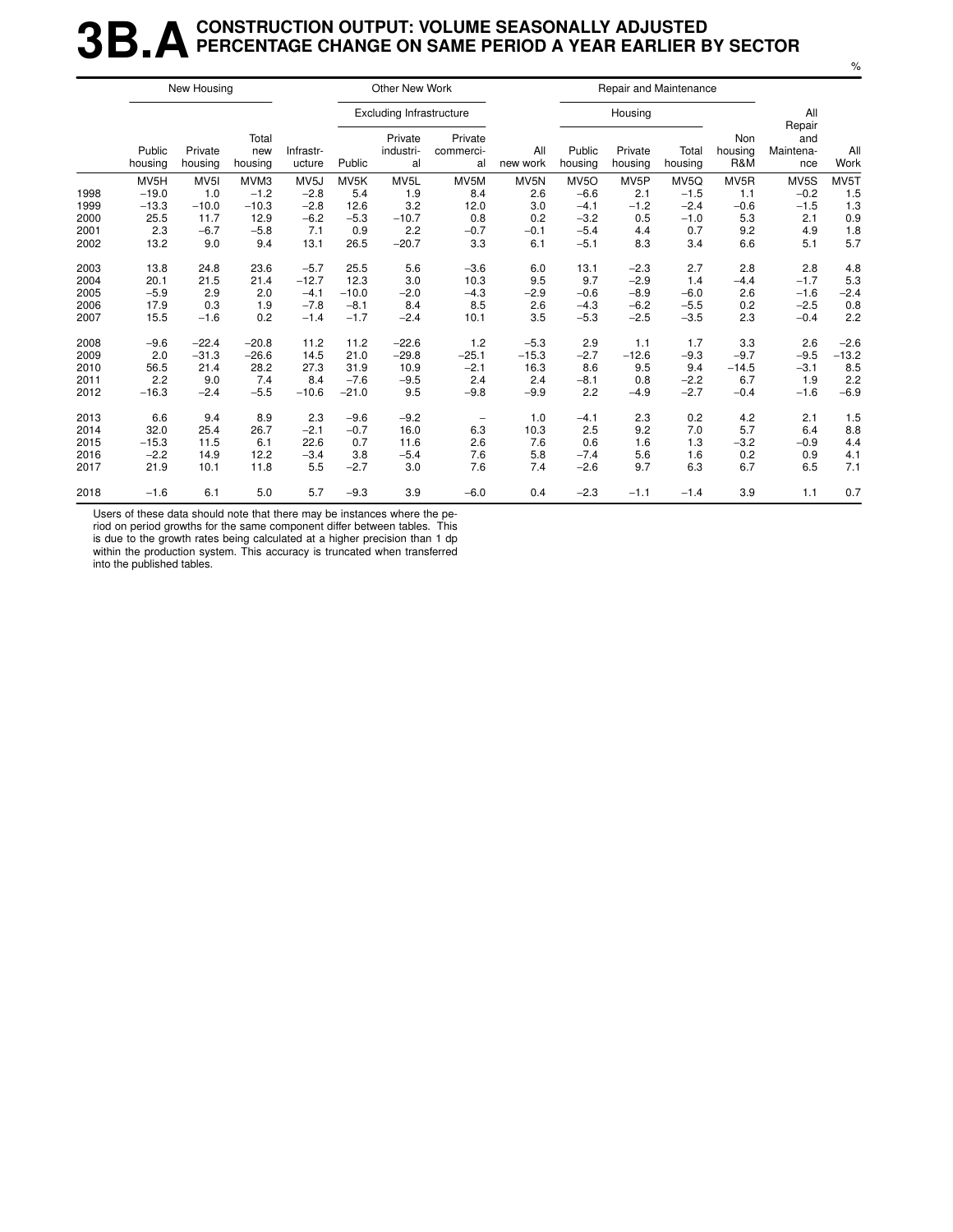## **3B.QCONSTRUCTION OUTPUT: VOLUME SEASONALLY ADJUSTED PERCENTAGE CHANGE ON SAME PERIOD A YEAR EARLIER**

|                                       |                                            | New Housing                          |                                     |                                                  |                                       | Other New Work                         |                                     |                                    |                                       | Repair and Maintenance                    |                                            |                                           |                                           |                                      |
|---------------------------------------|--------------------------------------------|--------------------------------------|-------------------------------------|--------------------------------------------------|---------------------------------------|----------------------------------------|-------------------------------------|------------------------------------|---------------------------------------|-------------------------------------------|--------------------------------------------|-------------------------------------------|-------------------------------------------|--------------------------------------|
|                                       |                                            |                                      |                                     |                                                  |                                       | <b>Excluding Infrastructure</b>        |                                     |                                    |                                       | Housing                                   |                                            |                                           | All<br>Repair                             |                                      |
|                                       | Public<br>housing                          | Private<br>housing                   | Total<br>new<br>housing             | Infrastr-<br>ucture                              | Public                                | Private<br>industri-<br>al             | Private<br>commerci-<br>al          | All<br>new work                    | Public<br>housing                     | Private<br>housing                        | Total<br>housing                           | Non<br>housing<br>R&M                     | and<br>Maintena-<br>nce                   | All<br>Work                          |
| 2004 Q1<br>Q <sub>2</sub><br>Q3<br>Q4 | <b>MV68</b><br>28.6<br>26.7<br>19.0<br>8.0 | MV69<br>30.3<br>28.3<br>19.9<br>10.1 | MVM8<br>30.1<br>28.2<br>19.8<br>9.9 | MV6A<br>$-12.7$<br>$-12.4$<br>$-11.4$<br>$-14.4$ | MV6B<br>28.0<br>18.9<br>8.3<br>$-2.4$ | MV6C<br>12.4<br>8.0<br>$1.2$<br>$-8.2$ | MV6D<br>10.4<br>14.3<br>12.2<br>4.6 | MV6E<br>13.7<br>13.7<br>9.5<br>1.7 | MV6F<br>27.1<br>10.6<br>$-1.3$<br>5.6 | MV6G<br>9.9<br>$-8.3$<br>$-4.3$<br>$-7.6$ | MV6H<br>15.8<br>$-2.0$<br>$-3.4$<br>$-3.1$ | MV6I<br>1.9<br>$-6.4$<br>$-9.1$<br>$-3.9$ | MV6J<br>8.2<br>$-4.3$<br>$-6.4$<br>$-3.5$ | MV6K<br>11.7<br>6.8<br>3.5<br>$-0.2$ |
| 2005 Q1                               | $-5.2$                                     | 4.3                                  | 3.3                                 | $-7.7$                                           | $-7.5$                                | $-10.8$                                | $-2.2$                              | $-2.5$                             | 3.0                                   | $-11.1$                                   | $-6.3$                                     | $-0.2$                                    | $-3.1$                                    | $-2.8$                               |
| Q2                                    | $-9.4$                                     | 5.3                                  | 3.8                                 | $-8.6$                                           | $-9.6$                                | $-3.5$                                 | $-5.1$                              | $-3.3$                             | 5.8                                   | $-7.0$                                    | $-2.6$                                     | 4.8                                       | $1.2$                                     | $-1.7$                               |
| Q3                                    | $-10.2$                                    | 2.1                                  | 0.8                                 | $-3.6$                                           | $-12.0$                               | 0.9                                    | $-6.6$                              | $-4.1$                             | $-3.3$                                | $-9.9$                                    | $-7.6$                                     | 5.3                                       | $-1.0$                                    | $-3.0$                               |
| Q4                                    | 1.2                                        | 0.1                                  | 0.2                                 | 4.4                                              | $-11.2$                               | 6.4                                    | $-3.5$                              | $-1.6$                             | $-8.0$                                | $-7.4$                                    | $-7.7$                                     | 0.6                                       | $-3.4$                                    | $-2.2$                               |
| 2006 Q1                               | 10.8                                       | $-1.0$                               | 0.1                                 | $-1.3$                                           | $-10.3$                               | 13.5                                   | 2.2                                 | 0.5                                | $-11.6$                               | $-5.4$                                    | $-7.7$                                     | $-4.8$                                    | $-6.2$                                    | $-1.9$                               |
| Q <sub>2</sub>                        | 18.5                                       | $-2.1$                               | $-0.3$                              | $-6.1$                                           | $-9.8$                                | 7.7                                    | 5.1                                 | 0.6                                | $-11.9$                               | $-4.0$                                    | $-6.9$                                     | 1.3                                       | $-2.6$                                    | $-0.5$                               |
| Q3                                    | 26.1                                       | 1.0                                  | 3.2                                 | $-10.4$                                          | $-6.6$                                | 6.0                                    | 11.8                                | 3.9                                | 4.4                                   | $-8.0$                                    | $-3.7$                                     | $-0.6$                                    | $-2.1$                                    | 1.8                                  |
| Q4                                    | 16.5                                       | 3.4                                  | 4.7                                 | $-13.3$                                          | $-5.6$                                | 6.7                                    | 15.2                                | 5.5                                | 3.8                                   | $-7.6$                                    | $-3.7$                                     | 5.3                                       | 1.1                                       | 3.9                                  |
| 2007 Q1                               | 22.5                                       | 3.9                                  | 5.8                                 | $-11.4$                                          | $-5.3$                                | 3.1                                    | 12.7                                | 5.1                                | 3.0                                   | $-5.3$                                    | $-2.4$                                     | 7.0                                       | 2.5                                       | 4.2                                  |
| Q <sub>2</sub>                        | 19.2                                       | 0.4                                  | 2.4                                 | $-2.8$                                           | $-2.6$                                | 3.8                                    | 12.7                                | 5.4                                | $-3.7$                                | $-2.9$                                    | $-3.1$                                     | $-0.2$                                    | $-1.6$                                    | 3.0                                  |
| Q3                                    | 12.2                                       | $-3.2$                               | $-1.5$                              | 3.0                                              | $\overline{\phantom{0}}$              | $-3.2$                                 | 7.8                                 | 2.7                                | $-12.8$                               | $-2.7$                                    | $-6.4$                                     | 2.3                                       | $-1.8$                                    | 1.1                                  |
| Q4                                    | 8.9                                        | $-7.3$                               | $-5.5$                              | 6.9                                              | 1.3                                   | $-13.0$                                | 7.5                                 | 1.1                                | $-7.1$                                | 1.2                                       | $-1.9$                                     | 0.5                                       | $-0.7$                                    | 0.5                                  |
| 2008 Q1                               | $-5.6$                                     | $-11.9$                              | $-11.2$                             | 12.7                                             | 7.4                                   | $-15.4$                                | 8.5                                 | 0.6                                | $-6.3$                                | $-1.5$                                    | $-3.3$                                     | 2.2                                       | $-0.4$                                    | 0.3                                  |
| Q <sub>2</sub>                        | $-8.8$                                     | $-18.5$                              | $-17.3$                             | 14.9                                             | 10.0                                  | $-23.9$                                | 2.4                                 | $-3.8$                             | 7.7                                   | 0.3                                       | 2.8                                        | 9.2                                       | 6.2                                       | $-0.4$                               |
| Q3                                    | $-9.3$                                     | $-26.1$                              | $-24.0$                             | 14.4                                             | 13.7                                  | $-24.4$                                | 2.9                                 | $-5.1$                             | 9.3                                   | 0.9                                       | 3.7                                        | 5.8                                       | 4.8                                       | $-1.7$                               |
| Q4                                    | $-14.9$                                    | $-34.0$                              | $-31.6$                             | 3.1                                              | 13.8                                  | $-27.6$                                | $-8.6$                              | $-13.1$                            | 2.1                                   | 4.8                                       | 3.9                                        | $-3.7$                                    | $-0.1$                                    | $-8.7$                               |
| 2009 Q1                               | $-16.9$                                    | $-38.9$                              | $-36.1$                             | 1.2                                              | 9.1                                   | $-36.7$                                | $-19.4$                             | $-19.9$                            | $-5.1$                                | $-8.8$                                    | $-7.6$                                     | $-10.1$                                   | $-9.0$                                    | $-16.1$                              |
| Q <sub>2</sub>                        | $-11.8$                                    | $-35.3$                              | $-32.1$                             | 6.3                                              | 15.5                                  | $-34.0$                                | $-21.5$                             | $-17.5$                            | $-7.2$                                | $-14.7$                                   | $-12.1$                                    | $-15.7$                                   | $-14.1$                                   | $-16.2$                              |
| Q3                                    | 6.4                                        | $-30.7$                              | $-25.2$                             | 10.8                                             | 23.5                                  | $-29.9$                                | $-29.8$                             | $-16.8$                            | 1.6                                   | $-4.9$                                    | $-2.7$                                     | $-5.5$                                    | $-4.2$                                    | $-12.2$                              |
| Q4                                    | 34.0                                       | $-15.8$                              | $-7.9$                              | 40.7                                             | 34.9                                  | $-15.4$                                | $-30.3$                             | $-6.0$                             | $-0.2$                                | $-21.3$                                   | $-14.4$                                    | $-7.2$                                    | $-10.7$                                   | $-7.8$                               |
| 2010 Q1                               | 68.1                                       | 4.5                                  | 15.0                                | 53.4                                             | 48.6                                  | 1.2                                    | $-15.4$                             | 11.8                               | 15.1                                  | $-1.2$                                    | 4.4                                        | $-18.5$                                   | $-7.6$                                    | 4.0                                  |
| Q <sub>2</sub>                        | 69.6                                       | 19.4                                 | 28.3                                | 44.9                                             | 42.5                                  | 12.5                                   | $-8.2$                              | 17.7                               | 13.2                                  | 9.5                                       | 11.0                                       | $-10.8$                                   | $-0.4$                                    | 10.5                                 |
| Q3                                    | 61.1                                       | 35.2                                 | 40.6                                | 26.4                                             | 23.4                                  | 32.5                                   | 8.0                                 | 22.6                               | 2.4                                   | 9.3                                       | 7.1                                        | $-18.9$                                   | $-6.5$                                    | 10.6                                 |
| Q4                                    | 34.7                                       | 28.0                                 | 29.5                                | $-4.7$                                           | 18.3                                  | $-1.0$                                 | 11.7                                | 13.2                               | 4.6                                   | 21.4                                      | 15.3                                       | $-9.3$                                    | 2.4                                       | 9.0                                  |
| 2011 Q1                               | 18.9                                       | 19.2                                 | 19.1                                | $-0.3$                                           | 5.3                                   | $-5.5$                                 | 0.7                                 | 5.5                                | $-6.6$                                | 8.1                                       | 2.8                                        | 10.1                                      | 6.2                                       | 5.8                                  |
| Q2                                    | 8.4                                        | 10.2                                 | 9.8                                 | 6.8                                              | $-7.0$                                | $-5.8$                                 | 3.1                                 | 3.2                                | $-9.2$                                | 0.6                                       | $-2.8$                                     | 2.6                                       | $-0.3$                                    | 1.9                                  |
| Q3                                    | $-6.8$                                     | 5.2                                  | 2.3                                 | 8.4                                              | $-10.0$                               | $-22.7$                                | $-0.4$                              | $-1.0$                             | $-9.6$                                | $-5.4$                                    | $-6.7$                                     | 7.9                                       | $-0.1$                                    | $-0.7$                               |
| Q4                                    | $-8.8$                                     | 3.3                                  | 0.4                                 | 20.3                                             | $-18.0$                               | $-1.0$                                 | 6.5                                 | 2.0                                | $-7.0$                                | 0.7                                       | $-1.8$                                     | 6.5                                       | 2.1                                       | 2.0                                  |
| 2012 Q1                               | $-16.1$                                    | 5.1                                  | 0.1                                 | $-4.8$                                           | $-22.6$                               | 8.7                                    | $-1.8$                              | $-5.4$                             | $-2.6$                                | 0.8                                       | $-0.3$                                     | 2.5                                       | 1.0                                       | $-3.1$                               |
| Q <sub>2</sub>                        | $-21.5$                                    | $-4.2$                               | $-8.2$                              | $-19.9$                                          | $-22.4$                               | 5.2                                    | $-6.5$                              | $-12.0$                            | $-0.4$                                | $-3.5$                                    | $-2.5$                                     | 1.9                                       | $-0.4$                                    | $-7.9$                               |
| Q3                                    | $-14.9$                                    | $-8.1$                               | $-9.6$                              | $-9.5$                                           | $-19.7$                               | 8.7                                    | $-15.5$                             | $-12.3$                            | 6.4                                   | $-4.9$                                    | $-1.3$                                     | $-3.1$                                    | $-2.2$                                    | $-8.7$                               |
| Q4                                    | $-12.4$                                    | $-2.2$                               | $-4.3$                              | $-7.4$                                           | $-18.7$                               | 15.7                                   | $-15.0$                             | $-9.9$                             | 5.5                                   | $-12.0$                                   | $-6.6$                                     | $-2.7$                                    | $-4.7$                                    | $-7.9$                               |
| 2013 Q1                               | $-10.0$                                    | $-6.5$                               | $-7.2$                              | 0.3                                              | $-17.9$                               | 1.5                                    | $-6.0$                              | $-6.6$                             | 1.4                                   | $-6.4$                                    | $-3.9$                                     | $-0.7$                                    | $-2.3$                                    | $-5.0$                               |
| Q <sub>2</sub>                        | 7.4                                        | 10.6                                 | 10.0                                | 7.6                                              | $-9.2$                                | $-10.8$                                | $-6.0$                              | 0.3                                | $-4.1$                                | 0.8                                       | $-0.8$                                     | 2.3                                       | 0.7                                       | 0.5                                  |
| Q3                                    | 8.4                                        | 16.4                                 | 14.8                                | $-0.4$                                           | $-4.1$                                | $-10.1$                                | 8.6                                 | 5.6                                | $-7.7$                                | 5.7                                       | 1.1                                        | 7.4                                       | 4.2                                       | 5.0                                  |
| Q4                                    | 22.0                                       | 18.3                                 | 19.0                                | 1.9                                              | $-6.0$                                | $-16.9$                                | 4.5                                 | 5.4                                | $-5.7$                                | 10.0                                      | 4.5                                        | 7.8                                       | 6.1                                       | 5.7                                  |
| 2014 Q1                               | 35.9                                       | 28.9                                 | 30.2                                | $-2.0$                                           | $-3.8$                                | $-2.9$                                 | 6.7                                 | 9.6                                | $-0.7$                                | 13.4                                      | 8.7                                        | 5.5                                       | 7.1                                       | 8.6                                  |
| Q2                                    | 36.3                                       | 22.5                                 | 25.1                                | $-5.3$                                           | $-2.3$                                | 24.2                                   | 8.5                                 | 10.0                               | 3.7                                   | 10.1                                      | 8.0                                        | 8.3                                       | 8.1                                       | 9.3                                  |
| Q3                                    | 37.8                                       | 28.0                                 | 29.9                                | $-1.0$                                           | $-1.8$                                | 25.3                                   | 2.5                                 | 10.7                               | 5.6                                   | 8.7                                       | 7.7                                        | 6.2                                       | 6.9                                       | 9.2                                  |
| Q4                                    | 20.0                                       | 22.7                                 | 22.2                                | $-0.1$                                           | 5.4                                   | 20.1                                   | 7.6                                 | 11.0                               | 1.7                                   | 4.9                                       | 3.9                                        | 3.2                                       | 3.5                                       | 8.1                                  |
| 2015 Q1                               | 3.0                                        | 16.1                                 | 13.5                                | 20.5                                             | 1.5                                   | 20.8                                   | 2.5                                 | 10.3                               | 1.4                                   | $-2.1$                                    | $-1.0$                                     | 2.7                                       | 0.8                                       | 6.7                                  |
| Q2                                    | $-8.6$                                     | 16.6                                 | 11.4                                | 29.1                                             | 0.6                                   | 4.1                                    | 2.7                                 | 10.2                               | 0.8                                   | 3.0                                       | 2.3                                        | $-5.7$                                    | $-1.7$                                    | 5.7                                  |
| Q3                                    | $-27.2$                                    | 5.4                                  | $-1.3$                              | 24.0                                             | 1.1                                   | 12.6                                   | 1.9                                 | 5.1                                | 0.3                                   | $1.2$                                     | 0.9                                        | $-6.5$                                    | $-2.8$                                    | 2.1                                  |
| Q4                                    | $-26.1$                                    | 8.9                                  | 2.1                                 | 17.5                                             | $-0.6$                                | 10.0                                   | 3.4                                 | 5.3                                | $-0.3$                                | 4.3                                       | 2.9                                        | $-3.1$                                    | $-0.1$                                    | 3.3                                  |
| 2016 Q1                               | $-17.3$                                    | 14.4                                 | 8.6                                 | $-1.2$                                           | 4.1                                   | $-8.3$                                 | 6.2                                 | 4.5                                | $-2.6$                                | 5.4                                       | 2.9                                        | $-5.3$                                    | $-1.2$                                    | 2.5                                  |
| Q2                                    | $-13.1$                                    | 12.4                                 | 8.1                                 | $-7.4$                                           | 6.6                                   | 1.9                                    | 7.2                                 | 4.2                                | $-6.3$                                | 1.9                                       | $-0.6$                                     | 2.2                                       | 0.7                                       | 3.0                                  |
| Q3                                    | 7.9                                        | 17.2                                 | 15.8                                | $-3.6$                                           | 3.0                                   | $-12.5$                                | 9.3                                 | 6.9                                | $-12.4$                               | 5.6                                       | 0.1                                        | 1.3                                       | 0.7                                       | 4.7                                  |
| Q4                                    | 19.9                                       | 15.7                                 | 16.3                                | $-1.2$                                           | 1.5                                   | $-2.1$                                 | 7.5                                 | 7.6                                | $-8.3$                                | 9.5                                       | 4.2                                        | 2.6                                       | 3.4                                       | 6.1                                  |
| 2017 Q1                               | 23.3                                       | 11.0                                 | 12.7                                | 4.6                                              | 6.3                                   | 0.4                                    | 12.9                                | 9.9                                | $-7.7$                                | 12.7                                      | 6.6                                        | 9.3                                       | 7.9                                       | 9.2                                  |
| Q2                                    | 26.7                                       | 9.0                                  | 11.4                                | 8.6                                              | $-2.5$                                | $-4.4$                                 | 9.5                                 | 8.0                                | $-2.9$                                | 12.2                                      | 7.9                                        | 5.7                                       | 6.8                                       | 7.6                                  |
| Q3                                    | 23.0                                       | 8.8                                  | 10.8                                | 5.8                                              | $-6.0$                                | 12.3                                   | 7.3                                 | 7.0                                | 2.2                                   | 8.5                                       | 6.9                                        | 7.8                                       | 7.3                                       | 7.1                                  |
| Q4                                    | 15.5                                       | 11.6                                 | 12.2                                | 3.2                                              | $-8.0$                                | 4.0                                    | 1.0                                 | 4.7                                | $-1.4$                                | 5.7                                       | 3.8                                        | 4.2                                       | 4.0                                       | 4.5                                  |
| 2018 Q1                               | $-6.2$                                     | 8.1                                  | 5.9                                 | 4.6                                              | $-14.0$                               | 11.7                                   | $-6.1$                              | 0.2                                | $-3.7$                                | $-0.6$                                    | $-1.4$                                     | 0.8                                       | $-0.3$                                    | $\overline{\phantom{a}}$             |
| Q2                                    | $-3.7$                                     | 4.7                                  | 3.4                                 | 3.1                                              | $-13.9$                               | 12.4                                   | $-6.0$                              | $-0.8$                             | $-3.8$                                | 1.7                                       | 0.3                                        | 3.9                                       | 2.0                                       | 0.2                                  |
| Q3                                    | 0.7                                        | 8.8                                  | 7.5                                 | 6.0                                              | $-6.1$                                | $-3.8$                                 | $-8.4$                              | 0.8                                | $-2.5$                                | $-0.2$                                    | $-0.8$                                     | 7.1                                       | 3.0                                       | 1.5                                  |
| Q4                                    | 2.3                                        | 3.2                                  | 3.1                                 | 9.1                                              | $-2.2$                                | $-3.3$                                 | $-3.6$                              | 1.5                                | 0.7                                   | $-5.1$                                    | $-3.6$                                     | 3.6                                       | $-0.1$                                    | 0.9                                  |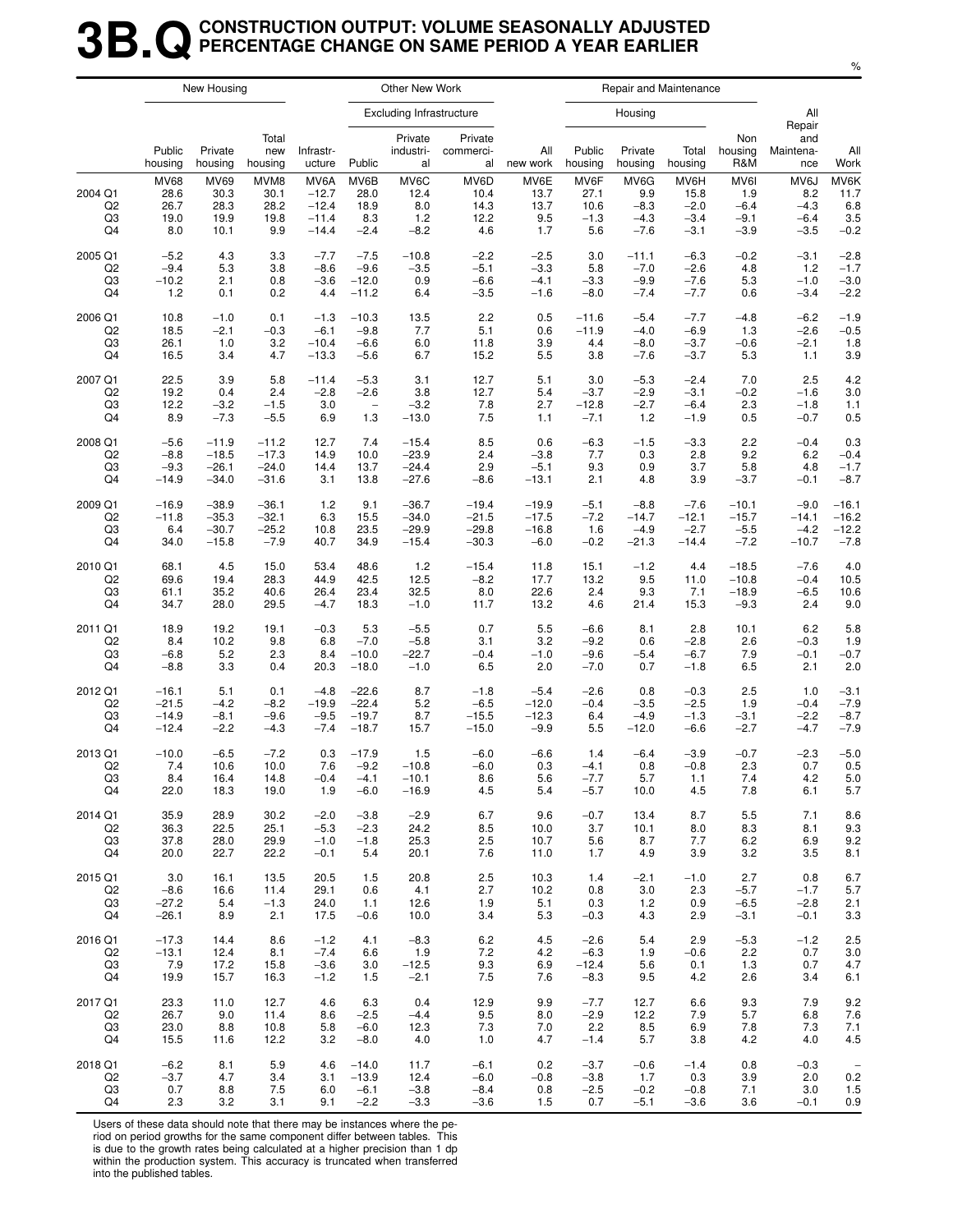### **3B.M** CONSTRUCTION OUTPUT: VOLUME SEASONALLY ADJUSTED<br>**3B.M** PERCENTAGE CHANGE ON SAME PERIOD A YEAR EARLIER **PERCENTAGE CHANGE ON SAME PERIOD A YEAR EARLIER**

|                                             |                                                                | New Housing                                      |                                                   |                                                       |                                                                | Other New Work                                                             |                                                          |                                                        |                                                           | Repair and Maintenance                                                      |                                                       |                                                          |                                                    |                                                                              |
|---------------------------------------------|----------------------------------------------------------------|--------------------------------------------------|---------------------------------------------------|-------------------------------------------------------|----------------------------------------------------------------|----------------------------------------------------------------------------|----------------------------------------------------------|--------------------------------------------------------|-----------------------------------------------------------|-----------------------------------------------------------------------------|-------------------------------------------------------|----------------------------------------------------------|----------------------------------------------------|------------------------------------------------------------------------------|
|                                             |                                                                |                                                  |                                                   |                                                       |                                                                | <b>Excluding Infrastructure</b>                                            |                                                          |                                                        |                                                           | Housing                                                                     |                                                       |                                                          | All<br>Repair                                      |                                                                              |
|                                             | Public<br>housing                                              | Private<br>housing                               | Total<br>new<br>housing                           | Infrastr-<br>ucture                                   | Public                                                         | Private<br>industri-<br>al                                                 | Private<br>commerci-<br>al                               | All<br>new work                                        | Public<br>housing                                         | Private<br>housing                                                          | Total<br>housing                                      | Non<br>housing<br>R&M                                    | and<br>Maintena-<br>nce                            | All<br>Work                                                                  |
| 2012 Dec                                    | MV4W<br>$-7.3$                                                 | MV5U<br>$-5.0$                                   | MVM4<br>$-5.4$                                    | MV5V<br>$-17.6$                                       | MV5W<br>$-27.4$                                                | MV5X<br>26.6                                                               | MV5Y<br>$-15.2$                                          | MV5Z<br>$-13.5$                                        | <b>MV62</b><br>2.1                                        | MV63<br>$-10.2$                                                             | <b>MV64</b><br>$-6.3$                                 | <b>MV65</b><br>$-8.2$                                    | <b>MV66</b><br>$-7.2$                              | $MV67 - 11.2$                                                                |
| 2013 Jan<br>Feb<br>Mar<br>Apr<br>May<br>Jun | $-19.2$<br>$-5.7$<br>$-3.7$<br>$-2.6$<br>7.1<br>19.9           | $-8.8$<br>$-2.0$<br>$-8.4$<br>8.8<br>6.9<br>16.4 | $-11.1$<br>$-2.8$<br>$-7.5$<br>6.4<br>6.9<br>17.0 | $-9.4$<br>3.0<br>8.3<br>3.0<br>7.7<br>12.4            | $-24.4$<br>$-15.6$<br>$-13.2$<br>$-14.6$<br>$-9.9$<br>$-2.6$   | 9.6<br>1.2<br>$-6.0$<br>$-11.2$<br>$-15.1$<br>$-5.6$                       | $-6.6$<br>$-3.1$<br>$-8.0$<br>$-7.0$<br>$-7.6$<br>$-3.3$ | $-10.5$<br>$-3.6$<br>$-5.5$<br>$-2.8$<br>$-1.5$<br>5.4 | 0.4<br>3.1<br>0.6<br>1.6<br>$-7.9$<br>$-5.7$              | $-5.0$<br>$-6.9$<br>$-7.3$<br>$-2.8$<br>$-2.7$<br>8.5                       | $-3.3$<br>$-3.7$<br>$-4.8$<br>$-1.3$<br>$-4.4$<br>3.6 | 0.7<br>$\qquad \qquad -$<br>$-2.6$<br>1.5<br>0.9<br>4.6  | $-1.3$<br>$-1.9$<br>$-3.7$<br>$-1.8$<br>4.1        | $-7.1$<br>$-2.9$<br>$-4.8$<br>$-1.7$<br>$-1.6$<br>4.9                        |
| Jul<br>Aug<br>Sep<br>Oct<br>Nov<br>Dec      | 3.6<br>10.6<br>11.1<br>24.1<br>24.4<br>17.7                    | 14.9<br>21.5<br>13.0<br>17.5<br>14.8<br>22.7     | 12.5<br>19.2<br>12.7<br>18.8<br>16.6<br>21.7      | 9.0<br>$-3.6$<br>$-5.5$<br>4.2<br>$-1.3$<br>2.7       | $-5.2$<br>$-6.2$<br>$-1.0$<br>$-8.7$<br>$-6.8$<br>$-2.4$       | $-14.6$<br>1.8<br>$-17.1$<br>$-16.9$<br>$-19.2$<br>$-14.6$                 | 5.7<br>7.1<br>13.0<br>7.5<br>4.0<br>2.0                  | 5.5<br>5.8<br>5.4<br>6.2<br>3.7<br>6.2                 | $-11.7$<br>$-3.8$<br>$-7.7$<br>$-5.2$<br>$-7.8$<br>$-4.1$ | $-2.3$<br>8.1<br>12.2<br>12.2<br>11.8<br>6.1                                | $-5.4$<br>4.0<br>5.1<br>6.0<br>4.9<br>2.6             | 3.5<br>11.5<br>7.2<br>11.3<br>3.2<br>9.3                 | $-1.1$<br>7.7<br>6.2<br>8.6<br>4.0<br>5.9          | 2.9<br>6.5<br>5.7<br>7.1<br>3.8<br>6.1                                       |
| 2014 Jan<br>Feb<br>Mar<br>Apr<br>May<br>Jun | 33.1<br>34.3<br>40.4<br>28.2<br>39.5<br>41.0                   | 38.8<br>20.3<br>28.2<br>22.3<br>25.1<br>20.1     | 37.7<br>23.0<br>30.5<br>23.4<br>27.9<br>24.0      | 3.7<br>$-1.7$<br>$-7.8$<br>$-4.3$<br>$-1.5$<br>$-9.9$ | 0.2<br>$-7.0$<br>$-4.5$<br>2.4<br>$-6.4$<br>$-2.6$             | $-13.9$<br>$-2.5$<br>9.0<br>20.8<br>25.5<br>26.4                           | 3.4<br>6.2<br>10.5<br>10.2<br>7.3<br>7.9                 | 11.6<br>7.1<br>10.1<br>10.7<br>10.7<br>8.6             | 3.9<br>$-4.1$<br>$-1.8$<br>0.7<br>4.0<br>6.5              | 11.0<br>14.7<br>14.4<br>15.3<br>10.0<br>5.2                                 | 8.6<br>8.3<br>9.0<br>10.4<br>8.1<br>5.6               | 7.5<br>3.4<br>5.5<br>9.9<br>7.3<br>7.6                   | 8.1<br>5.9<br>7.3<br>10.1<br>7.7<br>6.6            | 10.2<br>6.7<br>$\begin{array}{c} 9.0 \\ 10.5 \\ 9.5 \\ 7.8 \end{array}$      |
| Jul<br>Aug<br>Sep<br>Oct<br>Nov<br>Dec      | 36.9<br>39.4<br>37.0<br>22.1<br>17.1<br>20.8                   | 30.1<br>25.7<br>28.2<br>22.9<br>27.2<br>18.3     | 31.4<br>28.4<br>29.9<br>22.7<br>25.1<br>18.7      | $-2.1$<br>$-5.9$<br>5.5<br>$-4.5$<br>3.1<br>1.3       | $-2.5$<br>1.3<br>$-4.2$<br>6.1<br>5.8<br>4.2                   | 30.1<br>13.0<br>34.6<br>18.0<br>22.7<br>19.7                               | 5.6<br>1.8<br>0.4<br>1.9<br>9.5<br>11.5                  | 11.9<br>8.9<br>11.2<br>8.4<br>13.4<br>11.3             | 9.7<br>3.4<br>3.8<br>$-0.5$<br>5.2<br>0.4                 | 8.0<br>12.2<br>5.9<br>5.6<br>3.1<br>6.1                                     | 8.5<br>9.4<br>5.2<br>$\frac{3.6}{3.7}$<br>4.3         | 6.2<br>4.7<br>7.7<br>1.4<br>5.5<br>2.7                   | 7.4<br>7.0<br>6.4<br>2.5<br>4.6<br>3.4             | $\begin{array}{r} 10.2 \\ 8.2 \\ 9.4 \\ 6.2 \\ 10.0 \\ 8.3 \end{array}$      |
| 2015 Jan<br>Feb<br>Mar<br>Apr<br>May<br>Jun | 5.5<br>4.4<br>$-0.8$<br>7.3<br>$-14.2$<br>$-17.3$              | 13.0<br>17.7<br>17.8<br>19.6<br>18.2<br>12.0     | 11.6<br>14.9<br>14.0<br>17.2<br>11.4<br>5.8       | 15.4<br>16.1<br>30.4<br>33.7<br>26.5<br>27.0          | $-0.7$<br>5.1<br>0.2<br>$-3.7$<br>2.2<br>3.5                   | 32.6<br>19.8<br>11.2<br>6.4<br>0.2<br>5.6                                  | 6.0<br>4.9<br>$-3.2$<br>$-0.8$<br>2.3<br>6.7             | 10.1<br>11.1<br>9.7<br>11.4<br>9.7<br>9.5              | $-1.5$<br>1.9<br>3.9<br>$-2.6$<br>3.4<br>1.8              | 0.6<br>$-5.6$<br>$-1.1$<br>0.4<br>2.5<br>6.3                                | $-3.4$<br>0.4<br>$-0.5$<br>2.8<br>4.9                 | 3.1<br>0.4<br>4.5<br>$-4.6$<br>$-4.8$<br>$-7.5$          | 1.5<br>$-1.5$<br>2.4<br>$-2.5$<br>$-1.0$<br>$-1.4$ | 6.8<br>6.3<br>6.9<br>6.9<br>5.6<br>5.3                                       |
| Jul<br>Aug<br>Sep<br>Oct<br>Nov<br>Dec      | $-21.8$<br>$-31.4$<br>$-28.2$<br>$-27.7$<br>$-26.7$<br>$-23.8$ | 6.5<br>$\frac{5.5}{4.2}$<br>8.0<br>4.4<br>14.5   | 0.8<br>$-2.2$<br>$-2.4$<br>0.9<br>$-1.5$<br>7.0   | 28.4<br>25.2<br>18.4<br>17.7<br>8.9<br>26.1           | 3.7<br>$-1.8$<br>1.5<br>$-3.8$<br>$-0.1$<br>2.5                | 14.5<br>12.5<br>10.8<br>14.1<br>13.2<br>3.0                                | 2.7<br>3.6<br>$-0.5$<br>6.9<br>$3.2\,$<br>0.2            | 7.2<br>5.0<br>3.0<br>5.6<br>2.6<br>7.6                 | $-0.2$<br>$-2.0$<br>3.1<br>1.4<br>$-3.7$<br>1.7           | 3.0<br>$-3.0$<br>4.0<br>4.9<br>4.6<br>3.3                                   | 2.0<br>$-2.7$<br>3.7<br>3.9<br>2.0<br>2.8             | $-3.4$<br>$-9.6$<br>$-6.4$<br>$-3.5$<br>$-4.4$<br>$-1.3$ | $-0.7$<br>$-6.1$<br>$-1.4$<br>0.2<br>$-1.2$<br>0.8 | 4.3<br>0.8<br>1.3<br>3.6<br>1.2<br>5.1                                       |
| 2016 Jan<br>Feb<br>Mar<br>Apr<br>May<br>Jun | $-14.8$<br>$-21.5$<br>$-15.3$<br>$-23.0$<br>$-11.0$<br>$-3.7$  | 9.4<br>19.6<br>14.3<br>14.4<br>9.2<br>13.7       | 5.1<br>11.8<br>9.0<br>7.6<br>5.9<br>10.8          | 0.2<br>3.1<br>$-6.6$<br>$-9.8$<br>$-6.6$<br>$-5.6$    | 9.0<br>3.8<br>$-0.3$<br>9.9<br>8.6<br>1.6                      | $-10.4$<br>$-14.5$<br>0.3<br>$-1.5$<br>10.9<br>$-3.2$                      | $6.4$<br>$6.7$<br>5.5<br>9.4<br>7.9<br>4.5               | 4.1<br>6.3<br>3.2<br>4.2<br>4.4<br>3.9                 | $-3.1$<br>$-0.7$<br>$-4.1$<br>$-0.9$<br>$-8.1$<br>$-9.6$  | 6.7<br>6.5<br>3.0<br>2.5<br>0.7<br>2.5                                      | 3.6<br>4.2<br>0.8<br>1.5<br>$-2.0$<br>$-1.2$          | $-4.0$<br>$-0.6$<br>$-11.2$<br>2.5<br>1.3<br>2.8         | $-0.2$<br>1.8<br>$-5.1$<br>2.0<br>$-0.4$<br>0.7    | 2.5<br>4.7<br>0.2<br>3.4<br>2.7<br>2.8                                       |
| Jul<br>Aug<br>Sep<br>Oct<br>Nov<br>Dec      | 2.3<br>11.6<br>10.3<br>14.9<br>22.1<br>22.6                    | 16.1<br>17.0<br>18.7<br>15.1<br>17.8<br>14.3     | 13.9<br>16.2<br>17.4<br>15.1<br>18.4<br>15.5      | $-5.7$<br>$-4.6$<br>$-0.4$<br>$-3.5$<br>6.7<br>$-5.8$ | 5.5<br>4.0<br>$-0.5$<br>$-0.3$<br>2.8<br>2.0                   | $-15.6$<br>$-12.4$<br>$-9.5$<br>-3.6<br>$-2.7$<br>$\overline{\phantom{a}}$ | 7.6<br>8.0<br>12.5<br>ນ. /<br>5.8<br>11.1                | 5.4<br>6.6<br>8.8<br>5.9<br>9.5<br>7.5                 | $-9.9 - 13.6$<br>$-13.5$<br>$-9.9$<br>$-9.1$<br>$-6.0$    | 4.6<br>5.2<br>7.0<br>3.7<br>10.0<br>15.1                                    | 0.2<br>$-0.5$<br>0.7<br>-0.4<br>4.3<br>8.7            | $-0.5$<br>4.4<br>0.2<br>4.3<br>1.5<br>2.0                | $-0.1$<br>1.8<br>0.5<br>1.9<br>2.9<br>5.4          | $\frac{3.5}{4.9}$<br>$\frac{5.8}{4.5}$<br>7.1<br>6.8                         |
| 2017 Jan<br>Feb<br>Mar<br>Apr<br>May<br>Jun | 16.9<br>23.8<br>$\frac{29.2}{24.7}$<br>37.2<br>18.8            | 14.9<br>7.9<br>10.5<br>5.5<br>8.4<br>13.2        | 15.2<br>10.0<br>13.1<br>8.0<br>12.3<br>14.0       | 10.6<br>0.9<br>2.5<br>8.8<br>7.5<br>9.5               | 6.2<br>4.3<br>8.4<br>$-0.6$<br>$-2.9$<br>$-4.1$                | $-0.1$<br>6.4<br>$-4.3$<br>$-6.1$<br>$-11.7$<br>5.3                        | 8.5<br>11.8<br>18.5<br>10.6<br>10.2<br>7.6               | 10.6<br>8.0<br>11.2<br>7.3<br>7.9<br>8.9               | $-10.0$<br>$-7.8$<br>$-5.3$<br>$-5.7$<br>$-3.8$<br>1.1    | 12.3<br>13.1<br>12.6<br>12.3<br>14.5<br>10.0                                | 5.7<br>$6.8$<br>$7.3$<br>7.0<br>$\frac{9.2}{7.5}$     | 6.1<br>7.9<br>14.3<br>4.5<br>6.4<br>6.2                  | 5.9<br>7.3<br>10.6<br>5.8<br>7.8<br>6.8            | 8.9<br>7.8<br>11.0<br>6.7<br>$\frac{7.9}{8.2}$                               |
| Jul<br>Aug<br>Sep<br>Oct<br>Nov<br>Dec      | 21.8<br>23.7<br>23.4<br>11.6<br>17.7<br>16.9                   | 6.6<br>11.7<br>8.1<br>9.3<br>11.9<br>13.7        | 8.8<br>13.4<br>10.3<br>9.6<br>12.8<br>14.2        | 4.6<br>8.0<br>4.8<br>5.4<br>$-0.7$<br>5.1             | $-11.8$<br>$-2.1$<br>$-3.8$<br>$-8.6$<br>$-10.6$<br>$-4.9$     | 12.2<br>11.2<br>13.4<br>9.7<br>$\overline{\phantom{0}}$<br>2.4             | 7.4<br>9.9<br>4.7<br>1.1<br>2.5<br>$-0.6$                | 5.3<br>9.5<br>6.3<br>4.4<br>4.1<br>5.6                 | 1.2<br>4.9<br>0.8<br>0.1<br>$-0.8$<br>$-3.4$              | 9.6<br>11.2<br>5.0<br>10.2<br>7.9<br>$-0.7$                                 | 7.3<br>9.5<br>3.9<br>7.5<br>5.6<br>$-1.4$             | 8.5<br>6.3<br>8.7<br>2.4<br>6.4<br>3.8                   | 7.9<br>$\frac{7.9}{6.2}$<br>5.0<br>6.0<br>1.1      | 6.2<br>$\begin{array}{c} 9.0 \\ 6.2 \\ 4.6 \\ 4.8 \\ 1.8 \end{array}$<br>4.0 |
| 2018 Jan<br>Feb<br>Mar<br>Apr<br>May<br>Jun | $-4.7$<br>$-3.4$<br>$-10.0$<br>$-0.7$<br>$-10.7$<br>1.0        | 6.2<br>12.3<br>5.8<br>3.5<br>6.9<br>3.8          | 4.6<br>10.0<br>3.2<br>2.9<br>4.0<br>3.4           | 6.2<br>6.5<br>0.9<br>0.9<br>2.5<br>5.8                | $-14.7$<br>$-14.4$<br>$-12.7$<br>$-19.4$<br>$-11.7$<br>$-10.4$ | 14.4<br>8.2<br>12.4<br>17.2<br>15.1<br>5.6                                 | $-2.3$<br>$-6.6$<br>$-9.3$<br>$-5.7$<br>$-6.4$<br>$-5.8$ | $1.2$<br>1.7<br>$-2.2$<br>$-1.8$<br>$-0.5$<br>$-0.1$   | 0.6<br>$-3.7$<br>$-7.7$<br>$-4.9$<br>$-2.8$<br>$-3.6$     | $-1.6$<br>$\hspace{0.1mm}-\hspace{0.1mm}$<br>$-0.2$<br>$-3.1$<br>4.4<br>3.9 | $-1.1$<br>$-1.0$<br>$-2.1$<br>$-3.6$<br>2.5<br>1.9    | 2.9<br>$-1.6$<br>1.2<br>1.1<br>5.0<br>5.6                | 0.9<br>$-1.3$<br>$-0.5$<br>$-1.3$<br>3.7<br>3.7    | 1.1<br>0.7<br>$-1.7$<br>$-1.6$<br>$0.9$<br>1.2                               |
| Jul<br>Aug<br>Sep<br>Oct<br>Nov<br>Dec      | 0.4<br>$-1.0$<br>2.7<br>5.4<br>$-3.0$<br>4.6                   | 11.5<br>6.2<br>8.7<br>8.1<br>6.6<br>$-4.6$       | 9.8<br>$\frac{5.1}{7.7}$<br>7.7<br>5.1<br>$-3.2$  | 2.8<br>2.5<br>12.8<br>12.2<br>11.2<br>4.2             | $-1.7$<br>$-10.1$<br>$-6.2$<br>4.0<br>$-4.6$<br>$-5.9$         | $-$<br>$-0.6$<br>$-10.3$<br>$-8.5$<br>$-2.2$<br>1.3                        | $-7.6$<br>$-9.9$<br>$-7.6$<br>$-3.4$<br>$-2.8$<br>$-4.6$ | 1.8<br>$-1.5$<br>2.0<br>4.3<br>2.7<br>$-2.3$           | $-1.8$<br>$-1.9$<br>$-3.7$<br>0.6<br>5.5<br>$-3.8$        | 2.5<br>$-2.1$<br>$-1.0$<br>$-4.1$<br>$-6.7$<br>$-4.5$                       | 1.4<br>$-2.1$<br>$-1.7$<br>$-2.9$<br>$-3.7$<br>$-4.3$ | 3.6<br>8.4<br>9.2<br>7.6<br>4.3<br>$-1.1$                | 2.5<br>3.0<br>3.6<br>2.2<br>0.1<br>$-2.8$          | 2.0<br>$2.6$<br>$3.5$<br>$1.8$<br>$-2.4$                                     |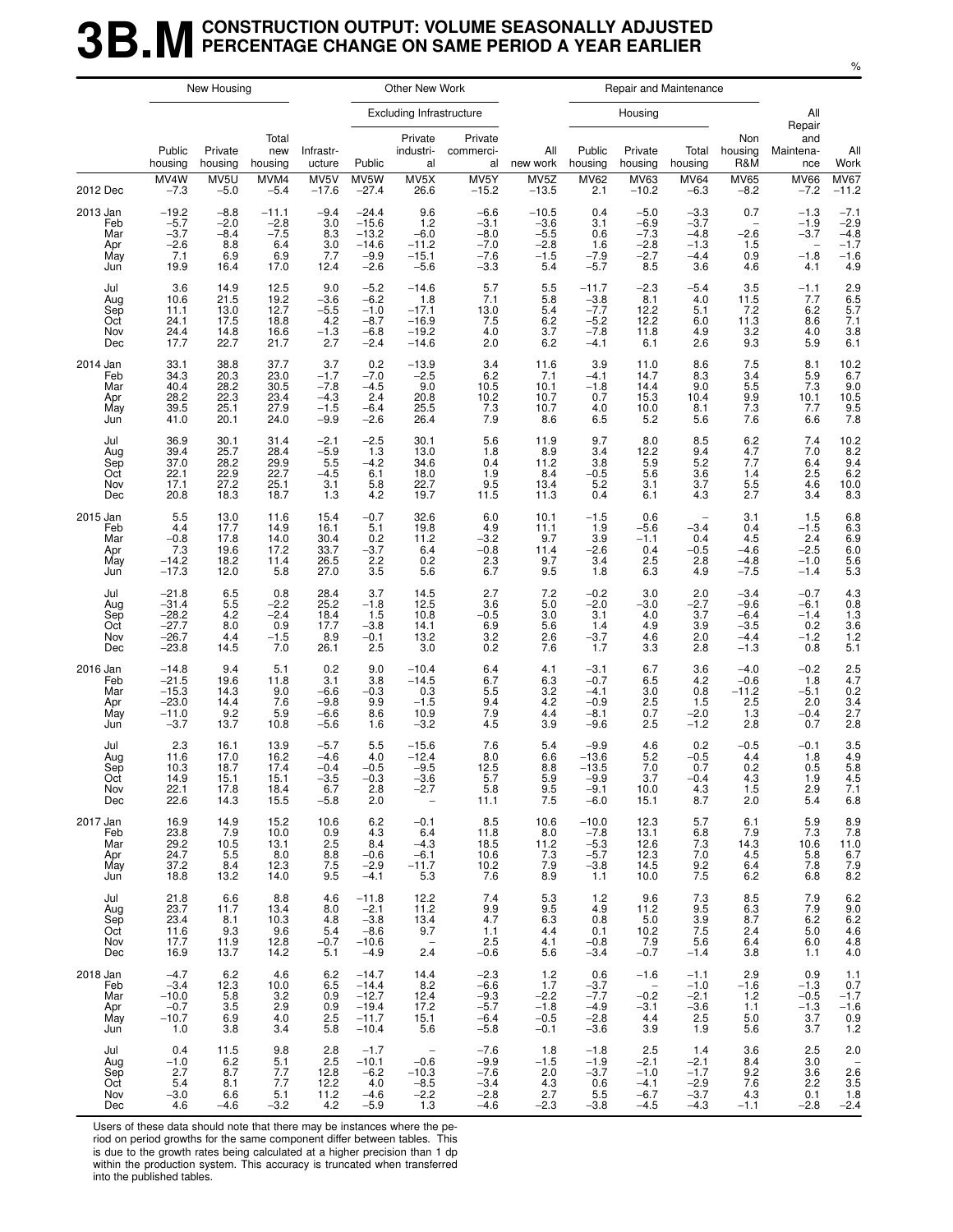## **4A.ACONSTRUCTION OUTPUT: VALUE SEASONALLY ADJUSTED CURRENT PRICES BY SECTOR**

£ million

|                                      |                                                     | New Housing                                                 |                                                       |                                                      |                                                                      | Other New Work                                               |                                                       |                                                        |                                                             |                                                        | Repair and Maintenance                                              |                                                                                                                                                         |                                                                 |                                                        |                                                                      |                                                                  |
|--------------------------------------|-----------------------------------------------------|-------------------------------------------------------------|-------------------------------------------------------|------------------------------------------------------|----------------------------------------------------------------------|--------------------------------------------------------------|-------------------------------------------------------|--------------------------------------------------------|-------------------------------------------------------------|--------------------------------------------------------|---------------------------------------------------------------------|---------------------------------------------------------------------------------------------------------------------------------------------------------|-----------------------------------------------------------------|--------------------------------------------------------|----------------------------------------------------------------------|------------------------------------------------------------------|
|                                      |                                                     |                                                             |                                                       |                                                      |                                                                      | <b>Excluding Infrastructure</b>                              |                                                       |                                                        | Housing                                                     |                                                        |                                                                     |                                                                                                                                                         |                                                                 | Other Work                                             | All<br>Repair                                                        |                                                                  |
|                                      | Public<br>housing                                   | Private<br>housing                                          | Total<br>new<br>housing                               | Infrast-<br>ructure                                  | Public                                                               | Private<br>industr-<br>ial                                   | Private<br>commerc-<br>ial                            | All<br>new work                                        | Public<br>housing                                           | Private<br>housing                                     | Total<br>housing                                                    | Infrast-<br>ructure                                                                                                                                     | Public                                                          | Private                                                | and<br>Mainten-<br>ance                                              | All<br>Work                                                      |
| 1997<br>1998<br>1999<br>2000<br>2001 | MVM9<br>1 0 2 8<br>881<br>824<br>1 0 7 5<br>1 1 7 4 | MVN <sub>2</sub><br>7559<br>8 1 4 6<br>8079<br>9475<br>9639 | MVN3<br>8587<br>9 0 2 7<br>8 9 0 3<br>10 550<br>10813 | MVN4<br>7953<br>7 7 0 3<br>7610<br>7941<br>8814      | MVN <sub>5</sub><br>3 0 6 3<br>3 3 4 3<br>3 9 0 7<br>3863<br>4 2 5 3 | MVN <sub>6</sub><br>4536<br>4893<br>5 0 3 0<br>4717<br>4 709 | MVN7<br>12 631<br>14 747<br>17713<br>18 608<br>19 988 | MVN8<br>36 770<br>39 713<br>43 163<br>45 679<br>48 577 | MVN9<br>5 2 2 9<br>5 1 1 0<br>5 0 5 9<br>5 1 0 4<br>5 1 6 4 | <b>MVNM</b><br>7460<br>7890<br>7990<br>8 3 5 8<br>8870 | MVO <sub>2</sub><br>12 689<br>13 000<br>13 049<br>13 4 62<br>14 034 | <b>N42T</b><br>$\overline{\phantom{0}}$<br>$\overline{\phantom{0}}$<br>$\overline{\phantom{0}}$<br>$\overline{\phantom{0}}$<br>$\overline{\phantom{0}}$ | <b>N42U</b><br>4 6 6 9<br>4 7 7 8<br>4882<br>5 1 5 8<br>5 5 4 1 | <b>N42V</b><br>6862<br>7 3 3 4<br>7487<br>8412<br>9808 | MVO <sub>4</sub><br>24 2 20<br>25 112<br>25 4 18<br>27 032<br>29 383 | MVO <sub>5</sub><br>60 990<br>64 825<br>68 581<br>72711<br>77960 |
| 2002<br>2003<br>2004<br>2005<br>2006 | 1411<br>1 706<br>2 2 1 0<br>2 2 5 1<br>2853         | 11 453<br>15017<br>18 977<br>20715<br>21 7 65               | 12 8 64<br>16 723<br>21 187<br>22 966<br>24 618       | 10 033<br>9 3 3 3<br>8 2 4 3<br>8 2 4 1<br>8 1 7 8   | 5517<br>7 2 8 0<br>8638<br>8 3 6 2<br>8 0 4 7                        | 4 3 2 3<br>4765<br>5 2 1 0<br>5610<br>6 3 0 8                | 22 2 20<br>22 893<br>25 509<br>26 3 25<br>30 121      | 54 957<br>60 994<br>68787<br>71 504<br>77 272          | 4974<br>5781<br>6414<br>6642<br>6819                        | 10 255<br>11 146<br>11951<br>12 276<br>12 5 68         | 15 2 29<br>16 927<br>18 3 65<br>18918<br>19 387                     | $\overline{\phantom{0}}$<br>$\overline{\phantom{0}}$<br>$\qquad \qquad -$                                                                               | 6 0 6 5<br>7 1 6 8<br>7 2 1 5<br>8 0 4 4<br>7868                | 10 969<br>12 169<br>12 291<br>13 0 27<br>13794         | 32 263<br>36 264<br>37871<br>39 989<br>41 049                        | 87 220<br>97 258<br>106 658<br>111 493<br>118 321                |
| 2007<br>2008<br>2009<br>2010<br>2011 | 3 4 8 0<br>3 2 9 9<br>3 3 2 7<br>4893<br>4 9 24     | 22 14 6<br>18 138<br>12 5 9 2<br>14839<br>16 398            | 25 6 26<br>21 437<br>15919<br>19732<br>21 3 22        | 8 6 4 2<br>9715<br>10 738<br>13 540<br>15 320 13 311 | 8 3 4 7<br>9988<br>11857<br>14 372                                   | 6438<br>5 3 3 9<br>3515<br>3551<br>3 3 6 5                   | 34 404<br>35 190<br>25 558<br>23 710<br>24 272        | 83 457<br>81 669<br>67 587<br>74 905<br>77 590         | 6885<br>7467<br>7417<br>7871<br>7 2 2 3                     | 13476<br>14 708<br>13 28 3<br>14 4 05<br>15 15 9       | 20 361<br>22 175<br>20 700<br>22 276<br>22 3 8 3                    | $\overline{\phantom{0}}$<br>$\overline{\phantom{0}}$<br>$\overline{\phantom{0}}$<br>6841<br>7755                                                        | 7439<br>8 6 3 5<br>8631<br>5 0 7 4<br>5 0 5 0                   | 15807<br>16 165<br>14 165<br>8 2 9 0<br>8 9 6 0        | 43 607<br>46 975<br>43 4 96<br>42 480<br>44 147                      | 127 064<br>128 644<br>111 083<br>117 385<br>121 737              |
| 2012<br>2013<br>2014<br>2015<br>2016 | 4 0 4 9<br>4 3 4 3<br>5788<br>4893<br>4 8 4 2       | 16 383<br>18 379<br>23 6 19<br>26 298<br>30 562             | 20 432<br>22 7 22<br>29 407<br>31 190<br>35 404       | 14 4 26<br>15 333<br>15 3 25<br>18811<br>18 403      | 10878<br>10 249<br>10 363<br>10 530<br>11 2 26                       | 3810<br>3 5 5 8<br>4 20 2<br>4735<br>4 601                   | 22 627<br>23 6 29<br>25 943<br>26 991<br>29 816       | 72 172<br>75 492<br>85 240<br>92 257<br>99 448         | 7646<br>7545<br>7783<br>7910<br>7572                        | 15 121<br>16 170<br>17969<br>18511<br>20 078           | 22 768<br>23 715<br>25 7 52<br>26 4 21<br>27 651                    | 7672<br>8 0 8 6<br>8801<br>8 4 9 6<br>8 0 6 7                                                                                                           | 4 9 6 1<br>5 3 5 0<br>5519<br>4 8 6 7<br>4867                   | 9 2 6 3<br>9 7 6 1<br>10 638<br>11 077<br>11 739       | 44 664<br>46 912<br>50 710<br>50 861<br>52 323                       | 116836<br>122 404<br>135 950<br>143 118<br>151 772               |
| 2017<br>2018                         | 6079<br>6 217                                       | 34 679<br>38 250                                            | 40 759<br>44 467                                      | 19 756<br>21 637 10 554                              | 11 260                                                               | 4 9 0 0<br>5 2 8 4                                           | 32 782<br>31 808                                      | 109 457<br>113751                                      | 7581<br>7540                                                | 22 383<br>22 543                                       | 29 9 64<br>30 084                                                   | 8762<br>9 2 4 6                                                                                                                                         | 5 0 0 2<br>4 8 4 4                                              | 12732<br>13847                                         | 56 459<br>58 0 21                                                    | 165 916<br>171 772                                               |

Users of these data should note that there may be instances where the pe-

riod on period growths for the same component differ between tables. This is due to the growth rates being calculated at a higher precision than 1 dp within the production system. This accuracy is truncated when transferred into the published tables.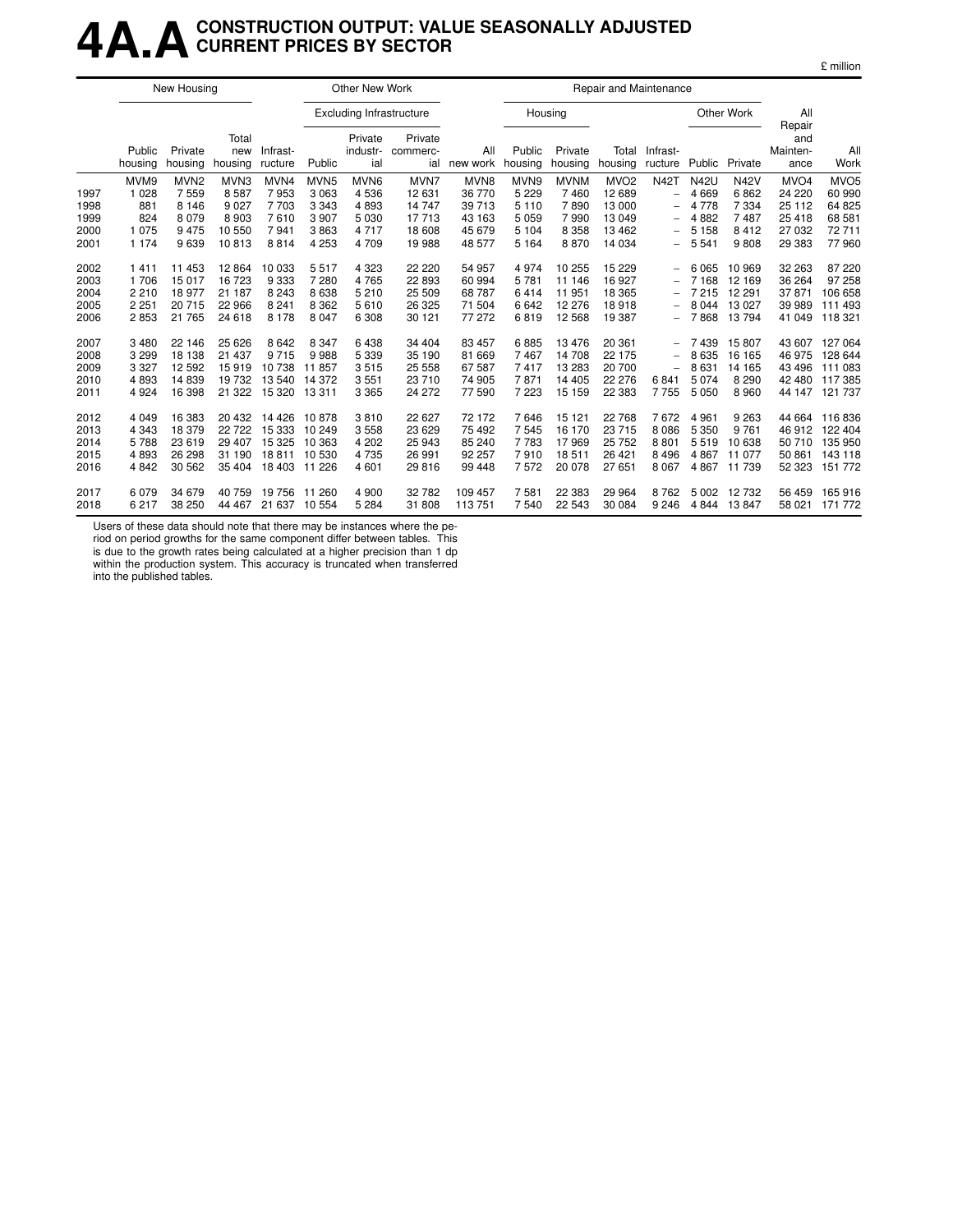#### **4A.QCONSTRUCTION OUTPUT: VALUE SEASONALLY ADJUSTED CURRENT PRICES BY SECTOR**

|                           |                    | New Housing                |                    |                     |                        | Other New Work     |                                 |                     |                   |                    | Repair and Maintenance |                                               |                                |                         |                         |                                |
|---------------------------|--------------------|----------------------------|--------------------|---------------------|------------------------|--------------------|---------------------------------|---------------------|-------------------|--------------------|------------------------|-----------------------------------------------|--------------------------------|-------------------------|-------------------------|--------------------------------|
|                           |                    |                            |                    |                     |                        |                    | <b>Excluding Infrastructure</b> |                     | Housing           |                    |                        |                                               |                                | Other Work              | All<br>Repair           |                                |
|                           | Public<br>housing  | Private<br>housing housing | Total<br>new       | Infrast-<br>ructure | Public                 | Private<br>ial     | Private<br>industr- commerc-    | All<br>ial new work | Public<br>housing | Private<br>housing | housing                | Total Infrast-<br>ructure Public Private      |                                |                         | and<br>Mainten-<br>ance | All<br>Work                    |
|                           | MVM9               | MVN <sub>2</sub>           | MVN3               | MVN4                | MVN <sub>5</sub>       | MVN6               | MVN7                            | MVN8                | MVN9              | <b>MVNM</b>        | MVO <sub>2</sub>       | <b>N42T</b>                                   | <b>N42U</b>                    | <b>N42V</b>             | MVO <sub>4</sub>        | MVO <sub>5</sub>               |
| 2004 Q1<br>Q <sub>2</sub> | 533<br>557         | 4 5 7 2<br>4 6 8 4         | 5 1 0 5<br>5 2 4 1 | 2 1 3 4<br>2 1 0 9  | 2 1 6 0<br>2 1 7 9     | 1 3 0 9<br>1 2 8 5 | 6 2 9 9<br>6429                 | 17 007<br>17 242    | 1626<br>1 571     | 3 0 2 9<br>2868    | 4656<br>4 4 3 9        | $\overline{\phantom{a}}$<br>$\qquad \qquad -$ | 1854<br>1806                   | 3 2 1 8<br>3 0 1 1      | 9728                    | 26 735<br>9 256 26 498         |
| Q3                        | 562                | 4813                       | 5 3 7 6            | 2049                | 2 1 6 1                | 1 3 0 4            | 6420                            | 17 309              | 1566              | 3 0 3 5            | 4 601                  | $\qquad \qquad -$                             | 1 7 1 4                        | 3 0 0 4                 |                         | 9 319 26 628                   |
| Q4                        | 558                | 4 9 0 7                    | 5465               | 1952                | 2 1 3 8                | 1 3 1 3            | 6 3 6 1                         | 17 228              | 1 650             | 3019               | 4669                   | $\bar{\phantom{a}}$                           | 1842                           | 3 0 5 8                 |                         | 9 5 69 26 797                  |
| 2005 Q1                   | 546                | 4 9 9 9                    | 5 5 4 5            | 2009                | 2 1 4 4                | 1 3 1 6            | 6416                            | 17429               | 1 7 4 7           | 3 0 4 0            | 4787                   |                                               | $-2029$                        | 3 2 8 2                 |                         | 10 098 27 527                  |
| Q <sub>2</sub><br>Q3      | 545<br>546         | 5 2 2 4<br>5 2 4 8         | 5769<br>5794       | 1989<br>2074        | 2 1 1 9<br>2 0 5 6     | 1 3 9 1<br>1432    | 6 5 8 2<br>6 5 6 3              | 17849<br>17920      | 1741<br>1578      | 3 0 5 5<br>3 0 9 6 | 4796<br>4674           | $\overline{\phantom{0}}$                      | 2 1 1 2<br>1921                | 3 2 7 5<br>3 2 7 7      |                         | 10 182 28 032<br>9 873 27 792  |
| Q4                        | 614                | 5 2 4 4                    | 5858               | 2 1 7 0             | 2 0 4 4                | 1470               | 6764                            | 18 306              | 1576              | 3 0 8 5            | 4661                   | $\overline{\phantom{a}}$                      | 1982                           | 3 1 9 3                 |                         | 9 836 28 141                   |
| 2006 Q1                   | 657                | 5 3 0 6                    | 5963               | 2 1 3 1             | 2 0 4 9                | 1 550              | 7 1 3 1                         | 18824               | 1 637             | 3 1 6 1            | 4798                   |                                               | $-1960$                        | 3 3 1 8                 |                         | 10 075 28 900                  |
| Q <sub>2</sub>            | 700                | 5 3 8 6                    | 6086               | 2018                | 2011                   | 1548               | 7 3 4 9                         | 19013               | 1 6 5 2           | 3 1 7 8            | 4830                   | $\qquad \qquad -$                             | 2 1 1 5                        | 3 4 3 1                 |                         | 10 376 29 389                  |
| Q3<br>Q4                  | 738<br>758         | 5486<br>5 5 8 7            | 6 2 2 4<br>6 3 4 5 | 2 0 0 3<br>2026     | 1995<br>1991           | 1575<br>1635       | 7652<br>7988                    | 19 449<br>19 985    | 1780<br>1751      | 3 1 1 0<br>3 1 1 9 | 4889<br>4870           | $-$                                           | 1921<br>1872                   | 3 3 5 6<br>3690         |                         | 10 166 29 615<br>10 432 30 418 |
| 2007 Q1                   | 849                | 5642                       | 6491               | 2037                | 2 0 0 7                | 1666               | 8 2 1 8                         | 20 419              | 1764              | 3 2 8 4            | 5 0 4 9                |                                               | 1803                           | 3928                    |                         | 10 779 31 199                  |
| Q <sub>2</sub>            | 881                | 5 5 8 9                    | 6469               | 2 1 1 2             | 2 0 5 1                | 1674               | 8 4 9 5                         | 20 802              | 1 6 9 2           | 3 3 6 7            | 5 0 5 9                | $\bar{\phantom{a}}$                           | 1939                           | 3897                    |                         | 10 895 31 696                  |
| Q3<br>Q4                  | 876<br>874         | 5516<br>5 3 9 9            | 6 3 9 2<br>6 2 7 3 | 2 2 0 2<br>2 2 9 1  | 2 1 1 6<br>2 1 7 3     | 1 5 9 0<br>1 508   | 8 6 6 5<br>9 0 25               | 20 965<br>21 271    | 1667<br>1762      | 3 2 9 9<br>3526    | 4966<br>5 2 8 8        | $\overline{\phantom{a}}$<br>$\qquad \qquad -$ | 1 7 9 2<br>1 9 0 5             | 3 9 5 5<br>4 0 2 7      |                         | 10 713 31 678<br>11 220 32 490 |
| 2008 Q1                   | 849                | 5 2 1 3                    | 6 0 6 2            | 2 3 8 8             | 2 3 4 1                | 1514               | 9 2 6 3                         | 21 569              | 1760              | 3522               | 5 281                  |                                               | $-2051$                        | 4 1 7 9                 |                         | 11 511 33 080                  |
| Q <sub>2</sub>            | 848                | 4809                       | 5657               | 2474                | 2 4 5 1                | 1 3 7 6            | 8932                            | 20 890              | 1914              | 3706               | 5620                   |                                               | 2 2 6 6                        | 4 2 8 5                 | 12 171                  | 33 061                         |
| Q3                        | 832                | 4 3 3 8                    | 5 1 6 9            | 2 5 2 3             | 2 5 8 5                | 1 2 9 4            | 8845                            | 20 417              | 1 9 0 4           | 3616               | 5519                   | $\overline{\phantom{a}}$                      | 2 2 1 7                        | 3974                    |                         | 11 711 32 128                  |
| Q4                        | 770                | 3778                       | 4548               | 2 3 3 0             | 2610                   | 1 1 5 4            | 8 1 5 1                         | 18793               | 1890              | 3865               | 5 7 5 5                | $\overline{\phantom{a}}$                      | 2 1 0 1                        | 3726                    |                         | 11 582 30 375                  |
| 2009 Q1                   | 720                | 3315                       | 4 0 3 5            | 2 3 5 0             | 2626                   | 969                | 7 3 0 3                         | 17 283              | 1799              | 3 4 0 0            | 5 1 9 9                | $\overline{\phantom{a}}$                      | 2 0 4 8                        | 3636                    |                         | 10 882 28 165                  |
| Q2<br>Q3                  | 749<br>866         | 3 1 5 1<br>2986            | 3 9 0 0            | 2 5 3 4             | 2837<br>3 0 9 4        | 872<br>826         | 6794<br>6013                    | 16 938<br>16 482    | 1800              | 3 2 7 6            | 5076                   | $\overline{\phantom{a}}$                      | 2 0 7 0<br>2 3 7 8             | 3519<br>3611            |                         | 10 665 27 603<br>11 425 27 907 |
| Q4                        | 992                | 3 1 4 0                    | 3852<br>4 1 3 2    | 2697<br>3 1 5 8     | 3 3 0 0                | 847                | 5448                            | 16884               | 1928<br>1890      | 3509<br>3 0 9 8    | 5437<br>4988           | $\overline{\phantom{0}}$                      | 2 1 3 6                        | 3 4 0 0                 |                         | 10 524 27 408                  |
| 2010 Q1                   | 1 1 4 1            | 3 4 4 2                    | 4583               | 3473                | 3 5 3 5                | 848                | 5806                            | 18 245              | 1954              | 3 2 8 6            | 5 2 4 0                |                                               | 1 604 1 283                    | 2 0 0 4                 | 10 131                  | 28 376                         |
| Q <sub>2</sub>            | 1 1 8 3            | 3584                       | 4767               | 3606                | 3 6 6 2                | 866                | 5882                            | 18782               | 2 0 2 0           | 3571               | 5 5 9 1                | 1801                                          | 1 3 0 5                        | 2 0 2 3                 |                         | 10 719 29 501                  |
| Q3<br>Q <sub>4</sub>      | 1 304<br>1 2 6 5   | 3921<br>3892               | 5 2 2 5<br>5 1 5 7 | 3402<br>3059        | 3526<br>3650           | 1012<br>824        | 6 177<br>5846                   | 19 341<br>18 536    | 1969<br>1928      | 3797<br>3750       | 5766<br>5679           | 1713<br>1723                                  | 1 2 3 8<br>1 2 4 9             | 2 0 8 0<br>2 1 8 3      |                         | 10 797 30 138<br>10 834 29 370 |
| 2011 Q1                   | 1 3 1 0            | 4019                       | 5 3 3 0            | 3628                | 3645                   | 809                | 5765                            | 19 177              | 1824              | 3707               | 5 5 3 1                | 1878                                          | 1 2 6 0                        | 2 2 4 9                 |                         | 10 919 30 096                  |
| Q <sub>2</sub>            | 1 2 5 9            | 4 0 6 6                    | 5 3 2 5            | 4010                | 3 3 8 7                | 850                | 6 0 5 3                         | 19 625              | 1824              | 3727               | 5 5 5 1                | 1877                                          | 1 2 4 7                        | 2 1 9 7                 |                         | 10 872 30 498                  |
| Q3<br>Q4                  | 1 207<br>1 1 4 7   | 4 1 9 4<br>4 1 1 9         | 5401<br>5 2 6 6    | 3833<br>3849        | 3 2 0 8<br>3 0 7 1     | 839<br>867         | 6 1 6 8<br>6 2 8 6              | 19 449<br>19 339    | 1768<br>1807      | 3751<br>3974       | 5519<br>5781           | 2 0 0 6<br>1994                               | 1 2 6 9<br>1 274               | 2 2 2 9<br>2 2 8 6      |                         | 11 022 30 471<br>11 334 30 672 |
| 2012 Q1                   | 1 0 8 9            | 4 3 4 5                    | 5434               | 3617                | 2917                   | 936                | 5796                            | 18 699              | 1837              | 3920               | 5 7 5 7                |                                               | 1915 1278                      | 2 3 8 6                 |                         | 11 337 30 036                  |
| Q2                        | 972                | 3983                       | 4 9 5 4            | 3 3 9 4             | 2 7 2 5                | 938                | 5844                            | 17856               | 1893              | 3764               | 5657                   | 2 0 0 7                                       | 1 2 1 0                        | 2 2 9 9                 | 11 173                  | 29 0 29                        |
| Q3                        | 1 0 0 6            | 3964                       | 4970               | 3663                | 2658                   | 927                | 5441                            | 17660               | 1955              | 3762               | 5717                   | 1837                                          | 1 2 2 1                        | 2 2 9 0                 |                         | 11 065 28 725                  |
| Q4                        | 983                | 4 0 9 1                    | 5074               | 3751                | 2 5 7 8                | 1 0 0 9            | 5 5 4 6                         | 17957               | 1961              | 3675               | 5 6 3 7                |                                               | 1913 1251                      | 2 2 8 8                 |                         | 11 089 29 046                  |
| 2013 Q1<br>Q <sub>2</sub> | 968<br>1 0 4 3     | 4 2 1 1<br>4 4 2 2         | 5 1 8 0<br>5465    | 3780<br>3 784       | 2 4 9 0<br>2 5 7 3     | 951<br>875         | 5648<br>5717                    | 18 048<br>18 4 14   | 1 907<br>1883     | 3835<br>3979       | 5742<br>5862           |                                               | 1951 1307<br>1903 1333         | 2 3 0 5<br>2 4 7 6      |                         | 11 306 29 354<br>11 575 29 989 |
| Q3                        | 1 1 0 4            | 4 7 1 9                    | 5822               |                     | 3785 2653              | 869                | 6 1 3 2                         | 19 261              | 1857              | 4 1 3 9            | 5996                   |                                               | 2 082 1 361                    | 2486                    | 11 925 31 186           |                                |
| Q4                        | 1 2 2 8            | 5 0 2 7                    | 6 2 5 5            |                     | 3984 2533              | 863                | 6 1 3 2                         | 19768               | 1898              | 4 2 1 7            | 6 1 1 5                |                                               | 2 149 1 348                    | 2494                    |                         | 12 107 31 875                  |
| 2014 Q1                   | 1 3 4 5            | 5439                       | 6784               |                     | 3837 2496              | 986                | 6377                            | 20 480              | 1939              | 4 4 9 3            | 6432                   |                                               | 2 164 1 348                    | 2 5 4 7                 |                         | 12 490 32 971                  |
| Q <sub>2</sub>            | 1444               | 5762                       | 7 206              |                     | 3 692 2 562            | 1 0 8 3            | 6422                            | 20 966              | 1938              | 4 4 6 3            | 6401                   |                                               | 2 129 1 436                    | 2697                    |                         | 12 664 33 629<br>12 918 34 653 |
| Q3<br>Q4                  | 1 5 3 1<br>1468    | 6 2 0 6<br>6212            | 7737<br>7680       |                     | 3814 2626<br>3982 2679 | 1078<br>1 0 5 5    | 6480<br>6663                    | 21 735<br>22 059    | 1966<br>1941      | 4573<br>4 4 4 0    | 6 538<br>6 3 8 1       |                                               | 2 2 3 6 1 4 3 0<br>2 272 1 305 | 2714<br>2680            |                         | 12 638 34 697                  |
| 2015 Q1                   | 1 3 7 6            | 6 2 8 7                    | 7663               |                     | 4 5 95 2 5 38          | 1 1 7 0            | 6566                            | 22 533              | 1979              | 4 4 2 9            | 6408                   |                                               | 2 361 1 2 33                   | 2674                    |                         | 12 677 35 210                  |
| Q <sub>2</sub>            | 1 3 1 4            | 6682                       | 7996               |                     | 4754 2611              | 1 1 5 0            | 6700                            | 23 212              | 1980              | 4 6 64             | 6644                   |                                               | 2 0 99 1 1 5 7                 | 2715                    |                         | 12 616 35 828                  |
| Q3<br>Q4                  | 1 1 1 3<br>1 0 9 0 | 6539<br>6790               | 7651<br>7880       |                     | 4746 2681<br>4715 2699 | 1 2 5 6<br>1 1 5 8 | 6711<br>7013                    | 23 045<br>23 4 66   | 1997<br>1953      | 4 704<br>4 7 1 4   | 6 702<br>6667          |                                               | 2 061 1 194<br>1975 1282       | 2786<br>2 9 0 1         |                         | 12 743 35 788<br>12 825 36 292 |
| 2016 Q1                   | 1 1 4 8            | 7 2 5 4                    | 8401               | 4 571               | 2683                   | 1076               | 7 1 4 3                         | 23 874              | 1961              | 4 772              | 6 733                  |                                               | 1906 1225                      | 2874                    |                         | 12 738 36 612                  |
| Q <sub>2</sub>            | 1 1 5 3            | 7569                       | 8722               |                     | 4 4 4 9 2 8 4 3        | 1 2 1 3            | 7 3 6 7                         | 24 593              | 1912              | 4874               | 6786                   |                                               | 2 101 1 227                    | 2879                    |                         | 12 993 37 586                  |
| Q3                        | 1 2 1 5            | 7757                       | 8972               |                     | 4 635 2 846            | 1 1 2 6            | 7 5 34                          | 25 113              | 1819              | 5 107              | 6926                   |                                               | 1986 1213                      | 2935                    |                         | 13 060 38 173                  |
| Q4                        | 1 3 2 6            | 7982                       | 9 3 0 9            |                     | 4749 2853              | 1 1 8 5            | 7772                            | 25 868              | 1881              | 5 3 2 5            | 7 206                  |                                               | 2 073 1 202                    | 3 0 5 2                 |                         | 13 532 39 400                  |
| 2017 Q1                   | 1463               | 8 1 9 2                    | 9655               |                     | 4834 2935              | 1 1 4 1            | 8 2 3 2                         | 26 796              | 1880              | 5 500              | 7 3 8 1                |                                               | 2 170 1 267                    | 3 1 6 0                 |                         | 13 978 40 775                  |
| Q <sub>2</sub><br>Q3      | 1 501<br>1 5 3 5   | 8504<br>8730               | 10 005<br>10 265   | 4 9 0 9             | 2847<br>5 0 16 2 7 72  | 1 1 7 5<br>1 3 0 2 | 8 2 2 0<br>8 2 9 2              | 27 156<br>27 646    | 1918<br>1 901     | 5566<br>5 6 23     | 7484<br>7525           |                                               | 2 140 1 292<br>2 2 18 1 2 72   | 3 1 1 8<br>3 1 8 4      |                         | 14 035 41 191<br>14 198 41 845 |
| Q4                        | 1581               | 9 2 5 3                    | 10833              |                     | 4 997 2 706            | 1 2 8 3            | 8 0 3 9                         | 27 858              | 1881              | 5693               | 7574                   |                                               | 2 2 3 1 1 7 1                  | 3 2 7 0                 |                         | 14 248 42 106                  |
| 2018 Q1                   | 1421               | 9081                       | 10 502 5 201 2 598 |                     |                        | 1319               | 7977                            | 27 597              | 1842              | 5 5 4 6            | 7 3 8 8                |                                               |                                | 2 2 3 2 1 1 1 2 3 3 2 7 |                         | 14 059 41 656                  |

Q2 1 518 9 404 10 923 5 258 2 550 1 377 8 025 28 132 1 880 5 772 7 651 2 344 1 162 3 441 14 599 42 731 Q3 1 601 9 840 11 441 5 499 2 675 1 300 7 812 28 726 1 890 5 722 7 612 2 363 1 323 3 572 14 870 43 595 Q4 1 677 9 926 11 602 5 679 2 732 1 288 7 995 29 296 1 929 5 504 7 432 2 308 1 247 3 507 14 493 43 789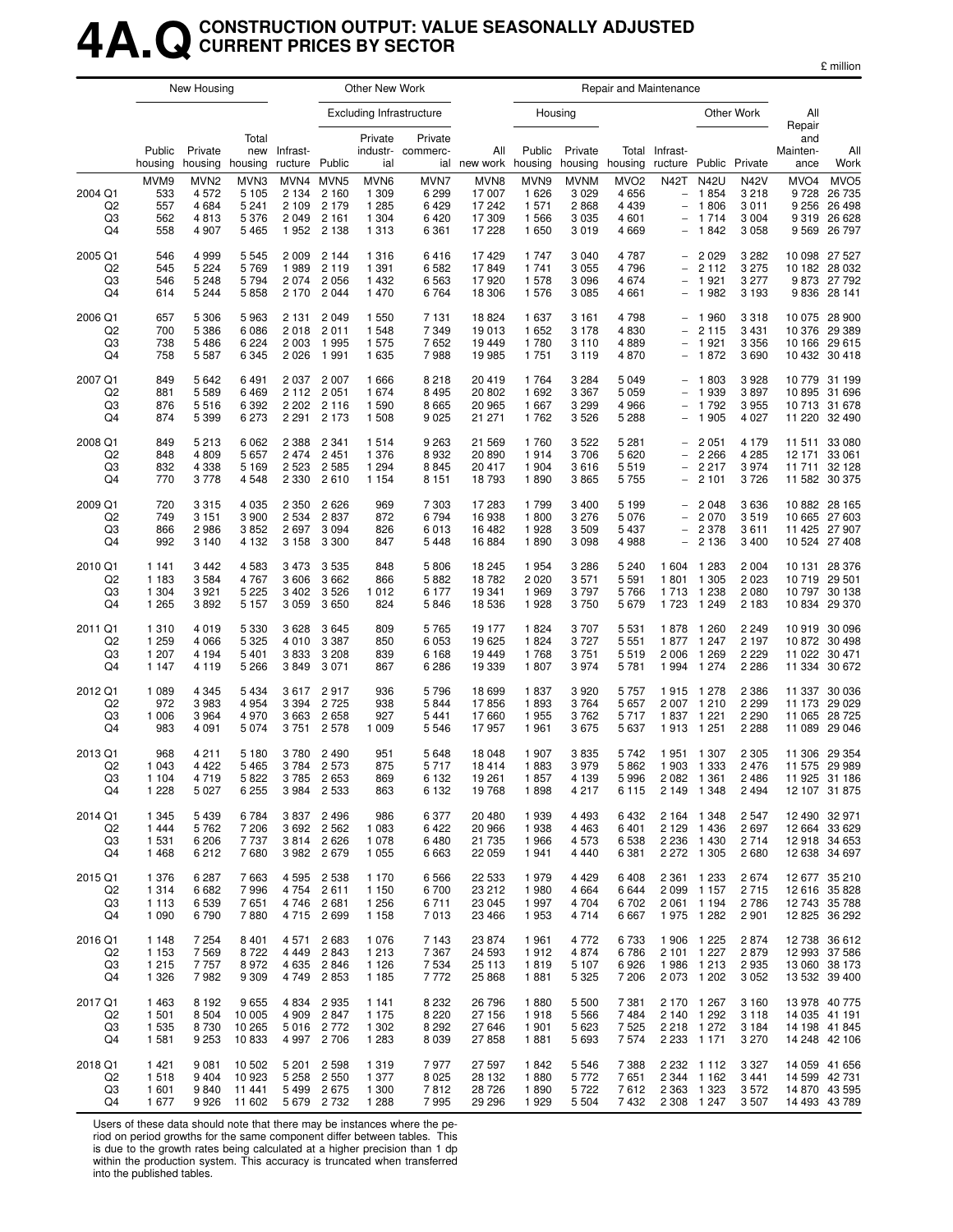## **4A.MCONSTRUCTION OUTPUT: VALUE SEASONALLY ADJUSTED CURRENT PRICES BY SECTOR**

| million |
|---------|
|---------|

|                                             |                                        | New Housing                                                    |                                                              |                                                                |                                        | Other New Work                         |                                                                |                                                          |                                        |                                                                | Repair and Maintenance                                         |                                        |                                        |                                                                |                                              |                                                                                                |
|---------------------------------------------|----------------------------------------|----------------------------------------------------------------|--------------------------------------------------------------|----------------------------------------------------------------|----------------------------------------|----------------------------------------|----------------------------------------------------------------|----------------------------------------------------------|----------------------------------------|----------------------------------------------------------------|----------------------------------------------------------------|----------------------------------------|----------------------------------------|----------------------------------------------------------------|----------------------------------------------|------------------------------------------------------------------------------------------------|
|                                             |                                        |                                                                |                                                              |                                                                |                                        |                                        | <b>Excluding Infrastructure</b>                                |                                                          |                                        | Housing                                                        |                                                                |                                        |                                        | Other Work                                                     | All<br>Repair                                |                                                                                                |
|                                             | Public<br>housing                      | Private<br>housing housing                                     | Total<br>new                                                 | Infrast-<br>ructure                                            | Public                                 | Private<br>ial                         | Private<br>industr- commerc-                                   | All<br>ial new work housing                              | Public                                 | Private                                                        | housing housing ructure Public Private                         | Total Infrast-                         |                                        |                                                                | and<br>Mainten-<br>ance                      | All<br>Work                                                                                    |
| 2012 Dec                                    | MVM9<br>332                            | MVN <sub>2</sub><br>1 3 7 6                                    | MVN3<br>1 709                                                | MVN4<br>1 2 3 1                                                | MVN <sub>5</sub><br>831                | MVN6<br>347                            | MVN7<br>1876                                                   | MVN8<br>5993                                             | MVN9<br>643                            | <b>MVNM</b><br>1 2 5 3                                         | MVO <sub>2</sub><br>1896                                       | <b>N42T</b><br>620                     | <b>N42U</b><br>422                     | <b>N42V</b><br>741                                             | MVO <sub>4</sub><br>3679                     | MVO <sub>5</sub><br>9672                                                                       |
| 2013 Jan<br>Feb<br>Mar<br>Apr<br>May<br>Jun | 321<br>329<br>319<br>344<br>347<br>352 | 1 375<br>1 4 3 8<br>1 3 9 8<br>1414<br>1469<br>1538            | 1696<br>1767<br>1716<br>1758<br>1816<br>1891                 | 1 2 1 5<br>1 270<br>1 2 9 4<br>1 2 3 4<br>1 2 3 2<br>1 3 1 7   | 787<br>850<br>853<br>833<br>874<br>866 | 324<br>325<br>302<br>295<br>292<br>288 | 1891<br>1872<br>1885<br>1887<br>1920<br>1910                   | 5913<br>6084<br>6 0 5 1<br>6 0 0 8<br>6 1 3 5<br>6 2 7 1 | 625<br>647<br>635<br>650<br>620<br>613 | 1 2 6 3<br>1 2 8 6<br>1 2 8 6<br>1 2 8 8<br>1 3 2 9<br>1 3 6 2 | 1889<br>1932<br>1921<br>1938<br>1949<br>1975                   | 649<br>666<br>637<br>619<br>650<br>634 | 425<br>437<br>445<br>437<br>447<br>449 | 757<br>775<br>774<br>818<br>817<br>841                         | 3719<br>3810<br>3777<br>3811<br>3864<br>3899 | 9 633<br>9 894<br>9 827<br>$9819$<br>$9999$<br>$10171$                                         |
| Jul<br>Aug<br>Sep<br>Oct<br>Nov<br>Dec      | 362<br>368<br>374<br>412<br>416<br>401 | 1519<br>1598<br>1601<br>1647<br>1653<br>1727                   | 1881<br>1967<br>1975<br>2 0 5 9<br>2 0 6 9<br>2 1 2 8        | 1 2 6 0<br>1 3 0 8<br>1 2 1 6<br>1 3 6 4<br>1 3 1 1<br>1 309   | 868<br>869<br>915<br>845<br>841<br>847 | 283<br>312<br>273<br>278<br>287<br>298 | 1978<br>2 0 4 2<br>2 1 1 1<br>2 0 7 7<br>2016<br>2 0 3 9       | 6 2 7 1<br>6499<br>6491<br>6623<br>6524<br>6621          | 593<br>641<br>623<br>638<br>626<br>634 | 1 3 5 6<br>1 3 8 7<br>1 3 9 6<br>1 4 0 4<br>1 4 3 0<br>1 3 8 3 | 1949<br>2 0 2 8<br>2019<br>2 0 4 1<br>2 0 5 6<br>2017          | 682<br>703<br>697<br>718<br>695<br>736 | 457<br>454<br>451<br>461<br>450<br>438 | 809<br>855<br>822<br>842<br>827<br>825                         | 4 0 3 9                                      | 3897 10168<br>10 538<br>3 989 10 479<br>4 062 10 685<br>4 0 28 10 5 52<br>4 016 10 637         |
| 2014 Jan<br>Feb<br>Mar<br>Apr<br>May<br>Jun | 435<br>452<br>458<br>449<br>491<br>504 | 1894<br>1773<br>1772<br>1898<br>1922<br>1943                   | 2 3 3 0<br>2 2 2 4<br>2 2 3 0<br>2 3 4 6<br>2413<br>2 4 4 7  | 1 304<br>1 300<br>1 2 3 3<br>1 2 2 3<br>1 2 5 4<br>1 2 1 5     | 829<br>824<br>843<br>873<br>831<br>858 | 309<br>328<br>349<br>355<br>361<br>366 | 2 107<br>2 0 9 7<br>2 1 7 4<br>2 1 5 7<br>2 1 2 8<br>2 1 3 6   | 6878<br>6774<br>6828<br>6955<br>6988<br>7022             | 678<br>633<br>628<br>650<br>638<br>649 | 1469<br>1519<br>1 504<br>1513<br>1 4 8 7<br>1 4 6 3            | 2 1 4 7<br>2 1 5 2<br>2 1 3 2<br>2 1 6 4<br>2 1 2 5<br>2 1 1 2 | 758<br>708<br>698<br>708<br>703<br>718 | 456<br>443<br>448<br>494<br>471<br>471 | 838<br>854<br>855<br>885<br>885<br>926                         | 4 1 3 3<br>4 185<br>4 2 2 7                  | 4 200 11 078<br>4 157 10 931<br>10 962<br>4 251 11 206<br>11 174<br>11 249                     |
| Jul<br>Aug<br>Sep<br>Oct<br>Nov<br>Dec      | 500<br>517<br>514<br>502<br>485<br>481 | 2064<br>2047<br>2095<br>2 0 8 1<br>2 1 1 1<br>2020             | 2 5 6 4<br>2 5 6 4<br>2 609<br>2 5 8 3<br>2 5 9 6<br>2 5 0 1 | 1 2 6 2<br>1 2 5 5<br>1 2 9 7<br>1 3 0 5<br>1 3 5 8<br>1 3 1 9 | 857<br>888<br>882<br>910<br>891<br>878 | 359<br>363<br>356<br>344<br>345<br>366 | 2 1 6 8<br>2 1 3 8<br>2 1 7 5<br>2 1 5 6<br>2 2 3 3<br>2 2 7 4 | 7 209<br>7 208<br>7318<br>7 2 9 7<br>7423<br>7 3 3 9     | 652<br>663<br>650<br>638<br>664<br>639 | 1498<br>1 574<br>1 501<br>1 4 9 3<br>1478<br>1469              | 2 1 5 0<br>2 2 3 7<br>2 1 5 1<br>2 1 3 1<br>2 1 4 2<br>2 1 0 8 | 739<br>744<br>752<br>787<br>752<br>733 | 459<br>458<br>513<br>437<br>419<br>449 | 905<br>901<br>908<br>850<br>927<br>903                         | 4 2 5 3<br>4 3 2 5<br>4 2 4 0                | 11 461<br>4 341 11 549<br>11 643<br>4 205 11 502<br>11 663<br>4 193 11 532                     |
| 2015 Jan<br>Feb<br>Mar<br>Apr<br>May<br>Jun | 456<br>469<br>451<br>479<br>420<br>415 | 2 1 0 9<br>2 0 5 3<br>2 1 2 5<br>2 2 2 0<br>2 2 6 4<br>2 1 9 8 | 2 5 6 5<br>2 5 2 2<br>2576<br>2699<br>2684<br>2613           | 1 477<br>1 4 8 6<br>1 6 3 2<br>1 6 2 9<br>1585<br>1 540        | 812<br>867<br>859<br>847<br>862<br>902 | 395<br>395<br>380<br>391<br>379<br>380 | 2 1 9 8<br>2 2 1 1<br>2 1 5 7<br>2 1 7 4<br>2 2 1 3<br>2 3 1 3 | 7448<br>7481<br>7604<br>7740<br>7724<br>7748             | 661<br>649<br>669<br>643<br>668<br>669 | 1 4 6 0<br>1 4 4 3<br>1 5 2 6<br>1 5 4 2<br>1 547<br>1 576     | 2 1 2 1<br>2 0 9 2<br>2 1 9 5<br>2 1 8 5<br>2 2 1 5<br>2 2 4 4 | 803<br>720<br>838<br>738<br>671<br>690 | 416<br>409<br>408<br>395<br>379<br>384 | 887<br>892<br>895<br>895<br>914<br>906                         |                                              | 4 227 11 675<br>4 113 11 594<br>4 336 11 941<br>4 212 11 953<br>4 179 11 903<br>4 2 24 11 9 72 |
| Jul<br>Aug<br>Sep<br>Oct<br>Nov<br>Dec      | 390<br>354<br>369<br>364<br>357<br>369 | 2 2 0 0<br>2 1 5 4<br>2 1 8 5<br>2 2 5 5<br>2215<br>2 3 2 0    | 2 5 9 0<br>2 5 0 8<br>2 5 5 3<br>2619<br>2572<br>2689        | 1 6 3 2<br>1570<br>1 5 4 3<br>1 5 6 1<br>1 4 9 3<br>1 661      | 897<br>880<br>904<br>894<br>902<br>903 | 436<br>413<br>407<br>389<br>399<br>370 | 2 2 6 3<br>2 2 5 5<br>2 1 9 3<br>2 3 4 3<br>2 3 5 3<br>2 3 1 7 | 7819<br>7626<br>7600<br>7806<br>7719<br>7941             | 660<br>661<br>677<br>654<br>646<br>653 | 1 5 6 9<br>1 5 5 3<br>1 583<br>1 5 9 4<br>1577<br>1 5 4 3      | 2 2 2 8<br>2 2 1 4<br>2 2 5 9<br>2 2 4 7<br>2 2 2 3<br>2 1 9 6 | 745<br>660<br>655<br>646<br>663<br>665 | 385<br>393<br>416<br>422<br>434<br>427 | 929<br>901<br>957<br>955<br>963<br>984                         | 4 2 7 2                                      | 4 288 12 107<br>4 168 11 794<br>4 288 11 888<br>4 270 12 077<br>4 282 12 002<br>12 213         |
| 2016 Jan<br>Feb<br>Mar<br>Apr<br>May<br>Jun | 393<br>370<br>384<br>372<br>377<br>404 | 2 3 0 7<br>2 4 4 5<br>2 5 0 2<br>2516<br>2 5 0 2<br>2 5 5 1    | 2699<br>2816<br>2886<br>2888<br>2879<br>2955                 | 1496<br>1 5 4 4<br>1 5 3 1<br>1 4 8 5<br>1 4 9 5<br>1 4 6 9    | 901<br>914<br>868<br>951<br>956<br>936 | 372<br>336<br>369<br>420<br>407<br>386 | 2415<br>2419<br>2 3 0 9<br>2 4 4 5<br>2 4 4 9<br>2472          | 7883<br>8 0 2 9<br>7962<br>8 1 8 8<br>8 1 8 7<br>8218    | 653<br>658<br>649<br>653<br>634<br>625 | 1 602<br>1 577<br>1 5 9 3<br>1 6 2 5<br>1 5 9 8<br>1 651       | 2 2 5 5<br>2 2 3 5<br>2 2 4 2<br>2 2 7 8<br>2 2 3 2<br>2 2 7 6 | 640<br>645<br>622<br>718<br>701<br>683 | 422<br>417<br>386<br>403<br>413<br>411 | 963<br>959<br>952<br>965<br>943<br>971                         | 4 2 7 9                                      | 12 163<br>4 256 12 285<br>4 202 12 164<br>4 365 12 553<br>4 288 12 475<br>4 340 12 558         |
| Jul<br>Aug<br>Sep<br>Oct<br>Nov<br>Dec      | 403<br>400<br>412<br>425<br>442<br>459 | 2569<br>2559<br>2 628<br>2635<br>2668<br>2679                  | 2972<br>2959<br>3 0 4 0<br>3 0 6 0<br>3 1 1 1<br>3 1 3 8     | 1 5 5 5<br>1 5 2 0<br>1 560<br>1 5 2 5<br>1628<br>1 5 9 5      | 967<br>947<br>932<br>934<br>962<br>958 | 376<br>370<br>381<br>390<br>396<br>399 | 2 4 8 6<br>2 5 0 3<br>2 5 4 5<br>2 5 5 1<br>2566<br>2655       | 8 3 5 5<br>8 3 0 0<br>8458<br>8 4 6 0<br>8662<br>8746    | 615<br>594<br>610<br>617<br>616<br>647 | 1 674<br>1681<br>1752<br>1 704<br>1793<br>1828                 | 2 2 8 9<br>2 2 7 5<br>2 3 6 2<br>2 322<br>2 4 0 9<br>2 4 7 5   | 660<br>660<br>666<br>672<br>696<br>705 | 399<br>410<br>405<br>406<br>386<br>410 | 964<br>994<br>977<br>1 0 3 4<br>1 0 1 1<br>1 0 0 7             |                                              | 4 312 12 667<br>4 339 12 639<br>4 410 12 868<br>4 4 35 12 8 95<br>4 501 13 163<br>4 596 13 342 |
| 2017 Jan<br>Feb<br>Mar<br>Apr<br>May<br>Jun | 470<br>478<br>515<br>478<br>530<br>493 | 2688<br>2673<br>2830<br>2763<br>2782<br>2958                   | 3 1 5 8<br>3 1 5 1<br>3 3 4 5<br>3 2 4 2<br>3313<br>3 4 5 1  | 1 650<br>1 5 8 3<br>1 601<br>1 627<br>1 639<br>1 643           | 989<br>983<br>963<br>965<br>952<br>930 | 378<br>378<br>385<br>380<br>377<br>418 | 2682<br>2764<br>2786<br>2 7 4 1<br>2 7 5 5<br>2 7 2 5          | 8857<br>8859<br>9080<br>8954<br>9036<br>9 1 6 7          | 613<br>631<br>637<br>638<br>630<br>650 | 1841<br>1823<br>1836<br>1848<br>1870<br>1847                   | 2 4 5 4<br>2 4 5 4<br>2 4 7 3<br>2486<br>2 500<br>2 4 9 8      | 712<br>734<br>723<br>702<br>701<br>738 | 419<br>430<br>418<br>438<br>431<br>423 | 1 0 2 9<br>1 0 3 7<br>1 0 9 5<br>1 0 2 8<br>1 0 7 2<br>1018    |                                              | 4 6 14 13 4 71<br>4 654 13 513<br>4 710 13 790<br>4 654 13 608<br>4 704 13 740<br>4 677 13 843 |
| Jul<br>Aug<br>Sep<br>Oct<br>Nov<br>Dec      | 505<br>509<br>521<br>493<br>534<br>553 | 2822<br>2960<br>2948<br>2998<br>3 1 2 8<br>3 1 2 7             | 3 3 2 7<br>3 4 6 9<br>3 4 7 0<br>3 4 9 1<br>3662<br>3680     | 1 6 5 9<br>1682<br>1675<br>1 643<br>1 6 3 5<br>1719            | 882<br>960<br>930<br>887<br>885<br>935 | 423<br>425<br>453<br>447<br>415<br>421 | 2738<br>2 819<br>2 734<br>2639<br>2677<br>2 7 2 3              | 9030<br>9 3 5 5<br>9 2 6 2<br>9 108<br>9 273<br>9478     | 636<br>636<br>629<br>627<br>617<br>636 | 1865<br>1 9 0 1<br>1858<br>1 907<br>1948<br>1838               | 2 5 0 1<br>2 5 3 7<br>2 4 8 7<br>2 5 3 4<br>2566<br>2 4 7 4    | 722<br>735<br>761<br>735<br>745<br>753 | 454<br>419<br>399<br>391<br>403<br>377 | 1 0 6 4<br>1 0 4 0<br>1 0 7 9<br>1 0 8 6<br>1 0 9 7<br>1 0 8 7 |                                              | 4 742 13 772<br>4 731 14 085<br>4 726 13 988<br>4 746 13 853<br>4 810 14 083<br>4 692 14 169   |
| 2018 Jan<br>Feb<br>Mar<br>Apr<br>May<br>Jun | 462<br>477<br>482<br>496<br>498<br>525 | 2942<br>3083<br>3 0 5 7<br>3 0 5 0<br>3 1 3 0<br>3 2 2 5       | 3 4 0 3<br>3560<br>3539<br>3545<br>3628<br>3750              | 1800<br>1726<br>1675<br>1 7 1 7<br>1 744<br>1797               | 865<br>864<br>869<br>812<br>872<br>866 | 448<br>421<br>450<br>462<br>453<br>462 | 2 699<br>2 654<br>2624<br>2689<br>2674<br>2 662                | 9 215<br>9 225<br>9 1 5 7<br>9226<br>9370<br>9536        | 627<br>617<br>598<br>617<br>624<br>639 | 1837<br>1851<br>1858<br>1831<br>1985<br>1956                   | 2 4 6 4<br>2 4 6 8<br>2 4 5 6<br>2 4 4 7<br>2 609<br>2 5 9 5   | 762<br>747<br>723<br>761<br>818<br>764 | 365<br>360<br>387<br>367<br>383<br>412 | 1 1 1 0<br>1 0 9 5<br>1 1 2 2<br>1 1 5 5<br>1 1 3 1<br>1 1 5 5 |                                              | 4 702 13 917<br>4 670 13 895<br>4 687 13 844<br>4 731 13 957<br>4 942 14 312<br>4 926 14 462   |
| Jul<br>Aug<br>Sep<br>Oct<br>Nov<br>Dec      | 527<br>521<br>553<br>532<br>542<br>603 | 3 3 0 2<br>3 2 6 0<br>3 2 7 7<br>3 3 7 4<br>3 4 3 1<br>3 1 2 0 | 3829<br>3782<br>3830<br>3 9 0 6<br>3973<br>3723              | 1 7 7 5<br>1783<br>1941<br>1929<br>1894<br>1856                | 896<br>884<br>894<br>948<br>879<br>905 | 440<br>440<br>420<br>423<br>424<br>442 | 2 6 0 5<br>2611<br>2 5 9 6<br>2623<br>2 699<br>2672            | 9546<br>9500<br>9680<br>9829<br>9869<br>9598             | 636<br>635<br>619<br>642<br>663<br>624 | 1954<br>1896<br>1871<br>1860<br>1851<br>1793                   | 2 5 9 1<br>2 5 3 1<br>2 4 9 0<br>2 5 0 2<br>2513<br>2417       | 773<br>788<br>802<br>793<br>780<br>735 | 422<br>433<br>469<br>437<br>418<br>392 | 1 1 7 0<br>1 1 9 8<br>1 203<br>1 1 9 6<br>1 1 8 6<br>1 1 2 5   |                                              | 4 956 14 502<br>4 950 14 450<br>4 963 14 643<br>4 928 14 757<br>4 898 14 766<br>4 668 14 266   |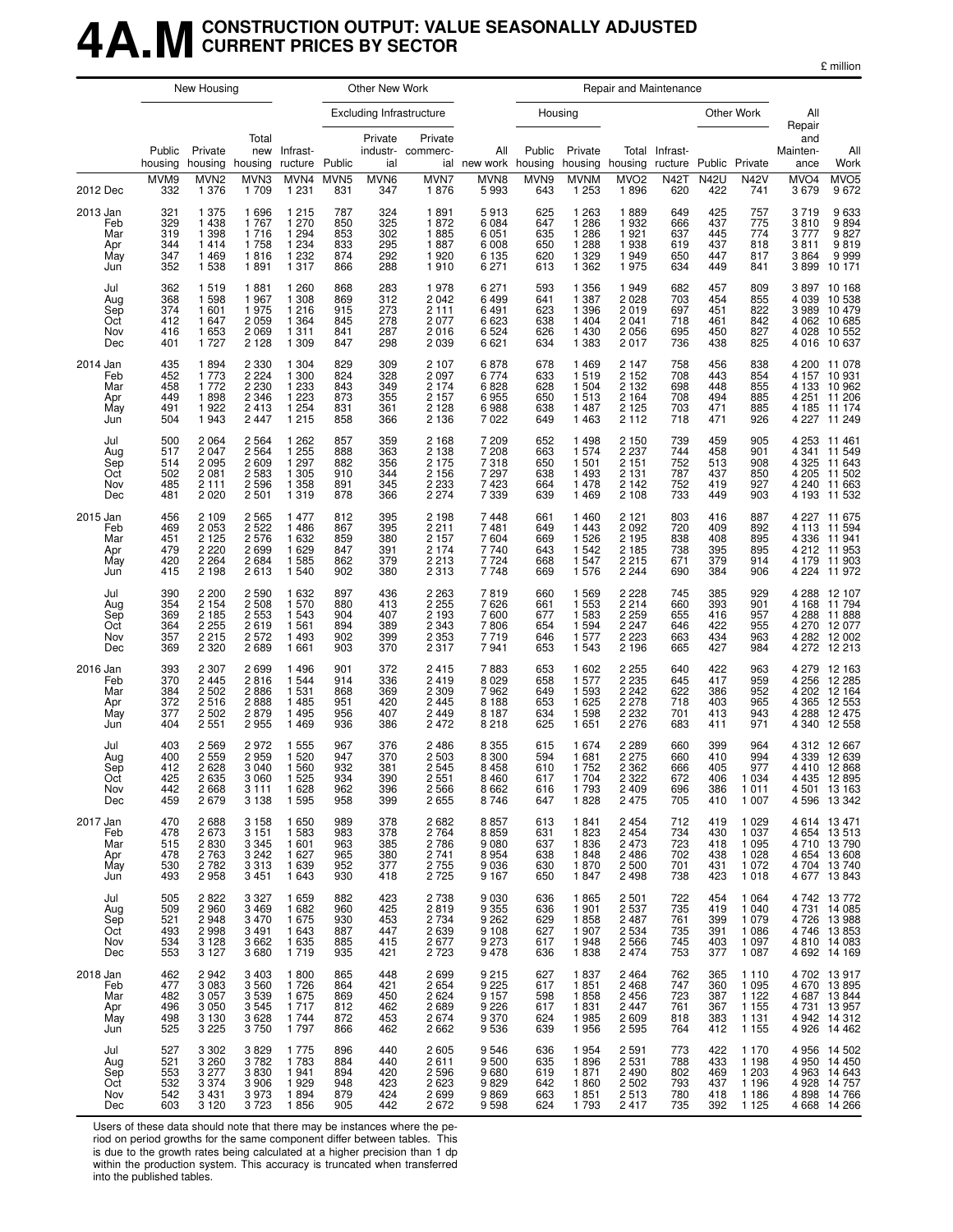### **4ACONSTRUCTION OUTPUT: VALUE NON-SEASONALLY ADJUSTED CURRENT PRICES BY SECTOR**

|      |                   | New Housing        |                         |                     |                   | Other New Work                  |                            |                 |                   |                    | Repair and Maintenance |                          |         | Other Work   |                                   |             |
|------|-------------------|--------------------|-------------------------|---------------------|-------------------|---------------------------------|----------------------------|-----------------|-------------------|--------------------|------------------------|--------------------------|---------|--------------|-----------------------------------|-------------|
|      |                   |                    |                         |                     |                   | <b>Excluding Infrastructure</b> |                            |                 |                   | Housing            |                        |                          |         |              | All                               |             |
|      | Public<br>housing | Private<br>housing | Total<br>new<br>housing | Infrast-<br>ructure | Public            | Private<br>industr-<br>ial      | Private<br>commerc-<br>ial | All<br>new work | Public<br>housing | Private<br>housing | Total<br>housing       | Infrast-<br>ructure      | Public  | Private      | Repair<br>and<br>Mainten-<br>ance | All<br>Work |
|      | MV6L              | MV6M               | MVM <sub>5</sub>        | MV6N                | MV <sub>6</sub> O | MV6P                            | MV6Q                       | MV6R            | MV6S              | MV6T               | MV6V                   | MV6W                     | MV6X    | MV6Y         | MV6Z                              | <b>MV72</b> |
| 1997 | 1 0 2 8           | 7559               | 8587                    | 7953                | 3 0 6 3           | 4536                            | 12 631                     | 36 770          | 5 2 2 9           | 7460               | 12 689                 | $\qquad \qquad -$        | 4 6 6 9 | 6862         | 24 220                            | 60 990      |
| 1998 | 881               | 8 1 4 6            | 9 0 2 7                 | 7703                | 3 3 4 3           | 4893                            | 14 747                     | 39 713          | 5 1 1 0           | 7890               | 13 000                 | $\overline{\phantom{0}}$ | 4 7 7 8 | 7 3 3 4      | 25 112                            | 64 825      |
| 1999 | 824               | 8 0 7 9            | 8 9 0 3                 | 7610                | 3907              | 5 0 3 0                         | 17713                      | 43 163          | 5 0 5 9           | 7990               | 13 049                 |                          | 4882    | 7487         | 25 4 18                           | 68 581      |
| 2000 | 1075              | 9475               | 10 550                  | 7941                | 3863              | 4717                            | 18 608                     | 45 679          | 5 1 0 4           | 8 3 5 8            | 13 4 62                | $\qquad \qquad -$        | 5 1 5 8 | 8412         | 27 032                            | 72 711      |
| 2001 | 1 1 7 4           | 9639               | 10813                   | 8814                | 4 2 5 3           | 4 709                           | 19 988                     | 48 577          | 5 1 6 4           | 8870               | 14 0 34                | $\overline{\phantom{0}}$ | 5 5 4 1 | 9808         | 29 383                            | 77960       |
| 2002 | 1411              | 11 453             | 12864                   | 10 033              | 5517              | 4 3 2 3                         | 22 2 20                    | 54 957          | 4974              | 10 255             | 15 2 29                |                          | 6 0 6 5 | 10 969       | 32 263                            | 87 220      |
| 2003 | 1706              | 15 017             | 16 723                  | 9333                | 7 2 8 0           | 4765                            | 22 893                     | 60 994          | 5781              | 11 146             | 16 927                 |                          | 7 1 6 8 | 12 169       | 36 264                            | 97 258      |
| 2004 | 2210              | 18 977             | 21 187                  | 8 2 4 3             | 8638              | 5 2 1 0                         | 25 509                     | 68 787          | 6414              | 11 951             | 18 3 65                | $\qquad \qquad -$        | 7 2 1 5 | 12 291       | 37 871                            | 106 658     |
| 2005 | 2 2 5 1           | 20 715             | 22 966                  | 8 2 4 1             | 8 3 6 2           | 5610                            | 26 3 25                    | 71 504          | 6642              | 12 276             | 18918                  |                          | 8 0 4 4 | 13 0 27      | 39 989                            | 111 493     |
| 2006 | 2853              | 21 765             | 24 618                  | 8 1 7 8             | 8 0 4 7           | 6 3 0 8                         | 30 121                     | 77 272          | 6819              | 12 5 68            | 19 387                 | $\overline{\phantom{0}}$ | 7868    | 13794        | 41 049                            | 118 321     |
| 2007 | 3480              | 22 146             | 25 6 26                 | 8642                | 8 3 4 7           | 6438                            | 34 404                     | 83 457          | 6885              | 13 4 76            | 20 361                 |                          | 7439    | 15 807       | 43 607                            | 127 064     |
| 2008 | 3 2 9 9           | 18 138             | 21 437                  | 9715                | 9988              | 5 3 3 9                         | 35 190                     | 81 669          | 7467              | 14 708             | 22 175                 | $\overline{\phantom{0}}$ | 8635    | 16 165       | 46 975                            | 128 644     |
| 2009 | 3 3 2 7           | 12 5 9 2           | 15919                   | 10738               | 11857             | 3515                            | 25 558                     | 67 587          | 7417              | 13 283             | 20 700                 | $\overline{\phantom{0}}$ | 8631    | 14 165       | 43 496                            | 111 083     |
| 2010 | 4893              | 14 839             | 19732                   | 13 540              | 14 372            | 3551                            | 23 710                     | 74 905          | 7871              | 14 4 05            | 22 276                 | 6841                     | 5074    | 8 2 9 0      | 42 480                            | 117385      |
| 2011 | 4924              | 16 398             | 21 3 22                 | 15 320 13 311       |                   | 3 3 6 5                         | 24 272                     | 77 590          | 7 2 2 3           | 15 159             | 22 383                 | 7755                     | 5 0 5 0 | 8960         | 44 147                            | 121 737     |
| 2012 | 4 0 4 9           | 16 383             | 20 432                  | 14 4 26             | 10878             | 3810                            | 22 6 27                    | 72 172          | 7646              | 15 121             | 22 768                 | 7672                     | 4 9 6 1 | 9 2 6 3      | 44 664                            | 116836      |
| 2013 | 4 3 4 3           | 18 379             | 22 7 22                 | 15 333              | 10 249            | 3558                            | 23 6 29                    | 75 492          | 7545              | 16 170             | 23 715                 | 8086                     | 5 3 5 0 | 9 7 6 1      | 46 912                            | 122 404     |
| 2014 | 5788              | 23 619             | 29 407                  | 15 3 25             | 10 363            | 4 202                           | 25 943                     | 85 240          | 7783              | 17969              | 25 7 52                | 8801                     | 5519    | 10 638       | 50 710                            | 135 950     |
| 2015 | 4893              | 26 298             | 31 190                  | 18811               | 10530             | 4735                            | 26 991                     | 92 257          | 7910              | 18511              | 26 4 21                | 8 4 9 6                  | 4867    | 11 077       | 50 861                            | 143 118     |
| 2016 | 4842              | 30 562             | 35 404                  | 18 403 11 226       |                   | 4 601                           | 29 816                     | 99 448          | 7572              | 20 078             | 27 651                 | 8 0 6 7                  | 4 8 6 7 | 11 739       | 52 323                            | 151 772     |
| 2017 | 6079              | 34 679             | 40 759                  | 19 756              | 11 260            | 4 9 0 0                         | 32 782                     | 109 457         | 7581              | 22 3 8 3           | 29 9 64                | 8762                     | 5 0 0 2 | 12732        | 56 459                            | 165 916     |
| 2018 | 6217              | 38 250             | 44 467                  | 21 637 10 554       |                   | 5 2 8 4                         | 31 808                     | 113 751         | 7540              | 22 543             | 30 084                 | 9 2 4 6                  |         | 4 844 13 847 | 58 021                            | 171 772     |

Users of these data should note that there may be instances where the pe-

riod on period growths for the same component differ between tables. This is due to the growth rates being calculated at a higher precision than 1 dp within the production system. This accuracy is truncated when transferred into the published tables.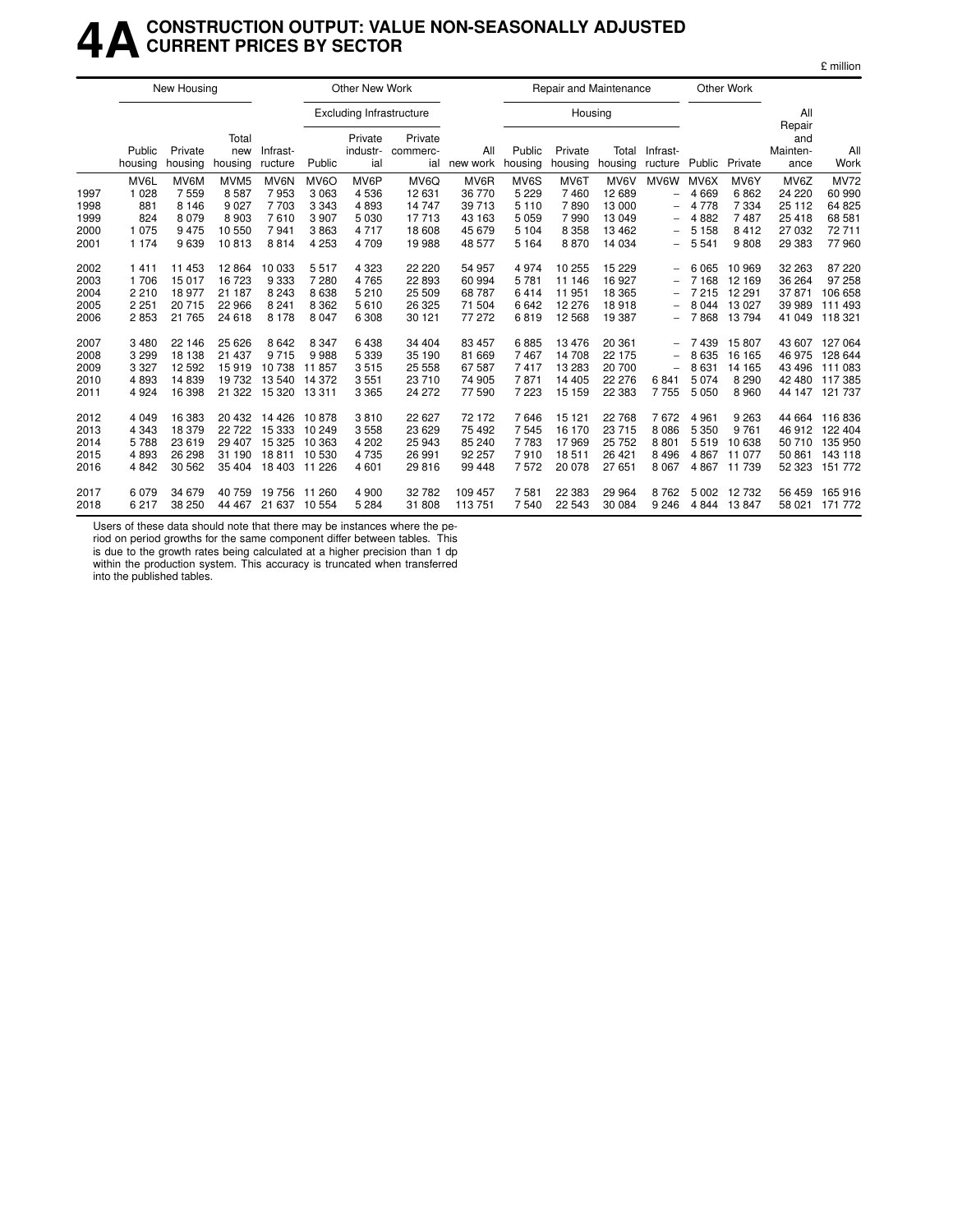## **4QCONSTRUCTION OUTPUT: VALUE NON-SEASONALLY ADJUSTED CURRENT PRICES BY SECTOR**

|                                       |                                          | New Housing                             |                                                        |                                       |                                                       | Other New Work                                   |                                            |                                           |                                         |                                            | Repair and Maintenance                |                                                                                                               |                                                               | Other Work                                    |                                   |                                                                  |
|---------------------------------------|------------------------------------------|-----------------------------------------|--------------------------------------------------------|---------------------------------------|-------------------------------------------------------|--------------------------------------------------|--------------------------------------------|-------------------------------------------|-----------------------------------------|--------------------------------------------|---------------------------------------|---------------------------------------------------------------------------------------------------------------|---------------------------------------------------------------|-----------------------------------------------|-----------------------------------|------------------------------------------------------------------|
|                                       |                                          |                                         |                                                        |                                       |                                                       |                                                  | <b>Excluding Infrastructure</b>            |                                           |                                         | Housing                                    |                                       |                                                                                                               |                                                               |                                               | All                               |                                                                  |
|                                       | Public<br>housing                        | Private<br>housing                      | Total<br>new<br>housing                                | Infrast-<br>ructure                   | Public                                                | Private<br>ial                                   | Private<br>industr- commerc-               | All<br>ial new work                       | Public<br>housing                       | Private<br>housing                         | housing                               | Total Infrast-<br>ructure Public Private                                                                      |                                                               |                                               | Repair<br>and<br>Mainten-<br>ance | All<br>Work                                                      |
| 2004 Q1<br>Q <sub>2</sub><br>Q3<br>Q4 | MV6L<br>551<br>582<br>556<br>521         | MV6M<br>4534<br>4675<br>4862<br>4 9 0 6 | MVM <sub>5</sub><br>5 0 8 5<br>5 2 5 7<br>5418<br>5427 | 2 1 0 9<br>2 1 2 5<br>2 0 8 7<br>1922 | MV6N MV6O<br>2 1 3 3<br>2 1 6 9<br>2 1 7 1<br>2 1 6 5 | MV6P<br>1 2 9 8<br>1 2 6 9<br>1 2 9 9<br>1 3 4 4 | MV6Q<br>6 2 2 0<br>6 3 9 0<br>6462<br>6437 | MV6R<br>16845<br>17210<br>17437<br>17 295 | MV6S<br>1696<br>1568<br>1 5 6 2<br>1588 | MV6T<br>2985<br>2845<br>3 0 4 6<br>3 0 7 5 | MV6V<br>4681<br>4413<br>4 608<br>4663 | MV6W<br>$\qquad \qquad -$<br>$\overline{\phantom{0}}$<br>$\overline{\phantom{0}}$<br>$\overline{\phantom{0}}$ | MV6X<br>1863<br>1695<br>1805<br>1852                          | MV6Y<br>3 1 4 4<br>2952<br>3 0 7 5<br>3 1 2 0 | MV6Z<br>9688<br>9 0 6 0<br>9635   | <b>MV72</b><br>26 533<br>26 270<br>9 488 26 925<br>26 930        |
| 2005 Q1<br>Q <sub>2</sub><br>Q3<br>Q4 | 567<br>568<br>539<br>577                 | 4962<br>5 2 3 1<br>5 3 0 1<br>5 2 2 1   | 5 5 2 9<br>5799<br>5840<br>5798                        | 1984<br>2 0 0 8<br>2 1 1 8<br>2 1 3 1 | 2 1 3 2<br>2 1 0 7<br>2064<br>2059                    | 1 3 1 6<br>1 378<br>1421<br>1 4 9 5              | 6 3 6 0<br>6537<br>6619<br>6809            | 17 321<br>17829<br>18 062<br>18 29 2      | 1828<br>1730<br>1568<br>1516            | 2983<br>3 0 4 1<br>3 0 8 7<br>3 1 6 5      | 4811<br>4771<br>4655<br>4681          | $\overline{a}$                                                                                                | 2 0 4 1<br>1984<br>2 0 2 4<br>1995                            | 3 2 0 8<br>3 2 1 0<br>3 3 5 3<br>3 2 5 6      | 9965                              | 10 060 27 381<br>27794<br>10 032 28 094<br>9 9 32 28 2 24        |
| 2006 Q1<br>Q2<br>Q3<br>Q4             | 683<br>723<br>731<br>716                 | 5 2 7 4<br>5 4 0 4<br>5540<br>5547      | 5957<br>6 1 2 7<br>6 2 7 1<br>6 2 6 3                  | 2 1 0 3<br>2 0 4 3<br>2 0 4 7<br>1985 | 2045<br>1994<br>2 0 0 5<br>2 0 0 3                    | 1 560<br>1 5 3 3<br>1 5 5 9<br>1656              | 7 0 9 3<br>7 2 7 9<br>7743<br>8 0 0 6      | 18758<br>18976<br>19625<br>19913          | 1708<br>1637<br>1778<br>1696            | 3 0 8 7<br>3 1 7 4<br>3 0 9 0<br>3 2 1 7   | 4795<br>4811<br>4868<br>4913          | $\overline{\phantom{0}}$                                                                                      | 1972<br>1987<br>2 0 2 4<br>1885                               | 3 2 4 1<br>3 3 6 1<br>3 4 3 2<br>3760         | 10 008<br>10 159<br>10 324        | 28 766<br>29 135<br>29 949<br>10 558 30 471                      |
| 2007 Q1<br>Q <sub>2</sub><br>Q3<br>Q4 | 876<br>901<br>872<br>831                 | 5613<br>5615<br>5567<br>5 3 5 1         | 6489<br>6516<br>6439<br>6 182                          | 2010<br>2 1 4 6<br>2 2 4 8<br>2 2 3 8 | 2 0 0 3<br>2028<br>2 1 2 8<br>2 1 8 8                 | 1679<br>1 655<br>1 574<br>1 5 3 0                | 8 1 7 2<br>8414<br>8806<br>9012            | 20 353<br>20 759<br>21 195<br>21 150      | 1817<br>1675<br>1680<br>1713            | 3 1 9 5<br>3 3 6 9<br>3 2 7 8<br>3634      | 5012<br>5044<br>4958<br>5 3 4 7       | $\overline{\phantom{0}}$                                                                                      | 1814<br>1821<br>1888<br>1916                                  | 3835<br>3818<br>4 0 4 6<br>4 108              | 10 661<br>10 683<br>11 371        | 31 0 14<br>31 442<br>10 892 32 087<br>32 521                     |
| 2008 Q1<br>Q <sub>2</sub><br>Q3<br>Q4 | 866<br>860<br>834<br>739                 | 5 1 8 6<br>4835<br>4 3 8 6<br>3731      | 6 0 5 2<br>5695<br>5 2 2 0<br>4 4 7 0                  | 2 3 5 3<br>2517<br>2 5 6 8<br>2 2 7 7 | 2 3 3 3<br>2420<br>2594<br>2641                       | 1 5 2 5<br>1 3 5 1<br>1 2 8 3<br>1 1 8 0         | 9 1 9 5<br>8848<br>9039<br>8 1 0 8         | 21 458<br>20 831<br>20 704<br>18676       | 1787<br>1 903<br>1943<br>1834           | 3 4 2 0<br>3712<br>3600<br>3976            | 5 207<br>5615<br>5 5 4 3<br>5810      | $\overline{\phantom{0}}$<br>$\overline{\phantom{0}}$<br>$\overline{\phantom{0}}$                              | 2 0 6 3<br>2 1 2 8<br>2 3 3 3<br>2 1 1 1                      | 4 0 8 6<br>4 204<br>4 0 7 0<br>3805           | 11 947<br>11 946                  | 11 356 32 814<br>32 778<br>32 650<br>11 726 30 402               |
| 2009 Q1<br>Q <sub>2</sub><br>Q3<br>Q4 | 734<br>763<br>874<br>956                 | 3 2 8 8<br>3 1 7 5<br>3 0 3 1<br>3098   | 4 0 2 2<br>3938<br>3 9 0 5<br>4 0 5 4                  | 2 3 2 3<br>2 5 9 0<br>2741<br>3 0 8 4 | 2621<br>2802<br>3 0 8 7<br>3 3 4 7                    | 971<br>848<br>818<br>878                         | 7 1 9 5<br>6742<br>6 2 2 9<br>5 3 9 2      | 17 132<br>16920<br>16780<br>16 755        | 1813<br>1802<br>1983<br>1819            | 3 2 9 5<br>3 2 8 2<br>3501<br>3 2 0 5      | 5 108<br>5 0 8 4<br>5484<br>5 0 24    | $\qquad \qquad -$<br>$\overline{\phantom{0}}$                                                                 | 2 0 5 3<br>1938<br>2 4 9 7<br>2 1 4 3                         | 3 5 5 4<br>3 4 5 0<br>3694<br>3 4 6 7         | 11 675<br>10 634                  | 10 715 27 847<br>10 472 27 392<br>28 455<br>27 389               |
| 2010 Q1<br>Q <sub>2</sub><br>Q3<br>Q4 | 1 0 7 2<br>1 2 3 0<br>1 3 1 1<br>1 2 7 9 | 3029<br>3815<br>3996<br>3999            | 4 101<br>5 0 4 5<br>5 3 0 7<br>5 2 7 9                 | 3 3 1 5<br>3647<br>3 4 4 8<br>3 1 3 0 | 3 3 0 3<br>3600<br>3786<br>3683                       | 823<br>882<br>1 0 2 5<br>821                     | 5 4 4 3<br>5817<br>6453<br>5997            | 16985<br>18 991<br>20 019<br>18910        | 2 0 38<br>1941<br>1963<br>1930          | 3 0 1 1<br>3 5 24<br>3887<br>3983          | 5 0 4 9<br>5464<br>5850<br>5912       | 1 607<br>1791<br>1764<br>1679                                                                                 | 1 2 3 8<br>1 200<br>1409<br>1 2 2 7                           | 1943<br>1992<br>2 1 7 4<br>2 180              | 10 448<br>11 197<br>10 999        | 9 837 26 822<br>29 439<br>31 216<br>29 908                       |
| 2011 Q1<br>Q <sub>2</sub><br>Q3<br>Q4 | 1 2 4 3<br>1 307<br>1 2 1 3<br>1 1 6 2   | 3658<br>4 2 6 0<br>4 2 7 3<br>4 207     | 4 9 0 1<br>5 5 6 7<br>5486<br>5 3 6 9                  | 3 4 7 3<br>4 0 4 8<br>3890<br>3 9 0 9 | 3 3 9 9<br>3 3 5 4<br>3472<br>3 0 8 6                 | 795<br>866<br>839<br>865                         | 5 4 21<br>5991<br>6453<br>6 4 0 7          | 17989<br>19825<br>20 140<br>19636         | 1920<br>1750<br>1761<br>1791            | 3 4 4 7<br>3692<br>3852<br>4 1 6 8         | 5 3 6 7<br>5443<br>5613<br>5959       | 1880<br>1867<br>2066<br>1941                                                                                  | 1 2 1 2<br>1 1 4 5<br>1459<br>1 2 3 4                         | 2 1 8 8<br>2 1 7 4<br>2 3 2 5<br>2 2 7 2      | 10 629<br>11 464                  | 10 648 28 636<br>30 455<br>31 604<br>11 406 31 042               |
| 2012 Q1<br>Q2<br>Q <sub>3</sub><br>Q4 | 1 0 2 3<br>1018<br>1011<br>997           | 3978<br>4 1 9 1<br>3997<br>4218         | 5 0 0 0<br>5 2 0 9<br>5 0 0 8<br>5 2 1 5               | 3 4 6 6<br>3 4 2 0<br>3707<br>3832    | 2716<br>2692<br>2861<br>2608                          | 924<br>950<br>936<br>1 000                       | 5483<br>5793<br>5 6 63<br>5 6 8 9          | 17589<br>18 0 64<br>18 174<br>18 344      | 1942<br>1814<br>1938<br>1952            | 3739<br>3696<br>3808<br>3878               | 5682<br>5510<br>5746<br>5830          | 1916<br>1993<br>1885<br>1879                                                                                  | 1 250<br>1 107<br>1 3 9 5<br>1 209                            | 2 3 4 2<br>2 2 6 8<br>2 3 6 3<br>2 2 9 0      | 10879<br>11 389<br>11 208         | 11 189 28 779<br>28 943<br>29 5 63<br>29 552                     |
| 2013 Q1<br>Q2<br>Q3<br>Q4             | 904<br>1 0 8 9<br>1 1 0 9<br>1 2 4 2     | 3751<br>4697<br>4 769<br>5 1 6 2        | 4 6 5 4<br>5786<br>5878<br>6404                        | 3618<br>3797<br>4 0 6 5               | 2 3 0 5<br>2 5 3 3<br>3 852 2 865<br>2 547            | 924<br>883<br>882<br>869                         | 5 3 3 5<br>5 6 4 5<br>6 384<br>6 2 6 6     | 16836<br>18 644<br>19861<br>20 151        | 1993<br>1812<br>1859<br>1881            | 3 4 9 3<br>3988<br>4 2 5 0<br>4 4 3 8      | 5485<br>5800<br>6 1 0 9<br>6 3 2 0    | 1943<br>1898                                                                                                  | 1 2 4 5<br>1 2 4 1<br>2 122 1 542<br>2 123 1 322              | 2 2 2 0<br>2449<br>2 5 7 9<br>2512            |                                   | 10 894 27 730<br>11 388 30 032<br>12 352 32 213<br>12 277 32 428 |
| 2014 Q1<br>Q <sub>2</sub><br>Q3<br>Q4 | 1 2 8 1<br>1488<br>1 537<br>1482         | 5049<br>5963<br>6249<br>6 3 5 8         | 6 3 3 0<br>7452<br>7785<br>7840                        | 3700<br>3887                          | 3 672 2 301<br>2 5 2 3<br>2849<br>4 0 66 2 691        | 946<br>1 0 9 1<br>1 1 2 3<br>1 0 4 2             | 6058<br>6 3 5 0<br>6 757<br>6778           | 19 309<br>21 1 1 5<br>22 401<br>22 4 16   | 2 0 2 7<br>1871<br>1971<br>1914         | 4 202<br>4 4 2 3<br>4 6 9 1<br>4 6 5 3     | 6 2 2 9<br>6 2 9 3<br>6 662<br>6567   | 2 2 6 3                                                                                                       | 2 150 1 286<br>2 127 1 311<br>1 643<br>2 2 61 1 2 80          | 2 4 5 5<br>2 6 6 9<br>2806<br>2 7 0 8         |                                   | 12 120 31 429<br>12 400 33 515<br>13 373 35 774<br>12 816 35 232 |
| 2015 Q1<br>Q2<br>Q3<br>Q4             | 1 3 1 3<br>1 3 5 9<br>1 1 1 7<br>1 1 0 3 | 5850<br>6925<br>6571<br>6952            | 7 1 6 3<br>8 2 8 4<br>7688<br>8 0 5 5                  | 4 4 3 0<br>4 748<br>4 8 25<br>4 8 0 9 | 2 3 4 2<br>2575<br>2909<br>2 7 0 3                    | 1 1 2 7<br>1 1 5 1<br>1 2 9 3<br>1 1 6 3         | 6 2 6 2<br>6625<br>6984<br>7 1 2 0         | 21 3 24<br>23 3 84<br>23 698<br>23 851    | 2 0 8 2<br>1915<br>1999<br>1913         | 4 1 2 8<br>4 6 3 1<br>4838<br>4915         | 6210<br>6 5 4 5<br>6837<br>6828       | 2075                                                                                                          | 2 3 55 1 177<br>2 101 1 060<br>1 3 8 6<br>1965 1244           | 2 5 7 9<br>2683<br>2878<br>2937               |                                   | 12 321 33 645<br>12 390 35 774<br>13 176 36 874<br>12 974 36 825 |
| 2016 Q1<br>Q2<br>Q3<br>Q4             | 1 0 8 6<br>1 1 9 7<br>1 2 1 9<br>1 3 4 0 | 6781<br>7864<br>7787<br>8 1 3 0         | 7866<br>9 0 6 1<br>9 0 0 6<br>9470                     | 4411<br>4 4 3 6<br>4 7 2 5<br>4 8 31  | 2478<br>2808<br>3095<br>2845                          | 1 0 3 1<br>1 2 1 2<br>1 1 7 6<br>1 1 8 1         | 6845<br>7 297<br>7848<br>7826              | 22 630<br>24 8 14<br>25 851<br>26 153     | 2 0 8 7<br>1846<br>1814<br>1826         | 4 4 8 7<br>4873<br>5 2 2 8<br>5 4 9 1      | 6574<br>6 718<br>7 041<br>7317        |                                                                                                               | 1894 1162<br>2 111 1 140<br>1996 1408<br>2 0 65 1 1 57        | 2 8 0 4<br>2833<br>3 0 2 3<br>3 0 8 0         |                                   | 12 435 35 065<br>12 803 37 617<br>13 468 39 319<br>13 618 39 770 |
| 2017 Q1<br>Q <sub>2</sub><br>Q3<br>Q4 | 1 3 8 2<br>1 548<br>1 550<br>1 600       | 7763<br>8681<br>8739<br>9497            | 9 1 4 5<br>10 229<br>10 289<br>11 096                  | 4 6 7 3<br>4 8 7 1<br>5 1 0 1         | 2726<br>2802<br>2984<br>5 111 2 748                   | 1 0 7 2<br>1 1 9 0<br>1 3 6 1<br>1 2 7 8         | 7876<br>8 2 1 6<br>8561<br>8 1 2 9         | 25 4 9 2<br>27 307<br>28 29 6<br>28 3 6 3 | 1990<br>1870<br>1887<br>1834            | 5 1 8 8<br>5 5 6 5<br>5 7 5 9<br>5871      | 7 1 7 8<br>7435<br>7645<br>7706       | 2 2 2 0                                                                                                       | 2 162 1 201<br>2 143 1 172<br>1482<br>2 2 3 6 1 1 4 7         | 3 0 8 0<br>3 0 6 4<br>3 2 6 9<br>3319         |                                   | 13 621 39 113<br>13 814 41 121<br>14 617 42 913<br>14 407 42 770 |
| 2018 Q1<br>Q2<br>Q3<br>Q4             | 1 3 5 0<br>1 5 6 7<br>1614<br>1686       | 8594<br>9641<br>9833<br>10 182          | 9944<br>11 209<br>11 447<br>11 868                     | 5 0 4 9<br>5 5 7 4                    | 2 3 8 4<br>5 212 2 506<br>2920<br>5 801 2 745         | 1 2 3 3<br>1 4 0 5<br>1 3 6 8<br>1 2 7 8         | 7637<br>8 0 3 1<br>8 0 3 4<br>8 1 0 6      | 26 246<br>28 3 6 3<br>29 344<br>29 7 98   | 1945<br>1833<br>1869<br>1893            | 5 1 5 4<br>5825<br>5853<br>5 7 1 1         | 7 0 9 9<br>7659<br>7721<br>7604       |                                                                                                               | 2 2 14 1 0 2 7<br>2 344 1 058<br>2 367 1 550<br>2 3 20 1 20 9 | 3 2 4 4<br>3 3 7 1<br>3658<br>3 5 7 3         |                                   | 13 585 39 831<br>14 432 42 795<br>15 297 44 641<br>14 707 44 505 |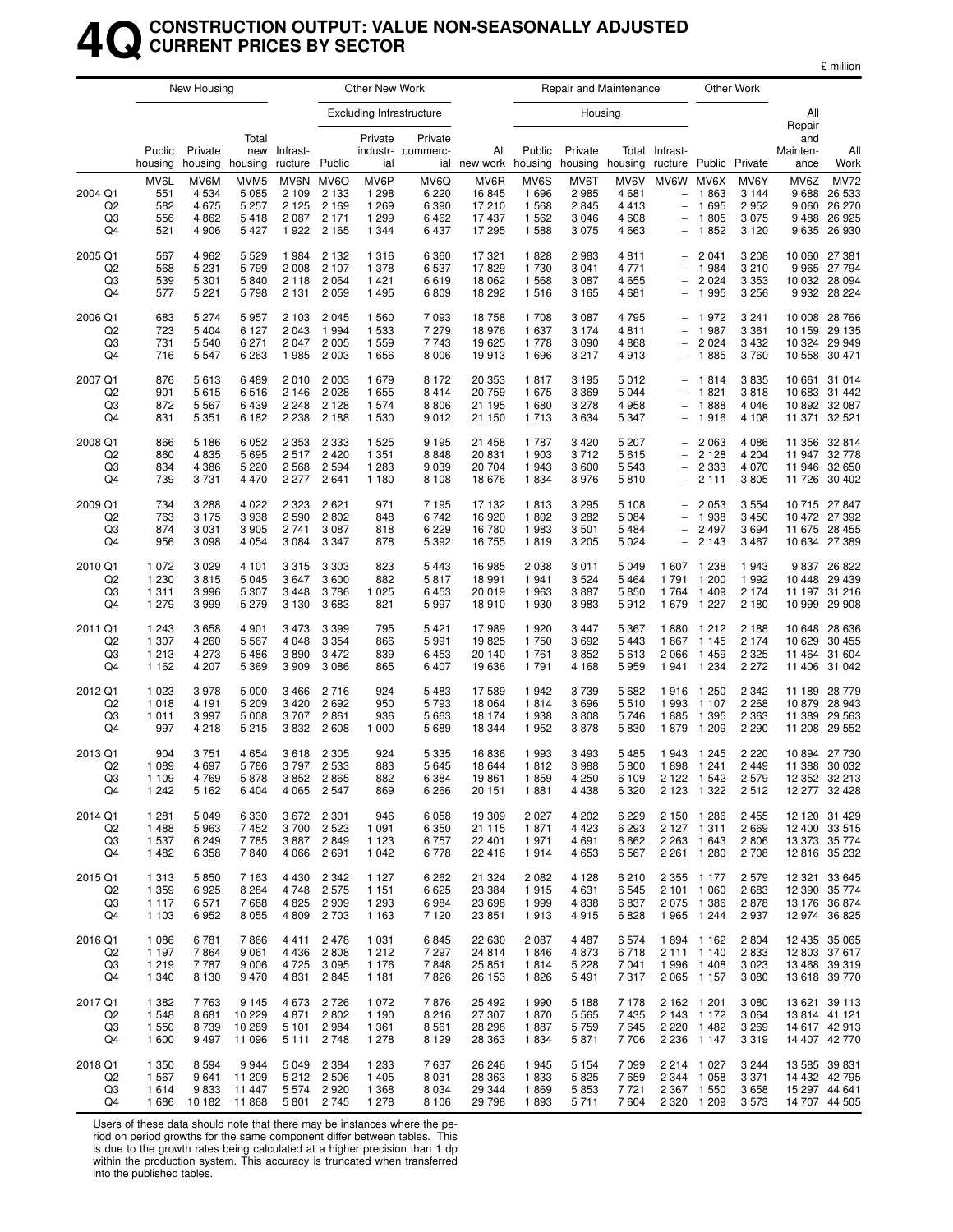### **4MCONSTRUCTION OUTPUT: VALUE NON-SEASONALLY ADJUSTED CURRENT PRICES BY SECTOR**

£ million

|                                             |                                        | New Housing                                               |                                                             |                                                               |                                              | Other New Work                         |                                                              |                                                       |                                        | Repair and Maintenance                                       |                                                                |                                        |                                        | Other Work                                                     |                                         |                                                                                              |
|---------------------------------------------|----------------------------------------|-----------------------------------------------------------|-------------------------------------------------------------|---------------------------------------------------------------|----------------------------------------------|----------------------------------------|--------------------------------------------------------------|-------------------------------------------------------|----------------------------------------|--------------------------------------------------------------|----------------------------------------------------------------|----------------------------------------|----------------------------------------|----------------------------------------------------------------|-----------------------------------------|----------------------------------------------------------------------------------------------|
|                                             |                                        |                                                           |                                                             |                                                               |                                              |                                        | <b>Excluding Infrastructure</b>                              |                                                       |                                        | Housing                                                      |                                                                |                                        |                                        |                                                                | All<br>Repair                           |                                                                                              |
|                                             | Public<br>housing<br>MV6L              | Private<br>MV6M                                           | Total<br>new<br>housing housing<br>MVM <sub>5</sub>         | Infrast-<br>ructure Public<br>MV6N                            | MV6O                                         | Private<br>ial<br>MV6P                 | Private<br>industr- commerc-<br>MV6Q                         | All<br>ial new work housing<br>MV6R                   | Public<br>MV6S                         | Private<br>MV6T                                              | housing housing ructure Public Private<br>MV6V                 | Total Infrast-<br>MV6W                 | MV6X                                   | MV6Y                                                           | and<br>Mainten-<br>ance<br>MV6Z         | All<br>Work                                                                                  |
| 2012 Dec                                    | 320                                    | 1 2 4 8                                                   | 1 5 6 8                                                     | 1 1 2 6                                                       | 741                                          | 323                                    | 1 6 6 2                                                      | 5422                                                  | 562                                    | 1 1 6 7                                                      | 1728                                                           | 554                                    | 354                                    | 660                                                            | 3 2 9 7                                 | MV72<br>8719                                                                                 |
| 2013 Jan<br>Feb<br>Mar<br>Apr<br>May<br>Jun | 258<br>301<br>345<br>332<br>352<br>405 | 1 121<br>1 262<br>1 3 6 8<br>1 4 8 9<br>1522<br>1686      | 1 3 7 9<br>1563<br>1713<br>1821<br>1874<br>2 0 9 1          | 1 0 5 6<br>1 1 7 0<br>1 3 9 3<br>1 227<br>1 256<br>1 3 1 4    | 665<br>752<br>888<br>808<br>875<br>849       | 289<br>326<br>309<br>296<br>296<br>291 | 1679<br>1731<br>1924<br>1832<br>1928<br>1885                 | 5 0 6 7<br>5541<br>6 2 2 7<br>5985<br>6230<br>6430    | 579<br>654<br>760<br>617<br>605<br>590 | 1 0 8 2<br>1 1 5 2<br>1 2 5 9<br>1 2 8 6<br>1 340<br>1 3 6 2 | 1661<br>1806<br>2019<br>1 9 0 4<br>1945<br>1952                | 573<br>651<br>719<br>609<br>653<br>636 | 365<br>403<br>477<br>409<br>417<br>414 | 672<br>739<br>809<br>805<br>816<br>828                         | 3 2 7 0<br>3600<br>4 0 24<br>3830       | 8 338<br>9 141<br>10251<br>3727 9712<br>3831 10061<br>10 260                                 |
| Jul<br>Aug<br>Sep<br>Oct<br>Nov<br>Dec      | 360<br>367<br>382<br>424<br>427<br>391 | 1 602<br>1 5 6 4<br>1 603<br>1824<br>1 704<br>1 633       | 1962<br>1932<br>1984<br>2 2 4 8<br>2 1 3 2<br>2 0 2 4       | 1 3 0 4<br>1 3 2 4<br>1 225<br>1 471<br>1 3 6 6<br>1 2 2 8    | 943<br>967<br>955<br>908<br>869<br>770       | 292<br>316<br>274<br>294<br>287<br>289 | 2 0 9 2<br>2 1 0 8<br>2 1 8 3<br>2 3 0 5<br>2 1 1 6<br>1845  | 6593<br>6646<br>6622<br>7226<br>6769<br>6 1 5 6       | 600<br>632<br>627<br>670<br>651<br>561 | 1452<br>1 3 6 8<br>1 4 3 0<br>1569<br>1 5 5 1<br>1319        | 2052<br>2 0 0 0<br>2058<br>2 2 3 9<br>2 2 0 1<br>1880          | 710<br>716<br>696<br>757<br>702<br>664 | 498<br>555<br>490<br>493<br>453<br>376 | 837<br>884<br>859<br>903<br>849<br>760                         | 4 206<br>3679                           | 4 096 10 689<br>4 154 10 800<br>4 102 10 724<br>4 392 11 618<br>10976<br>9835                |
| 2014 Jan<br>Feb<br>Mar<br>Apr<br>May<br>Jun | 372<br>422<br>487<br>435<br>497<br>556 | 1 631<br>1588<br>1829<br>1894<br>1940<br>2 1 3 0          | 2 0 0 3<br>2011<br>2 3 1 6<br>2 3 3 0<br>2 4 3 6<br>2686    | 1 1 4 5<br>1 1 9 7<br>1 3 3 1<br>1 2 1 6<br>1 257<br>$1\,227$ | 703<br>728<br>870<br>848<br>820<br>854       | 260<br>330<br>357<br>350<br>371<br>370 | 1888<br>1955<br>2 2 1 6<br>2 1 0 2<br>2 1 0 4<br>2 1 4 3     | 5998<br>6 221<br>7 090<br>6846<br>6989<br>7 2 8 0     | 630<br>641<br>757<br>622<br>612<br>637 | 1 2 9 2<br>1 379<br>1 5 3 1<br>1463<br>1464<br>1495          | 1922<br>2 0 2 0 2 0 2 2 8 7<br>2086<br>2076<br>2 1 3 2         | 670<br>691<br>789<br>696<br>707<br>725 | 398<br>409<br>479<br>461<br>420<br>430 | 749<br>820<br>887<br>872<br>867<br>930                         | 3739<br>3 940<br>4 442<br>4070<br>4 216 | 9737<br>10 160<br>11 532<br>4 114 10 960<br>11 059<br>11496                                  |
| Jul<br>Aug<br>Sep<br>Oct<br>Nov<br>Dec      | 499<br>516<br>522<br>513<br>495<br>474 | 2 1 4 5<br>1 980<br>2 1 2 4<br>2 2 6 1<br>2 1 3 6<br>1961 | 2644<br>2 4 9 5<br>2646<br>2 7 7 4<br>2631<br>2 4 3 5       | 1 307<br>1253<br>1 3 2 7<br>1411<br>1 3 9 3<br>1 2 6 2        | 936<br>976<br>937<br>965<br>907<br>818       | 384<br>361<br>378<br>346<br>352<br>343 | 2 295<br>2 168<br>2 2 9 4<br>2 3 9 0<br>2 2 8 3<br>2 1 0 5   | 7565<br>7254<br>7582<br>7886<br>7567<br>6963          | 658<br>644<br>668<br>668<br>675<br>572 | 1600<br>1 525<br>1565<br>1662<br>1573<br>1418                | 2 258<br>2 170<br>2 2 3 4<br>2 3 2 9<br>2 2 4 8<br>1990        | 764<br>752<br>747<br>831<br>763<br>667 | 504<br>571<br>567<br>474<br>415<br>391 | 931<br>913<br>962<br>916<br>942<br>851                         |                                         | 4 457 12 022<br>4 405 11 659<br>4511 12093<br>4 550 12 436<br>4 367 11 934<br>3 899 10 863   |
| 2015 Jan<br>Feb<br>Mar<br>Apr<br>May<br>Jun | 392<br>438<br>483<br>465<br>425<br>468 | 1807<br>1861<br>2 1 8 1<br>2 2 6 1<br>2 2 4 4<br>2 4 2 0  | 2 1 9 9<br>2 2 9 9<br>2 6 6 4<br>2 7 2 6<br>2 6 6 9<br>2889 | 1 2 9 8<br>1 3 8 2<br>1750<br>1 622<br>1 5 6 3<br>1 5 6 2     | 681<br>766<br>896<br>828<br>839<br>908       | 336<br>391<br>400<br>379<br>375<br>397 | 1950<br>2 0 7 9<br>2 233<br>2 121<br>2 1 5 1<br>2 3 5 4      | 6464<br>6917<br>7943<br>7677<br>7597<br>8 1 1 0       | 605<br>657<br>820<br>618<br>629<br>667 | 1 2 5 6<br>1 2 9 5<br>1577<br>1497<br>1495<br>1639           | 1861<br>1952<br>2 3 9 7<br>2 1 1 6<br>2 1 2 4<br>2 3 0 6       | 705<br>702<br>948<br>725<br>674<br>702 | 352<br>379<br>446<br>363<br>342<br>355 | 782<br>857<br>941<br>880<br>878<br>925                         | 4 289                                   | 3700 10164<br>3890 10807<br>4 731 12 674<br>4 084 11 760<br>4 018 11 615<br>12 3 9 9         |
| Jul<br>Aug<br>Sep<br>Oct<br>Nov<br>Dec      | 389<br>351<br>378<br>374<br>365<br>364 | 2 2 8 2<br>2 0 8 0<br>2,209<br>2 4 0 7<br>2 279<br>2 265  | 2670<br>2 4 3 1<br>2 587<br>2 7 8 1<br>2644<br>2630         | 1682<br>1 5 6 9<br>1 574<br>1648<br>1 5 5 2<br>1 609          | 982<br>969<br>958<br>922<br>933<br>849       | 445<br>416<br>431<br>401<br>407<br>355 | 2 3 9 1<br>2 2 8 3<br>2 309<br>2 5 3 3<br>2 4 3 3<br>2 1 5 4 | 8 1 7 0<br>7669<br>7860<br>8 2 8 6<br>7970<br>7596    | 664<br>640<br>695<br>670<br>660<br>583 | 1678<br>1508<br>1 6 5 2<br>1735<br>1702<br>1 4 7 8           | 2 3 4 3<br>2 1 4 8<br>2 3 4 7<br>2 4 0 5<br>2 3 6 1<br>2 0 6 1 | 763<br>662<br>650<br>681<br>676<br>608 | 428<br>472<br>486<br>442<br>425<br>377 | 956<br>907<br>1 0 1 5<br>1 0 1 0<br>998<br>929                 | 4461<br>3975                            | 4 489 12 659<br>4 188 11 857<br>4 498 12 358<br>4 538 12 824<br>12 431<br>11 570             |
| 2016 Jan<br>Feb<br>Mar<br>Apr<br>May<br>Jun | 328<br>339<br>418<br>356<br>382<br>458 | 1965<br>2.258<br>2 5 5 7<br>2 5 7 1<br>2513<br>2780       | 2 2 9 3<br>2 5 9 7<br>2976<br>2927<br>2895<br>3 2 3 9       | 1 2 9 4<br>1 4 4 5<br>1 672<br>1458<br>1 4 9 3<br>1 4 8 5     | 749<br>815<br>914<br>920<br>948<br>940       | 308<br>336<br>387<br>397<br>422<br>394 | 2 1 1 4<br>2 3 0 3<br>2 4 2 8<br>2 3 4 9<br>2 4 3 2<br>2517  | 6758<br>7496<br>8 3 7 7<br>8 0 5 0<br>8 1 8 9<br>8575 | 588<br>690<br>808<br>617<br>603<br>625 | 1 3 6 4<br>1 5 2 0<br>1 604<br>1601<br>1565<br>1707          | 1952<br>2209<br>2413<br>2218<br>2 1 6 8<br>2 3 3 3             | 559<br>629<br>707<br>707<br>703<br>701 | 361<br>390<br>411<br>389<br>361<br>389 | 842<br>951<br>1 0 1 1<br>930<br>919<br>984                     | 4 4 0 8                                 | 3714 10472<br>4 179 11 675<br>4541 12918<br>4 245 12 295<br>4 150 12 339<br>12 983           |
| Jul<br>Aug<br>Sep<br>Oct<br>Nov<br>Dec      | 402<br>396<br>421<br>434<br>449<br>457 | 2 5 8 7<br>2 5 4 9<br>2651<br>2762<br>2 7 7 2<br>2 5 9 7  | 2989<br>2946<br>3 0 7 2<br>3 196<br>3 2 2 1<br>3 0 5 3      | 1 570<br>1 5 6 3<br>1 5 9 3<br>1 5 9 4<br>1709<br>1 5 2 8     | 1 0 2 9<br>1078<br>989<br>937<br>1012<br>896 | 385<br>381<br>410<br>403<br>412<br>367 | 2 5 3 3<br>2 6 3 2<br>2683<br>2 701<br>2 6 9 3<br>2 4 3 2    | 8506<br>8599<br>8747<br>8829<br>9 0 4 7<br>8 2 7 6    | 598<br>590<br>626<br>622<br>633<br>571 | 1 7 2 4<br>1687<br>1816<br>1816<br>1947<br>1727              | 2 3 2 3<br>2 2 7 7<br>2442<br>2438<br>2581<br>2 2 9 8          | 672<br>660<br>664<br>704<br>714<br>646 | 428<br>515<br>464<br>407<br>399<br>351 | 962<br>1 0 2 4<br>1 0 3 7<br>1 0 7 7<br>1 0 6 5<br>938         |                                         | 4 385 12 891<br>4 476 13 075<br>4 607 13 354<br>4 626 13 456<br>4758 13806<br>4 233 12 509   |
| 2017 Jan<br>Feb<br>Mar<br>Apr<br>May<br>Jun | 398<br>439<br>545<br>460<br>534<br>555 | 2 3 4 4<br>2 4 6 6<br>2953<br>2676<br>2806<br>3 2 0 0     | 2742<br>2 9 0 5<br>3 4 9 8<br>3 1 3 6<br>3 339<br>3 754     | 1 4 8 2<br>1471<br>1 7 2 1<br>1 5 6 8<br>1 645<br>1 657       | 844<br>865<br>1017<br>909<br>960<br>932      | 331<br>359<br>382<br>367<br>376<br>446 | 2 3 9 8<br>2 602<br>2876<br>2610<br>2811<br>2796             | 7797<br>8 201<br>9 494<br>8590<br>9 1 3 2<br>9586     | 562<br>636<br>792<br>595<br>610<br>665 | 1 6 2 4<br>1668<br>1895<br>1751<br>1887<br>1926              | 2 1 8 6<br>2 3 0 4<br>2687<br>2 3 4 6<br>2 4 9 7<br>2592       | 643<br>703<br>816<br>676<br>706<br>762 | 345<br>391<br>465<br>389<br>381<br>402 | 928<br>1 002<br>1 1 5 1<br>984<br>1 0 5 5<br>1 0 2 5           |                                         | 4 102 11 899<br>4 399 12 600<br>$5120$ $14614$<br>4 395 12 985<br>4 639 13 771<br>4780 14366 |
| Jul<br>Aug<br>Sep<br>Oct<br>Nov<br>Dec      | 509<br>497<br>543<br>497<br>548<br>554 | 2861<br>2940<br>2938<br>3 203<br>3 254<br>3 0 3 9         | 3 370<br>3 437<br>3 4 8 1<br>3700<br>3803<br>3 5 9 4        | 1679<br>1718<br>1 704<br>1741<br>1721<br>1650                 | 929<br>1 0 8 6<br>969<br>932<br>924<br>892   | 439<br>448<br>474<br>480<br>424<br>374 | 2 776<br>2 956<br>2829<br>2850<br>2814<br>2466               | 9 194<br>9 645<br>9457<br>9702<br>9686<br>8975        | 624<br>627<br>636<br>643<br>633<br>558 | 1945<br>1920<br>1894<br>2046<br>2 1 1 1<br>1715              | 2 569<br>2 547<br>2529<br>2689<br>2744<br>2 2 7 3              | 719<br>741<br>760<br>774<br>778<br>684 | 471<br>546<br>465<br>406<br>413<br>328 | 1 0 6 0<br>1 0 7 4<br>1 1 3 6<br>1 150<br>1 1 6 3<br>1 0 0 6   |                                         | 4 819 14 013<br>4 907 14 552<br>4 890 14 348<br>5 019 14 721<br>5 097 14 782<br>4 291 13 266 |
| 2018 Jan<br>Feb<br>Mar<br>Apr<br>May<br>Jun | 391<br>438<br>520<br>476<br>502<br>590 | 2639<br>2875<br>3 0 8 0<br>3 0 6 7<br>3 1 4 4<br>3 4 3 1  | 3 031<br>3 3 1 3<br>3 600<br>3 5 4 3<br>3646<br>4 0 20      | 1 653<br>1 6 2 0<br>1775<br>1678<br>1750<br>1 7 8 4           | 745<br>758<br>881<br>783<br>872<br>851       | 385<br>393<br>455<br>449<br>464<br>492 | 2470<br>2 5 0 7<br>2659<br>2617<br>2 7 3 6<br>2678           | 8 2 8 3<br>8592<br>9371<br>9070<br>9467<br>9826       | 586<br>625<br>734<br>584<br>604<br>646 | 1651<br>1689<br>1814<br>1820<br>2002<br>2 0 0 4              | 2 2 3 7<br>2315<br>2548<br>2403<br>2605<br>2650                | 698<br>716<br>800<br>742<br>825<br>777 | 303<br>324<br>400<br>326<br>341<br>391 | 1 0 2 9<br>1 0 4 9<br>1 1 6 6<br>1 1 2 2<br>1 1 1 0<br>1 1 3 9 |                                         | 4 267 12 550<br>4 4 04 12 9 96<br>4 915 14 286<br>4 594 13 663<br>4881 14348<br>4 957 14 783 |
| Jul<br>Aug<br>Sep<br>Oct<br>Nov<br>Dec      | 531<br>508<br>575<br>532<br>547<br>607 | 3 3 6 9<br>3 239<br>3 225<br>3613<br>3590<br>2979         | 3899<br>3747<br>3801<br>4 144<br>4 137<br>3587              | 1813<br>1813<br>1948<br>2 0 4 5<br>1979<br>1 777              | 982<br>1 0 2 4<br>914<br>998<br>906<br>841   | 477<br>443<br>448<br>449<br>427<br>401 | 2682<br>2 7 3 4<br>2618<br>2846<br>2839<br>2421              | 9854<br>9761<br>9729<br>10 483<br>10 288<br>9 0 27    | 631<br>624<br>613<br>669<br>680<br>544 | 2065<br>1915<br>1873<br>2044<br>2 0 2 5<br>1 6 4 3           | 2696<br>2 539<br>2 486<br>2713<br>2705<br>2 1 8 7              | 781<br>795<br>792<br>844<br>811<br>665 | 445<br>572<br>533<br>467<br>422<br>320 | 1 1 7 8<br>1 2 3 1<br>1 2 4 9<br>1 2 8 6<br>1257<br>1 0 3 0    |                                         | 5 100 14 953<br>5 137 14 898<br>5 060 14 789<br>5 311 15 793<br>5 195 15 483<br>4 202 13 229 |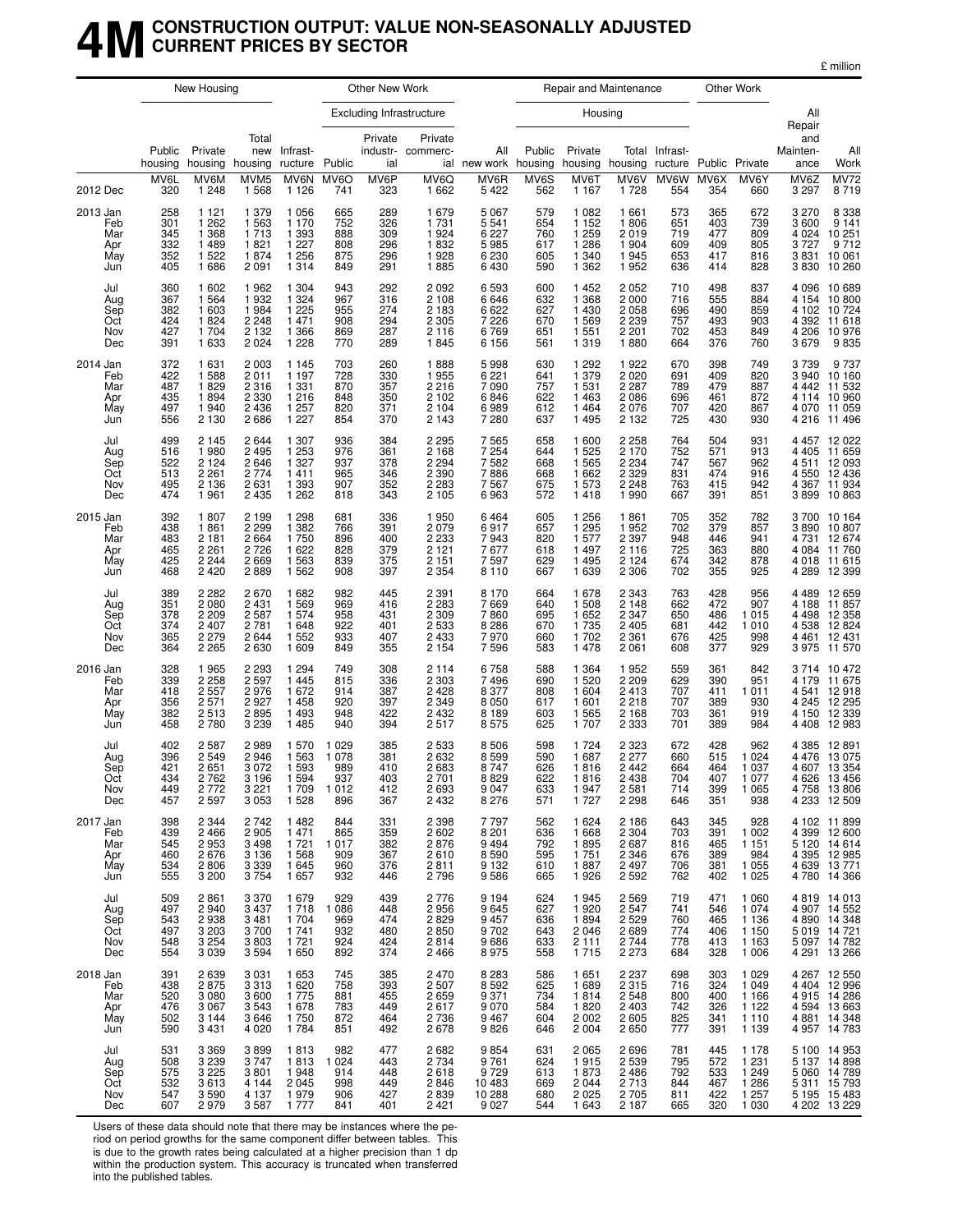#### **5 CONSTRUCTION OUTPUT: VALUE NON-SEASONALLY ADJUSTED CURRENT PRICES BY TYPE OF WORK**

| 2015<br>Q4<br>1 103<br>6952<br>178<br>126<br>2 0 9 3<br>1 1 0 5<br>702<br>225<br>380<br>4809<br>1753<br>3 0 5 6 | 2016<br>Q1<br>1 0 8 6<br>6781<br>161<br>147<br>1 903<br>1 0 5 9<br>632<br>193<br>314<br>4411<br>1597<br>2814           | 2016<br>Q2<br>1 1 9 7<br>7864<br>150<br>155<br>1866<br>1 1 0 6<br>687<br>189<br>282<br>4 4 3 6<br>1673                                         | 2016<br>Q <sub>3</sub><br>1 2 1 9<br>7787<br>195<br>177<br>2 0 3 0<br>1 1 8 1<br>689<br>189<br>264<br>4725       | 2016<br>Q4<br>1 340<br>8 1 3 0<br>255<br>172<br>2 1 8 4<br>1 172<br>647<br>175<br>226                                         | 2017<br>Q <sub>1</sub><br>1 3 8 2<br>7 7 6 3<br>288<br>216<br>2 1 7 6<br>1 0 6 9<br>584<br>153                         | 2017<br>Q <sub>2</sub><br>1548<br>8681<br>327<br>248<br>2 2 8 7<br>1018<br>644                                      | 2017<br>Q <sub>3</sub><br>1 550<br>8739<br>355<br>264<br>2 3 3 2<br>1 0 4 7                                            | 2017<br>Q4<br>1 600<br>9497<br>348<br>264<br>2 1 2 6<br>1 0 9 6                                                               | 2018<br>Q1<br>1 350<br>8594<br>317<br>257<br>1921                                                       | 2018<br>Q <sub>2</sub><br>1567<br>9641<br>302<br>280<br>1779                                                   | 2018<br>Q3<br>1614<br>9833<br>337<br>302<br>1836                                                                  |
|-----------------------------------------------------------------------------------------------------------------|------------------------------------------------------------------------------------------------------------------------|------------------------------------------------------------------------------------------------------------------------------------------------|------------------------------------------------------------------------------------------------------------------|-------------------------------------------------------------------------------------------------------------------------------|------------------------------------------------------------------------------------------------------------------------|---------------------------------------------------------------------------------------------------------------------|------------------------------------------------------------------------------------------------------------------------|-------------------------------------------------------------------------------------------------------------------------------|---------------------------------------------------------------------------------------------------------|----------------------------------------------------------------------------------------------------------------|-------------------------------------------------------------------------------------------------------------------|
|                                                                                                                 |                                                                                                                        |                                                                                                                                                |                                                                                                                  |                                                                                                                               |                                                                                                                        |                                                                                                                     |                                                                                                                        |                                                                                                                               |                                                                                                         |                                                                                                                |                                                                                                                   |
|                                                                                                                 |                                                                                                                        |                                                                                                                                                |                                                                                                                  |                                                                                                                               |                                                                                                                        |                                                                                                                     |                                                                                                                        |                                                                                                                               |                                                                                                         |                                                                                                                |                                                                                                                   |
|                                                                                                                 |                                                                                                                        |                                                                                                                                                |                                                                                                                  |                                                                                                                               |                                                                                                                        |                                                                                                                     |                                                                                                                        |                                                                                                                               |                                                                                                         |                                                                                                                |                                                                                                                   |
|                                                                                                                 |                                                                                                                        |                                                                                                                                                |                                                                                                                  |                                                                                                                               |                                                                                                                        |                                                                                                                     |                                                                                                                        |                                                                                                                               |                                                                                                         |                                                                                                                |                                                                                                                   |
|                                                                                                                 |                                                                                                                        |                                                                                                                                                |                                                                                                                  |                                                                                                                               |                                                                                                                        |                                                                                                                     |                                                                                                                        |                                                                                                                               |                                                                                                         |                                                                                                                |                                                                                                                   |
|                                                                                                                 |                                                                                                                        |                                                                                                                                                |                                                                                                                  |                                                                                                                               |                                                                                                                        |                                                                                                                     |                                                                                                                        |                                                                                                                               |                                                                                                         |                                                                                                                |                                                                                                                   |
|                                                                                                                 |                                                                                                                        |                                                                                                                                                |                                                                                                                  |                                                                                                                               |                                                                                                                        |                                                                                                                     |                                                                                                                        |                                                                                                                               |                                                                                                         |                                                                                                                |                                                                                                                   |
|                                                                                                                 |                                                                                                                        |                                                                                                                                                |                                                                                                                  |                                                                                                                               |                                                                                                                        |                                                                                                                     |                                                                                                                        |                                                                                                                               | 1 201                                                                                                   | 1 3 6 4                                                                                                        | 1 504                                                                                                             |
|                                                                                                                 |                                                                                                                        |                                                                                                                                                |                                                                                                                  |                                                                                                                               |                                                                                                                        |                                                                                                                     | 750                                                                                                                    | 907                                                                                                                           | 985                                                                                                     | 1 0 3 8                                                                                                        | 1 0 7 6                                                                                                           |
|                                                                                                                 |                                                                                                                        |                                                                                                                                                |                                                                                                                  |                                                                                                                               |                                                                                                                        | 159                                                                                                                 | 171                                                                                                                    | 184                                                                                                                           | 209                                                                                                     | 257                                                                                                            | 317                                                                                                               |
|                                                                                                                 |                                                                                                                        |                                                                                                                                                |                                                                                                                  |                                                                                                                               | 192                                                                                                                    | 187                                                                                                                 | 182                                                                                                                    | 186                                                                                                                           | 159                                                                                                     | 192                                                                                                            | 202                                                                                                               |
|                                                                                                                 |                                                                                                                        |                                                                                                                                                |                                                                                                                  | 4831                                                                                                                          | 4673                                                                                                                   | 4871                                                                                                                | 5 1 0 1                                                                                                                | 5 1 1 1                                                                                                                       | 5 0 4 9                                                                                                 | 5212                                                                                                           | 5 5 7 4                                                                                                           |
|                                                                                                                 |                                                                                                                        |                                                                                                                                                |                                                                                                                  |                                                                                                                               |                                                                                                                        |                                                                                                                     |                                                                                                                        |                                                                                                                               |                                                                                                         |                                                                                                                |                                                                                                                   |
|                                                                                                                 |                                                                                                                        |                                                                                                                                                | 1749                                                                                                             | 1750                                                                                                                          | 1637                                                                                                                   | 1727                                                                                                                | 1876                                                                                                                   | 2 0 8 1                                                                                                                       | 2 2 2 4                                                                                                 | 2 4 5 8                                                                                                        | 2646                                                                                                              |
|                                                                                                                 |                                                                                                                        | 2 7 6 3                                                                                                                                        | 2976                                                                                                             | 3 0 8 1                                                                                                                       | 3 0 4 1                                                                                                                | 3 1 4 4                                                                                                             | 3 2 2 4                                                                                                                | 3 0 3 1                                                                                                                       | 2825                                                                                                    | 2754                                                                                                           | 2929                                                                                                              |
|                                                                                                                 |                                                                                                                        |                                                                                                                                                |                                                                                                                  |                                                                                                                               |                                                                                                                        |                                                                                                                     |                                                                                                                        |                                                                                                                               |                                                                                                         |                                                                                                                |                                                                                                                   |
|                                                                                                                 |                                                                                                                        |                                                                                                                                                |                                                                                                                  |                                                                                                                               |                                                                                                                        |                                                                                                                     |                                                                                                                        |                                                                                                                               |                                                                                                         |                                                                                                                | 36                                                                                                                |
|                                                                                                                 |                                                                                                                        |                                                                                                                                                |                                                                                                                  |                                                                                                                               |                                                                                                                        |                                                                                                                     |                                                                                                                        |                                                                                                                               |                                                                                                         |                                                                                                                | 6                                                                                                                 |
|                                                                                                                 |                                                                                                                        | 1                                                                                                                                              |                                                                                                                  | ۰                                                                                                                             |                                                                                                                        | $\overline{\phantom{a}}$                                                                                            | $\overline{\phantom{0}}$                                                                                               | $\overline{\phantom{a}}$                                                                                                      | $\overline{\phantom{a}}$                                                                                | $\overline{\phantom{a}}$                                                                                       | L.                                                                                                                |
|                                                                                                                 |                                                                                                                        |                                                                                                                                                |                                                                                                                  |                                                                                                                               |                                                                                                                        |                                                                                                                     |                                                                                                                        |                                                                                                                               |                                                                                                         |                                                                                                                | 1 0 4 1                                                                                                           |
|                                                                                                                 |                                                                                                                        |                                                                                                                                                |                                                                                                                  |                                                                                                                               |                                                                                                                        |                                                                                                                     |                                                                                                                        |                                                                                                                               |                                                                                                         |                                                                                                                | 436                                                                                                               |
|                                                                                                                 |                                                                                                                        |                                                                                                                                                |                                                                                                                  |                                                                                                                               |                                                                                                                        |                                                                                                                     |                                                                                                                        |                                                                                                                               |                                                                                                         |                                                                                                                | 359                                                                                                               |
|                                                                                                                 |                                                                                                                        |                                                                                                                                                |                                                                                                                  |                                                                                                                               |                                                                                                                        |                                                                                                                     |                                                                                                                        |                                                                                                                               |                                                                                                         |                                                                                                                | 169                                                                                                               |
|                                                                                                                 |                                                                                                                        |                                                                                                                                                |                                                                                                                  |                                                                                                                               |                                                                                                                        |                                                                                                                     |                                                                                                                        |                                                                                                                               |                                                                                                         |                                                                                                                | 306                                                                                                               |
|                                                                                                                 |                                                                                                                        |                                                                                                                                                |                                                                                                                  |                                                                                                                               |                                                                                                                        |                                                                                                                     |                                                                                                                        |                                                                                                                               |                                                                                                         |                                                                                                                | 212                                                                                                               |
|                                                                                                                 |                                                                                                                        |                                                                                                                                                |                                                                                                                  |                                                                                                                               |                                                                                                                        |                                                                                                                     |                                                                                                                        |                                                                                                                               |                                                                                                         |                                                                                                                | 355                                                                                                               |
| 2 703                                                                                                           | 2478                                                                                                                   | 2808                                                                                                                                           | 3 0 9 5                                                                                                          | 2845                                                                                                                          | 2726                                                                                                                   | 2802                                                                                                                | 2984                                                                                                                   | 2748                                                                                                                          | 2 3 8 4                                                                                                 | 2506                                                                                                           | 2920                                                                                                              |
|                                                                                                                 |                                                                                                                        |                                                                                                                                                |                                                                                                                  |                                                                                                                               |                                                                                                                        |                                                                                                                     |                                                                                                                        |                                                                                                                               |                                                                                                         |                                                                                                                |                                                                                                                   |
| 643                                                                                                             | 552                                                                                                                    | 632                                                                                                                                            | 650                                                                                                              | 643                                                                                                                           | 574                                                                                                                    | 639                                                                                                                 | 751                                                                                                                    | 695                                                                                                                           | 654                                                                                                     | 683                                                                                                            | 610                                                                                                               |
|                                                                                                                 |                                                                                                                        |                                                                                                                                                | 514                                                                                                              |                                                                                                                               |                                                                                                                        |                                                                                                                     |                                                                                                                        | 575                                                                                                                           | 570                                                                                                     | 711                                                                                                            | 747                                                                                                               |
| 25                                                                                                              | 20                                                                                                                     | 17                                                                                                                                             | 13                                                                                                               | 13                                                                                                                            | 10                                                                                                                     | 9                                                                                                                   | 8                                                                                                                      | 8                                                                                                                             | 9                                                                                                       | 11                                                                                                             | 11                                                                                                                |
| 1 1 6 3                                                                                                         | 1 0 3 1                                                                                                                | 1 2 1 2                                                                                                                                        | 1 1 7 6                                                                                                          | 1 1 8 1                                                                                                                       | 1 0 7 2                                                                                                                | 1 1 9 0                                                                                                             | 1 3 6 1                                                                                                                | 1 278                                                                                                                         | 1 2 3 3                                                                                                 | 1 4 0 5                                                                                                        | 1 3 6 8                                                                                                           |
|                                                                                                                 |                                                                                                                        |                                                                                                                                                |                                                                                                                  |                                                                                                                               |                                                                                                                        |                                                                                                                     |                                                                                                                        |                                                                                                                               |                                                                                                         |                                                                                                                |                                                                                                                   |
|                                                                                                                 |                                                                                                                        |                                                                                                                                                |                                                                                                                  |                                                                                                                               |                                                                                                                        |                                                                                                                     |                                                                                                                        |                                                                                                                               |                                                                                                         |                                                                                                                | 1 2 3 0                                                                                                           |
|                                                                                                                 |                                                                                                                        |                                                                                                                                                |                                                                                                                  |                                                                                                                               |                                                                                                                        |                                                                                                                     |                                                                                                                        |                                                                                                                               |                                                                                                         |                                                                                                                | 283                                                                                                               |
|                                                                                                                 |                                                                                                                        |                                                                                                                                                |                                                                                                                  |                                                                                                                               |                                                                                                                        |                                                                                                                     |                                                                                                                        |                                                                                                                               |                                                                                                         |                                                                                                                | 2746                                                                                                              |
|                                                                                                                 |                                                                                                                        |                                                                                                                                                |                                                                                                                  |                                                                                                                               |                                                                                                                        |                                                                                                                     |                                                                                                                        |                                                                                                                               |                                                                                                         |                                                                                                                | 2 1 4 9                                                                                                           |
| 93                                                                                                              | 91                                                                                                                     | 93                                                                                                                                             | 98                                                                                                               | 110                                                                                                                           | 131                                                                                                                    | 156                                                                                                                 | 159                                                                                                                    | 136                                                                                                                           | 120                                                                                                     | 138                                                                                                            | 160                                                                                                               |
| 1 4 3 3                                                                                                         | 1 2 7 7                                                                                                                | 1 2 6 0                                                                                                                                        |                                                                                                                  |                                                                                                                               |                                                                                                                        | 1 3 0 5                                                                                                             |                                                                                                                        | 1 1 8 6                                                                                                                       | 1 0 9 8                                                                                                 | 1 1 7 5                                                                                                        | 1 1 9 9                                                                                                           |
|                                                                                                                 |                                                                                                                        | 362                                                                                                                                            |                                                                                                                  |                                                                                                                               |                                                                                                                        |                                                                                                                     |                                                                                                                        |                                                                                                                               |                                                                                                         |                                                                                                                | 269                                                                                                               |
| 7 1 2 0                                                                                                         | 6845                                                                                                                   | 7 297                                                                                                                                          | 7848                                                                                                             | 7826                                                                                                                          | 7876                                                                                                                   | 8 2 1 6                                                                                                             | 8561                                                                                                                   | 8 1 2 9                                                                                                                       | 7637                                                                                                    | 8 0 3 1                                                                                                        | 8 0 3 4                                                                                                           |
| 23851                                                                                                           | 22 630                                                                                                                 | 24 8 14                                                                                                                                        | 25 851                                                                                                           | 26 153                                                                                                                        | 25 4 9 2                                                                                                               | 27 307                                                                                                              | 28 29 6                                                                                                                | 28 363                                                                                                                        | 26 24 6                                                                                                 | 28 363                                                                                                         | 29 344                                                                                                            |
|                                                                                                                 | 19<br>5<br>2<br>1 1 4 5<br>424<br>429<br>122<br>218<br>61<br>277<br>495<br>1 1 2 6<br>287<br>2 3 6 4<br>1 3 9 1<br>427 | 19<br>$\overline{4}$<br>$\mathbf{1}$<br>1 0 2 7<br>356<br>451<br>121<br>204<br>51<br>243<br>459<br>1 1 0 1<br>295<br>2 3 4 7<br>1 3 3 6<br>397 | 23<br>$\overline{4}$<br>1 1 4 8<br>368<br>570<br>146<br>227<br>51<br>268<br>563<br>1 206<br>314<br>2 601<br>1461 | 28<br>3<br>$\mathbf{1}$<br>1 247<br>384<br>671<br>175<br>222<br>52<br>313<br>1 3 3 5<br>327<br>2861<br>1606<br>1 2 9 9<br>323 | 32<br>4<br>1 1 2 8<br>345<br>608<br>178<br>171<br>63<br>315<br>525<br>1 3 8 1<br>291<br>2809<br>1646<br>1 2 9 7<br>292 | 35<br>6<br>1 0 9 3<br>330<br>551<br>178<br>141<br>79<br>314<br>487<br>1406<br>256<br>2811<br>1713<br>1 2 8 8<br>281 | 36<br>$\overline{7}$<br>1 0 8 9<br>355<br>508<br>208<br>168<br>110<br>321<br>542<br>1444<br>235<br>2947<br>1820<br>308 | 33<br>6<br>1 0 9 0<br>392<br>520<br>243<br>205<br>137<br>359<br>601<br>1 4 5 2<br>224<br>3 0 7 5<br>2 0 0 7<br>1 3 2 2<br>322 | 29<br>3<br>965<br>364<br>463<br>225<br>216<br>132<br>350<br>1 3 2 3<br>207<br>2 9 5 4<br>2 0 2 0<br>303 | 31<br>$\overline{2}$<br>814<br>321<br>381<br>178<br>217<br>139<br>302<br>1 1 9 1<br>218<br>2772<br>1972<br>264 | 36<br>$\overline{4}$<br>865<br>360<br>350<br>157<br>250<br>173<br>311<br>1 2 4 3<br>254<br>2848<br>2 1 1 1<br>262 |

Gas, communications and air.

2 NB: Infrastructure R&M is a new question from Q1 2010. Previously this

estimate was contained in public and private non-housing R&M.

3 \*Users of these tables should note there may be instances where sub-sectors do not match the total. this is due to the sub-sectors being calculated at a higher precision than 1dp within the production system. This accuracy is truncated when transferred into the published tables.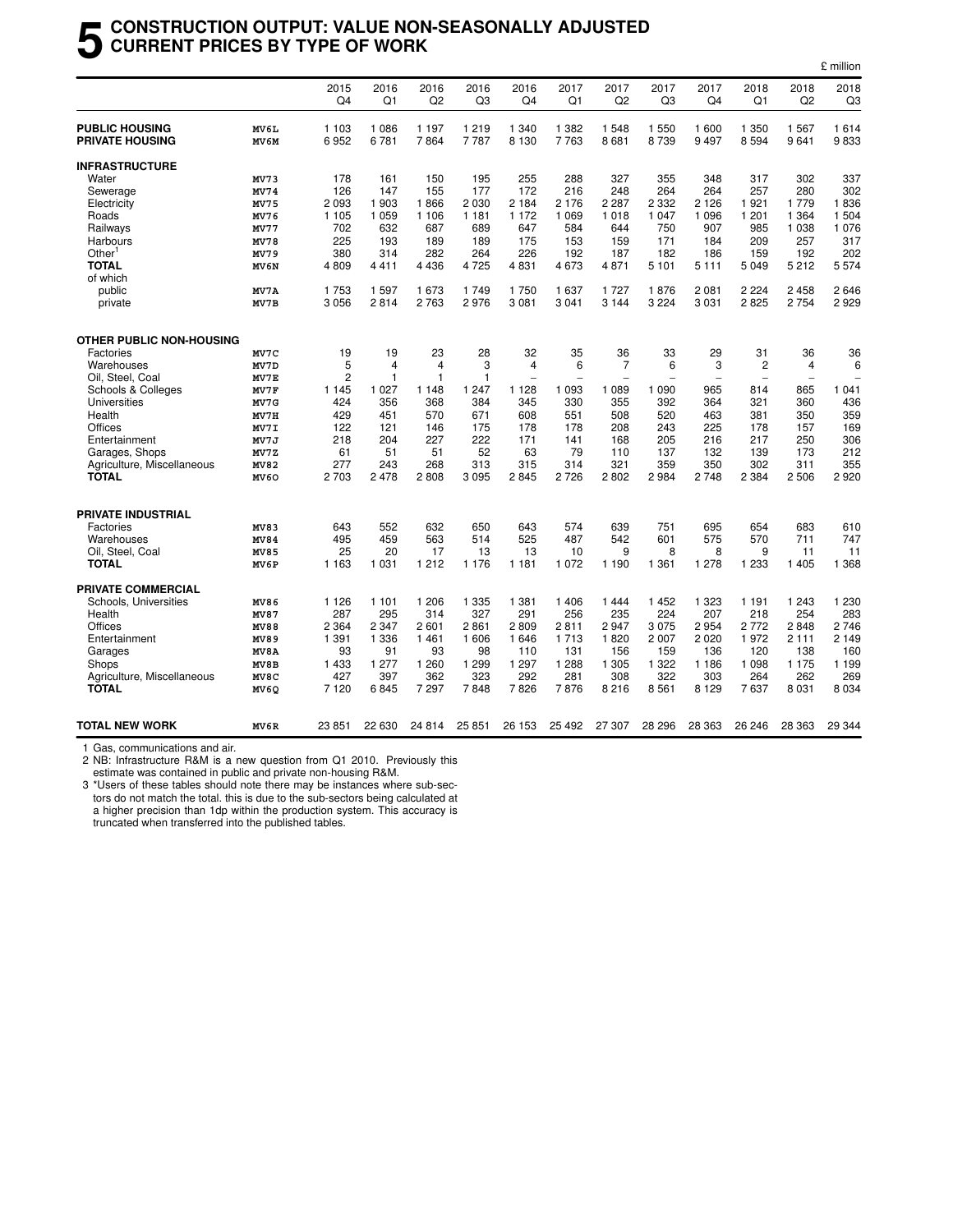#### **6 CONSTRUCTION OUTPUT: VALUE NON-SEASONALLY ADJUSTED CURRENT PRICES BY REGION**

|                                                 |              |                |                |                        |                |                |                |              | £ million    |
|-------------------------------------------------|--------------|----------------|----------------|------------------------|----------------|----------------|----------------|--------------|--------------|
|                                                 |              | 2016<br>Q4     | 2017<br>Q1     | 2017<br>Q <sub>2</sub> | 2017<br>Q3     | 2017<br>Q4     | 2018<br>Q1     | 2018<br>Q2   | 2018<br>Q3   |
|                                                 |              |                |                |                        |                |                |                |              |              |
| <b>NORTH EAST</b><br>New Housing                |              |                |                |                        |                |                |                |              |              |
| Housing                                         | MV8D         | 29             | 26             | 37                     | 38             | 45             | 44             | 57           | 62           |
| Private                                         | MV8E         | 332            | 320            | 361                    | 349            | 368            | 324            | 366          | 368          |
| <b>Total Housing</b>                            | N3QP         | 361            | 346            | 398                    | 387            | 413            | 368            | 423          | 430          |
| Infrastructure                                  | MV8F         | 334            | 392            | 386                    | 325            | 259            | 217            | 214          | 216          |
| Other New Work                                  |              |                |                |                        |                |                |                |              |              |
| <b>Excluding Infrastructure</b>                 |              |                |                |                        |                |                |                |              |              |
| Public<br>Private Industrial                    | MV8G<br>MV8H | 108<br>36      | 91<br>38       | 78<br>47               | 73<br>56       | 76<br>50       | 72<br>41       | 85<br>47     | 113<br>51    |
| <b>Private Commercial</b>                       | MV8I         | 193            | 212            | 240                    | 245            | 236            | 220            | 228          | 234          |
| All New Work                                    | MV8J         | 1 0 3 2        | 1 0 7 9        | 1 1 4 8                | 1 0 8 6        | 1 0 3 3        | 919            | 997          | 1 0 4 4      |
| Repair and Maintenance                          |              |                |                |                        |                |                |                |              |              |
| Housing                                         | MV8K         | 191            | 181            | 201                    | 207            | 194            | 181            | 171          | 155          |
| Other New Work                                  |              |                |                |                        |                |                |                |              |              |
| Public                                          | MV8L         | 38             | 30             | 43                     | 54             | 34             | 25             | 27           | 38           |
| Private<br>Infrastructure                       | MV8M<br>MV8N | 80<br>59       | 88<br>56       | 110<br>48              | 114<br>47      | 112<br>46      | 95<br>40       | 105<br>41    | 102<br>48    |
| All Repair and Maintenance                      | MV80         | 368            | 355            | 402                    | 422            | 386            | 341            | 344          | 343          |
| All Work                                        | MV8P         | 1 400          | 1 4 3 4        | 1 550                  | 1508           | 1419           | 1 2 6 0        | 1 3 4 1      | 1 387        |
| YORKSHIRE AND THE HUMBER                        |              |                |                |                        |                |                |                |              |              |
| New Housing                                     |              |                |                |                        |                |                |                |              |              |
| Public<br>Private                               | MV8Q<br>MV8R | 93<br>619      | 84<br>583      | 99<br>653              | 100<br>639     | 103<br>677     | 85<br>629      | 102<br>688   | 104<br>728   |
| <b>Total Housing</b>                            | N3QQ         | 711            | 667            | 752                    | 739            | 780            | 714            | 790          | 832          |
| Infrastructure                                  | MV8S         | 374            | 355            | 360                    | 378            | 341            | 309            | 297          | 296          |
| Other New Work                                  |              |                |                |                        |                |                |                |              |              |
| <b>Excluding Infrastructure</b>                 |              |                |                |                        |                |                |                |              |              |
| Public                                          | MV8T         | 179            | 159            | 173                    | 199            | 190            | 145            | 134          | 142          |
| Private Industrial<br><b>Private Commercial</b> | MV8U<br>MV8V | 123<br>505     | 85<br>542      | 72<br>570              | 85<br>564      | 83<br>485      | 95<br>423      | 126<br>444   | 132<br>464   |
| All New Work                                    | MV8W         | 1892           | 1808           | 1926                   | 1965           | 1879           | 1686           | 1791         | 1865         |
| Repair and Maintenance                          |              |                |                |                        |                |                |                |              |              |
| Housing                                         | MV8X         | 582            | 491            | 455                    | 428            | 426            | 418            | 479          | 489          |
| Other New Work                                  |              |                |                |                        |                |                |                |              |              |
| Public                                          | MV8Y         | 54             | 64             | 63                     | 88             | 66             | 68             | 71           | 93           |
| Private                                         | MV8Z         | 229            | 245            | 252                    | 261            | 285            | 294            | 315          | 342          |
| Infrastructure<br>All Repair and Maintenance    | MV92<br>MV93 | 364<br>1 2 2 9 | 371<br>1 1 7 1 | 370<br>1 140           | 390<br>1 1 6 7 | 386<br>1 1 6 3 | 400<br>1 1 8 0 | 435<br>1 300 | 455<br>1 379 |
| All Work                                        | MV94         | 3 1 2 1        | 2979           | 3 0 6 6                | 3 1 3 2        | 3 0 4 2        | 2866           | 3 0 9 1      | 3 2 4 4      |
|                                                 |              |                |                |                        |                |                |                |              |              |
| <b>EAST MIDLANDS</b>                            |              |                |                |                        |                |                |                |              |              |
| New Housing                                     |              |                |                |                        |                |                |                |              |              |
| Public                                          | MV95         | 48             | 51             | 63                     | 63             | 64             | 50             | 46           | 50           |
| Private<br><b>Total Housing</b>                 | MV96<br>N3QR | 543<br>591     | 495<br>546     | 538<br>600             | 524<br>587     | 551<br>615     | 478<br>527     | 523<br>569   | 494<br>544   |
| Infrastructure                                  | MV97         | 423            | 375            | 340                    | 389            | 411            | 427            | 440          | 656          |
| Other New Work                                  |              |                |                |                        |                |                |                |              |              |
| <b>Excluding Infrastructure</b>                 |              |                |                |                        |                |                |                |              |              |
| Public                                          | MV98         | 179            | 158            | 146                    | 131            | 103            | 79             | 75           | 82           |
| Private Industrial                              | MV99         | 168            | 160            | 198                    | 230            | 210            | 228            | 331          | 337          |
| <b>Private Commercial</b><br>All New Work       | MV9A         | 416            | 397            | 385                    | 387            | 330            | 297            | 306          | 324          |
| Repair and Maintenance                          | MV9B         | 1 7 7 7        | 1636           | 1670                   | 1724           | 1 6 6 9        | 1 5 5 8        | 1721         | 1943         |
| Housing                                         | MV9C         | 301            | 319            | 368                    | 426            | 433            | 400            | 440          | 451          |
| Other New Work                                  |              |                |                |                        |                |                |                |              |              |
| Public                                          | MV9D         | 61             | 68             | 73                     | 117            | 113            | 97             | 91           | 132          |
| Private                                         | MV9E         | 212            | 198            | 176                    | 194            | 204            | 205            | 231          | 236          |
| Infrastructure                                  | MV9F         | 95             | 89             | 96                     | 117            | 121            | 151            | 155          | 130          |
| All Repair and Maintenance<br>All Work          | MV9G         | 669<br>2 4 4 6 | 674<br>2 3 1 0 | 713<br>2 3 8 3         | 854<br>2578    | 871<br>2 5 4 0 | 853            | 917<br>2638  | 949<br>2892  |
|                                                 | MV9H         |                |                |                        |                |                | 2411           |              |              |
| <b>EAST OF ENGLAND</b>                          |              |                |                |                        |                |                |                |              |              |
| New Housing                                     |              |                |                |                        |                |                |                |              |              |
| Public                                          | MV9I         | 91             | 102            | 125                    | 127            | 140            | 114            | 153          | 167          |
| Private                                         | MV9J         | 632            | 610            | 686                    | 706            | 785            | 705            | 792          | 827          |
| <b>Total Housing</b>                            | N3QS         | 723            | 712            | 811                    | 833            | 925            | 820            | 945          | 994          |
| Infrastructure<br>Other New Work                | MV9K         | 337            | 404            | 494                    | 609            | 657            | 635            | 562          | 498          |
| <b>Excluding Infrastructure</b>                 |              |                |                |                        |                |                |                |              |              |
| Public                                          | MV9L         | 198            | 179            | 207                    | 231            | 228            | 201            | 215          | 238          |
| Private Industrial                              | MV9M         | 154            | 138            | 130                    | 127            | 146            | 118            | 110          | 140          |
| <b>Private Commercial</b>                       | MV9N         | 777            | 801            | 804                    | 796            | 717            | 644            | 631          | 605          |
| All New Work                                    | MV90         | 2 1 9 0        | 2 2 3 5        | 2 4 4 7                | 2597           | 2673           | 2418           | 2462         | 2476         |
| Repair and Maintenance                          |              |                |                |                        |                |                |                |              |              |
| Housing                                         | MV9P         | 983            | 927            | 989                    | 1 0 5 1        | 1 0 3 7        | 933            | 950          | 949          |
| Other New Work<br>Public                        | MV9Q         | 145            | 136            | 134                    | 140            | 106            | 115            | 108          | 145          |
| Private                                         | MV9R         | 333            | 323            | 302                    | 323            | 306            | 291            | 321          | 356          |
| Infrastructure                                  | MV9S         | 225            | 238            | 239                    | 261            | 256            | 222            | 242          | 256          |
| All Repair and Maintenance                      | MV9T         | 1686           | 1 6 2 4        | 1 6 6 4                | 1775           | 1705           | 1 5 6 1        | 1 6 2 1      | 1706         |
| All Work                                        | MV9U         | 3876           | 3859           | 4 1 1 1                | 4 3 7 2        | 4 3 7 8        | 3979           | 4 0 8 3      | 4 182        |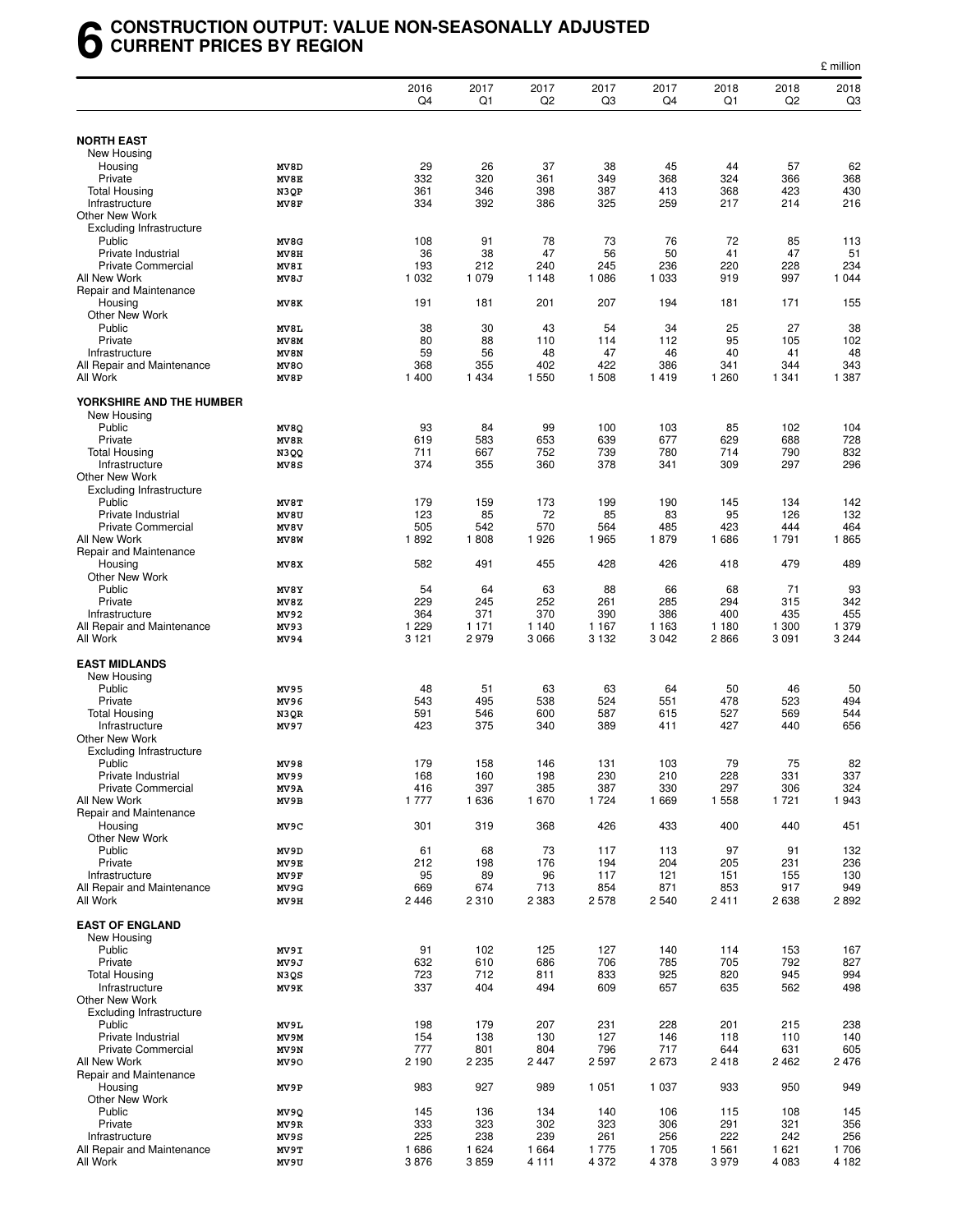#### **6** CONSTRUCTION OUTPUT: VALUE NON-SEASONALLY ADJUSTED<br>CURRENT PRICES BY REGION<br>continued **CURRENT PRICES BY REGION**

| continued                                 |                                 |            |            |                        |            |            |            |                        | £ million  |
|-------------------------------------------|---------------------------------|------------|------------|------------------------|------------|------------|------------|------------------------|------------|
|                                           |                                 | 2016<br>Q4 | 2017<br>Q1 | 2017<br>Q <sub>2</sub> | 2017<br>Q3 | 2017<br>Q4 | 2018<br>Q1 | 2018<br>Q <sub>2</sub> | 2018<br>Q3 |
|                                           |                                 |            |            |                        |            |            |            |                        |            |
| <b>LONDON</b>                             |                                 |            |            |                        |            |            |            |                        |            |
| New Housing<br>Public                     | MV9V                            | 456        | 479        | 516                    | 480        | 450        | 359        | 365                    | 355        |
| Private                                   | MV9W                            | 1818       | 1 7 4 4    | 1992                   | 2 0 3 1    | 2 2 0 2    | 1987       | 2 2 2 2                | 2 2 2 3    |
| <b>Total Housing</b>                      | N3QT                            | 2 2 7 4    | 2 2 2 3    | 2 5 0 9                | 2511       | 2652       | 2 346      | 2587                   | 2578       |
| Infrastructure                            | MV9X                            | 632        | 625        | 649                    | 701        | 740        | 716        | 738                    | 745        |
| Other New Work                            |                                 |            |            |                        |            |            |            |                        |            |
| <b>Excluding Infrastructure</b>           |                                 |            |            |                        |            |            |            |                        |            |
| Public<br>Private Industrial              | MV9Y<br>MV9Z                    | 515<br>82  | 521<br>69  | 558<br>67              | 594<br>64  | 533<br>57  | 430<br>55  | 415<br>55              | 450<br>41  |
| <b>Private Commercial</b>                 | MVA2                            | 2 4 3 2    | 2 4 0 8    | 2 4 7 4                | 2666       | 2639       | 2513       | 2 6 2 4                | 2 5 4 3    |
| All New Work                              | MVA3                            | 5935       | 5845       | 6 2 5 6                | 6536       | 6621       | 6 0 5 9    | 6418                   | 6 3 5 7    |
| Repair and Maintenance                    |                                 |            |            |                        |            |            |            |                        |            |
| Housing                                   | MVA4                            | 1416       | 1 4 0 8    | 1 4 0 2                | 1 3 9 6    | 1 3 4 8    | 1 2 2 7    | 1415                   | 1414       |
| Other New Work                            |                                 |            |            |                        |            |            |            |                        |            |
| Public<br>Private                         | MVA5<br>MVA6                    | 244<br>501 | 272<br>540 | 239<br>507             | 315<br>528 | 209<br>541 | 138<br>587 | 139<br>635             | 229<br>689 |
| Infrastructure                            | MVA7                            | 309        | 312        | 276                    | 250        | 262        | 261        | 243                    | 220        |
| All Repair and Maintenance                | MVA8                            | 2 4 7 0    | 2 5 3 2    | 2 4 2 4                | 2 4 8 9    | 2 3 6 0    | 2 2 1 3    | 2 4 3 2                | 2 5 5 2    |
| All Work                                  | MVA9                            | 8 4 0 5    | 8 3 7 7    | 8680                   | 9 0 25     | 8 9 8 1    | 8 2 7 2    | 8850                   | 8909       |
|                                           |                                 |            |            |                        |            |            |            |                        |            |
| <b>SOUTH EAST</b>                         |                                 |            |            |                        |            |            |            |                        |            |
| New Housing<br>Public                     | MVB <sub>2</sub>                | 129        | 123        | 129                    | 124        | 127        | 101        | 105                    | 101        |
| Private                                   | MVB3                            | 1 0 8 4    | 1 0 1 5    | 1 1 1 5                | 1 1 1 4    | 1 2 1 3    | 1 1 0 3    | 1 2 6 9                | 1 3 3 5    |
| <b>Total Housing</b>                      | N3QU                            | 1 2 1 4    | 1 1 3 8    | 1 2 4 4                | 1 2 3 8    | 1 340      | 1 204      | 1 374                  | 1 4 3 7    |
| Infrastructure                            | MVB4                            | 600        | 634        | 664                    | 676        | 698        | 739        | 837                    | 886        |
| Other New Work                            |                                 |            |            |                        |            |            |            |                        |            |
| <b>Excluding Infrastructure</b><br>Public |                                 |            |            |                        |            |            | 372        |                        |            |
| Private Industrial                        | MVB5<br>MVB6                    | 400<br>139 | 400<br>111 | 416<br>107             | 450<br>122 | 409<br>126 | 149        | 413<br>183             | 496<br>179 |
| <b>Private Commercial</b>                 | MVB7                            | 821        | 827        | 890                    | 933        | 918        | 907        | 1 0 28                 | 1 0 8 7    |
| All New Work                              | MVB8                            | 3 1 7 3    | 3 1 1 1    | 3 3 2 0                | 3 4 2 0    | 3 4 9 1    | 3 3 7 2    | 3834                   | 4 0 8 5    |
| Repair and Maintenance                    |                                 |            |            |                        |            |            |            |                        |            |
| Housing                                   | MVB9                            | 1414       | 1 378      | 1 3 9 7                | 1 477      | 1 509      | 1 3 3 7    | 1485                   | 1 4 8 7    |
| Other New Work                            |                                 |            |            |                        |            |            |            |                        |            |
| Public<br>Private                         | <b>MVBN</b><br>MVC <sub>2</sub> | 195<br>447 | 204<br>445 | 211<br>449             | 266<br>474 | 218<br>422 | 197<br>424 | 189<br>423             | 288<br>457 |
| Infrastructure                            | MVC3                            | 227        | 247        | 226                    | 234        | 248        | 240        | 268                    | 334        |
| All Repair and Maintenance                | MVC4                            | 2 2 8 3    | 2 2 7 4    | 2 2 8 3                | 2 4 5 1    | 2 3 9 7    | 2 1 9 8    | 2 3 6 5                | 2566       |
| All Work                                  | MVC5                            | 5456       | 5 3 8 5    | 5 603                  | 5871       | 5888       | 5570       | 6 199                  | 6651       |
|                                           |                                 |            |            |                        |            |            |            |                        |            |
| <b>SOUTH WEST</b><br>New Housing          |                                 |            |            |                        |            |            |            |                        |            |
| Public                                    | MVC6                            | 91         | 92         | 96                     | 104        | 107        | 102        | 133                    | 151        |
| Private                                   | MVC7                            | 792        | 717        | 795                    | 776        | 810        | 690        | 742                    | 728        |
| <b>Total Housing</b>                      | N3QV                            | 882        | 809        | 891                    | 879        | 917        | 791        | 875                    | 879        |
| Infrastructure                            | MVC8                            | 332        | 287        | 282                    | 251        | 227        | 214        | 254                    | 287        |
| <b>Other New Work</b>                     |                                 |            |            |                        |            |            |            |                        |            |
| <b>Excluding Infrastructure</b><br>Public | MVC9                            | 187        | 199        | 241                    |            | 304        | 292        | 308                    | 349        |
| Private Industrial                        | MVD2                            | 78         | 90         | 120                    | 295<br>157 | 145        | 135        | 144                    | 119        |
| <b>Private Commercial</b>                 | MVD3                            | 465        | 457        | 489                    | 524        | 519        | 507        | 547                    | 555        |
| All New Work                              | MVD4                            | 1945       | 1842       | 2023                   | 2 1 0 6    | 2 1 1 2    | 1939       | 2 1 2 9                | 2 1 9 0    |
| Repair and Maintenance                    |                                 |            |            |                        |            |            |            |                        |            |
| Housing                                   | MVD5                            | 612        | 702        | 835                    | 878        | 920        | 847        | 778                    | 786        |
| Other New Work<br>Public                  | MVD6                            | 82         | 80         | 80                     | 105        | 82         | 68         | 83                     | 107        |
| Private                                   | MVD7                            | 223        | 203        | 212                    | 224        | 231        | 233        | 232                    | 230        |
| Infrastructure                            | MVD8                            | 153        | 165        | 139                    | 156        | 147        | 143        | 125                    | 54         |
| All Repair and Maintenance                | MVD9                            | 1070       | 1 1 5 0    | 1 2 6 6                | 1 3 6 3    | 1 3 8 0    | 1 2 9 1    | 1218                   | 1 1 7 7    |
| All Work                                  | <b>MVDD</b>                     | 3015       | 2992       | 3 2 8 9                | 3 4 6 9    | 3 4 9 2    | 3 2 3 0    | 3 3 4 7                | 3 3 6 7    |
| <b>WALES</b>                              |                                 |            |            |                        |            |            |            |                        |            |
| New Housing                               |                                 |            |            |                        |            |            |            |                        |            |
| Public                                    | MVE <sub>2</sub>                | 30         | 34         | 43                     | 44         | 48         | 41         | 56                     | 63         |
| Private                                   | MVE3                            | 228        | 224        | 254                    | 256        | 270        | 238        | 259                    | 259        |
| <b>Total Housing</b>                      | N3QW                            | 258        | 257        | 297                    | 299        | 318        | 279        | 314                    | 322        |
| Infrastructure                            | MVE4                            | 168        | 184        | 241                    | 294        | 319        | 309        | 325                    | 356        |
| Other New Work                            |                                 |            |            |                        |            |            |            |                        |            |
| <b>Excluding Infrastructure</b><br>Public | MVE5                            | 136        | 126        | 125                    | 151        | 168        | 183        | 201                    | 234        |
| Private Industrial                        | MVE6                            | 38         | 31         | 28                     | 28         | 25         | 23         | 24                     | 23         |
| <b>Private Commercial</b>                 | MVE7                            | 190        | 207        | 225                    | 237        | 221        | 221        | 279                    | 321        |
| All New Work                              | MVE8                            | 790        | 805        | 916                    | 1 0 0 9    | 1 0 5 1    | 1016       | 1 1 4 3                | 1 2 5 6    |
| Repair and Maintenance                    |                                 |            |            |                        |            |            |            |                        |            |
| Housing                                   | MVE9                            | 270        | 210        | 231                    | 203        | 209        | 204        | 245                    | 271        |
| Other New Work<br>Public                  | MVF2                            | 28         | 38         | 39                     | 44         | 40         | 35         | 31                     | 60         |
| Private                                   | MVF3                            | 53         | 53         | 43                     | 51         | 72         | 66         | 73                     | 103        |
| Infrastructure                            | MVF4                            | 65         | 65         | 77                     | 63         | 57         | 55         | 55                     | 61         |
| All Repair and Maintenance                | MVF5                            | 416        | 366        | 390                    | 361        | 378        | 360        | 404                    | 495        |
| All Work                                  | MVF6                            | 1 206      | 1 1 7 1    | 1 3 0 6                | 1 370      | 1 4 2 9    | 1 3 7 6    | 1547                   | 1751       |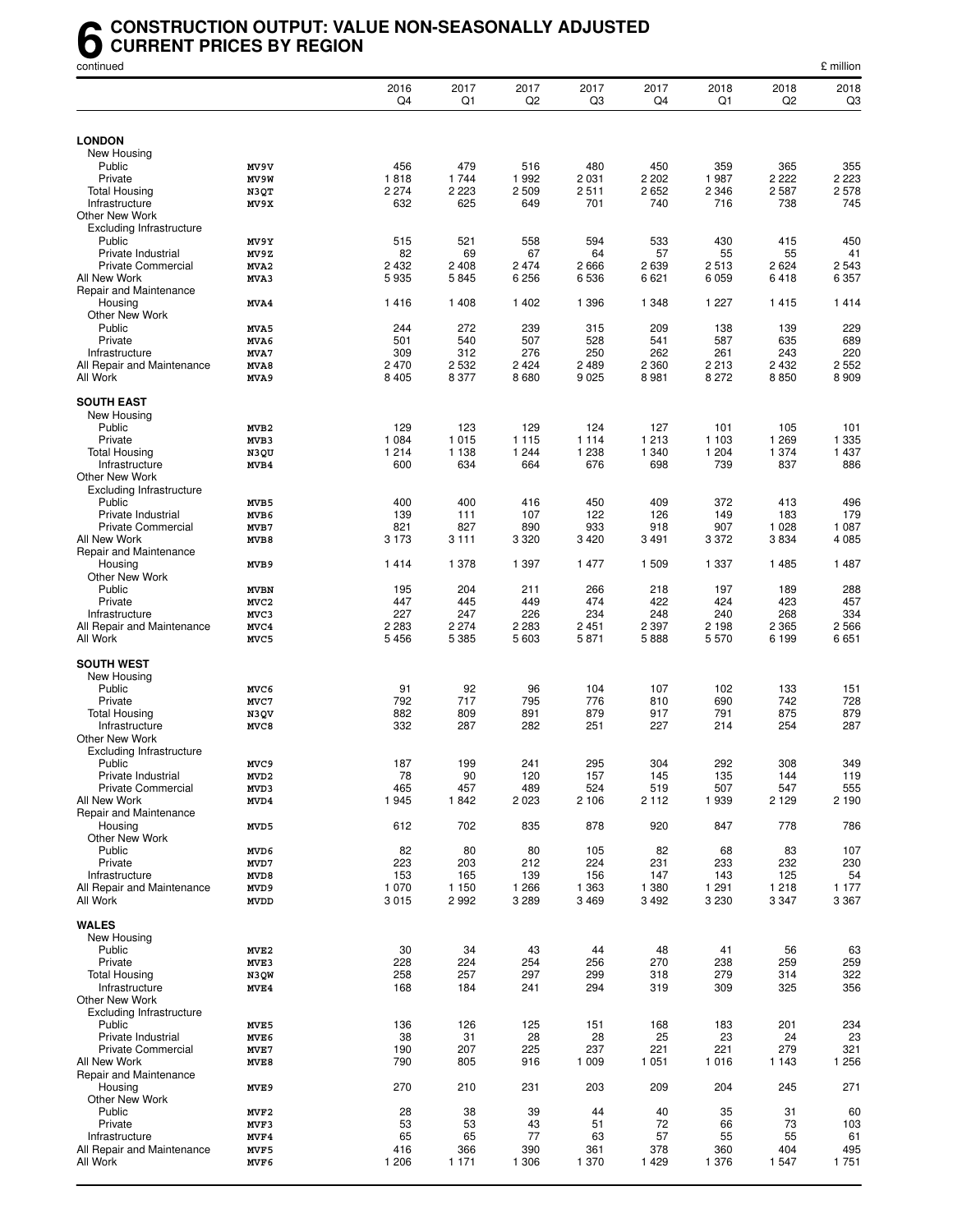#### **6** CONSTRUCTION OUTPUT: VALUE NON-SEASONALLY ADJUSTED<br>CURRENT PRICES BY REGION<br>continued **CURRENT PRICES BY REGION**

| continued                           |                  |            |            |            |            |            |            |                        | £ million              |
|-------------------------------------|------------------|------------|------------|------------|------------|------------|------------|------------------------|------------------------|
|                                     |                  | 2016<br>Q4 | 2017<br>Q1 | 2017<br>Q2 | 2017<br>Q3 | 2017<br>Q4 | 2018<br>Q1 | 2018<br>Q <sub>2</sub> | 2018<br>Q <sub>3</sub> |
|                                     |                  |            |            |            |            |            |            |                        |                        |
| <b>WEST MIDLANDS</b><br>New Housing |                  |            |            |            |            |            |            |                        |                        |
| Public                              | MVF7             | 99         | 104        | 117        | 115        | 118        | 93         | 102                    | 92                     |
| Private                             | MVF8             | 631        | 631        | 719        | 753        | 852        | 786        | 882                    | 912                    |
| <b>Total Housing</b>                | N3QX             | 730        | 735        | 836        | 869        | 970        | 879        | 984                    | 1 0 0 5                |
| Infrastructure                      | MVF9             | 139        | 109        | 121        | 170        | 235        | 307        | 392                    | 458                    |
| Other New Work                      |                  |            |            |            |            |            |            |                        |                        |
| <b>Excluding Infrastructure</b>     |                  |            |            |            |            |            |            |                        |                        |
| Public                              | <b>MVFB</b>      | 166        | 146        | 134        | 144        | 143        | 128        | 135                    | 152                    |
| Private Industrial                  | MVG <sub>2</sub> | 150        | 170        | 229        | 266        | 213        | 166        | 156                    | 138                    |
| <b>Private Commercial</b>           | MVG3             | 695        | 724        | 763        | 786        | 723        | 678        | 680                    | 650                    |
| All New Work                        |                  | 1879       | 1884       | 2 0 8 2    | 2 2 3 5    | 2 2 8 3    | 2 1 5 7    | 2 3 4 7                | 2 4 0 3                |
|                                     | MVG4             |            |            |            |            |            |            |                        |                        |
| Repair and Maintenance              |                  |            |            |            |            |            |            |                        |                        |
| Housing                             | MVG5             | 457        | 507        | 523        | 522        | 581        | 545        | 587                    | 630                    |
| Other New Work                      |                  |            |            |            |            |            |            |                        |                        |
| Public                              | MVG6             | 92         | 82         | 75         | 89         | 74         | 68         | 95                     | 168                    |
| Private                             | MVG7             | 368        | 385        | 409        | 434        | 452        | 413        | 365                    | 400                    |
| Infrastructure                      | MVG8             | 124        | 133        | 170        | 188        | 173        | 182        | 229                    | 241                    |
| All Repair and Maintenance          | MVG9             | 1 0 4 1    | 1 107      | 1 1 7 7    | 1 2 3 3    | 1 2 8 0    | 1 208      | 1 276                  | 1 4 3 9                |
| All Work                            | <b>MVGO</b>      | 2920       | 2991       | 3 2 5 9    | 3468       | 3563       | 3 3 6 5    | 3623                   | 3842                   |
| <b>NORTH WEST</b>                   |                  |            |            |            |            |            |            |                        |                        |
| New Housing                         |                  |            |            |            |            |            |            |                        |                        |
| Public                              | MVH <sub>2</sub> | 99         | 104        | 118        | 140        | 167        | 153        | 182                    | 181                    |
| Private                             | MVH3             | 906        | 903        | 1 0 2 0    | 1 0 5 1    | 1 1 9 0    | 1 1 3 7    | 1 3 1 3                | 1 3 6 1                |
| Total Housing                       | N3QY             | 1 0 0 5    | 1 0 0 6    | 1 1 3 8    | 1 1 9 1    | 1 357      | 1 2 9 0    | 1 4 9 5                | 1 541                  |
| Infrastructure                      | MVH4             | 566        | 512        | 518        | 496        | 492        | 506        | 552                    | 624                    |
| Other New Work                      |                  |            |            |            |            |            |            |                        |                        |
| <b>Excluding Infrastructure</b>     |                  |            |            |            |            |            |            |                        |                        |
| Public                              | MVH <sub>5</sub> | 317        | 292        | 278        | 270        | 229        | 208        | 247                    | 325                    |
| Private Industrial                  | MVH6             | 138        | 104        | 102        | 114        | 109        | 112        | 124                    | 129                    |
| <b>Private Commercial</b>           | MVH7             | 627        | 616        | 683        | 757        | 762        | 715        | 753                    | 755                    |
| All New Work                        | MVH8             | 2653       | 2 5 3 1    | 2719       | 2829       | 2949       | 2831       | 3 1 7 1                | 3 3 7 4                |
| Repair and Maintenance              |                  |            |            |            |            |            |            |                        |                        |
| Housing                             | MVH9             | 568        | 570        | 548        | 542        | 545        | 515        | 572                    | 579                    |
| Other New Work                      |                  |            |            |            |            |            |            |                        |                        |
| Public                              | MVI2             | 123        | 119        | 114        | 138        | 108        | 105        | 107                    | 149                    |
| Private                             | MVI3             | 419        | 384        | 421        | 464        | 481        | 456        | 485                    | 528                    |
| Infrastructure                      | MVI4             | 188        | 216        | 232        | 261        | 273        | 254        | 291                    | 326                    |
| All Repair and Maintenance          | MVI5             | 1 2 9 8    | 1 2 8 9    | 1 3 1 5    | 1 4 0 5    | 1 407      | 1 3 3 0    | 1 4 5 5                | 1582                   |
| All Work                            | MVI6             | 3 9 5 1    | 3820       | 4 0 34     | 4 2 3 4    | 4 3 5 6    | 4 1 6 1    | 4 6 2 6                | 4956                   |
|                                     |                  |            |            |            |            |            |            |                        |                        |
| <b>SCOTLAND</b>                     |                  |            |            |            |            |            |            |                        |                        |
| New Housing                         |                  |            |            |            |            |            |            |                        |                        |
| Public                              | MVI7             | 175        | 182        | 207        | 215        | 231        | 208        | 266                    | 288                    |
| Private                             | MVI8             | 546        | 523        | 547        | 541        | 578        | 517        | 587                    | 597                    |
| <b>Total Housing</b>                | N3QZ             | 721        | 705        | 754        | 756        | 810        | 725        | 853                    | 885                    |
| Infrastructure                      | MVI9             | 927        | 799        | 815        | 811        | 734        | 671        | 600                    | 552                    |
| Other New Work                      |                  |            |            |            |            |            |            |                        |                        |
| <b>Excluding Infrastructure</b>     |                  |            |            |            |            |            |            |                        |                        |
| Public                              | MVIJ             | 458        | 455        | 446        | 445        | 365        | 272        | 278                    | 338                    |
| Private Industrial                  | MVJ2             | 77         | 76         | 89         | 111        | 114        | 110        | 107                    | 80                     |
| <b>Private Commercial</b>           | MVJ3             | 704        | 694        | 695        | 664        | 581        | 512        | 512                    | 495                    |
| All New Work                        | MVJ4             | 2887       | 2729       | 2799       | 2789       | 2602       | 2 2 9 0    | 2 3 4 9                | 2 3 5 0                |
| Repair and Maintenance              |                  |            |            |            |            |            |            |                        |                        |
| Housing                             | MVJ5             | 524        | 485        | 486        | 516        | 504        | 491        | 537                    | 510                    |
| Other New Work                      |                  |            |            |            |            |            |            |                        |                        |
| Public                              | MVJ6             | 96         | 110        | 103        | 127        | 97         | 111        | 116                    | 140                    |
| Private                             | MVJ7             | 215        | 216        | 183        | 201        | 212        | 181        | 185                    | 214                    |
| Infrastructure                      | MVJ8             | 257        | 271        | 270        | 254        | 267        | 265        | 261                    | 241                    |
| All Repair and Maintenance          | MVJ9             | 1 0 9 2    | 1 0 8 2    | 1 0 4 2    | 1 0 9 8    | 1 0 8 0    | 1 0 4 8    | 1 0 9 9                | 1 1 0 5                |
| All Work                            | MVK2             | 3979       | 3811       | 3841       | 3887       | 3682       | 3 3 3 8    | 3448                   | 3455                   |
|                                     |                  |            |            |            |            |            |            |                        |                        |
|                                     |                  |            |            |            |            |            |            |                        |                        |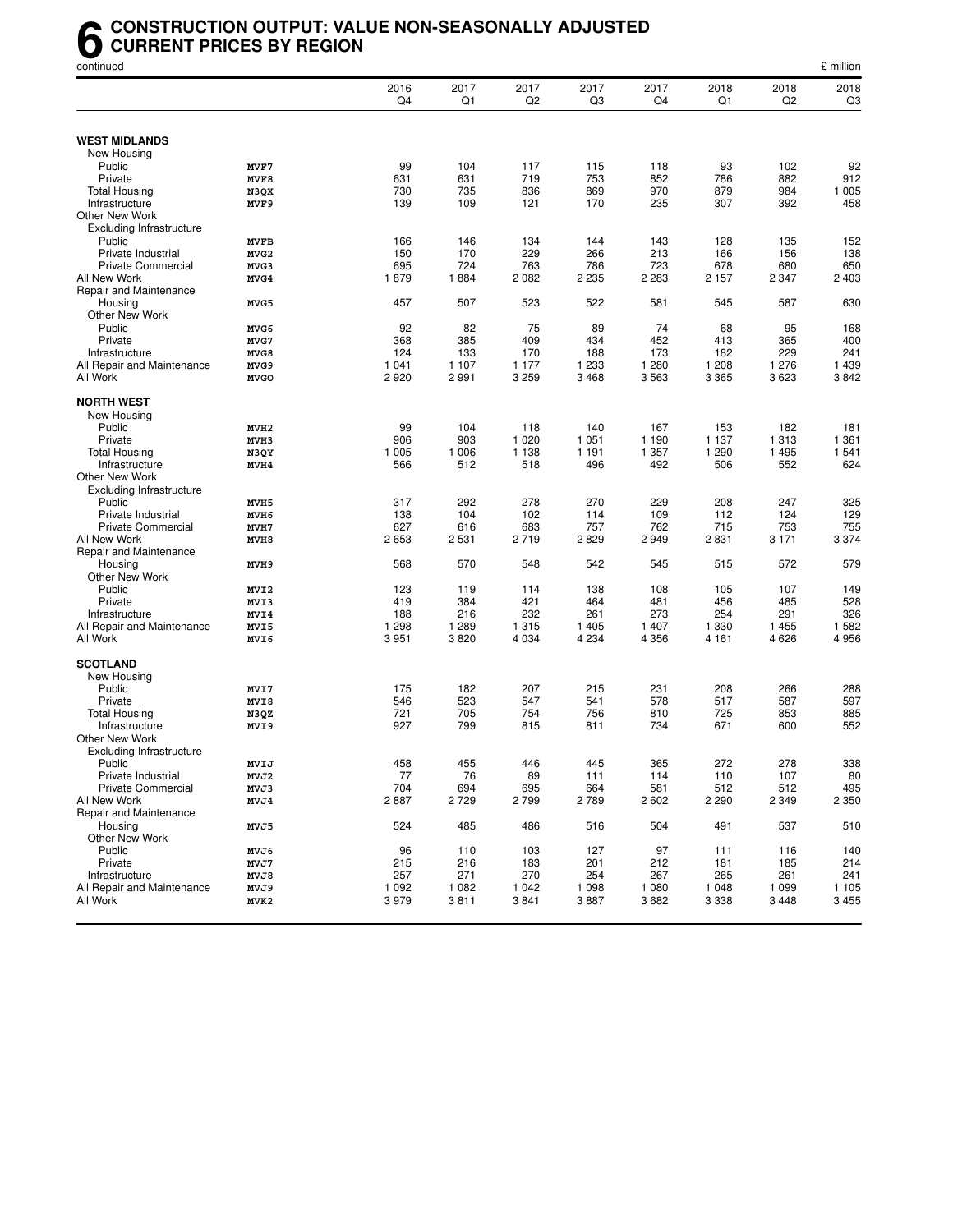### **3MOMSACONSTRUCTION OUTPUT: VOLUME SEASONALLY ADJUSTED PERCENTAGE CHANGE 3 MONTHS ON PREVIOUS 3 MONTHS**

|                                             |                                                              | New Housing                                                                  |                                                                |                                                          |                                                          | Other New Work                                        |                                                                         |                                                                       |                                                          |                                                                      | Repair and Maintenance                               |                                                          |                                                                                     |                                                    |
|---------------------------------------------|--------------------------------------------------------------|------------------------------------------------------------------------------|----------------------------------------------------------------|----------------------------------------------------------|----------------------------------------------------------|-------------------------------------------------------|-------------------------------------------------------------------------|-----------------------------------------------------------------------|----------------------------------------------------------|----------------------------------------------------------------------|------------------------------------------------------|----------------------------------------------------------|-------------------------------------------------------------------------------------|----------------------------------------------------|
|                                             |                                                              |                                                                              |                                                                |                                                          |                                                          | <b>Excluding Infrastructure</b>                       |                                                                         |                                                                       |                                                          | Housing                                                              |                                                      |                                                          | All                                                                                 |                                                    |
|                                             | Public<br>housing                                            | Private<br>housing                                                           | Total<br>new<br>housing                                        | Infrastr-<br>ucture                                      | Public                                                   | Private<br>industri-<br>al                            | Private<br>commerci-<br>al                                              | All<br>new work                                                       | Public<br>housing                                        | Private<br>housing                                                   | Total<br>housing                                     | Non<br>housing<br>R&M                                    | Repair<br>and<br>Maintena-<br>nce                                                   | All<br>Work                                        |
| 2012 Dec                                    | MVO <sub>6</sub><br>$-2.0$                                   | MVO7<br>3.8                                                                  | MVO <sub>8</sub><br>2.6                                        | MVO <sub>9</sub><br>1.3                                  | MVP <sub>2</sub><br>$-2.9$                               | MVP3<br>9.0                                           | MVP4<br>1.7                                                             | MV6U<br>1.5                                                           | N <sub>3</sub> OZ<br>$-0.2$                              | N3P2<br>$-3.4$                                                       | N3P3<br>$-2.3$                                       | N3P4<br>1.4                                              | N3P5<br>$-0.5$                                                                      | N3P6<br>0.8                                        |
| 2013 Jan<br>Feb<br>Mar<br>Apr<br>May<br>Jun | $-1.1$<br>$-0.8$<br>$-2.2$<br>1.5<br>3.1<br>7.6              | 0.5<br>$-1.8$<br>$-1.0$<br>4.2<br>5.1<br>9.4                                 | 0.2<br>$-1.6$<br>$-1.3$<br>3.7<br>4.7<br>9.0                   | $-3.6$<br>$-2.5$<br>$-0.2$<br>1.8<br>1.0<br>$-0.4$       | $-8.7$<br>$-8.5$<br>$-5.3$<br>0.8<br>2.4<br>1.9          | 6.9<br>1.4<br>$-5.4$<br>$-10.2$<br>$-13.5$<br>$-12.2$ | 2.1<br>2.5<br>1.1<br>$-0.5$<br>$-0.5$<br>$-0.6$                         | $-1.0$<br>$-1.4$<br>$-1.1$<br>0.8<br>1.0<br>1.9                       | $-1.8$<br>$-3.4$<br>$-3.3$<br>$-1.6$<br>$-2.7$<br>$-3.5$ | 2.1<br>3.9<br>3.2<br>1.9<br>1.3<br>2.3                               | 0.7<br>1.3<br>0.9<br>0.7<br>$\qquad \qquad -$<br>0.4 | 2.8<br>0.4<br>1.2<br>1.1<br>1.4<br>1.9                   | 1.8<br>0.9<br>1.1<br>0.9<br>0.7<br>1.1                                              | $-0.6$<br>$-0.3$<br>0.8<br>0.9<br>1.6              |
| Jul<br>Aug<br>Sep<br>Oct<br>Nov<br>Dec      | 6.4<br>6.5<br>5.1<br>7.9<br>10.0<br>10.3                     | 6.8<br>$\frac{7.8}{3.6}$<br>4.8<br>$\begin{array}{c} 3.5 \\ 5.5 \end{array}$ | 6.8<br>7.5<br>3.9<br>5.3<br>4.7<br>6.4                         | $-0.4$<br>2.2<br>$-1.1$<br>0.7<br>$-1.5$<br>3.5          | 2.1<br>1.2<br>2.3<br>0.8<br>$-0.3$<br>$-4.8$             | $-9.8$<br>$-1.6$<br>$-0.7$<br>2.8<br>$-4.7$<br>0.8    | 1.5<br>3.0<br>6.3<br>5.8<br>2.9<br>$-2.2$                               | 2.2<br>3.7<br>3.2<br>3.8<br>1.8<br>1.3                                | $-6.6$<br>$-3.2$<br>$-0.9$<br>4.6<br>2.3<br>2.0          | 3.8<br>4.4<br>3.6<br>2.6<br>2.0<br>0.5                               | 0.3<br>1.9<br>2.1<br>3.2<br>2.1<br>1.0               | 2.2<br>3.8<br>2.6<br>3.5<br>1.4<br>1.8                   | 1.3<br>2.8<br>2.4<br>3.4<br>1.7<br>1.4                                              | $1.8$<br>$3.4$<br>$2.9$<br>$3.6$<br>$1.8$<br>1.4   |
| 2014 Jan<br>Feb<br>Mar<br>Apr<br>May<br>Jun | 7.2<br>6.2<br>8.9<br>9.0<br>9.3<br>7.9                       | 7.4<br>8.4<br>7.8<br>$\frac{2.8}{3.5}$<br>3.9                                | 7.3<br>7.9<br>8.0<br>4.0<br>4.6<br>4.7                         | $-0.4$<br>$-0.2$<br>$-4.0$<br>$-4.5$<br>$-5.1$<br>$-3.7$ | $-6.6$<br>$-6.3$<br>$-3.1$<br>0.8<br>2.7<br>3.6          | 1.1<br>10.4<br>10.5<br>15.9<br>14.2<br>12.3           | $-3.6$<br>$-1.6$<br>3.2<br>5.1<br>4.8<br>1.1                            | 0.2<br>1.6<br>2.8<br>2.8<br>3.0<br>2.3                                | 1.2<br>2.3<br>1.8<br>$-0.6$<br>$-0.3$<br>0.7             | 1.0<br>2.6<br>6.4<br>6.7<br>3.7<br>$-0.7$                            | 1.1<br>2.5<br>5.0<br>4.4<br>2.4<br>$-0.3$            | $-0.4$<br>-<br>$-1.0$<br>0.8<br>2.3<br>4.6               | 0.3<br>1.2<br>2.0<br>2.6<br>2.4<br>2.1                                              | $0.3$<br>$1.4$<br>$2.5$<br>$2.7$<br>$2.8$<br>$2.2$ |
| Jul<br>Aug<br>Sep<br>Oct<br>Nov<br>Dec      | 10.3<br>8.9<br>6.3<br>2.7<br>$-1.1$<br>$-3.9$                | 8.2<br>7.9<br>$\substack{8.3 \\ 5.2}$<br>4.2<br>1.1                          | 8.6<br>8.1<br>7.9<br>4.7<br>3.1<br>0.1                         | $-0.3$<br>0.7<br>3.5<br>3.5<br>6.1<br>4.4                | 1.3<br>2.9<br>2.8<br>5.8<br>3.4<br>2.2                   | 5.7<br>2.2<br>0.1<br>$-2.0$<br>$-3.0$<br>$-3.4$       | $-0.4$<br>$-1.0$<br>0.5<br>0.4<br>1.8<br>2.6                            | 3.2<br>3.0<br>3.8<br>3.0<br>2.9<br>1.7                                | 1.4<br>2.1<br>1.0<br>0.2<br>$-1.2$<br>$-1.8$             | $-2.6$<br>$\overline{\phantom{0}}$<br>2.3<br>2.8<br>$-1.5$<br>$-3.0$ | $-1.4$<br>0.6<br>1.9<br>2.0<br>$-1.4$<br>$-2.6$      | 3.0<br>2.4<br>0.7<br>1.1<br>0.1<br>$-1.1$                | 0.7<br>1.5<br>1.3<br>1.5<br>$-0.6$<br>$-1.8$                                        | 2.2<br>2.5<br>2.9<br>2.4<br>1.6<br>0.3             |
| 2015 Jan<br>Feb<br>Mar<br>Apr<br>May<br>Jun | $-7.5$<br>$-6.7$<br>$-6.5$<br>$-1.2$<br>$-3.4$<br>$-4.2$     | 1.9<br>$-0.1$<br>2.0<br>2.1<br>5.6<br>4.4                                    | $\overline{\phantom{a}}$<br>$-1.4$<br>0.3<br>1.5<br>3.9<br>2.8 | 8.2<br>9.4<br>15.8<br>13.4<br>11.4<br>3.2                | $-4.6$<br>$-5.8$<br>$-6.7$<br>$-1.8$<br>$-0.7$<br>2.7    | 4.1<br>9.5<br>11.1<br>4.1<br>$-2.4$<br>$-3.2$         | 3.7<br>1.8<br>$-1.7$<br>$-3.3$<br>-3.1<br>1.3                           | 2.1<br>1.5<br>2.2<br>2.0<br>2.4<br>2.1                                | 0.3<br>$-0.3$<br>1.6<br>$-0.9$<br>0.9<br>0.1             | $-3.4$<br>$-2.0$<br>$-0.6$<br>1.2<br>4.2<br>4.5                      | $-2.3$<br>$-1.5$<br>0.6<br>3.1<br>3.1                | $-1.1$<br>$-2.6$<br>$-1.4$<br>$-2.8$<br>$-1.5$<br>$-3.9$ | $-1.7$<br>$-2.0$<br>$-0.7$<br>$-1.1$<br>0.8<br>$-0.4$                               | 0.7<br>0.2<br>1.1<br>0.9<br>$\frac{1.9}{1.2}$      |
| Jul<br>Aug<br>Sep<br>Oct<br>Nov<br>Dec      | $-12.5$<br>$-14.3$<br>$-15.4$<br>$-11.4$<br>$-6.3$<br>$-2.5$ | 2.5<br>$-1.8$<br>$-2.1$<br>$-0.7$<br>1.8<br>4.5                              | $-0.3$<br>$-3.9$<br>$-4.4$<br>$-2.4$<br>0.6<br>3.5             | 0.2<br>$-1.9$<br>$-0.6$<br>$-2.1$<br>$-3.9$<br>$-1.0$    | 4.0<br>5.3<br>3.2<br>1.1<br>0.7<br>0.5                   | 0.5<br>7.0<br>8.4<br>3.2<br>$-1.4$<br>$-5.7$          | 3.2<br>3.9<br>$-0.3$<br>$-0.2$<br>0.7<br>4.2                            | 1.3<br>0.2<br>$-1.0$<br>$-1.0$<br>$-0.4$<br>1.9                       | 2.1<br>0.4<br>0.4<br>$-0.6$<br>$-0.8$<br>$-2.3$          | 3.4<br>1.4<br>0.5<br>0.7<br>1.0<br>$-0.1$                            | 3.0<br>1.1<br>0.5<br>0.3<br>0.4<br>$-0.7$            | $-2.5$<br>$-3.0$<br>$-0.2$<br>$-0.3$<br>2.4<br>2.6       | 0.3<br>$-0.9$<br>0.1<br>1.4<br>0.8                                                  | 1.0<br>$-0.2$<br>$-0.6$<br>$-0.6$<br>0.2<br>1.5    |
| 2016 Jan<br>Feb<br>Mar<br>Apr<br>May<br>Jun | 1.9<br>2.9<br>4.6<br>1.2<br>0.7<br>0.6                       | 5.3<br>8.4<br>7.2<br>8.3<br>3.9<br>2.5                                       | 4.8<br>7.6<br>6.8<br>7.3<br>3.4<br>2.3                         | $-0.1$<br>3.9<br>$-2.7$<br>$-2.8$<br>$-5.8$<br>$-3.3$    | 0.3<br>$-0.2$<br>$-2.2$<br>$-1.0$<br>0.3<br>5.2          | $-6.1$<br>$-10.2$<br>$-7.3$<br>$-2.7$<br>8.8<br>7.5   | 3.6<br>3.0<br>1.0<br>0.4<br>$-0.1$<br>2.3                               | 2.4<br>3.7<br>1.5<br>1.9<br>0.5<br>1.8                                | $-2.3$<br>$-1.2$<br>$-0.8$<br>$-1.0$<br>$-2.9$<br>$-3.7$ | $-0.5$<br>$-1.1$<br>0.4<br>0.4<br>0.8<br>1.1                         | $-1.1$<br>$-1.1$<br>$-0.1$<br>$-0.3$<br>$-0.3$       | 2.4<br>0.3<br>$-3.7$<br>$-2.8$<br>$-2.2$<br>3.7          | 0.6<br>$-0.4$<br>$-1.8$<br>$-1.4$<br>$-1.2$<br>1.6                                  | 1.7<br>2.2<br>$0.3$<br>$0.7$<br>$-0.1$<br>1.7      |
| Jul<br>Aug<br>Sep<br>Oct<br>Nov<br>Dec      | 4.7<br>6.0<br>5.1<br>3.9<br>$5.3$<br>8.4                     | $-0.3$<br>0.8<br>2.1<br>2.8<br>$\begin{array}{c} 3.2 \\ 3.2 \end{array}$     | 0.4<br>1.5<br>2.5<br>3.0<br>3.5<br>3.9                         | $-1.2$<br>0.7<br>3.5<br>1.2<br>2.3<br>1.5                | 4.7<br>2.9<br>$-0.3$<br>$-2.8$<br>$-2.2$<br>$-1.0$       | 2.7<br>$-7.2$<br>$-6.9$<br>$-2.4$<br>4.4<br>5.5       | 2.7<br>3.0<br>1.6<br>1.7<br>1.9<br>2.4                                  | 1.3<br>1.5<br>1.6<br>1.4<br>2.2<br>2.5                                | $-5.6$<br>$-6.5$<br>$-6.1$<br>$-4.0$<br>$-0.6$<br>2.2    | 2.1<br>3.4<br>4.1<br>3.3<br>3.7<br>3.6                               | $-0.2$<br>0.5<br>$1.2$<br>1.3<br>2.5<br>3.3          | 1.9<br>1.8<br>$-1.1$<br>1.5<br>2.2<br>3.8                | 0.8<br>1.1<br>0.1<br>1.4<br>$\substack{2.3 \ 3.5}$                                  | 1.2<br>1.4<br>1.1<br>1.4<br>$^{2.3}_{2.9}$         |
| 2017 Jan<br>Feb<br>Mar<br>Apr<br>May<br>Jun | 9.3<br>7.6<br>7.6<br>5.8<br>8.5<br>3.4                       | 4.1<br>3.9<br>2.8<br>1.2<br>$\overline{\phantom{a}}$<br>0.7                  | 4.9<br>4.4<br>3.5<br>1.8<br>1.3<br>1.1                         | 6.4<br>4.7<br>3.0<br>$-2.2$<br>$-1.5$<br>0.4             | 2.9<br>3.2<br>2.3<br>$-0.7$<br>$-2.3$<br>$-3.5$          | 1.6<br>$-3.3$<br>$-4.9$<br>$-3.4$<br>$-1.3$<br>2.4    | 3.4<br>5.4<br>6.0<br>5.1<br>2.2<br>$-0.8$                               | 4.4<br>4.3<br>3.6<br>1.5<br>0.5<br>$\overline{\phantom{a}}$           | 2.2<br>2.1<br>$-0.2$<br>$1.2$<br>0.3<br>1.4              | 6.2<br>5.0<br>3.3<br>0.6<br>0.5<br>0.7                               | 5.1<br>4.2<br>2.3<br>0.7<br>0.4<br>0.9               | 2.6<br>3.5<br>2.6<br>2.5<br>0.5<br>0.2                   | 3.9<br>3.9<br>2.5<br>$\!\!\!\begin{array}{c} 1.6 \\ 0.5 \end{array}\!\!\!\!$<br>0.6 | 4.2<br>$4.1$<br>$3.2$<br>$1.5$<br>$0.5$<br>$0.2$   |
| Jul<br>Aug<br>Sep<br>Oct<br>Nov<br>Dec      | 4.5<br>$-1.3$<br>1.9<br>$-1.2$<br>2.0<br>1.8                 | 1.0<br>3.0<br>1.9<br>3.1<br>2.6<br>5.8                                       | 1.6<br>2.3<br>1.9<br>2.4<br>2.5<br>5.2                         | 1.8<br>1.7<br>0.8<br>0.2<br>$-1.7$<br>$-1.0$             | $-5.6$<br>$-4.7$<br>$-3.9$<br>$-1.3$<br>$-3.9$<br>$-3.1$ | 5.9<br>9.8<br>9.3<br>7.2<br>2.6<br>$-2.3$             | $-1.9$<br>$-1.3$<br>$-0.4$<br>$-1.3$<br>$-3.4$<br>$-3.6$                | $\hspace{0.1mm}-\hspace{0.1mm}$<br>0.7<br>0.7<br>0.8<br>$-0.6$<br>0.3 | 0.2<br>0.6<br>$-1.1$<br>$-1.7$<br>$-2.9$<br>$-1.4$       | 0.9<br>0.8<br>0.7<br>0.9<br>1.2<br>0.9                               | 0.7<br>0.7<br>0.2<br>0.3<br>0.2<br>0.3               | 0.3<br>0.6<br>1.0<br>0.3<br>1.0<br>0.3                   | 0.5<br>0.7<br>0.6<br>0.3<br>0.6<br>0.3                                              | $0.2 \\ 0.7$<br>0.7<br>$0.6 - 0.2$<br>0.3          |
| 2018 Jan<br>Feb<br>Mar<br>Apr<br>May<br>Jun | 0.6<br>$-5.8$<br>$-12.6$<br>$-8.4$<br>$-2.3$<br>6.2          | 4.9<br>4.7<br>$-0.5$<br>$-1.9$<br>$-4.8$<br>$-2.4$                           | 4.3<br>3.1<br>$-2.3$<br>$-2.9$<br>$-4.4$<br>$-1.3$             | 3.9<br>$7.5$<br>4.4<br>$-3.0$<br>$-5.6$<br>$-1.0$        | $-2.8$<br>$-0.9$<br>$-4.3$<br>$-6.7$<br>$-5.9$<br>$-3.5$ | $-3.9$<br>$-2.7$<br>2.1<br>3.2<br>4.8<br>3.0          | $-1.9$<br>$-0.7$<br>$-1.5$<br>$-2.3$<br>$-2.0$<br>$-0.6$                | 1.3<br>2.2<br>$-0.8$<br>$-2.8$<br>$-3.7$<br>$-1.0$                    | $-1.0$<br>$-0.2$<br>$-2.5$<br>$-3.1$<br>$-2.8$<br>1.2    | $-0.6$<br>$-3.2$<br>$-2.9$<br>$-2.3$<br>1.7<br>3.1                   | $-0.7$<br>$-2.5$<br>$-2.8$<br>$-2.5$<br>0.5<br>2.6   | 1.3<br>$-0.5$<br>$-0.7$<br>$-1.6$<br>1.3<br>3.3          | 0.3<br>$-1.5$<br>$-1.8$<br>$-2.1$<br>0.9<br>2.9                                     | 1.0<br>$0.9 - 1.2$<br>$-2.6$<br>$-2.1$<br>0.3      |
| Jul<br>Aug<br>Sep<br>Oct<br>Nov<br>Dec      | 6.3<br>6.7<br>6.6<br>4.5<br>3.5<br>3.4                       | 1.2<br>4.7<br>5.8<br>3.4<br>3.2<br>0.4                                       | 1.9<br>5.0<br>5.9<br>3.5<br>3.2<br>0.8                         | 2.7<br>4.0<br>3.7<br>5.4<br>6.2<br>1.9                   | 2.8<br>3.2<br>4.9<br>2.8<br>1.5<br>0.9                   | 0.3<br>$-2.8$<br>$-6.4$<br>$-6.0$<br>$-6.2$<br>$-1.8$ | $-1.3$<br>$-2.0$<br>$-2.9$<br>$-1.7$<br>$\overline{\phantom{0}}$<br>1.4 | $1.2$<br>2.3<br>2.3<br>1.9<br>2.3<br>1.1                              | 3.1<br>3.5<br>0.3<br>$-0.6$<br>0.4<br>1.8                | 5.6<br>1.8<br>$-1.2$<br>$-4.9$<br>$-4.1$<br>$-4.0$                   | 5.0<br>2.2<br>$-0.8$<br>$-3.8$<br>$-3.0$<br>$-2.6$   | 4.8<br>4.0<br>4.0<br>3.8<br>2.1<br>$-2.9$                | 4.9<br>3.1<br>1.6<br>$-0.1$<br>$-0.5$<br>$-2.8$                                     | $2.5$<br>$2.6$<br>2.1<br>1.2<br>$1.4 - 0.3$        |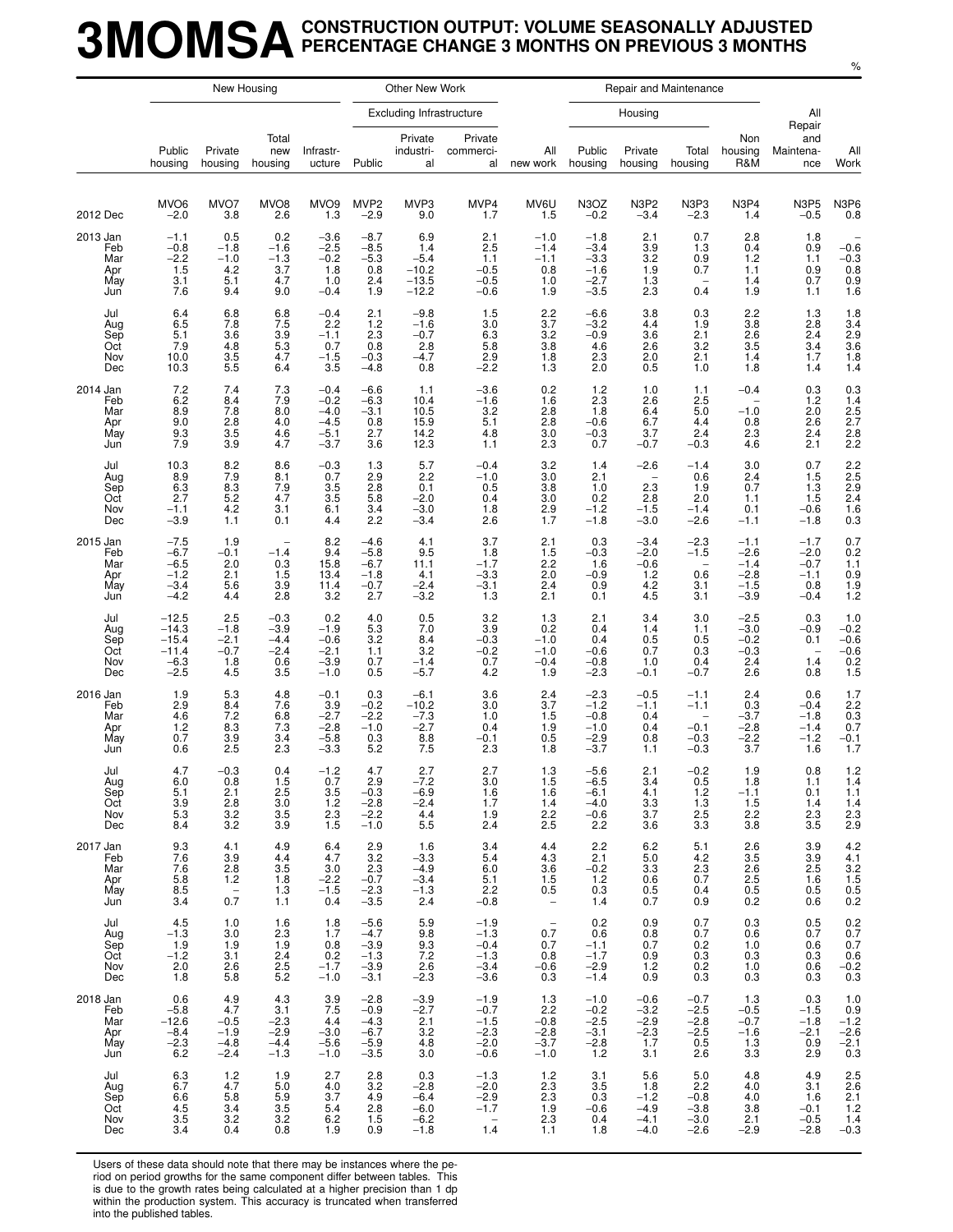## **3MOYSACONSTRUCTION OUTPUT: VOLUME SEASONALLY ADJUSTED PERCENTAGE CHANGE 3 MONTHS ON SAME PERIOD A YEAR EARLIER**

%

|                                             |                                                                |                                                     | New Housing                                                            |                                                         |                                                                | Other New Work                                                |                                                           |                                                                    |                                                                                | Repair and Maintenance                                |                                                                            |                                                                       |                                                          |                                                                              |
|---------------------------------------------|----------------------------------------------------------------|-----------------------------------------------------|------------------------------------------------------------------------|---------------------------------------------------------|----------------------------------------------------------------|---------------------------------------------------------------|-----------------------------------------------------------|--------------------------------------------------------------------|--------------------------------------------------------------------------------|-------------------------------------------------------|----------------------------------------------------------------------------|-----------------------------------------------------------------------|----------------------------------------------------------|------------------------------------------------------------------------------|
|                                             |                                                                |                                                     | Total                                                                  |                                                         |                                                                | Excluding Infrastructure                                      |                                                           |                                                                    |                                                                                | Housing                                               |                                                                            | Non                                                                   | All Repair<br>and                                        |                                                                              |
|                                             | Public<br>housing                                              | Private<br>housing                                  | new<br>housing                                                         | Infrastru-<br>cture                                     | Public                                                         | Private<br>industrial                                         | Private<br>commercial                                     | All<br>new work                                                    | Public<br>housing                                                              | Private<br>housing                                    | Total<br>housing                                                           | housing<br>R&M                                                        | Maintenan-<br>ce                                         | All<br>Work                                                                  |
| 2012 Dec                                    | N3P7<br>$-12.4$                                                | <b>N3P8</b><br>$-2.2$                               | N3P9<br>$-4.3$                                                         | N3PA<br>$-7.4$                                          | N3PB<br>$-18.7$                                                | N3PC<br>15.7                                                  | N3PD<br>$-15.0$                                           | N3PE<br>$-9.9$                                                     | N3PF<br>5.5                                                                    | N3PG<br>$-12.0$                                       | N3PH<br>$-6.6$                                                             | N3PI<br>$-2.7$                                                        | N3PJ<br>$-4.7$                                           | N3PK<br>$-7.9$                                                               |
| 2013 Jan<br>Feb<br>Mar<br>Apr<br>May<br>Jun | $-14.2$<br>$-11.1$<br>$-10.0$<br>$-4.0$<br>0.1<br>7.4          | $-4.9$<br>$-5.3$<br>$-6.5$<br>$-0.9$<br>2.1<br>10.6 | $-6.9$<br>$-6.5$<br>$-7.2$<br>$-1.5$<br>1.7<br>10.0                    | $-10.7$<br>$-8.7$<br>0.3<br>4.7<br>6.3<br>7.6           | $-22.5$<br>$-22.7$<br>$-17.9$<br>$-14.5$<br>$-12.6$<br>$-9.2$  | 14.8<br>11.8<br>1.5<br>$-5.4$<br>$-10.8$<br>$-10.8$           | $-12.5$<br>$-8.6$<br>$-6.0$<br>$-6.1$<br>$-7.5$<br>$-6.0$ | $-11.0$<br>$-9.4$<br>-6.6<br>-4.0<br>$-3.3$<br>0.3                 | 3.3<br>1.8<br>1.4<br>1.8<br>$-2.0$<br>$-4.1$                                   | $-9.0$<br>$-7.4$<br>$-6.4$<br>$-5.7$<br>$-4.3$<br>0.8 | $-5.1$<br>$-4.5$<br>$-3.9$<br>$-3.3$<br>$-3.5$<br>-0.8                     | $-2.0$<br>$-2.6$<br>$-0.7$<br>$-0.4$<br>$-0.1$<br>2.3                 | $-3.6$<br>$-3.6$<br>$-2.3$<br>$-1.9$<br>$-1.9$<br>0.7    | $-8.3$<br>$-7.2$<br>$-5.0$<br>$-3.2$<br>$-2.7$<br>0.5                        |
| Jul<br>Aug<br>Sep<br>Oct<br>Nov<br>Dec      | 9.7<br>10.9<br>8.4<br>15.2<br>19.8<br>22.0                     | 12.6<br>17.6<br>16.4<br>17.2<br>15.1<br>18.3        | 12.1<br>16.2<br>14.8<br>16.8<br>16.0<br>19.0                           | 9.7<br>5.5<br>$-0.4$<br>$-1.6$<br>$-0.8$<br>1.9         | $-6.0$<br>$-4.7$<br>$-4.1$<br>$-5.3$<br>$-5.5$<br>$-6.0$       | $-11.9$<br>$-6.3$<br>$-10.1$<br>$-11.0$<br>$-17.8$<br>$-16.9$ | $-1.9$<br>3.1<br>8.6<br>9.2<br>8.1<br>4.5                 | 3.1<br>5.6<br>5.6<br>5.8<br>5.1<br>5.4                             | $-8.5$<br>$-7.1$<br>$-7.7$<br>$-5.6$<br>$-6.9$<br>$-5.7$                       | 0.9<br>4.5<br>5.7<br>10.8<br>12.1<br>10.0             | $-2.2$<br>0.6<br>1.1<br>5.0<br>5.3<br>4.5                                  | 3.0<br>6.5<br>7.4<br>10.0<br>7.1<br>7.8                               | 0.3<br>3.5<br>$\frac{4.2}{7.5}$<br>6.2<br>6.1            | $^{2.0}_{4.8}$<br>5.0<br>$6.4$<br>$5.5$<br>$5.7$                             |
| 2014 Jan<br>Feb<br>Mar<br>Apr<br>May<br>Jun | 24.9<br>28.2<br>35.9<br>34.2<br>35.9<br>36.3                   | 25.2<br>27.1<br>28.9<br>23.5<br>25.1<br>22.5        | 25.1<br>27.3<br>30.2<br>25.5<br>27.2<br>25.1                           | 1.7<br>1.5<br>$-2.0$<br>$-4.6$<br>$-4.6$<br>$-5.3$      | $-3.1$<br>$-3.1$<br>$-3.8$<br>$-3.1$<br>$-2.9$<br>$-2.3$       | $-15.9$<br>$-10.5$<br>$-2.9$<br>8.6<br>18.2<br>24.2           | 3.1<br>3.8<br>6.7<br>9.0<br>9.3<br>8.5                    | 7.1<br>8.3<br>9.6<br>9.3<br>10.5<br>10.0                           | $-2.7$<br>$-1.4$<br>$-0.7$<br>$-1.7$<br>0.9<br>3.7                             | 9.6<br>10.6<br>13.4<br>14.8<br>13.2<br>10.1           | 5.4<br>6.5<br>8.7<br>9.2<br>9.2<br>8.0                                     | 6.6<br>6.7<br>5.5<br>6.3<br>7.6<br>8.3                                | 6.0<br>6.6<br>7.1<br>7.8<br>8.4<br>8.1                   | 6.7<br>$7.6$<br>$8.6$<br>$8.7$<br>9.7<br>9.3                                 |
| Jul<br>Aug<br>Sep<br>Oct<br>Nov<br>Dec      | 39.1<br>39.1<br>37.8<br>32.5<br>25.0<br>20.0                   | 25.1<br>25.3<br>28.0<br>25.6<br>26.1<br>22.7        | 27.7<br>27.9<br>29.9<br>26.9<br>25.9<br>22.2                           | $-4.6$<br>$-6.0$<br>$-1.0$<br>$-1.8$<br>1.2<br>$-0.1$   | $-3.8$<br>$-1.3$<br>$-1.8$<br>1.0<br>2.4<br>5.4                | 27.3<br>22.8<br>$25.\overline{3}$<br>21.3<br>24.9<br>20.1     | 6.9<br>5.0<br>2.5<br>1.4<br>3.9<br>7.6                    | 10.4<br>9.8<br>10.7<br>9.5<br>11.0<br>11.0                         | 6.7<br>6.5<br>5.6<br>2.2<br>2.8<br>1.7                                         | 7.7<br>8.5<br>8.7<br>7.9<br>4.8<br>4.9                | 7.4<br>7.9<br>7.7<br>6.1<br>4.2<br>3.9                                     | 7.0<br>6.1<br>6.2<br>4.5<br>4.8<br>$3.\overline{2}$                   | $7.2$<br>$7.0$<br>6.9<br>5.3<br>4.5<br>3.5               | 9.2<br>8.7<br>9.2<br>7.9<br>8.5<br>8.1                                       |
| 2015 Jan<br>Feb<br>Mar<br>Apr<br>May<br>Jun | 14.3<br>9.9<br>3.0<br>3.6<br>$-2.9$<br>$-8.6$                  | 19.2<br>16.2<br>16.1<br>18.4<br>18.6<br>16.6        | 18.2<br>15.0<br>13.5<br>15.4<br>14.2<br>11.4                           | 6.6<br>10.9<br>20.5<br>26.5<br>30.2<br>29.1             | 3.1<br>2.9<br>1.5<br>0.4<br>$-0.5$<br>0.6                      | 25.0<br>23.9<br>20.8<br>12.3<br>5.9<br>4.1                    | 9.0<br>7.4<br>2.5<br>0.2<br>$-0.6$<br>2.7                 | 11.6<br>10.9<br>10.3<br>10.7<br>10.3<br>10.2                       | 1.3<br>0.3<br>1.4<br>1.0<br>1.5<br>0.8                                         | 3.2<br>0.2<br>$-2.1$<br>$-2.1$<br>0.6<br>3.0          | 2.6<br>0.2<br>$-1.0$<br>$-1.2$<br>0.9<br>2.3                               | 3.8<br>2.1<br>2.7<br>0.1<br>$-1.7$<br>$-5.7$                          | 3.2<br>1.1<br>0.8<br>$-0.6$<br>$-0.4$<br>$-1.7$          | 8.4<br>7.1<br>6.7<br>6.4<br>$6.2$<br>5.7                                     |
| Jul<br>Aug<br>Sep<br>Oct<br>Nov<br>Dec      | $-17.8$<br>$-23.6$<br>$-27.2$<br>$-29.1$<br>$-27.5$<br>$-26.1$ | 12.1<br>7.9<br>5.4<br>5.9<br>5.5<br>8.9             | 5.9<br>1.4<br>$-1.3$<br>$-1.3$<br>$-1.0$<br>2.1                        | 27.3<br>26.9<br>24.0<br>20.4<br>14.9<br>17.5            | 3.2<br>1.8<br>1.1<br>$-1.4$<br>$-0.9$<br>$-0.6$                | 6.8<br>10.9<br>12.6<br>12.5<br>12.7<br>10.0                   | 3.9<br>4.3<br>1.9<br>3.3<br>3.2<br>3.4                    | 8.8<br>7.2<br>5.1<br>4.5<br>3.7<br>5.3                             | 1.6<br>$-0.1$<br>0.3<br>0.8<br>0.2<br>$-0.3$                                   | 3.9<br>2.0<br>1.2<br>1.9<br>4.5<br>4.3                | 3.2<br>1.3<br>0.9<br>1.5<br>3.2<br>2.9                                     | $-5.3$<br>$-6.9$<br>$-6.5$<br>$-6.5$<br>$-4.8$<br>$-3.1$              | $-1.0$<br>$-2.8$<br>$-2.8$<br>$-2.5$<br>$-0.8$<br>$-0.1$ | 5.1<br>3.4<br>2.1<br>1.9<br>2.1<br>3.3                                       |
| 2016 Jan<br>Feb<br>Mar<br>Apr<br>May<br>Jun | $-21.9$<br>$-20.1$<br>$-17.3$<br>$-20.0$<br>$-16.7$<br>$-13.1$ | 9.4<br>14.5<br>14.4<br>16.1<br>12.6<br>12.4         | 3.5<br>8.0<br>8.6<br>9.4<br>7.5<br>8.1                                 | 11.2<br>9.1<br>$-1.2$<br>$-4.6$<br>$-7.7$<br>$-7.4$     | 3.6<br>5.0<br>4.1<br>4.5<br>6.1<br>6.6                         | 1.4<br>$-7.6$<br>$-8.3$<br>$-5.3$<br>3.1<br>1.9               | 3.3<br>4.4<br>6.2<br>7.2<br>7.6<br>7.2                    | 4.8<br>6.0<br>4.5<br>4.6<br>4.0<br>4.2                             | $-1.7$<br>$-0.7$<br>$-2.6$<br>$-1.9$<br>$-4.4$<br>$-6.3$                       | 4.9<br>5.5<br>5.4<br>4.0<br>2.1<br>1.9                | 2.8<br>3.5<br>2.9<br>2.1<br>0.1<br>-0.6                                    | $-3.2$<br>$-2.0$<br>$-5.3$<br>$-3.2$<br>$-2.6$<br>2.2                 | $-0.2$<br>0.8<br>$-1.2$<br>$-0.5$<br>$-1.2$<br>0.7       | 2.9<br>4.1<br>2.5<br>2.8<br>2.1<br>3.0                                       |
| Jul<br>Aug<br>Sep<br>Oct<br>Nov<br>Dec      | $-4.3$<br>3.0<br>7.9<br>12.3<br>15.7<br>19.9                   | 12.9<br>15.6<br>17.2<br>16.9<br>17.2<br>15.7        | 10.2<br>13.6<br>15.8<br>16.2<br>16.9<br>16.3                           | $-6.0$<br>$-5.3$<br>$-3.6$<br>$^{-2.8}_{0.8}$<br>$-1.2$ | 5.2<br>3.7<br>3.0<br>1.0<br>0.7<br>1.5                         | $-3.3$<br>$-10.6$<br>$-12.5$<br>$-8.5$<br>$-5.3$<br>$-2.1$    | 6.7<br>6.7<br>9.3<br>8.7<br>7.9<br>7.5                    | 4.6<br>5.3<br>6.9<br>7.1<br>8.1<br>7.6                             | $-9.2$<br>$-11.0$<br>$-12.4$<br>$-12.3$<br>$-10.9$<br>$-8.3$                   | 2.6<br>4.1<br>5.6<br>5.3<br>6.9<br>9.5                | $-1.0$<br>$-0.5$<br>0.1<br>$\hspace{0.1mm}$ $\hspace{0.1mm}$<br>1.6<br>4.2 | 1.2<br>2.2<br>1.3<br>2.9<br>2.0<br>2.6                                | 0.1<br>0.8<br>0.7<br>1.4<br>1.8<br>3.4                   | $\frac{3.0}{3.7}$<br>4.7<br>$\begin{array}{c} 5.0 \\ 5.8 \end{array}$<br>6.1 |
| 2017 Jan<br>Feb<br>Mar<br>Apr<br>May<br>Jun | 20.5<br>21.0<br>23.3<br>25.9<br>30.4<br>26.7                   | 15.6<br>12.3<br>11.0<br>8.0<br>8.1<br>9.0           | 16.3<br>13.5<br>12.7<br>10.4<br>11.1<br>11.4                           | 3.5<br>1.6<br>4.6<br>4.0<br>6.2<br>8.6                  | 3.7<br>4.2<br>6.3<br>3.9<br>1.4<br>$-2.5$                      | $-1.0$<br>1.9<br>0.4<br>$-1.7$<br>$-7.5$<br>$-4.4$            | 8.5<br>10.5<br>12.9<br>13.6<br>13.0<br>9.5                | 9.2<br>8.7<br>9.9<br>8.8<br>8.8<br>8.0                             | $-8.4$<br>$-7.9$<br>$-7.7$<br>$-6.3$<br>$-5.0$<br>$-2.9$                       | 12.4<br>13.5<br>12.7<br>12.7<br>13.1<br>12.2          | 6.2<br>7.0<br>6.6<br>7.0<br>7.8<br>7.9                                     | 3.2<br>5.3<br>9.3<br>8.7<br>$8.2$<br>5.7                              | 4.7<br>$6.2$<br>7.9<br>7.9<br>8.0<br>6.8                 | 76825568876                                                                  |
| Jul<br>Aug<br>Sep<br>Oct<br>Nov<br>Dec      | 25.7<br>21.4<br>23.0<br>19.5<br>17.5<br>15.5                   | 9.4<br>10.5<br>8.8<br>9.7<br>9.8<br>11.6            | 11.7<br>12.0<br>10.8<br>11.1<br>10.9<br>12.2                           | 7.1<br>7.3<br>5.8<br>6.1<br>3.1<br>3.2                  | $-6.3$<br>$-6.1$<br>$-6.0$<br>$-4.8$<br>$-7.7$<br>$-8.0$       | 1.4<br>9.5<br>12.3<br>11.4<br>7.6<br>4.0                      | 8.4<br>8.3<br>7.3<br>5.2<br>2.8<br>1.0                    | 7.3<br>7.9<br>7.0<br>6.7<br>4.9<br>4.7                             | $-0.6$<br>2.3<br>$2.\overline{2}$<br>1.9<br>$\overline{\phantom{a}}$<br>$-1.4$ | 11.3<br>10.3<br>8.5<br>8.7<br>7.7<br>5.7              | 8.0<br>8.1<br>6.9<br>6.9<br>5.6<br>3.8                                     | 7.0<br>7.0<br>7.8<br>5.7<br>$\begin{array}{c} 5.8 \\ 4.2 \end{array}$ | $7.5$<br>7.6<br>$7.\overline{3}$<br>$6.3$<br>5.7<br>4.0  | $\frac{7.4}{7.8}$<br>7.1<br>$6.6$<br>$5.2$<br>$4.5$                          |
| 2018 Jan<br>Feb<br>Mar<br>Apr<br>May<br>Jun | 9.9<br>2.9<br>$-6.2$<br>$-4.9$<br>$-7.3$<br>$-3.7$             | 10.6<br>10.7<br>8.1<br>7.2<br>5.4<br>4.7            | 10.5<br>9.6<br>$\begin{array}{c} 5.9 \\ 5.3 \\ 3.4 \end{array}$<br>3.4 | 3.6<br>5.9<br>4.6<br>$^{2.7}_{1.4}$<br>3.1              | $-10.1$<br>$-11.4$<br>$-14.0$<br>$-15.5$<br>$-14.7$<br>$-13.9$ | 5.4<br>8.3<br>11.7<br>12.6<br>14.9<br>12.4                    | $-0.2$<br>$-3.2$<br>$-6.1$<br>$-7.2$<br>$-7.2$<br>$-6.0$  | 3.6<br>2.8<br>0.2<br>$-0.8$<br>$-1.5$<br>$-0.8$                    | $-1.2$<br>$-2.2$<br>$-3.7$<br>$-5.5$<br>$-5.2$<br>$-3.8$                       | 1.8<br>$-0.8$<br>$-0.6$<br>$-1.1$<br>0.4<br>1.7       | 1.0<br>$-1.2$<br>$-1.4$<br>$-2.2$<br>$-1.1$<br>0.3                         | 4.4<br>1.7<br>0.8<br>0.2<br>2.4<br>3.9                                | 2.6<br>0.2<br>$-0.3$<br>$-1.0$<br>0.6<br>2.0             | $\frac{3.3}{1.9}$<br>$\overline{\phantom{a}}$<br>$-0.9$<br>$-0.8$<br>0.2     |
| Jul<br>Aug<br>Sep<br>Oct<br>Nov<br>Dec      | $-3.3$<br>0.1<br>0.7<br>2.3<br>1.6<br>2.3                      | 7.4<br>7.1<br>8.8<br>7.7<br>7.8<br>3.2              | 5.7<br>6.1<br>7.5<br>6.9<br>6.8<br>3.1                                 | 3.7<br>3.7<br>6.0<br>9.1<br>12.1<br>9.1                 | $-8.1$<br>$-7.5$<br>$-6.1$<br>$-4.3$<br>$-2.3$<br>$-2.2$       | 6.6<br>1.6<br>$-3.8$<br>$-6.6$<br>$-7.1$<br>$-3.3$            | $-6.6$<br>$-7.8$<br>$-8.4$<br>$-7.0$<br>$-4.6$<br>$-3.6$  | 0.4<br>$\hspace{0.1mm}-\hspace{0.1mm}$<br>0.8<br>1.6<br>3.0<br>1.5 | $-2.8$<br>$-2.5$<br>$-2.5$<br>$-1.7$<br>0.8<br>0.7                             | 3.6<br>1.4<br>$-0.2$<br>$-2.4$<br>$-4.0$<br>$-5.1$    | 1.9<br>0.4<br>$-0.8$<br>$-2.2$<br>$-2.8$<br>$-3.6$                         | 4.7<br>5.9<br>7.1<br>8.4<br>7.0<br>3.6                                | 3.3<br>3.0<br>3.0<br>2.9<br>2.0<br>$-0.1$                | 1.4<br>1.1<br>$\frac{1.5}{2.0}$<br>$^{2.6}_{0.9}$                            |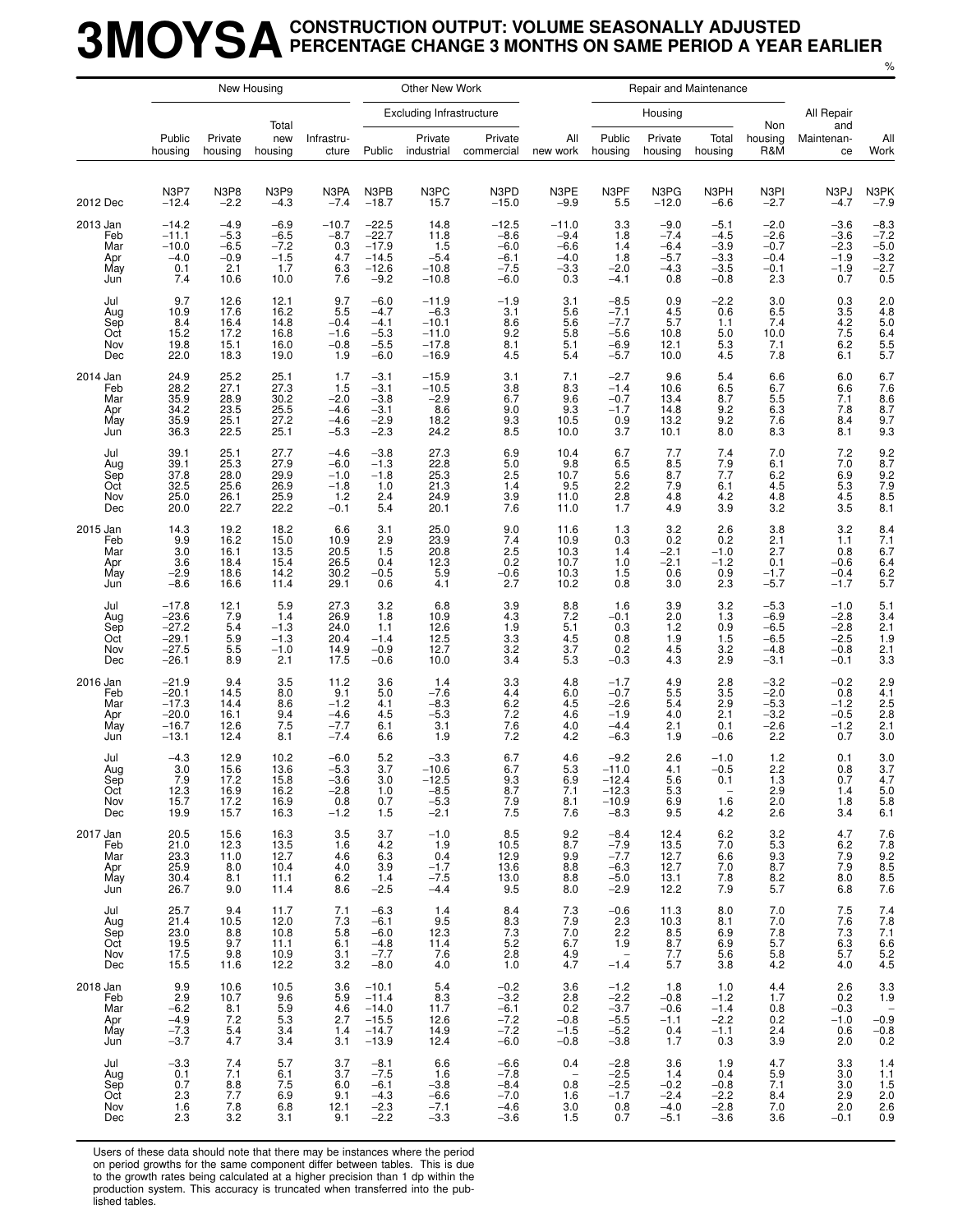#### **9A.A** CONSTRUCTION OUTPUT: IMPLIED PRICE DEFLATOR<br>BY SECTOR **NON-SEASONALLY ADJUSTED INDEX NUMBER BY SECTOR** Index 2016 = 100

|      |                   | New Housing        |                         |                     |                  | Other New Work                  |                            |                 |                   | Repair and Maintenance |                  |                              |                                   |             |
|------|-------------------|--------------------|-------------------------|---------------------|------------------|---------------------------------|----------------------------|-----------------|-------------------|------------------------|------------------|------------------------------|-----------------------------------|-------------|
|      |                   |                    |                         |                     |                  | <b>Excluding Infrastructure</b> |                            |                 |                   | Housing                |                  |                              | All                               |             |
|      | Public<br>housing | Private<br>housing | Total<br>new<br>housing | Infrastr-<br>ucture | Public           | Private<br>industri-<br>al      | Private<br>commerci-<br>al | All<br>new work | Public<br>housing | Private<br>housing     | Total<br>housing | <b>Non</b><br>housing<br>R&M | Repair<br>and<br>Maintena-<br>nce | All<br>Work |
|      | MVK3              | MVK4               | MVM <sub>6</sub>        | MVK <sub>5</sub>    | MVK <sub>6</sub> | MVK7                            | MVK8                       | MVK9            | <b>MVKB</b>       | MVL <sub>2</sub>       | MVL3             | MVL4                         | MVL5                              | MVL6        |
| 1997 | 54.6              | 46.9               | 47.7                    | 62.6                | 55.3             | 57.0                            | 53.1                       | 54.3            | 56.1              | 37.1                   | 43.1             | 56.6                         | 48.7                              | 51.9        |
| 1998 | 57.9              | 50.1               | 50.8                    | 62.4                | 57.4             | 60.4                            | 57.2                       | 57.2            | 58.7              | 38.4                   | 44.5             | 58.9                         | 50.5                              | 54.4        |
| 1999 | 62.2              | 55.0               | 55.7                    | 63.1                | 59.3             | 59.9                            | 61.1                       | 60.4            | 60.3              | 39.3                   | 45.4             | 60.2                         | 51.7                              | 56.8        |
| 2000 | 64.7              | 57.8               | 58.6                    | 70.4                | 62.0             | 63.1                            | 63.8                       | 63.7            | 63.1              | 41.0                   | 47.2             | 62.9                         | 54.1                              | 59.7        |
| 2001 | 69.1              | 63.0               | 63.7                    | 73.0                | 67.7             | 61.7                            | 69.1                       | 68.0            | 67.5              | 41.7                   | 48.5             | 65.2                         | 56.0                              | 62.9        |
| 2002 | 73.4              | 68.8               | 69.3                    | 73.5                | 69.5             | 71.5                            | 74.4                       | 72.7            | 68.5              | 44.5                   | 50.3             | 67.9                         | 58.3                              | 66.6        |
| 2003 | 77.9              | 72.2               | 72.8                    | 72.5                | 73.0             | 74.5                            | 79.5                       | 75.6            | 70.4              | 49.5                   | 55.1             | 74.9                         | 64.2                              | 70.9        |
| 2004 | 83.7              | 74.8               | 75.7                    | 73.1                | 76.8             | 78.8                            | 80.0                       | 77.6            | 70.9              | 54.4                   | 59.2             | 78.8                         | 68.0                              | 73.9        |
| 2005 | 90.5              | 79.2               | 80.3                    | 76.0                | 82.5             | 86.4                            | 86.2                       | 82.8            | 73.8              | 61.2                   | 65.1             | 82.8                         | 73.4                              | 79.1        |
| 2006 | 96.9              | 82.6               | 84.1                    | 81.5                | 86.0             | 89.2                            | 90.4                       | 87.1            | 78.8              | 66.6                   | 70.4             | 84.6                         | 77.2                              | 83.4        |
| 2007 | 102.1             | 85.1               | 87.1                    | 87.0                | 90.5             | 93.0                            | 93.5                       | 90.9            | 83.7              | 73.0                   | 76.2             | 88.4                         | 82.2                              | 87.7        |
| 2008 | 107.0             | 89.7               | 92.0                    | 87.9                | 97.2             | 99.5                            | 94.4                       | 94.2            | 88.1              | 78.6                   | 81.5             | 91.1                         | 86.2                              | 91.1        |
| 2009 | 105.7             | 90.7               | 93.3                    | 84.8                | 95.4             | 93.4                            | 91.6                       | 92.2            | 90.0              | 81.3                   | 84.1             | 92.8                         | 88.3                              | 90.6        |
| 2010 | 100.8             | 90.9               | 92.8                    | 84.6                | 87.7             | 85.1                            | 86.2                       | 88.2            | 89.4              | 82.4                   | 84.6             | 93.0                         | 88.5                              | 88.3        |
| 2011 | 99.2              | 92.1               | 93.4                    | 88.3                | 87.9             | 89.1                            | 86.1                       | 89.3            | 89.2              | 86.0                   | 87.0             | 93.8                         | 90.2                              | 89.6        |
| 2012 | 97.5              | 94.3               | 94.7                    | 93.0                | 90.9             | 92.1                            | 89.1                       | 92.1            | 92.4              | 90.3                   | 90.9             | 94.8                         | 92.7                              | 92.3        |
| 2013 | 98.1              | 96.7               | 96.8                    | 96.7                | 94.7             | 94.7                            | 93.0                       | 95.4            | 95.1              | 94.4                   | 94.5             | 96.4                         | 95.3                              | 95.3        |
| 2014 | 99.0              | 99.1               | 98.9                    | 98.7                | 96.4             | 96.4                            | 96.1                       | 97.6            | 95.7              | 96.0                   | 95.9             | 98.1                         | 96.9                              | 97.3        |
| 2015 | 98.9              | 98.9               | 98.8                    | 98.8                | 97.3             | 97.3                            | 97.4                       | 98.2            | 96.7              | 97.4                   | 97.1             | 99.2                         | 98.1                              | 98.1        |
| 2016 | 100.0             | 100.0              | 100.0                   | 100.0               | 100.0            | 100.0                           | 100.0                      | 100.0           | 100.0             | 100.0                  | 100.0            | 100.0                        | 100.0                             | 100.0       |
| 2017 | 103.0             | 103.0              | 103.0                   | 101.7               | 103.0            | 103.4                           | 102.2                      | 102.5           | 102.8             | 101.6                  | 102.0            | 100.6                        | 101.3                             | 102.1       |
| 2018 | 107.1             | 107.1              | 107.1                   | 105.4               | 106.4            | 107.3                           | 105.6                      | 106.1           | 104.6             | 103.5                  | 103.8            | 102.2                        | 103.0                             | 105.0       |

Users of these data should note that there may be instances where the pe-

riod on period growths for the same component differ between tables. This is due to the growth rates being calculated at a higher precision than 1 dp within the production system. This accuracy is truncated when transferred into the published tables.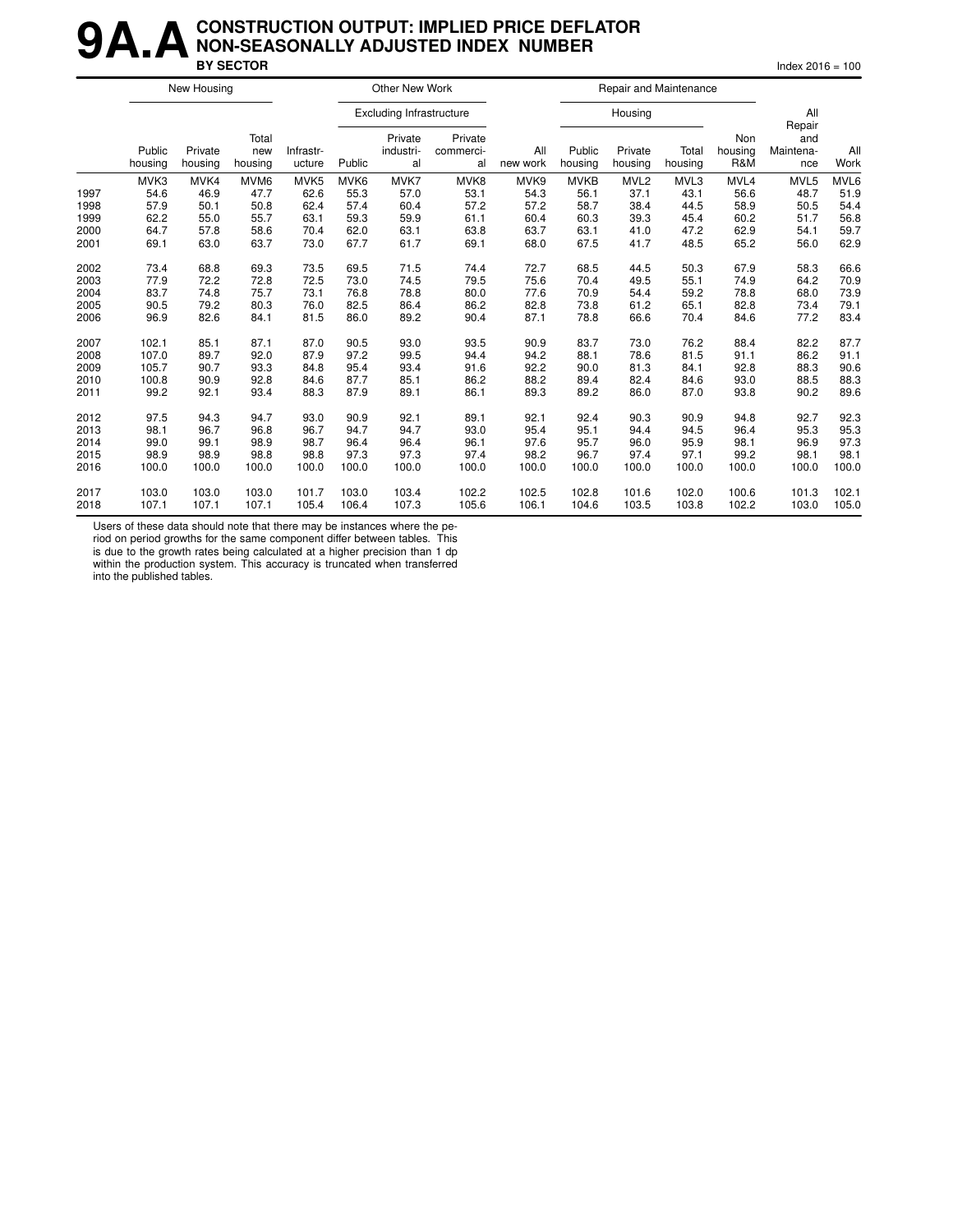#### **9A. Q** CONSTRUCTION OUTPUT: IMPLIED PRICE DEFLATOR<br>BY SECTOR **NON-SEASONALLY ADJUSTED INDEX NUMBERS BY SECTOR** Index 2016 = 100

|                     |                              | New Housing                  |                              |                              |                              | Other New Work                  |                              |                              |                                     |                                          | Repair and Maintenance       |                              |                              |                              |
|---------------------|------------------------------|------------------------------|------------------------------|------------------------------|------------------------------|---------------------------------|------------------------------|------------------------------|-------------------------------------|------------------------------------------|------------------------------|------------------------------|------------------------------|------------------------------|
|                     |                              |                              |                              |                              |                              | <b>Excluding Infrastructure</b> |                              |                              |                                     | Housing                                  |                              |                              | All<br>Repair                |                              |
|                     | Public<br>housing            | Private<br>housing           | Total<br>new<br>housing      | Infrastr-<br>ucture          | Public                       | Private<br>industri-<br>al      | Private<br>commerci-<br>al   | All<br>new work              | Public<br>housing                   | Private<br>housing                       | Total<br>housing             | Non<br>housing<br>R&M        | and<br>Maintena-<br>nce      | All<br>Work                  |
| 2004 Q1<br>Q2<br>Q3 | MVK3<br>81.6<br>82.9<br>84.6 | MVK4<br>73.7<br>74.2<br>75.3 | MVM6<br>74.5<br>75.2<br>76.2 | MVK5<br>72.9<br>72.9<br>73.1 | MVK6<br>75.1<br>76.0<br>77.4 | MVK7<br>75.5<br>76.8<br>80.1    | MVK8<br>79.9<br>79.3<br>79.9 | MVK9<br>76.7<br>76.9<br>77.9 | <b>MVKB</b><br>70.0<br>70.3<br>71.5 | MVL <sub>2</sub><br>52.4<br>53.1<br>54.8 | MVL3<br>57.6<br>58.1<br>59.5 | MVL4<br>77.3<br>78.0<br>79.9 | MVL5<br>66.4<br>67.0<br>68.6 | MVL6<br>72.6<br>73.1<br>74.3 |
| Q4                  | 86.0                         | 76.0                         | 77.0                         | 73.4                         | 78.8                         | 83.2                            | 81.0                         | 79.0                         | 71.9                                | 57.6                                     | 61.8                         | 79.8                         | 70.0                         | 75.5                         |
| 2005 Q1             | 87.7                         | 77.1                         | 78.2                         | 74.1                         | 80.3                         | 84.8                            | 82.9                         | 80.4                         | 72.9                                | 58.8                                     | 63.4                         | 80.9                         | 71.5                         | 76.8                         |
| Q <sub>2</sub>      | 89.6                         | 78.6                         | 79.7                         | 75.2                         | 81.9                         | 86.3                            | 85.5                         | 82.2                         | 73.9                                | 61.0                                     | 65.0                         | 83.3                         | 73.5                         | 78.8                         |
| $_{\rm Q3}$         | 91.6                         | 80.1                         | 81.2                         | 76.7                         | 83.5                         | 87.2                            | 87.3                         | 83.7                         | 74.2                                | 61.8                                     | 65.4                         | 83.4                         | 73.9                         | 79.9                         |
| Q4                  | 93.4                         | 80.9                         | 82.2                         | 78.1                         | 84.7                         | 87.4                            | 89.1                         | 85.1                         | 74.3                                | 63.6                                     | 66.7                         | 83.7                         | 74.7                         | 81.1                         |
| 2006 Q1             | 95.1                         | 82.5                         | 83.9                         | 79.4                         | 85.3                         | 87.7                            | 89.9                         | 86.3                         | 77.0                                | 64.4                                     | 68.3                         | 84.2                         | 75.8                         | 82.3                         |
| Q <sub>2</sub>      | 96.5                         | 82.5                         | 84.0                         | 80.9                         | 85.8                         | 88.9                            | 90.5                         | 86.9                         | 79.4                                | 65.9                                     | 69.9                         | 84.4                         | 76.8                         | 83.1                         |
| Q3                  | 97.6                         | 82.5                         | 84.1                         | 82.3                         | 86.3                         | 90.0                            | 90.6                         | 87.4                         | 79.7                                | 67.1                                     | 71.2                         | 84.7                         | 77.7                         | 83.8                         |
| Q4                  | 98.5                         | 82.9                         | 84.6                         | 83.6                         | 86.9                         | 90.5                            | 90.8                         | 88.0                         | 79.0                                | 69.0                                     | 72.1                         | 84.9                         | 78.4                         | 84.4                         |
| 2007 Q1             | 100.1                        | 84.1                         | 86.0                         | 85.3                         | 87.8                         | 91.0                            | 91.5                         | 89.0                         | 80.3                                | 70.5                                     | 73.7                         | 85.0                         | 79.2                         | 85.4                         |
| Q2                  | 101.5                        | 84.8                         | 86.8                         | 86.7                         | 89.3                         | 92.1                            | 92.4                         | 90.1                         | 84.0                                | 71.5                                     | 75.2                         | 88.7                         | 81.7                         | 87.0                         |
| Q3                  | 102.8                        | 85.4                         | 87.5                         | 87.6                         | 91.2                         | 93.6                            | 94.9                         | 91.7                         | 85.3                                | 73.3                                     | 76.9                         | 89.8                         | 83.3                         | 88.7                         |
| Q4                  | 104.3                        | 86.4                         | 88.5                         | 88.4                         | 93.4                         | 95.6                            | 95.2                         | 92.8                         | 85.4                                | 76.6                                     | 79.2                         | 90.0                         | 84.5                         | 89.7                         |
| 2008 Q1             | 105.6                        | 87.9                         | 90.1                         | 88.4                         | 95.2                         | 97.6                            | 94.8                         | 93.6                         | 85.3                                | 76.8                                     | 79.5                         | 90.2                         | 84.8                         | 90.3                         |
| Q <sub>2</sub>      | 106.9                        | 89.4                         | 91.6                         | 88.3                         | 96.9                         | 99.6                            | 94.9                         | 94.3                         | 88.2                                | 78.3                                     | 81.4                         | 91.1                         | 86.1                         | 91.1                         |
| Q3                  | 107.4                        | 90.6                         | 92.9                         | 87.5                         | 97.8                         | 100.5                           | 94.1                         | 94.5                         | 88.8                                | 79.5                                     | 82.4                         | 91.4                         | 86.9                         | 91.5                         |
| Q4                  | 108.3                        | 91.7                         | 94.0                         | 87.3                         | 98.6                         | 101.0                           | 93.9                         | 94.9                         | 89.7                                | 79.8                                     | 82.7                         | 91.8                         | 87.0                         | 91.6                         |
| 2009 Q1             | 107.5                        | 91.7                         | 94.1                         | 86.0                         | 98.2                         | 99.0                            | 92.9                         | 94.1                         | 92.1                                | 81.8                                     | 85.1                         | 91.6                         | 88.3                         | 91.7                         |
| Q <sub>2</sub>      | 106.6                        | 90.4                         | 93.0                         | 85.0                         | 96.9                         | 95.5                            | 91.8                         | 92.6                         | 89.3                                | 81.1                                     | 83.7                         | 91.9                         | 87.7                         | 90.6                         |
| Q3                  | 105.6                        | 90.4                         | 93.2                         | 84.6                         | 95.0                         | 91.6                            | 91.7                         | 92.0                         | 88.7                                | 81.3                                     | 83.8                         | 93.8                         | 88.7                         | 90.6                         |
| Q4                  | 103.9                        | 90.3                         | 93.0                         | 84.1                         | 92.5                         | 87.7                            | 89.5                         | 90.2                         | 89.8                                | 81.0                                     | 83.9                         | 93.8                         | 88.7                         | 89.6                         |
| 2010 Q1             | 102.4                        | 90.6                         | 93.2                         | 84.0                         | 89.8                         | 85.3                            | 87.7                         | 88.9                         | 89.4                                | 82.1                                     | 84.7                         | 93.6                         | 88.9                         | 88.9                         |
| Q2                  | 101.2                        | 91.0                         | 93.0                         | 84.2                         | 88.0                         | 84.4                            | 86.4                         | 88.2                         | 89.1                                | 82.4                                     | 84.6                         | 92.4                         | 88.2                         | 88.2                         |
| Q3                  | 100.2                        | 90.9                         | 92.8                         | 84.7                         | 86.9                         | 84.9                            | 85.6                         | 87.9                         | 89.2                                | 82.4                                     | 84.5                         | 92.6                         | 88.3                         | 88.0                         |
| Q4                  | 99.7                         | 90.9                         | 92.6                         | 85.5                         | 86.6                         | 85.9                            | 85.5                         | 88.0                         | 89.4                                | 82.8                                     | 84.8                         | 93.1                         | 88.6                         | 88.2                         |
| 2011 Q1             | 99.5                         | 91.1                         | 92.8                         | 86.7                         | 86.9                         | 86.5                            | 85.7                         | 88.3                         | 88.4                                | 84.6                                     | 85.8                         | 93.4                         | 89.4                         | 88.7                         |
| Q <sub>2</sub>      | 99.4                         | 91.6                         | 93.1                         | 87.7                         | 87.5                         | 87.9                            | 86.2                         | 88.9                         | 88.7                                | 85.6                                     | 86.5                         | 93.5                         | 89.8                         | 89.2                         |
| Q3                  | 99.2                         | 92.3                         | 93.5                         | 88.7                         | 88.3                         | 90.2                            | 86.1                         | 89.5                         | 89.1                                | 86.5                                     | 87.3                         | 94.0                         | 90.5                         | 89.9                         |
| Q4                  | 98.9                         | 93.2                         | 94.2                         | 90.2                         | 89.1                         | 91.9                            | 86.6                         | 90.3                         | 90.6                                | 87.4                                     | 88.3                         | 94.2                         | 91.1                         | 90.6                         |
| 2012 Q1             | 98.4                         | 93.9                         | 94.6                         | 91.6                         | 89.9                         | 92.5                            | 87.9                         | 91.3                         | 91.6                                | 89.3                                     | 90.0                         | 95.2                         | 92.4                         | 91.7                         |
| Q <sub>2</sub>      | 97.8                         | 94.0                         | 94.6                         | 92.6                         | 90.6                         | 92.1                            | 88.8                         | 91.9                         | 92.4                                | 89.4                                     | 90.3                         | 95.0                         | 92.5                         | 92.1                         |
| Q3                  | 97.2                         | 94.4                         | 94.8                         | 93.4                         | 91.3                         | 91.7                            | 89.8                         | 92.5                         | 92.5                                | 90.9                                     | 91.3                         | 94.3                         | 92.7                         | 92.6                         |
| Q4                  | 96.8                         | 94.7                         | 95.0                         | 94.2                         | 92.0                         | 91.9                            | 89.8                         | 92.9                         | 93.1                                | 91.6                                     | 92.0                         | 94.5                         | 93.2                         | 93.0                         |
| 2013 Q1             | 97.1                         | 95.1                         | 95.3                         | 95.1                         | 93.1                         | 93.1                            | 91.1                         | 93.8                         | 93.8                                | 93.3                                     | 93.3                         | 94.8                         | 94.0                         | 93.8                         |
| Q2                  | 97.7                         | 95.7                         | 95.9                         | 96.0                         | 94.2                         | 94.4                            | 92.3                         | 94.7                         | 95.7                                | 93.8                                     | 94.3                         | 96.7                         | 95.4                         | 95.0                         |
| Q3                  | 98.4                         | 96.8                         | 97.0                         | 97.1                         | 95.3                         | 95.4                            | 93.2                         | 95.7                         | 95.3                                | 94.6                                     | 94.8                         | 96.9                         | 95.7                         | 95.7                         |
| Q4                  | 99.1                         | 98.6                         | 98.5                         | 98.3                         | 96.2                         | 96.2                            | 95.1                         | 97.2                         | 95.5                                | 95.6                                     | 95.6                         | 97.0                         | 96.2                         | 96.8                         |
| 2014 Q1             | 99.4                         | 99.4                         | 99.2                         | 99.0                         | 97.1                         | 97.0                            | 96.4                         | 98.1                         | 95.9                                | 96.4                                     | 96.2                         | 98.1                         | 97.1                         | 97.7                         |
| Q <sub>2</sub>      | 99.2                         | 99.2                         | 99.0                         | 98.8                         | 96.1                         | 96.1                            | 95.6                         | 97.5                         | 95.0                                | 95.6                                     | 95.4                         | 97.5                         | 96.4                         | 97.1                         |
| Q3                  | 99.0                         | 99.0                         | 98.8                         | 98.7                         | 96.4                         | 96.4                            | 96.1                         | 97.6                         | 95.6                                | 96.1                                     | 95.9                         | 98.2                         | 97.0                         | 97.4                         |
| Q4                  | 98.7                         | 98.7                         | 98.6                         | 98.4                         | 96.4                         | 96.4                            | 96.2                         | 97.5                         | 96.0                                | 96.2                                     | 96.1                         | 98.3                         | 97.1                         | 97.4                         |
| 2015 Q1             | 98.7                         | 98.7                         | 98.6                         | 98.5                         | 97.3                         | 97.3                            | 96.9                         | 97.9                         | 96.7                                | 97.0                                     | 96.8                         | 99.1                         | 97.8                         | 97.9                         |
| Q <sub>2</sub>      | 98.8                         | 98.8                         | 98.7                         | 98.7                         | 97.4                         | 97.4                            | 97.0                         | 98.0                         | 96.1                                | 97.0                                     | 96.7                         | 98.8                         | 97.7                         | 97.9                         |
| Q3                  | 98.9                         | 98.9                         | 98.9                         | 98.8                         | 97.3                         | 97.3                            | 97.7                         | 98.3                         | 96.8                                | 97.7                                     | 97.4                         | 99.3                         | 98.3                         | 98.3                         |
| Q4                  | 99.2                         | 99.2                         | 99.2                         | 99.1                         | 97.5                         | 97.5                            | 98.0                         | 98.6                         | 96.9                                | 98.0                                     | 97.7                         | 99.6                         | 98.6                         | 98.6                         |
| 2016 Q1             | 99.5                         | 99.5                         | 99.5                         | 99.5                         | 99.0                         | 99.0                            | 99.2                         | 99.3                         | 98.4                                | 99.2                                     | 98.8                         | 100.3                        | 99.5                         | 99.4                         |
| Q2                  | 99.7                         | 99.7                         | 99.7                         | 99.8                         | 99.5                         | 99.5                            | 99.4                         | 99.6                         | 99.1                                | 99.4                                     | 99.4                         | 100.6                        | 99.9                         | 99.7                         |
| Q3                  | 100.1                        | 100.1                        | 100.1                        | 100.1                        | 100.2                        | 100.2                           | 100.3                        | 100.2                        | 100.7                               | 100.3                                    | 100.5                        | 99.3                         | 99.9                         | 100.1                        |
| Q4                  | 100.7                        | 100.7                        | 100.7                        | 100.6                        | 101.3                        | 101.3                           | 101.0                        | 100.8                        | 101.9                               | 101.0                                    | 101.3                        | 99.8                         | 100.7                        | 100.8                        |
| 2017 Q1             | 101.7                        | 101.7                        | 101.7                        | 100.7                        | 102.0                        | 102.1                           | 101.2                        | 101.4                        | 102.2                               | 101.1                                    | 101.4                        | 100.2                        | 100.8                        | 101.2                        |
| Q2                  | 102.1                        | 102.1                        | 102.0                        | 101.0                        | 102.2                        | 102.6                           | 101.4                        | 101.7                        | 102.5                               | 101.5                                    | 101.9                        | 100.5                        | 101.3                        | 101.5                        |
| $_{\rm Q3}$         | 103.6                        | 103.6                        | 103.5                        | 102.3                        | 103.7                        | 103.8                           | 102.9                        | 103.1                        | 102.9                               | 101.9                                    | 102.2                        | 100.8                        | 101.5                        | 102.6                        |
| Q4                  | 104.6                        | 104.6                        | 104.5                        | 102.9                        | 104.4                        | 105.0                           | 103.5                        | 103.8                        | 103.2                               | 102.2                                    | 102.5                        | 101.0                        | 101.8                        | 103.1                        |
| 2018 Q1             | 106.0                        | 106.0                        | 106.0                        | 103.8                        | 105.2                        | 105.9                           | 104.4                        | 104.9                        | 103.8                               | 102.8                                    | 103.1                        | 101.5                        | 102.3                        | 104.0                        |
| Q <sub>2</sub>      | 107.1                        | 107.1                        | 107.1                        | 105.4                        | 106.3                        | 107.0                           | 105.4                        | 106.0                        | 104.5                               | 103.5                                    | 103.9                        | 102.0                        | 103.0                        | 105.0                        |
| Q3                  | 107.2                        | 107.2                        | 107.2                        | 105.8                        | 106.7                        | 107.8                           | 105.8                        | 106.3                        | 104.8                               | 103.8                                    | 104.1                        | 102.4                        | 103.1                        | 105.2                        |
| Q4                  | 107.9                        | 107.9                        | 107.9                        | 106.6                        | 107.5                        | 108.8                           | 106.7                        | 107.0                        | 105.0                               | 104.0                                    | 104.3                        | 102.6                        | 103.4                        | 105.8                        |